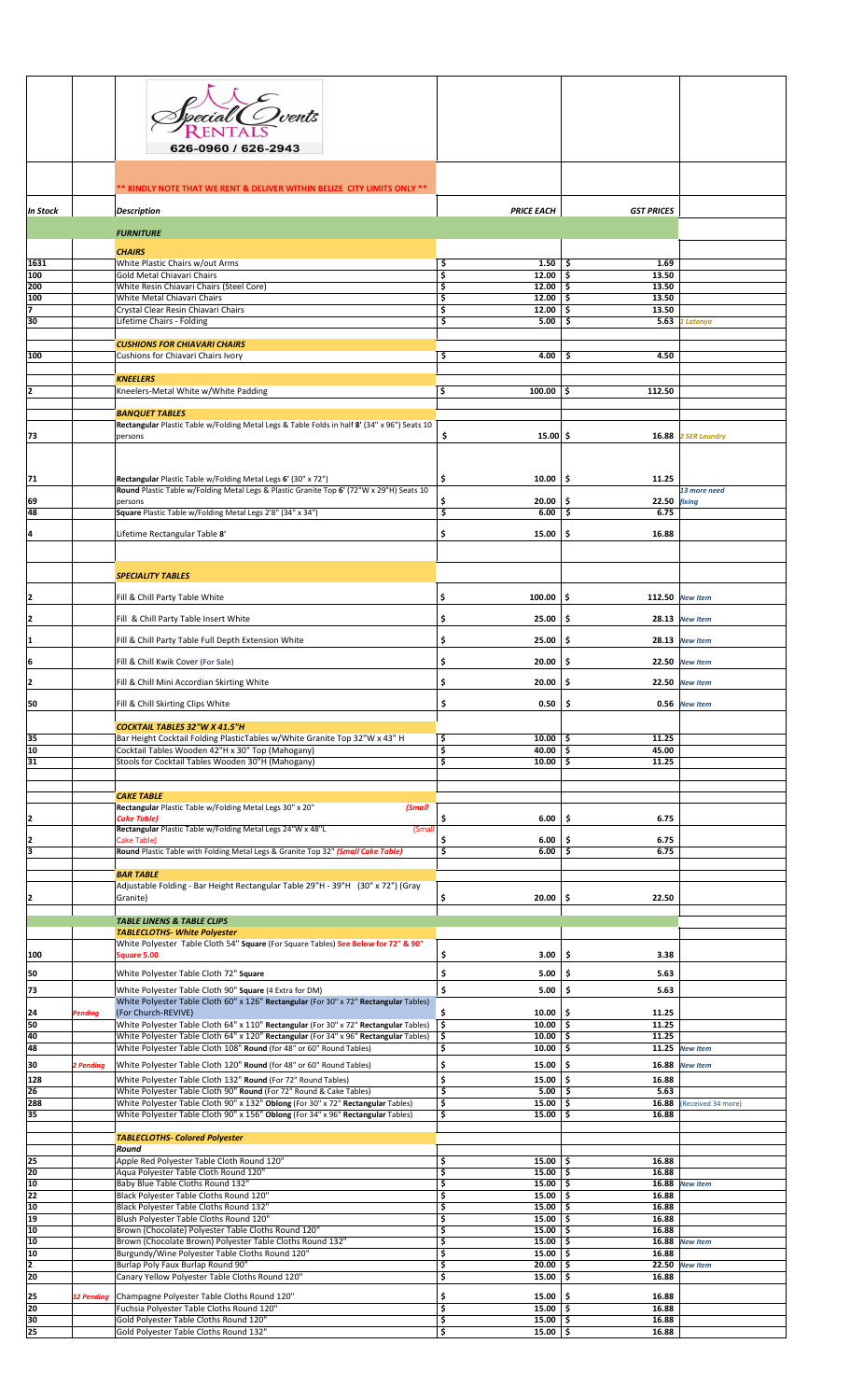| 20             |                | Gray/Silver Polyester Table Cloths Round 120"                                         | 15.00<br>\$                       | -\$<br>16.88 |                  |
|----------------|----------------|---------------------------------------------------------------------------------------|-----------------------------------|--------------|------------------|
|                |                |                                                                                       |                                   |              |                  |
| 10             |                | Gree-Emerald Green Polyester Table Cloths Round 120"                                  | \$<br>15.00                       | \$<br>16.88  |                  |
| 10             |                | Green- Hunter Green Polyester Table Cloths Round 120"                                 | \$<br>15.00                       | 16.88<br>\$. |                  |
| 12             |                | Guava Polyester Table Cloths Round 120"                                               | \$<br>15.00                       | 16.88<br>\$  |                  |
| 10             |                | Guava (Bright) Polyester Table Cloths Round 132"                                      | \$<br>15.00                       | \$<br>16.88  |                  |
| 45             |                |                                                                                       |                                   |              |                  |
|                |                | Ivory Polyester Table Cloths Round 132"                                               | \$<br>15.00                       | \$<br>16.88  |                  |
| 10             |                | Mint Polyester Table Cloths Round 132"                                                | \$<br>15.00                       | \$<br>16.88  |                  |
| 36             |                | Navy Polyester Table Cloths Round 120"                                                | \$<br>15.00                       | \$<br>16.88  |                  |
| 20             |                | Navy Polyester Table Cloths Round 132"                                                | \$<br>15.00                       | Ś<br>16.88   |                  |
| 10             |                | Orange Polyester Table Cloths Round 132"                                              | \$<br>15.00                       | 16.88<br>\$  |                  |
| 10             |                |                                                                                       | \$<br>15.00                       | \$<br>16.88  |                  |
|                |                | Peach Polyester Table Cloths Round 132"                                               |                                   |              | <b>New Item</b>  |
| 20             |                | Plum/Eggplant Table Cloths Round 132"                                                 | \$<br>15.00                       | 16.88<br>Ś   |                  |
| 20             |                | Purple Polyester Table Cloths Round 10 pcs-120"                                       | \$<br>15.00                       | \$<br>16.88  |                  |
| 25             |                | Red Polyester Table Cloths Round 120"                                                 | \$<br>15.00                       | \$<br>16.88  |                  |
| $\overline{2}$ |                | Red/White Checkered Polyester Table Cloth Round 120"                                  | \$<br>15.00                       | \$           | 16.88 New Item   |
| 10             |                | Rose Pink Polyester Table Cloths Round 120"                                           | 15.00<br>\$                       | \$           | 16.88 New Item   |
|                |                |                                                                                       |                                   | Ś            |                  |
| 32             |                | Royal Blue Polyester Table Cloth Round 120"                                           | \$<br>15.00                       | 16.88        |                  |
| 10             |                | Teal Polyester Table Cloth Round 120"                                                 | \$<br>15.00                       | 16.88<br>\$  |                  |
| 12             |                | Turquoise Polyester Table Cloth Round 132"                                            | \$<br>15.00                       | \$<br>16.88  |                  |
|                |                |                                                                                       |                                   |              |                  |
|                |                |                                                                                       |                                   |              |                  |
|                |                |                                                                                       |                                   |              |                  |
|                |                | <b>TABLECLOTHS- Colored Polyester</b>                                                 |                                   |              |                  |
|                |                | Rectangular/Oblong                                                                    |                                   |              |                  |
| 25             |                | Apple Red Rectangular Table Cloth Polyester 90" x 132"                                | 15.00<br>\$                       | 16.88<br>\$. |                  |
| 20             |                | Aqua Rectangular/Oblong Table Cloth 90" x 132"                                        | \$<br>15.00                       | \$<br>16.88  |                  |
| 20             |                | Baby Blue Rectangular/Oblong Table Cloth 90" x 132"                                   | \$<br>15.00                       | 16.88<br>\$  |                  |
| 40             |                | Black Rectangular/Oblong Table Cloth 90" x 132"                                       | \$<br>15.00                       | \$<br>16.88  |                  |
| 20             |                |                                                                                       |                                   |              |                  |
|                |                | Blush Rectangular/Oblong Table Cloth 90" x 132"                                       | \$<br>15.00                       | 16.88<br>\$  |                  |
| 10             |                | Brown (Chocolate) Rectangular/Oblong Table Cloth 60"x120"                             | \$<br>15.00                       | \$<br>16.88  |                  |
| 10             |                | Brown (Chocolate) Rectangular/Oblong Table Cloth 90"x132"                             | \$<br>15.00                       | 16.88<br>Ś   | <b>New Item</b>  |
| 10             |                | Burgundy/Wine Rectangular/Oblong Table Cloth 90"x132"                                 | \$<br>15.00                       | \$<br>16.88  | <b>New Item</b>  |
| 10             |                | Burlap Rectangular Table Cloth 90"x132" Poly Faux Burlap                              | \$<br>25.00                       | \$<br>28.13  | <b>New Item</b>  |
| 25             |                | Canary Yellow Rectangular/Oblong Table Cloth 90" x 132"                               | \$<br>15.00                       | \$<br>16.88  |                  |
|                |                |                                                                                       |                                   |              |                  |
| 10             |                | Champagne Rectangular/Oblong Table Cloth 60"x120"                                     | \$<br>15.00                       | \$<br>16.88  |                  |
| 20             |                | Fuschia Rectangular/Oblong Table Cloth 90" x 132"                                     | \$<br>15.00                       | \$<br>16.88  |                  |
| 25             |                | Gold Rectangular Table Cloth Polyester 90" x 132"                                     | \$<br>15.00                       | \$<br>16.88  |                  |
| 10             |                | Gray/Silver Rectangular/Oblong Table Cloth Polyester 90"x132"                         | \$<br>15.00                       | 16.88<br>\$  |                  |
| 10             |                | Green- Emerald Green Rectangular Table Cloth Polyester 90"x132"                       | \$<br>15.00                       | \$<br>16.88  | <b>New Item</b>  |
| 10             |                |                                                                                       |                                   |              |                  |
|                |                | Green-Hunter Green Rectangular Table Cloth Polyester 90"x132"                         | \$<br>15.00                       | \$<br>16.88  |                  |
| 24             |                | Guava (Bright) Rectangular Table Cloth 90"x132"                                       | \$<br>15.00                       | 16.88        |                  |
| 24             | <b>Pending</b> | Ivory Rectangular/Oblong Table Cloth 60" x 126" (For Church)                          | \$<br>15.00                       | 16.88<br>\$  |                  |
| 38             |                | Ivory Rectangular/Oblong Table Cloth 90" x 132"                                       | \$<br>15.00                       | \$<br>16.88  |                  |
| 20             |                | Mint Green Rectangular/Oblong Table Cloth 90"x132"                                    | \$<br>15.00                       | 16.88<br>\$  |                  |
| 31             |                | Navy Blue Rectangular/Oblong Table Cloth 90" x 132"                                   | \$<br>15.00                       | 16.88<br>\$  |                  |
|                |                |                                                                                       |                                   |              |                  |
| 20             |                | Orange Rectangular/Oblong Table Cloth 90"x132"                                        | \$<br>15.00                       | 16.88<br>Ś   |                  |
| 10             |                | Orange (Burnt Orange) Rectangular/Oblong Table Cloth 90"x132"                         | 3<br>15.00                        | \$<br>16.88  | <b>New Item</b>  |
| 10             |                | Peach Rectangular/Oblong Table Cloth 90"x132"                                         | \$<br>15.00                       | \$<br>16.88  |                  |
| 10             |                | Pink Rectangular/Oblong Table Cloth 90" x 132"                                        | \$<br>15.00                       | \$<br>16.88  |                  |
| 17             |                | Plum/Eggplant Rectangular/Oblong Table Cloth Polyester 90" x 132"                     | \$<br>15.00                       | \$<br>16.88  |                  |
| 20             |                | Purple Rectangular/Oblong Table Cloth 90" x 132"                                      | \$<br>15.00                       | \$<br>16.88  |                  |
|                |                |                                                                                       |                                   |              |                  |
| 24             | <b>Pending</b> | Red Rectangular Table Cloth Polyester 60" x 126"                                      | \$<br>15.00                       | Ś<br>16.88   |                  |
| 34             | 20 Pendina     | Red Rectangular Table Cloth Polyester 90" x 132"                                      | 3<br>15.00                        | \$           | 16.88 10 Missing |
| 7              |                | Red Rectangular Table Cloth Polyester 90" x 156"                                      |                                   |              |                  |
|                |                | Red/White Checkered Rectangular Table Cloth Polyester 90"x132"                        |                                   |              |                  |
| 10             |                |                                                                                       | 15.00<br>\$                       | ا \$         | 16.88 New Item   |
| 10             |                | Royal Blue Rectangular Table Cloth Polyester 60" x 120"                               | \$<br>15.00                       | -\$<br>16.88 |                  |
| 31             |                | Royal Blue Rectangular Table Cloth Polyester 90" x 132"                               | \$<br>15.00                       | \$<br>16.88  |                  |
| 20             |                | Teal Rectangular Table Cloth Polyester 90"x132"                                       | \$<br>15.00                       | 16.88<br>\$  |                  |
| 24             | <b>Pending</b> | Turquoise (Light Turquoise) Table Cloth Polyester 60"x126" (For Church)               | \$<br>15.00                       | \$<br>16.88  |                  |
| 10             |                | Turquoise (Dark Turquoise) Table Cloth Polyester 90"x132"                             | \$<br>15.00                       | \$<br>16.88  |                  |
|                |                |                                                                                       |                                   |              |                  |
| 10             |                | Turquoise (Light Turquoise) Table Cloth Polyester 90"x132"                            | \$<br>15.00                       | \$<br>16.88  |                  |
|                |                |                                                                                       |                                   |              |                  |
|                |                | <b>POLYESTER TABLECLOTH/OVERLAYS SQUARE</b>                                           |                                   |              |                  |
| 8              |                | White 70" Square Table Cloth/Overlay (For DM)                                         | \$<br>5.00                        | 5.63<br>Ŝ    |                  |
| 25             |                | Black 72" Square Table Cloth/Overlay                                                  | \$<br>5.00                        | 5.63<br>\$.  |                  |
| 10             |                | Burlap (Natural Tone) Square Table Cloth/Overlay 60"                                  | \$<br>5.00                        | \$<br>5.63   | <b>New Item</b>  |
|                |                |                                                                                       |                                   |              |                  |
| 25             |                | Ivory 72" Square Table Cloth/Overlay                                                  | \$<br>5.00                        | Ś<br>5.63    |                  |
| 24             |                | Red 70" Square Table Cloth/Overlay                                                    | \$<br>5.00                        | 5.63<br>\$.  | <b>New Item</b>  |
| $\overline{4}$ |                | Red 72" Square Table Cloth/Overlay (For DM)                                           | \$<br>5.00                        | 5.63<br>\$   |                  |
| 4              |                | Red 90" Square Table Cloth/Overlay (For DM)                                           | \$<br>5.00                        | 5.63<br>\$   |                  |
| 20             |                | Royal Blue 72" Square Table Cloth/Overlay                                             | \$<br>5.00                        | 5.63<br>\$   |                  |
| 10             |                |                                                                                       | \$                                | Ś            |                  |
|                |                | Apple Red 90" Square Table Cloth/Overlay                                              | 5.00                              | 5.63         |                  |
| 25             |                | Aqua 90" Square Table Cloth/Overlay                                                   | \$<br>5.00                        | 5.63<br>Ŝ    |                  |
| 21             |                | Gold 90" Square Table Cloth/Overlay                                                   | \$<br>5.00                        | 5.63<br>\$.  |                  |
| 10             |                | Navy Blue 90" Square Table Cloth/Overlay                                              | \$<br>5.00                        | 5.63<br>Ŝ    |                  |
| $24 +$         |                | Royal Blue 90" Square Table Cloth/Overlay                                             | \$<br>5.00                        | 5.63<br>Ś    |                  |
| 10             |                | Turquoise (Light Turquoise) Blue 90" Square Table Cloth/Overlay                       | \$<br>5.00                        | \$.<br>5.63  |                  |
| 20             |                | White 90" Square Table Cloth/Overlay                                                  | \$<br>5.00                        | 5.63<br>\$   |                  |
|                |                |                                                                                       |                                   |              |                  |
| 10             |                | Yellow 90" Square Table Cloth/Overlay                                                 | \$<br>5.00                        | \$<br>5.63   |                  |
|                |                |                                                                                       |                                   |              |                  |
|                |                |                                                                                       |                                   |              |                  |
|                |                | <b>TABLECLOTH - LACE</b>                                                              |                                   |              |                  |
| 6              | <b>Pending</b> | Tablecloth Lace Ivory Premium Ivory 70" Round                                         | \$<br>15.00                       | \$           | 16.88 New Item   |
| 6              | <b>Pending</b> | Tablecloth Lace White Premium Ivory 70" Round                                         | \$<br>15.00                       | \$           | 16.88 New Item   |
| 10             |                | Tablecloth Lace White Floral 60"x126" Rectangular                                     | \$<br>15.00                       | \$           | 16.88 New Item   |
| 6              | <b>Pending</b> | Tablecloth Lace Premium Ivory 60" x 108" Rectangular                                  | \$<br>15.00                       | \$           | 16.88 New Item   |
|                |                |                                                                                       |                                   |              |                  |
|                |                |                                                                                       |                                   |              |                  |
|                |                |                                                                                       |                                   |              |                  |
|                |                |                                                                                       |                                   |              |                  |
|                |                | <b>TABLECLOTH WEDDING ROSETTE SATIN</b>                                               |                                   |              |                  |
| 1              |                | Blush Wedding Rosette Satin Table Cloth 120" Round (For 72" Rectangular Tables)       | \$<br>20.00                       | \$           | 22.50 New Item   |
| 1              |                | Champagne Wedding Rosette Satin Table Cloth 120" Round (For 72" Rectangular Tables)   | $\overline{\mathcal{S}}$<br>20.00 | Ś.           | 22.50 New Item   |
|                |                | Coral (Bright Coral) Wedding Rosette Satin Table Cloth 90" x 132" (For 30" x 72"      |                                   |              |                  |
|                |                | <b>Rectangular Tables)</b>                                                            | \$<br>20.00                       | \$           | 22.50 New Item   |
| 2              |                | Fuchsia Wonderland Rosette Table Cloth 120" Round (For 72" Round Tables)              | \$<br>20.00                       | \$.          | 22.50 New Item   |
|                |                | Gold (Dark Gold) Wonderland Rosette Table Cloth 90"x132" (For 30"x72" Rectangular     |                                   |              |                  |
| 2              |                | Tables)                                                                               | \$<br>20.00                       | 22.50<br>\$  |                  |
| 2              |                |                                                                                       |                                   |              |                  |
|                |                | Gold (Dark Gold) Wonderland Rosette Table Cloth 120" Round Ivory                      | \$<br>20.00                       | \$<br>22.50  |                  |
| 2              |                | Ivory Wedding Rosette Satin Table Cloth 90" x 132" (For 30" x 72" Rectangular Tables) | \$<br>20.00                       | \$.<br>22.50 |                  |
| 2              |                | Ivory Wedding Rosette Satin Table Cloth 120" Round (For 72" Round Tables)             | \$<br>20.00                       | 22.50<br>\$  |                  |
| ł1             |                | Ivory Wonderland Rosette Table Cloth 120" Round Ivory                                 | \$<br>20.00                       | \$<br>22.50  |                  |
|                | <b>Pending</b> |                                                                                       |                                   |              |                  |
| 1              |                | Light Blue Wonderland Rosette Table Cloth 120" Round Light Blue                       | \$<br>20.00                       | \$<br>22.50  |                  |
|                |                |                                                                                       |                                   |              |                  |
|                |                | Pink Wonderland Rosette Table Cloth 120" Round Pink                                   | \$<br>20.00                       | \$<br>22.50  |                  |
|                |                |                                                                                       |                                   |              |                  |
|                |                | Red (Apple Red) Wedding Rosette Satin Table Cloth 90" x 132"                          | 20.00<br>\$                       | 22.50<br>-\$ |                  |
|                |                |                                                                                       |                                   |              |                  |
|                |                | Red (Blood Red) Wonderland Rosette Table Cloth 120" Round Red                         |                                   |              |                  |
|                |                |                                                                                       | \$<br>20.00<br>$20.00$ \$         | \$<br>22.50  | 22.50 New Item   |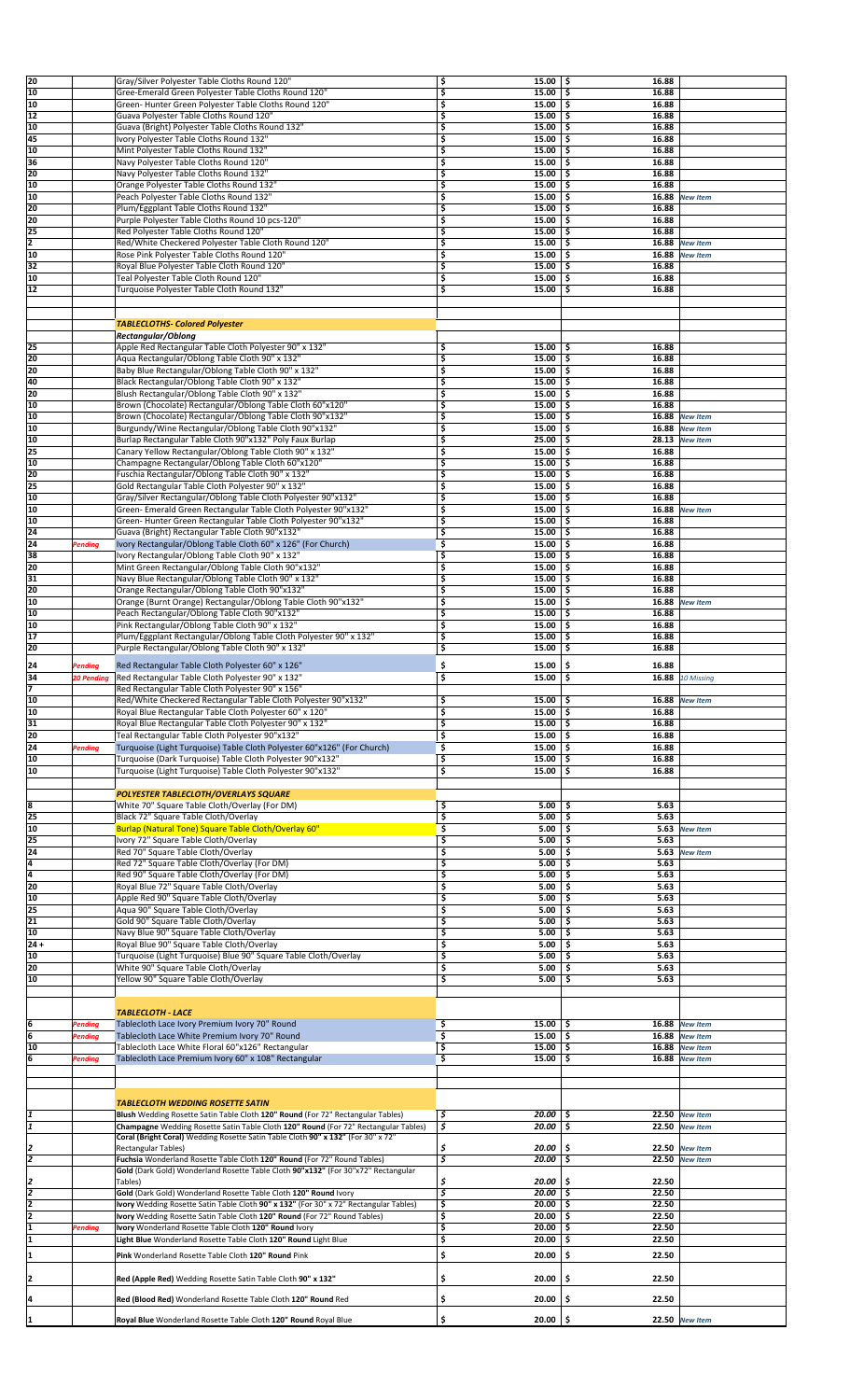| $\frac{2}{1}$   |           | Turquoise (Dark Turquoise) Wonderland Rosette Table Cloth 120" Round Dark Turquoise           | Ş  | 20.00        | -\$           | 22.50 New Item  |  |
|-----------------|-----------|-----------------------------------------------------------------------------------------------|----|--------------|---------------|-----------------|--|
|                 |           | White Rosette Taffeta Table Cloth 90" x 132" (For 30" x 72" Rectangular Tables)               | \$ | 20.00        | \$<br>22.50   |                 |  |
| $\overline{2}$  |           | White Wonderland Rosette Table Cloth 90"x132" (For 30"x72" Rectangular Tables)                | \$ | 20.00        | 22.50<br>-\$  |                 |  |
| 2               |           | White Wedding Rosette Satin Table Cloth 120" Round (For 72" Round Table)                      | \$ | 20.00        | \$<br>22.50   |                 |  |
|                 |           |                                                                                               |    |              |               |                 |  |
| lз              |           | White w/Silver Sequins Tablecloth (Harwin)                                                    | \$ | 20.00        | \$<br>22.50   |                 |  |
| I1              |           | Off White/Gold Glitz Fancy Tablecloth (Harwin)                                                | \$ | 20.00        | \$<br>22.50   |                 |  |
|                 |           |                                                                                               |    |              |               |                 |  |
|                 |           | <b>TABLECLOTH WEDDING LARGE ROSETTE FLOWER SATIN 108" ROUND (Large</b>                        |    |              |               |                 |  |
|                 |           | flowers at the bottom of the tablecloth)                                                      |    |              |               |                 |  |
|                 |           |                                                                                               |    |              |               |                 |  |
| 12              |           | Tablecloth Wedding Large Rosette Flower Satin- Blush 108" Round                               | \$ | 50.00        | \$            | 56.25 New Item  |  |
| 2               |           | Tablecloth Wedding Large Rosette Flower Satin- Ivory 108" Round                               | \$ | 50.00        | \$            | 56.25 New Item  |  |
|                 |           |                                                                                               |    |              |               |                 |  |
|                 |           | <b>TABLECLOTHS PINCHEDWHEEL TAFETTA 120" ROUND</b>                                            |    |              |               |                 |  |
|                 |           |                                                                                               |    |              |               |                 |  |
| I1              |           | Aqua Blue 120" Round                                                                          | \$ | 20.00        | 22.50<br>\$.  |                 |  |
| ī               |           | Fuschia 120" Round                                                                            | \$ | 20.00        | \$<br>22.50   |                 |  |
| 1               |           | Turquoise 120" Round                                                                          | \$ | 20.00        | \$<br>22.50   |                 |  |
| ī               |           | White 120" Round                                                                              | \$ | 20.00        | -\$<br>22.50  |                 |  |
|                 |           |                                                                                               |    |              |               |                 |  |
|                 |           | <b>TABLECLOTHS- SATIN RECTANGULAR</b>                                                         |    |              |               |                 |  |
| 10              |           | Apple Red Satin Table Cloths 90" x 132" (For 34" x 72" Rectangular Tables)                    | \$ | 15.00        | 5 ا<br>16.88  |                 |  |
| 10              |           |                                                                                               |    |              |               |                 |  |
|                 |           | Apple Red Satin Table Cloths 90" x 156" (For 34" x 96" Rectangular Tables)                    | \$ | 15.00        | \$<br>16.88   |                 |  |
| 10              |           | Black & White Stripe Satin Table Cloths 90" x 132" (For 34"x72" Rectangular Tables            | \$ | 15.00        | \$<br>16.88   |                 |  |
| 10              |           | Blush Satin Table Cloths 90" x 132" (For 34" x 72" Rectangular Tables)                        | \$ | 15.00        | \$<br>16.88   |                 |  |
| 10              |           | Bright Gold Satin Table Cloths 90" x 132" (For 30" x 72" Rectangular Tables)                  | \$ | 15.00        | \$<br>16.88   |                 |  |
| 10              |           | Bright Gold Satin Table Cloths 90" x 156" (For 34" x 96" Rectangular Tables)                  | \$ | 15.00        | -\$<br>16.88  |                 |  |
| 10              |           | Fuchsia Striped Satin Table Cloths 90"x132" (For 34"x96" Rectangular Tables)                  | \$ | 15.00        | \$<br>16.88   |                 |  |
| 10              |           | Iced Coffee/Mocha Satin Tablecloths 90"x132" (For Rectangular Tables)                         | \$ | 15.00        | \$<br>16.88   | <b>New Item</b> |  |
| 10              |           |                                                                                               | \$ | 15.00        | \$<br>16.88   |                 |  |
|                 |           | Kelly Green Satin Table Cloths 90"x132" (For 34" x 96" Rectangular Tables)                    |    |              |               |                 |  |
| 10              |           | Navy Blue Striped Satin Table Cloths 90"x132" (For 34"x96" Rectangular Tables)                | \$ | 15.00        | \$            | 16.88 New Item  |  |
|                 |           |                                                                                               |    |              |               |                 |  |
| 10              |           | Orange (Burnt Orange) 90"x132" (For 34"x96" Rectangular Tables)                               | \$ | 15.00        | -\$<br>16.88  | <b>New Item</b> |  |
| 10              |           | Pewter (Silver) Satin Table Cloths 90" x 132" (For 30" x 72" Rectangular Tables)              | \$ | 15.00        | \$<br>16.88   |                 |  |
| 10              |           | Pewter (Silver) Satin Table Cloths 90" x 156" (For 34" x 96" Rectangular Tables)              | \$ | 15.00        | -\$<br>16.88  |                 |  |
| 20              |           | Red Satin Table Cloths 90"x132"                                                               | \$ | 15.00        | \$<br>16.88   |                 |  |
|                 |           |                                                                                               |    |              |               |                 |  |
| 16              |           | Red & White Striped Satin Table Cloths 90"x132"                                               | \$ | 15.00        | \$            | 16.88 New Item  |  |
| 10              |           | Royal Blue Satin Table Cloths 90" x 132" (For 34" x 72" Rectangular Tables)                   | \$ | 15.00        | Ś<br>16.88    |                 |  |
|                 |           |                                                                                               |    |              |               |                 |  |
|                 |           | <b>TABLECLOTHS-SATIN ROUND</b>                                                                |    |              |               |                 |  |
| 10              |           | Black & White Stripe Tablecloths 120" Round (For Round Tables)                                | \$ | 15.00        | 16.88<br>\$   | <b>New Item</b> |  |
| 10              |           |                                                                                               | \$ | 10.00        | \$<br>11.25   |                 |  |
|                 |           | Light Gold Satin Tablecloths 108" Round (For Round Tables)                                    |    |              |               |                 |  |
| 19              |           | Bright Gold Satin Tablecloths 132" Round (For Round Tables)                                   | \$ | 15.00        | \$            | 16.88 (Orig 20) |  |
|                 |           |                                                                                               |    |              |               |                 |  |
| 10              |           | Orange (Burnt Orange) Tablecloths 132" Round (For Round Tables)                               | \$ | 15.00        | \$<br>16.88   | <b>New Item</b> |  |
|                 |           | Red & White Striped Satin Tablecloths 120" Round (For Round Tables)                           |    |              | 16.88         |                 |  |
| 10              |           |                                                                                               | \$ | 15.00        | \$            | <b>New Item</b> |  |
| 20              |           | Silver Satin Tablecloths 132" Round (For Round Tables)                                        | \$ | 15.00        | -\$<br>16.88  |                 |  |
| 10              |           | White Satin Tablecloths 90" Round (For DM)                                                    | \$ | 15.00        | \$            | 16.88 New Item  |  |
| 20              |           | White Satin Tablecloths 132" Round (For Round Tables)                                         | \$ | 15.00        | \$<br>16.88   |                 |  |
|                 |           |                                                                                               |    |              |               |                 |  |
|                 |           |                                                                                               |    |              |               |                 |  |
|                 |           | <b>TABLECLOTHS SEQUINS</b>                                                                    |    |              |               |                 |  |
|                 |           |                                                                                               |    |              |               |                 |  |
|                 |           |                                                                                               |    |              |               |                 |  |
| 2               |           | Aqua Blue Glitz Sequin 120" Round Tablecloth Aqua Blue                                        | \$ | 20.00        | \$<br>22.50   |                 |  |
|                 |           |                                                                                               |    |              |               |                 |  |
|                 |           |                                                                                               |    |              |               |                 |  |
| 3               |           | Aqua Blue Glitz Sequin 90"x132" Rectangular Tablecloth Aqua Blue                              | \$ | 20.00        | 22.50<br>\$.  |                 |  |
|                 |           |                                                                                               |    |              |               |                 |  |
|                 |           |                                                                                               |    |              |               |                 |  |
| 1               |           | Black Glitz Sequin 72" Round Tablecloth Black (GOOD FOR SMALL CAKE TABLE)                     | \$ | 20.00        | 22.50<br>\$.  |                 |  |
|                 |           |                                                                                               |    |              |               |                 |  |
|                 |           | Black Glitz Sequin 90"x132" Rectangular Tablecloth Black                                      | \$ | 20.00        | \$<br>22.50   |                 |  |
|                 |           |                                                                                               |    |              |               |                 |  |
| 2               |           | Black Glitz Sequin 120" Round Tablecloth Black                                                | \$ | 20.00        | \$            | 22.50 New Item  |  |
| $\overline{1}$  |           | Blush Sequin Tablecloth 72" Round (GOOD FOR SMALL CAKE TABLE)                                 | \$ | 20.00        | ا \$<br>22.50 |                 |  |
|                 |           |                                                                                               |    |              |               |                 |  |
| 2               |           | Blush Glitz Sequin 120" Round Tablecloth- Blush                                               | \$ | 20.00        | \$<br>22.50   |                 |  |
|                 |           |                                                                                               |    |              |               |                 |  |
| 4               |           | Blush Glitz Sequin 90"x132" Rectangular Tablecloth- Blush                                     | \$ | 20.00        | \$<br>22.50   |                 |  |
| ī               |           | Blush Sequin Tablecloth 50"x72" Rectangular (GOOD FOR SMALL CAKE TABLE)                       | \$ | 20.00        | \$<br>22.50   |                 |  |
|                 |           |                                                                                               |    |              |               |                 |  |
|                 |           |                                                                                               |    |              |               |                 |  |
| 2               |           | Champagne Glitz Sequin 120" Round Tablecloth - Champagne                                      | \$ | 20.00        | \$<br>22.50   |                 |  |
|                 |           |                                                                                               |    |              |               |                 |  |
|                 |           |                                                                                               |    | 20.00        | \$<br>22.50   |                 |  |
| 2               |           | Champagne Glitz Sequin 90"x132" Rectangular Tablecloth - Champagne                            | \$ |              |               |                 |  |
|                 |           | Coral Glitz Sequin 90"x132" Rectangular Tablecloth- Coral                                     | \$ | 20.00        | \$.<br>22.50  |                 |  |
| $\frac{2}{2}$   |           | Emerald Green Glitz Sequin 90"x132" Rectangular Tablecloth - Emerald Green                    | \$ | 20.00        | \$<br>22.50   |                 |  |
|                 |           |                                                                                               |    |              |               |                 |  |
|                 |           |                                                                                               |    |              |               |                 |  |
| $\mathbf{1}$    |           | Fuschia Glitz Sequin 72" <b>Round</b> Tablecloth - Fuschia <b>(GOOD FOR SMALL CAKE TABLE)</b> | \$ | 20.00        | 22.50<br>\$   |                 |  |
|                 |           |                                                                                               |    |              |               |                 |  |
| 2               |           | Fuschia Glitz Sequin 120" Round Tablecloth - Fuschia                                          | \$ | 20.00        | 22.50<br>-\$  |                 |  |
|                 |           |                                                                                               |    |              |               |                 |  |
| 2               |           | Fuschia Glitz Sequin 90"x132" Rectangular Tablecloth - Fuschia                                | \$ | 20.00        | 22.50<br>S    |                 |  |
| $\overline{21}$ |           | Gold Duchess Sequin 120" Round Tablecloth - Gold (Not Bright Gold)                            | \$ | 20.00        | 22.50<br>\$   |                 |  |
|                 |           |                                                                                               |    |              |               |                 |  |
|                 |           |                                                                                               |    |              |               |                 |  |
| 28              |           | Gold Duchess Sequin 90"x132" Rectangular Tablecloth - Gold (Not Bright Gold)                  | \$ | 20.00        | 22.50<br>\$.  |                 |  |
|                 |           |                                                                                               |    |              |               |                 |  |
|                 |           |                                                                                               |    |              |               |                 |  |
| 5               |           | Gold Glitz Sequin 90"x132" Rectangular Tablecloth - Bright Gold                               | \$ | 20.00        | \$<br>22.50   |                 |  |
|                 |           |                                                                                               |    |              |               |                 |  |
|                 |           | Gold Glitz Sequin 132" Round Tablecloth - Bright Gold                                         | \$ | 20.00        | 22.50<br>S    |                 |  |
| 4               |           |                                                                                               |    |              |               |                 |  |
|                 |           |                                                                                               |    |              |               |                 |  |
| 2               |           | Gold Sequin Tablecloth 72" Round- Gold (GOOD FOR SMALL CAKE TABLE)                            | \$ | 20.00        | 22.50<br>\$.  |                 |  |
|                 |           |                                                                                               |    |              |               |                 |  |
|                 |           |                                                                                               |    |              |               |                 |  |
| 2               |           | Green (Willow Green) Glitz Sequin 90"x132" Rectangular Tablecloth-Willow Green                | \$ | 20.00        | 22.50<br>\$   |                 |  |
|                 |           |                                                                                               |    |              |               |                 |  |
|                 |           |                                                                                               |    |              |               |                 |  |
| 2               |           | Ivory Glitz Sequin 90"x132" Rectangular Tablecloth - Ivory                                    | \$ | 20.00        | 22.50<br>\$   |                 |  |
|                 |           |                                                                                               |    |              |               |                 |  |
| 12              |           | Mint Glitz Sequin 120" Round Tablecloth - Mint                                                | \$ | 20.00        | -\$<br>22.50  |                 |  |
|                 |           |                                                                                               |    |              |               |                 |  |
| 2               |           | Mint Green Sequin 90"x132" Rectangular Tablecloth-Mint                                        | \$ | 20.00        | \$<br>22.50   |                 |  |
|                 |           |                                                                                               |    |              |               |                 |  |
| 1               |           | Navy Glitz Sequin 72" Round Tablecloth - Navy (GOOD FOR SMALL CAKE TABLE)                     | Ş  | 20.00        | -\$<br>22.50  |                 |  |
|                 |           |                                                                                               |    |              |               |                 |  |
| 2               |           | Navy Glitz Sequin 90"x132" Rectangular Tablecloth -Navy                                       | \$ | $20.00$   \$ | 22.50         |                 |  |
|                 |           |                                                                                               |    |              |               |                 |  |
| 12              |           | Pink Glitz Sequin 90"x132" Rectangular Tablecloth - Pink                                      | \$ | 20.00        | 22.50<br>\$.  |                 |  |
| 5               | 3 Pending | Plum Glitz Sequin 90"x132" Rectangular Tablecloth - Plum                                      | \$ | 20.00        | -\$<br>22.50  |                 |  |
|                 |           |                                                                                               |    |              |               |                 |  |
| լո              |           | Purple Duchess Sequin 72" Round Tablecloth-Purple (GOOD FOR SMALL CAKE TABLE)                 | \$ | $20.00$   \$ | 22.50         |                 |  |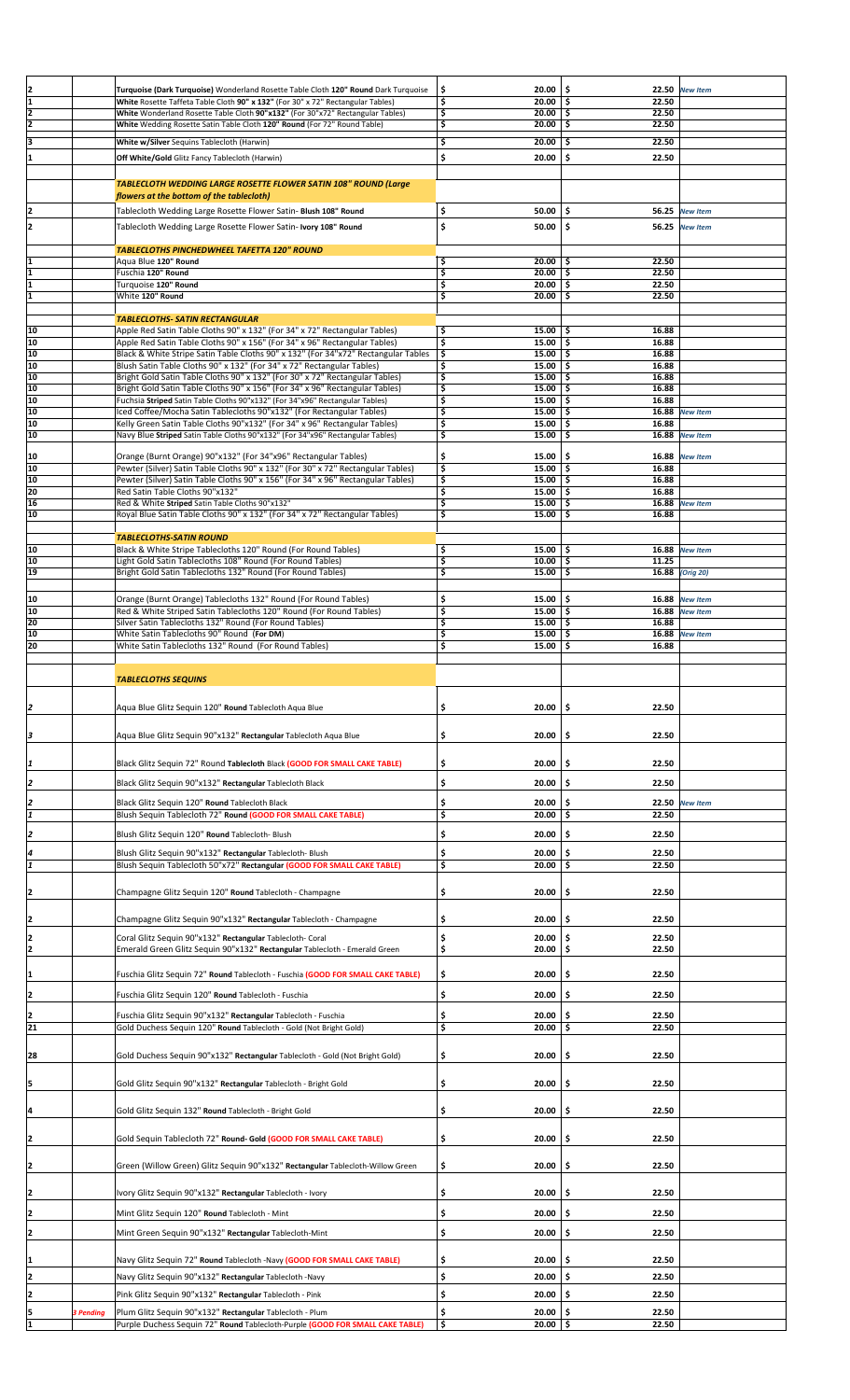|                                                         | Purple Duchess Sequin 90"x132" Rectangular Tablecloth-Purple                                                                        | \$<br>20.00                     | \$<br>22.50           |                  |  |
|---------------------------------------------------------|-------------------------------------------------------------------------------------------------------------------------------------|---------------------------------|-----------------------|------------------|--|
| $\frac{2}{1}$                                           | Red (Blood) Glitz Sequin 72" Round Tablecloth - Red (GOOD FOR SMALL CAKE TABLE)                                                     | \$<br>20.00                     | \$.<br>22.50          |                  |  |
|                                                         |                                                                                                                                     |                                 |                       |                  |  |
| ₿                                                       | Red (Blood) Glitz Sequin 132" Round Tablecloth - Red                                                                                | \$<br>20.00                     | \$<br>22.50           |                  |  |
|                                                         | Red (Blood) Glitz Sequin 90"x132" Rectangular Tablecloth - Red                                                                      | \$<br>20.00                     | \$.<br>22.50          |                  |  |
| $\begin{array}{c}\n3 \\ \hline\n3 \\ 1\n\end{array}$    | Red (Apple Red) Glitz Sequin 90"x132" Rectangular Tablecloth - Apple Red                                                            | \$<br>20.00                     | \$.<br>22.50          |                  |  |
|                                                         | Royal Blue Glitz Sequin 72" Round Tablecloth GOOD FOR SMALL CAKE TABLE)                                                             | \$<br>20.00                     | \$<br>22.50           |                  |  |
| $\overline{2}$                                          | Royal Blue Glitz Sequin 90" Round Tablecloth GOOD FOR SMALL CAKE TABLE)                                                             | \$<br>20.00                     | \$<br>22.50           |                  |  |
|                                                         |                                                                                                                                     |                                 |                       |                  |  |
| $\overline{2}$                                          | Royal Blue Glitz Sequin 120" Round Tablecloth                                                                                       | \$<br>20.00                     | \$.<br>22.50          |                  |  |
|                                                         | Royal Blue Glitz Sequin 90"x132" Rectangular Tablecloth                                                                             | \$<br>20.00                     | \$<br>22.50           |                  |  |
| $\frac{4}{2}$                                           | Silver Sequin 72" Round Tablecloth- Silver (GOOD FOR SMALL CAKE TABLE)                                                              | \$<br>20.00                     | \$<br>22.50           |                  |  |
| 21                                                      | Silver Duchess Sequin 120" Round Tablecloth - Silver                                                                                | \$<br>20.00                     | \$<br>22.50           |                  |  |
|                                                         |                                                                                                                                     |                                 |                       |                  |  |
| 26                                                      | Silver Duchess Sequin 90"x132" Rectangular Tablecloth - Silver                                                                      | \$<br>20.00                     | \$.<br>22.50          |                  |  |
| 12                                                      | Silver Glitz Sequin 90"x132" Rectangular Tablecloth - Silver                                                                        | \$<br>20.00                     | \$<br>22.50           |                  |  |
|                                                         | Turquoise Glitz Sequin 72" Round Tablecloth - Turquoise (GOOD FOR SMALL CAKE                                                        |                                 |                       |                  |  |
| 1                                                       | TABLE)                                                                                                                              | \$<br>20.00                     | \$<br>22.50           |                  |  |
|                                                         |                                                                                                                                     |                                 |                       |                  |  |
| 2                                                       | Turquoise Glitz Sequin 120" Round Tablecloth - Turquoise                                                                            | \$<br>20.00                     | \$<br>22.50           |                  |  |
|                                                         |                                                                                                                                     |                                 |                       |                  |  |
|                                                         | Turquoise Glitz Sequin 90"x132" Rectangular Tablecloth - Turquoise                                                                  | \$<br>20.00                     | \$.<br>22.50          |                  |  |
| 2                                                       |                                                                                                                                     |                                 |                       |                  |  |
|                                                         |                                                                                                                                     |                                 |                       |                  |  |
| 2                                                       | White Glitz Sequin 120" Round Tablecloth - White                                                                                    |                                 |                       |                  |  |
| 3                                                       | White Glitz Sequin 90"x132" Rectangular Tablecloth - White                                                                          | \$<br>20.00                     | \$<br>22.50           |                  |  |
|                                                         |                                                                                                                                     |                                 |                       |                  |  |
| 2                                                       | White Irridescent Sequin 120"" Round Tablecloth-White                                                                               |                                 |                       |                  |  |
|                                                         |                                                                                                                                     |                                 |                       |                  |  |
|                                                         | White Irridescent Sequin 90"x132" Rectangular Tablecloth-White                                                                      | 20.00<br>\$                     | -\$<br>22.50          |                  |  |
| $\frac{2}{2}$                                           | Checkered Gold & White Glitz Sequin 90"x132" Rectangular Tablecloth                                                                 | \$<br>20.00                     | 22.50<br>-\$          |                  |  |
|                                                         | Checkered Silver & White Glitz Sequin 90"x132" Rectangular Tablecloth                                                               | \$<br>20.00                     | 22.50<br>-\$          |                  |  |
|                                                         | Checkered Black & White Glitz Sequin 90"x132" Rectangular Tablecloth                                                                | \$<br>20.00                     | \$<br>22.50           |                  |  |
| 5                                                       | Stripe Gold & Silver Glitz Sequin 90"x132" Rectangular Tablecloth                                                                   | \$<br>20.00                     | \$.<br>22.50          | <b>New Item</b>  |  |
|                                                         |                                                                                                                                     |                                 |                       |                  |  |
| 5                                                       | Stripe Silver & White Glitz Sequin 90"x132" Rectangular Tablecloth                                                                  | \$<br>20.00                     | \$.<br>22.50          | <b>New Item</b>  |  |
| 4                                                       | Stripe Gold & Silver Glitz Sequin 120" Round Tablecloth                                                                             | \$<br>20.00                     | \$.<br>22.50          | <b>New Item</b>  |  |
|                                                         |                                                                                                                                     |                                 |                       |                  |  |
| 14                                                      | Stripe Silver & Black Glitz Sequin 120" Round Tablecloth                                                                            | \$<br>20.00                     | \$.                   | 22.50 New Item   |  |
|                                                         | Gold/White Reversible Two Tone Sequin Gold/White 90"x132" Rectangular Tablecloth-                                                   | \$                              | \$                    |                  |  |
| 10                                                      | Gold/White                                                                                                                          | 75.00                           |                       | 84.38 New Item   |  |
|                                                         |                                                                                                                                     |                                 |                       |                  |  |
|                                                         |                                                                                                                                     |                                 |                       |                  |  |
|                                                         | <b>TABLECLOTHS PAYETTE SEQUIN</b>                                                                                                   |                                 |                       |                  |  |
|                                                         |                                                                                                                                     |                                 |                       |                  |  |
| 4                                                       | Blush Payette Large Sequin 120" Round Tablecloth- Blush                                                                             | \$<br>30.00                     | -\$                   | 33.75 New Item   |  |
|                                                         |                                                                                                                                     | \$                              |                       |                  |  |
| 1                                                       | Champagne Payette Large Sequin 120" Round Tablecloth- Champagne                                                                     | 30.00                           | \$<br>33.75           | <b>New Item</b>  |  |
| $\overline{2}$                                          | Champagne Payette Large Sequin 90" x 132" Rectangular Tablecloth- Blush                                                             | \$<br>30.00                     | \$                    | 33.75 New Item   |  |
|                                                         |                                                                                                                                     |                                 |                       |                  |  |
| 12                                                      | Gold Payette Large Sequin 120" Rectangular Tablecloth                                                                               | \$<br>30.00                     | \$                    | 33.75 New Item   |  |
|                                                         |                                                                                                                                     |                                 |                       |                  |  |
| 2                                                       | Gold Payette Large Sequin 90"x132" Rectangular Tablecloth                                                                           | \$<br>30.00                     | \$<br>33.75           |                  |  |
|                                                         |                                                                                                                                     |                                 |                       |                  |  |
| 2                                                       | Silver Glitz Payette Large Sequin 120" Round Tablecloth                                                                             | \$<br>30.00                     | -\$                   | 33.75 New Item   |  |
| 2                                                       | Silver Glitz Payette Large Sequin 90"x132" Rectangular Tablecloth                                                                   |                                 |                       |                  |  |
|                                                         |                                                                                                                                     | \$<br>30.00                     | \$                    |                  |  |
|                                                         |                                                                                                                                     |                                 | 33.75                 |                  |  |
|                                                         |                                                                                                                                     |                                 |                       |                  |  |
|                                                         | <b>TABLECLOTHS FOR CAKE TABLE SHIMMERY</b>                                                                                          |                                 |                       |                  |  |
| 1                                                       | Black 62" Round for Cake Table                                                                                                      | \$<br>10.00                     | \$                    | 11.25 New Item   |  |
|                                                         | Dark Gold 57"x124" Rectangular for Cake Table                                                                                       | \$<br>10.00                     | -\$                   | 11.25 New Item   |  |
|                                                         | Dark Gold 84" Round for Cake Table                                                                                                  | \$<br>$10.00$   \$              |                       | 11.25 New Item   |  |
|                                                         | Gold 57"x77" Rectangular for Cake Table                                                                                             | \$<br>$10.00$   \$              |                       | $11.25$ New Item |  |
|                                                         | Gold 57"x124" Rectangular for Cake Table                                                                                            | \$<br>10.00                     | -\$                   | $11.25$ New Item |  |
|                                                         | Silver 57"x124" Rectangular for Cake Table                                                                                          | \$<br>10.00                     | \$                    | 11.25 New Item   |  |
| $\frac{1}{2}$ $\frac{1}{2}$ $\frac{2}{2}$ $\frac{1}{1}$ | Silver 62" Round for Cake Table                                                                                                     | \$<br>10.00                     | \$.                   | $11.25$ New Item |  |
|                                                         |                                                                                                                                     |                                 |                       |                  |  |
|                                                         |                                                                                                                                     |                                 |                       |                  |  |
|                                                         | <b>TABLECLOTHS VIBRANT FLAMINGO PETALS &amp; LEAF PETALS</b>                                                                        |                                 |                       |                  |  |
|                                                         |                                                                                                                                     | \$<br>20.00                     | \$                    | 22.50 New Item   |  |
| Ŀ                                                       | Black Vibrant Flamingo Petals 120" Round Tablecloth                                                                                 |                                 |                       |                  |  |
| 2                                                       | Eggplant Vibrant Flamingo Petals 120" Round Tablecloth                                                                              | \$<br>20.00                     | -\$                   | 22.50 New Item   |  |
|                                                         |                                                                                                                                     |                                 |                       |                  |  |
| 2                                                       | Fuchsia Vibrant Flamingo Petals 120" Round Tablecloth                                                                               | \$<br>20.00                     | -\$                   | 22.50 New Item   |  |
|                                                         | Purple Vibrant Flamingo Petals 120" Round Tablecloth                                                                                | \$<br>20.00                     | \$                    | 22.50 New Item   |  |
| 2                                                       |                                                                                                                                     |                                 |                       |                  |  |
| 2                                                       | Royal Blue Flamingo Petals 120" Round Tablecloth                                                                                    | \$<br>20.00                     | \$                    | 22.50 New Item   |  |
|                                                         | Turquoise (Dark) Flamingo Petals 120" Round Tablecloth                                                                              | \$<br>20.00                     | \$                    | 22.50 New Item   |  |
| 2                                                       |                                                                                                                                     |                                 |                       |                  |  |
| 12                                                      | White Vibrant Flamingo Petals 120" Round Tablecloth                                                                                 | \$<br>20.00                     | \$                    | 22.50 New Item   |  |
|                                                         |                                                                                                                                     |                                 |                       |                  |  |
| 2                                                       | Gold Leaf Petal Taffeta 120" Round Tablecloth                                                                                       | \$<br>20.00                     | \$                    | 22.50 New Item   |  |
|                                                         |                                                                                                                                     |                                 |                       |                  |  |
|                                                         | <b>TABLECLOTHS FLOWER ON SEQUIN TAFFETA</b>                                                                                         |                                 |                       |                  |  |
|                                                         |                                                                                                                                     |                                 |                       |                  |  |
| 2                                                       | White Flower on Sequin Taffeta 90"x132" Rectangular Tablecloth                                                                      | 30.00<br>\$                     | 33.75<br>-\$          |                  |  |
|                                                         |                                                                                                                                     |                                 |                       |                  |  |
| 2                                                       | Ivory Flower on Sequin Taffeta 90"x132" Rectangular Tablecloth                                                                      | \$<br>30.00                     | \$<br>33.75           |                  |  |
|                                                         |                                                                                                                                     |                                 |                       |                  |  |
| 2                                                       | Silver Flower on Sequin Taffeta 90"x132" Rectangular Tablecloth                                                                     | \$<br>30.00                     | \$<br>33.75           |                  |  |
|                                                         |                                                                                                                                     |                                 |                       |                  |  |
|                                                         | <b>TABLE CLIPS FOR RENT</b>                                                                                                         |                                 |                       |                  |  |
| 200                                                     | Large Variable Lifetime Clips 2" - 3"                                                                                               | \$<br>0.50                      | 0.56<br>-\$           |                  |  |
| 100                                                     | Extra large Lifetime Clips 3"                                                                                                       | \$<br>0.50                      | 0.56<br>-\$           |                  |  |
| 10 pks                                                  | Table Clips for Sale 24 pc.                                                                                                         | \$<br>25.00                     | -\$<br>28.13          |                  |  |
| 100                                                     | Table Clips 3/4" - 1"                                                                                                               | \$<br>0.50                      | \$<br>0.56            |                  |  |
| 50                                                      | Table Skirt Clips w/Velcro 3/4" - 1"                                                                                                | \$<br>0.50                      | \$<br>0.56            |                  |  |
|                                                         |                                                                                                                                     |                                 |                       |                  |  |
|                                                         | <b>BAR/BUFFET TABLE COVER -FITTED POLYESTER</b>                                                                                     |                                 |                       |                  |  |
| ļ4                                                      | White Linen Fitted Polyester Table Cloth 8' (For Adjustable Bar or 96" Rect Table)                                                  | \$<br>$15.00$   \$              | 16.88                 |                  |  |
| 10                                                      | Black Fitted Polyester Table Cloth 6' (For Adjustable Bar or 72" Rect Table)                                                        | \$<br>15.00                     | -\$<br>16.88          |                  |  |
|                                                         | Black Linen Fitted Polyester Table Cloth 8' (For 8' Buffet Tables)                                                                  | \$<br>15.00                     | \$<br>16.88           |                  |  |
| $\frac{2}{4}$<br>4                                      | Burgundy Polyester Fitted Table Cloth 6' (For 6' Buffet Tables)<br>Forest Green Polyester Fitted Table Cloth 6' (For Buffet Tables) | \$<br>15.00<br>\$<br>$15.00$ \$ | -\$<br>16.88<br>16.88 |                  |  |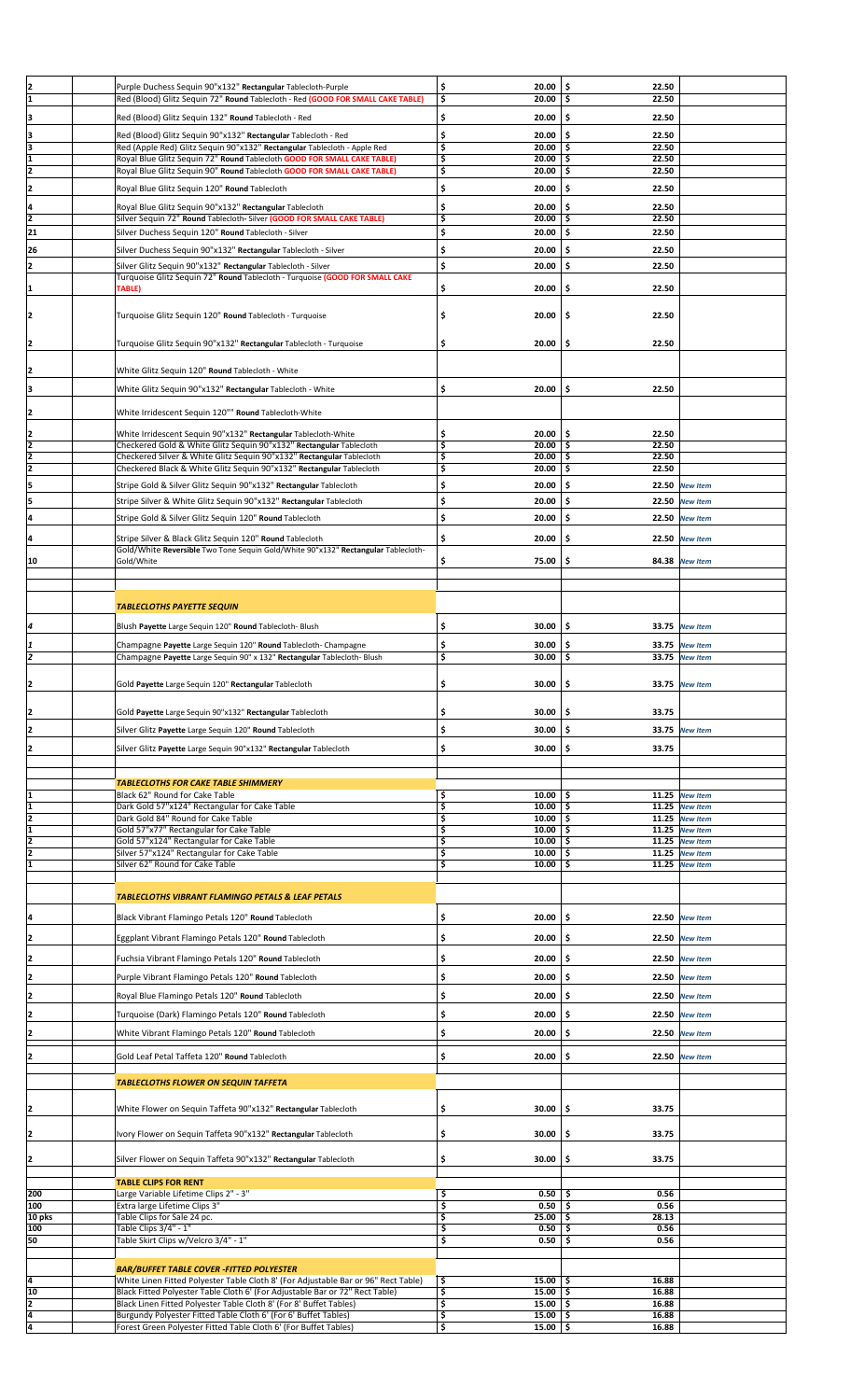| 4               |                   | Red Fitted Polyester Table Cloth 6' (For Adjustable Bar or 72" Rect Table)        | \$<br>15.00      | \$<br>16.88  |                  |  |
|-----------------|-------------------|-----------------------------------------------------------------------------------|------------------|--------------|------------------|--|
| ā               |                   | Royal Blue Fitted Polyester Table Cloth 6' (For Adjustable Bar or 72" Rect Table) | \$<br>15.00      | \$<br>16.88  |                  |  |
| $\overline{2}$  |                   | White Fitted Polyester Table Cloth 6' (For Adjustable Bar or 72" Rect Table)      | \$<br>15.00      | -\$<br>16.88 |                  |  |
|                 |                   |                                                                                   |                  |              |                  |  |
| 10              |                   | White Fitted TableVogue Table Cover 6' (For 6' Buffet Tables)                     | \$<br>15.00      | 16.88<br>\$  |                  |  |
| 10              | Check Total       | White Fitted TableVogue Table Cover 8' (For 8' Buffet Tables)                     | \$<br>15.00      | \$<br>16.88  |                  |  |
|                 |                   |                                                                                   |                  |              |                  |  |
|                 |                   | <b>BAR/BUFFET TABLE COVER -FITTED FAUX BURLAP 4-SIDED</b>                         |                  |              |                  |  |
| 4               |                   | Poly Faux Burlap Fitted 30"x72"x29"H                                              | \$<br>25.00      | \$           | 28.13 New Item   |  |
|                 |                   |                                                                                   |                  |              |                  |  |
|                 |                   |                                                                                   |                  |              |                  |  |
|                 |                   |                                                                                   |                  |              |                  |  |
|                 |                   | <b>SPANDEX TABLE COVER- RECTANGULAR 4'</b><br>(FOR CAKE TABLE                     |                  |              |                  |  |
|                 |                   | 24"x48")                                                                          |                  |              |                  |  |
| 2               |                   | White Spandex Tablecloth for Rectangular Cake Table 4'                            | \$<br>10.00      | \$<br>11.25  |                  |  |
|                 |                   |                                                                                   |                  |              |                  |  |
|                 |                   | <b>SPANDEX TABLE COVER- ROUND 32"</b><br>(FOR CAKE                                |                  |              |                  |  |
|                 |                   | <b>TABLE 32")</b>                                                                 |                  |              |                  |  |
| 5               |                   | Yellow Spandex Tablecover for Round Cake Table 32"                                | \$<br>10.00      | \$<br>11.25  |                  |  |
|                 |                   |                                                                                   |                  |              |                  |  |
|                 |                   | <b>SPANDEX TABLE COVER- RECTANGULAR 6'</b>                                        |                  |              |                  |  |
|                 |                   |                                                                                   |                  |              |                  |  |
| 10              |                   | Apple Red 6' (Dark Red)                                                           | \$<br>15.00      | 16.88<br>-\$ |                  |  |
| 15              |                   | Black 6'                                                                          | \$<br>15.00      | 16.88<br>\$  |                  |  |
| $\frac{4}{8}$   |                   | Blue (Turquoise)                                                                  | \$<br>15.00      | \$<br>16.88  |                  |  |
|                 |                   | Fuchsia                                                                           | \$<br>15.00      | \$.<br>16.88 |                  |  |
| डि              |                   | Green (Neon)                                                                      | \$<br>15.00      | \$.<br>16.88 |                  |  |
| 10              |                   | Orange (Neon)                                                                     | \$<br>15.00      | 16.88<br>\$  |                  |  |
| 4               |                   | Purple                                                                            | \$<br>15.00      | 16.88<br>\$  |                  |  |
| 16              |                   | Red (Blood Red)                                                                   | \$<br>15.00      | \$<br>16.88  |                  |  |
|                 |                   |                                                                                   |                  |              |                  |  |
| 31              |                   | White 6'                                                                          | \$<br>15.00      | 16.88<br>\$  |                  |  |
| 8               |                   | Yellow 6'                                                                         | \$<br>15.00      | 16.88<br>\$  |                  |  |
|                 |                   |                                                                                   |                  |              |                  |  |
|                 |                   | <b>SPANDEX TABLE COVER- RECTANGULAR 8'</b>                                        |                  |              |                  |  |
| 6               |                   | Apple Red 8' (Dark Red)                                                           | \$<br>15.00      | 16.88<br>۱s  |                  |  |
| 15              | <b>10 Pending</b> | Black 8'                                                                          | \$<br>15.00      | \$<br>16.88  |                  |  |
| 6               |                   | Royal Blue 8'                                                                     | \$<br>15.00      | 16.88<br>\$. |                  |  |
|                 |                   |                                                                                   |                  |              |                  |  |
| $\overline{6}$  |                   | Turquoise                                                                         | \$<br>15.00      | \$<br>16.88  | <b>New Item</b>  |  |
| 49              | <b>15 Pending</b> | White 8'                                                                          | \$<br>15.00      | \$<br>16.88  |                  |  |
|                 |                   |                                                                                   |                  |              |                  |  |
|                 |                   | <b>METALLIC SPANDEX TABLE COVER- RECTANGULAR 8'</b>                               |                  |              |                  |  |
| 6               |                   | Metallic Spandex Table Cover- Rectangular 8'                                      | \$<br>20.00      | \$           | 22.50 New Item   |  |
|                 |                   |                                                                                   |                  |              |                  |  |
|                 |                   |                                                                                   |                  |              |                  |  |
|                 |                   | <b>SPANDEX TABLE TOP COVER- RECTANGULAR 6' (Topper)</b>                           |                  |              |                  |  |
| 6               |                   | Black Spandex Topper 72"x30"x30"                                                  | \$<br>8.00       | 9.00<br>\$.  |                  |  |
| 10              |                   | Blue (Dark Blue) Spandex Topper 72"x30"x30"                                       | \$<br>8.00       | 9.00<br>\$   |                  |  |
| 4               |                   | Green (Dark) Spandex Topper 72"x30"x30"                                           | \$<br>8.00       | \$.<br>9.00  |                  |  |
|                 |                   |                                                                                   |                  |              | <b>New Item</b>  |  |
| 10              |                   | Red Spandex Topper 72"x30"x30"                                                    | \$<br>8.00       | 9.00<br>\$   |                  |  |
| 10              |                   | White Spandex Topper 72"x30"x30"                                                  | \$<br>8.00       | 9.00<br>\$   |                  |  |
|                 |                   |                                                                                   |                  |              |                  |  |
|                 |                   | <b>SPANDEX TABLE TOP COVER- RECTANGULAR 8' (Topper)</b>                           |                  |              |                  |  |
| 6               |                   | Black Spandex Topper 96"x30"x30"                                                  | \$<br>8.00       | 9.00<br>\$.  |                  |  |
| 15              |                   | Blue (Dark Blue) Spandex Topper 96"x30"x30"                                       | \$<br>8.00       | 9.00<br>\$.  |                  |  |
| 15              |                   |                                                                                   |                  | 9.00         |                  |  |
|                 |                   | Red Spandex Topper 96"x30"x30"                                                    | \$<br>8.00       | \$           |                  |  |
| 15              |                   | White Spandex Topper 96"x30"x30"                                                  | \$<br>8.00       | \$<br>9.00   |                  |  |
|                 |                   |                                                                                   |                  |              |                  |  |
|                 |                   | <b>METALLIC SPANDEX TABLE TOP COVER- RECTANGULAR 6' (Topper)</b>                  |                  |              |                  |  |
| 4               | Pending           | Metallic Gold Spandex Table Top Cover 6' (Top Only)                               | \$<br>10.00      | \$           | 11.25 New Item   |  |
| 4               |                   | Metallic Silver Spandex Table Top Cover 6' (Top Only)                             | \$<br>10.00      | \$           | 11.25 New Item   |  |
|                 |                   |                                                                                   |                  |              |                  |  |
|                 |                   |                                                                                   |                  |              |                  |  |
|                 |                   | <b>SPANDEX TABLE COVER- ROUND 6'</b>                                              |                  |              |                  |  |
| 13              | 5 Pending         | Black Spandex Table Cover- Round 6'                                               | \$<br>25.00      | \$           | $28.13$ New Item |  |
| 5               |                   | Blue (Dark Blue) Spandex Table Cover- Round 6'                                    | \$<br>25.00      | \$           | $28.13$ New Item |  |
| 5               |                   |                                                                                   | \$               |              |                  |  |
|                 |                   | Fuchsia Spandex Table Cover- Round 6'                                             | 25.00            | \$.          | 28.13 New Item   |  |
| 5               |                   | Green (Neon Green) Spandex Table Cover- Round 6'                                  | \$<br>25.00      | \$           | $28.13$ New Item |  |
| 5               |                   | Orange Spandex Table Cover-Round 6'                                               | \$<br>25.00      | \$           | 28.13 New Item   |  |
| l5              |                   | Purple Spandex Table Cover- Round 6'                                              | \$<br>25.00      | \$           | 28.13 New Item   |  |
| 20              | 10 Pending        | White Spandex Table Cover- Round 6'                                               | \$<br>25.00      | \$           | $28.13$ New Item |  |
| 5               | Pending           | Yellow Spandex Table Cover- Round 6'                                              | \$<br>25.00      | \$           | 28.13 New Item   |  |
|                 |                   |                                                                                   |                  |              |                  |  |
|                 |                   |                                                                                   |                  |              |                  |  |
|                 |                   |                                                                                   |                  |              |                  |  |
|                 |                   | <b>SPANDEX COCKTAIL TABLE COVERS</b>                                              |                  |              |                  |  |
|                 |                   | Lycra Cocktail Covers                                                             |                  |              |                  |  |
| 10              |                   | Aqua                                                                              | \$<br>10.00      | 11.25<br>\$. |                  |  |
| 10              |                   | Aqua (too small for our cocktail tables)                                          | \$<br>10.00      | 11.25<br>\$  |                  |  |
| 15              |                   | Aqua                                                                              | \$<br>10.00      | 11.25<br>\$  |                  |  |
| 40              | <b>10 Pending</b> | Black                                                                             | \$<br>10.00      | 11.25<br>\$  |                  |  |
|                 |                   | Black (Striped)                                                                   | \$<br>10.00      | \$<br>11.25  | <b>New Item</b>  |  |
| $\frac{4}{4}$   |                   | Black & White Checkered                                                           | \$<br>10.00      | \$<br>11.25  |                  |  |
|                 |                   |                                                                                   |                  |              | <b>New Item</b>  |  |
|                 | Pending           | Blue (Baby Blue)                                                                  | \$<br>10.00      | \$<br>11.25  |                  |  |
| 20              |                   | Blush                                                                             | \$<br>10.00      | 11.25<br>Ś   |                  |  |
| $6\overline{6}$ |                   | Brown (Chocolate Brown)                                                           | \$<br>10.00      | 11.25<br>\$  | <b>New Item</b>  |  |
| 10              |                   | Burgundy                                                                          | \$<br>10.00      | Ś<br>11.25   |                  |  |
| 10              |                   | Coral                                                                             | \$<br>10.00      | 11.25<br>\$  |                  |  |
| 10              | <b>S</b> Pending  | Eggplant (Plum)                                                                   | \$<br>10.00      | \$<br>11.25  |                  |  |
| 20              |                   | Fuschia                                                                           | \$<br>10.00      | 11.25<br>\$  |                  |  |
| 20              |                   | Gold                                                                              | \$<br>10.00      | 11.25<br>\$  |                  |  |
| 10              |                   |                                                                                   |                  | 11.25        |                  |  |
|                 |                   | Green (Dark Green/Forest Green)                                                   | \$<br>10.00      | \$           |                  |  |
| 13              |                   | Grey/Silver                                                                       | \$<br>10.00      | \$<br>11.25  |                  |  |
| 20              | 5 Pending         | Ivory                                                                             | \$<br>10.00      | \$<br>11.25  |                  |  |
| 10              |                   | Lime Green                                                                        | \$<br>10.00      | 11.25<br>Ś   |                  |  |
| 10              |                   | Oasis (Like Teal)                                                                 | \$<br>10.00      | 11.25<br>\$  |                  |  |
| $6\overline{6}$ |                   | Orange                                                                            | \$<br>10.00      | 11.25<br>\$  |                  |  |
| 10              |                   | Navy                                                                              | \$<br>10.00      | 11.25        |                  |  |
| 6               |                   | Peach (Neon)                                                                      | \$<br>10.00      | 11.25<br>\$  |                  |  |
| 6               | Pending           | Pink (Light Pink)                                                                 | \$<br>10.00      | 11.25<br>Ś   |                  |  |
| 10              |                   |                                                                                   | \$<br>10.00      | 11.25        |                  |  |
|                 |                   | Purple                                                                            |                  | \$           |                  |  |
| 25              | <b>10 Pendina</b> | Red (Blood Red)                                                                   | \$<br>10.00      | \$<br>11.25  |                  |  |
| 20              |                   | Royal Blue                                                                        | \$<br>10.00      | 11.25        |                  |  |
| 10              |                   | Turquoise (too small for our cocktail tables)                                     | \$<br>10.00      | 11.25<br>\$  |                  |  |
| 48              |                   | White (123 discolored)                                                            | \$<br>10.00      | 11.25<br>\$  |                  |  |
| 10              |                   | Yellow (Bright)                                                                   | \$<br>10.00      | \$<br>11.25  |                  |  |
|                 |                   | <b>Metallic Lycra Cocktail Covers</b>                                             |                  |              |                  |  |
| 10              |                   | Green Metallic (Dark Green)                                                       | \$<br>15.00      | 16.88        |                  |  |
|                 |                   |                                                                                   |                  | \$.          |                  |  |
| 9               |                   | <b>Gold Metallic</b>                                                              | \$<br>15.00      | \$<br>16.88  | <b>New Item</b>  |  |
| 10              |                   | <b>Red Metallic</b>                                                               | \$<br>15.00      | 16.88<br>\$  |                  |  |
| 2               |                   | <b>Silver Metallic</b>                                                            | \$<br>15.00      | \$<br>16.88  | <b>New Item</b>  |  |
|                 |                   | Glitz Lycra Cocktail Covers                                                       |                  |              |                  |  |
| 10              |                   | Glitzy Gold                                                                       | \$<br>15.00      | 16.88<br>Ś   |                  |  |
| 10              |                   | Glitzy Silver                                                                     | \$<br>$15.00$ \$ | 16.88        |                  |  |
|                 |                   |                                                                                   |                  |              |                  |  |
|                 |                   |                                                                                   |                  |              |                  |  |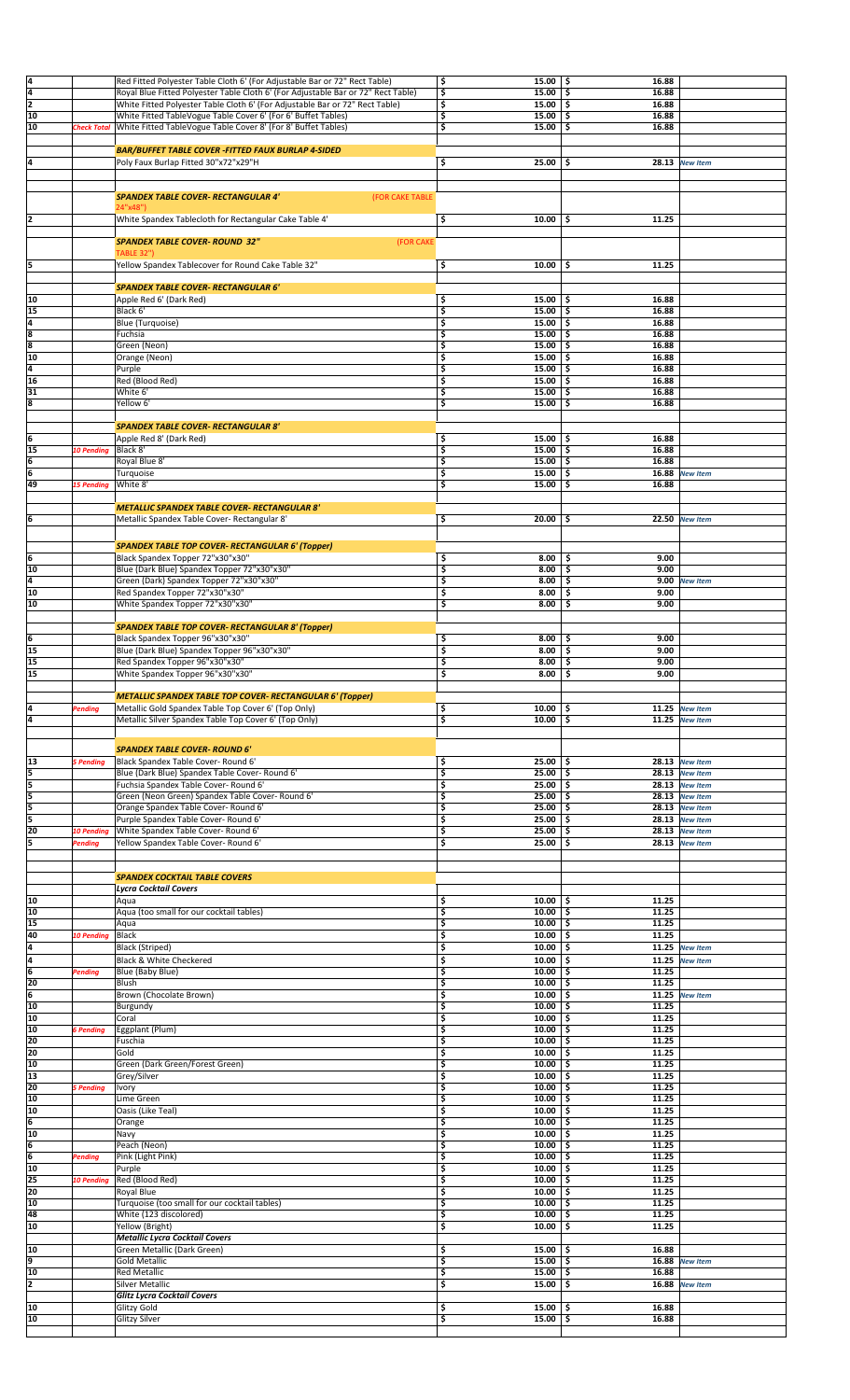|                                                                                     |                | <b>SPANDEX COCKTAIL TABLE TOP COVERS-ONLY TOP</b>                                       |    |              |              |                   |  |
|-------------------------------------------------------------------------------------|----------------|-----------------------------------------------------------------------------------------|----|--------------|--------------|-------------------|--|
| 10                                                                                  |                | Aqua Cocktail Table Top Covers                                                          | \$ | 5.00         | \$.          | 5.63 New Item     |  |
| 10                                                                                  |                | <b>Black Cocktail Table Top Covers</b>                                                  | \$ | 5.00         | 5.63<br>-\$  | <b>New Item</b>   |  |
| 10                                                                                  |                | Coral Cocktail Table Top Covers                                                         | \$ | 5.00         | -\$          | 5.63 New Item     |  |
| 10                                                                                  |                | Fuchsia Cocktail Table Top Covers                                                       | \$ | 5.00         | \$           | 5.63 New Item     |  |
| 10                                                                                  |                | Purple Cocktail Table Top Covers                                                        | \$ | 5.00         | \$           | 5.63 New Item     |  |
| 10                                                                                  |                | Red Cocktail Table Top Covers                                                           | \$ | 5.00         | \$           | 5.63 New Item     |  |
| 10                                                                                  |                | Royal Blue Cocktail Table Top Covers                                                    | \$ | 5.00         | 5.63<br>Ŝ    | <b>New Item</b>   |  |
| 10                                                                                  |                | Turquoise Cocktail Table Top Covers                                                     | \$ | 5.00         | \$<br>5.63   | <b>New Item</b>   |  |
| 20                                                                                  |                | White Cocktail Table Top Covers                                                         | \$ | 5.00         | 5.63<br>\$   | <b>New Item</b>   |  |
| 10                                                                                  |                | Yellow (Bright Yellow) Cocktail Table Top Covers                                        | \$ | 5.00         | \$<br>5.63   | <b>New Item</b>   |  |
|                                                                                     |                |                                                                                         |    |              |              |                   |  |
|                                                                                     |                | <b>TABLE SKIRT 17' POLYESTER</b>                                                        |    |              |              |                   |  |
|                                                                                     |                | Black Table Skirt 17' L                                                                 | \$ | 15.00        | 16.88<br>-\$ |                   |  |
| $\frac{20}{6}$<br>$\frac{6}{6}$<br>$\frac{6}{20}$                                   |                |                                                                                         | \$ | 15.00        | Š.           | 16.88 New Item    |  |
|                                                                                     |                | Burgundy Table Skirt 17'L                                                               |    |              |              |                   |  |
|                                                                                     |                | Navy Blue Table Skirt 17'L                                                              | \$ | 15.00        | -\$<br>16.88 | <b>New Item</b>   |  |
|                                                                                     |                | Royal Blue Table Skirt 17'L                                                             | \$ | 15.00        | Ś.<br>16.88  | <b>New Item</b>   |  |
|                                                                                     |                | Red Table Skirt 17'L                                                                    | \$ | 15.00        | -\$<br>16.88 |                   |  |
| $\overline{25}$                                                                     |                | White Table Skirt 17' L                                                                 | \$ | 15.00        | 16.88<br>\$  |                   |  |
|                                                                                     |                |                                                                                         |    |              |              |                   |  |
|                                                                                     |                | <b>TABLE SKIRT 17' BURLAP RUSTIC RUFFLED 3 TIER</b>                                     |    |              |              |                   |  |
| 3                                                                                   |                | Burlap Ruffled Rustic 3 Tier Table Skirt 17'                                            | \$ | 30.00        | -\$<br>33.75 |                   |  |
|                                                                                     |                |                                                                                         |    |              |              |                   |  |
|                                                                                     |                | <b>TABLE SKIRT FANCY - LACE</b>                                                         |    |              |              |                   |  |
| 2                                                                                   |                | Black Dual Layer Lace Polyester Table Skirt 17'                                         | \$ | $30.00$   \$ | 33.75        |                   |  |
| 2                                                                                   |                | Champagne Dual Layer Lace Polyester Table Skirt 17'                                     | \$ | 30.00        | -\$<br>33.75 |                   |  |
| $\frac{2}{4}$                                                                       |                | Ivory Dual Layer Lace Polyester Table Skirt 17'                                         | \$ | 30.00        | -\$<br>33.75 |                   |  |
|                                                                                     |                | White Dual Layer Lace Polyester Table Skirt 17'                                         | \$ | 30.00        | -\$<br>33.75 |                   |  |
|                                                                                     |                |                                                                                         |    |              |              |                   |  |
|                                                                                     |                |                                                                                         |    |              |              |                   |  |
|                                                                                     |                | <b>TABLE SKIRT FANCY - SATIN</b>                                                        |    |              |              |                   |  |
|                                                                                     |                | <b>CURLY WILLOW</b>                                                                     |    |              |              |                   |  |
| 1                                                                                   |                | Baby Blue Curly Willow Table Skirt 17'                                                  | \$ | $30.00$ \ \$ |              | 33.75 New Item    |  |
|                                                                                     |                | Blush Curly Willow Table Skirt 17'                                                      | \$ | 30.00        | -\$<br>33.75 |                   |  |
|                                                                                     |                | Ivory Curly Willow Table Skirt 14'                                                      | \$ | 30.00        | -\$<br>33.75 |                   |  |
|                                                                                     |                | Gold Curly Willow Table Skirt 17'                                                       | \$ | 30.00        | -\$          | 33.75 New Item    |  |
|                                                                                     |                | Mint Green Curly Willow Table Skirt 17'                                                 | \$ | 30.00        | -\$          | 33.75 New Item    |  |
|                                                                                     |                | Navy Blue Curly Willow Table Skirt 17'                                                  | \$ | 30.00        | Ś.           | 33.75 New Item    |  |
|                                                                                     |                | Pink Curly Willow Table Skirt 17'                                                       | \$ | 30.00        | -\$          | 33.75 New Item    |  |
|                                                                                     |                | Purple Curly Willow Table Skirt 17'                                                     | \$ | 30.00        | -\$          | 33.75 New Item    |  |
|                                                                                     |                |                                                                                         | \$ |              | -\$          |                   |  |
| $\frac{2}{1}$ $\frac{1}{1}$ $\frac{1}{1}$ $\frac{1}{1}$ $\frac{1}{2}$ $\frac{1}{1}$ |                | Red (Apple Red) Green Curly Willow Table Skirt 17'                                      |    | 30.00        |              | 33.75 New Item    |  |
|                                                                                     |                | White Curly Willow Table Skirt 14'                                                      | \$ | 30.00        | \$<br>33.75  |                   |  |
| 2                                                                                   |                | White Curly Willow Table Skirt 17'                                                      | \$ | 30.00        | -\$<br>33.75 |                   |  |
|                                                                                     |                | <b>FLAMENCA - SATIN</b>                                                                 |    |              |              |                   |  |
| $\overline{2}$                                                                      |                | White Flamenca Satin Ruffle Table Skirt 17'                                             | \$ | 30.00        | 33.75<br>-\$ |                   |  |
|                                                                                     |                | <b>SWAG - SATIN</b>                                                                     |    |              |              |                   |  |
| 2                                                                                   |                | Black Satin Double Drape Swag Table Skirt 17'                                           | \$ | $30.00$   \$ | 33.75        |                   |  |
| $\overline{4}$                                                                      |                | White Satin Double Drape Swag Table Skirt 17'                                           | \$ | 30.00        | -\$<br>33.75 |                   |  |
|                                                                                     |                | <b>GATHERED - LAMOUR SATIN</b>                                                          |    |              |              |                   |  |
|                                                                                     |                |                                                                                         |    |              |              |                   |  |
|                                                                                     |                |                                                                                         |    | 30.00        | -\$<br>33.75 |                   |  |
| 1                                                                                   |                | White Satin Gathered Lamour Table Skirt 14' (Can be used for Round or Rect. Table)   \$ |    |              |              |                   |  |
|                                                                                     |                | <b>RUFFLE TIERED W/RHINESTONE TRIM</b>                                                  |    |              |              |                   |  |
| 2                                                                                   |                | Blush/Rose Gold Ruffles Tiered w/Rhinestone Trim Table Skirt 17'                        | \$ | 30.00        | -\$          | 33.75 New Item    |  |
| $\frac{2}{2}$                                                                       |                | Ivory Ruffles Tiered w/Rhinestone Trim Table Skirt 17'                                  | \$ | 30.00        | -\$          | 33.75 New Item    |  |
|                                                                                     |                | Pink Ruffles Tiered w/Rhinestone Trim Table Skirt 17'                                   | \$ | $30.00$ \$   |              | 33.75 New Item    |  |
| 2                                                                                   |                | White Ruffles Tiered w/Rhinestone Trim Table Skirt 17'                                  | \$ | $30.00$   \$ |              | 33.75 New Item    |  |
|                                                                                     |                | <b>ROSETTE</b>                                                                          |    |              |              |                   |  |
| $\overline{2}$                                                                      |                | White Wonderland Rosette Table Skirt 17'                                                | \$ | $30.00$   \$ | 33.75        |                   |  |
|                                                                                     |                |                                                                                         |    |              |              |                   |  |
|                                                                                     |                | <b>TABLE SKIRT FANCY - TULLE</b>                                                        |    |              |              |                   |  |
| 2                                                                                   |                | Rainbow Colors 8 Layer Tulle Tutu Table Skirt 17'                                       | \$ | 30.00        | 33.75<br>-\$ |                   |  |
|                                                                                     |                |                                                                                         |    |              |              |                   |  |
|                                                                                     |                |                                                                                         |    |              |              |                   |  |
|                                                                                     |                | <b>TABLE SKIRT FANCY - TUTU</b>                                                         |    |              |              |                   |  |
|                                                                                     |                | Fuchsia Tutu Table Skirt 14'                                                            | \$ | 30.00        | -\$          | 33.75 New Item    |  |
| $\overline{\mathbf{1}}$                                                             |                | Pastel Pink Tutu Table Skirt 14'                                                        | 3  | 30.00        | -\$<br>33.75 |                   |  |
| $\overline{\mathbf{1}}$                                                             |                | Pastel Pink Tutu Table Skirt 17'                                                        | \$ | 30.00        | -\$<br>33.75 |                   |  |
| $\overline{\mathbf{1}}$                                                             |                | Pastel Yellow Tulle Tutu Skirt 17'                                                      |    |              |              |                   |  |
|                                                                                     |                | Turquoise Tutu Table Skirt 14'                                                          | \$ | 30.00        | 33.75<br>-\$ |                   |  |
| $\frac{1}{4}$                                                                       |                | White Tutu Table Skirt 17'                                                              | \$ | 30.00        | -\$<br>33.75 |                   |  |
|                                                                                     |                |                                                                                         |    |              |              |                   |  |
|                                                                                     |                | <b>TABLE TRIM W/VELCRO - LARGE ROSETTE</b>                                              |    |              |              |                   |  |
|                                                                                     |                | Apple Red Table Trim w/Velcro - Large Rosette                                           | \$ | 25.00        | -\$          | 28.13 New Item    |  |
|                                                                                     |                | Blush Table Trim w/Velcro - Large Rosette                                               | \$ | 25.00        | -\$          | $28.13$ New Item  |  |
|                                                                                     |                |                                                                                         |    |              |              |                   |  |
| $\frac{2}{2}$ $\frac{2}{2}$                                                         |                | Champagne Table Trim w/Velcro - Large Rosette                                           | \$ | 25.00        | -\$          | $28.13$ New Item  |  |
|                                                                                     |                | Ivory Table Trim w/Velcro - Large Rosette                                               | \$ | 25.00        | \$           | $28.13$ New Item  |  |
| $\overline{2}$                                                                      |                | White Table Trim w/Velcro - Large Rosette                                               | \$ | 25.00        | -\$          | 28.13 New Item    |  |
|                                                                                     |                |                                                                                         |    |              |              |                   |  |
|                                                                                     |                |                                                                                         |    |              |              |                   |  |
|                                                                                     |                | POLYESTER & POLYESTER & LAMOUR SATIN DINNER NAPKINS                                     |    |              |              |                   |  |
|                                                                                     |                |                                                                                         |    |              |              |                   |  |
| 200                                                                                 |                | <b>Baby Blue Polyester</b>                                                              | \$ | 0.50         | -\$          | 0.56 New Item     |  |
| 400                                                                                 |                | Black - Polyester                                                                       | \$ | 0.50         | 0.56<br>-\$  |                   |  |
| 391                                                                                 |                | <b>Black Satin</b>                                                                      | \$ | 0.50         | -\$          | 0.56 (Orig 400)   |  |
| 100                                                                                 |                | Black & White Polka Dot- Satin                                                          | \$ | 0.50         | -\$<br>0.56  | <b>New Item</b>   |  |
| 100                                                                                 |                | Black & White Stripe - Satin                                                            | \$ | 0.50         | -\$          | 0.56 New Item     |  |
| 100                                                                                 |                | Blue/White Gingham (Checkered)- Polyester                                               | \$ | 0.50         | -\$<br>0.56  |                   |  |
| 600                                                                                 |                | Blush - Polyester                                                                       | \$ | 0.50         | -\$<br>0.56  |                   |  |
| 300                                                                                 |                | Burgundy- Polyester                                                                     | \$ | 0.50         | -\$<br>0.56  |                   |  |
| 120                                                                                 |                | <b>Burlap-Poly Faux Bulap</b>                                                           | \$ | 1.00         |              | 1.13 New Item     |  |
| 200                                                                                 |                | Burnt Orange - Polyester                                                                | \$ | 0.50         | \$ ا<br>0.56 |                   |  |
| 300                                                                                 |                | Canary Yellow- Polyester                                                                | \$ | 0.50         | -\$<br>0.56  |                   |  |
| 300                                                                                 |                | Champagne- Polyester                                                                    | 3  | 0.50         | 0.56<br>-\$  |                   |  |
| 300                                                                                 |                |                                                                                         | \$ | 0.50         | -\$<br>0.56  |                   |  |
|                                                                                     |                | Fushia - Polyester                                                                      |    |              | 0.56         |                   |  |
| 800                                                                                 |                | Gold (Not Bright Gold) - Polyester                                                      | \$ | 0.50         | \$           |                   |  |
| 200                                                                                 |                | Gray (Charcoal Gray) - Polyester                                                        | \$ | 0.50         | \$<br>0.56   | <b>New Item</b>   |  |
| 650                                                                                 |                | Green (Apple Green/Clover Green) - Polyester                                            | \$ | 0.50         | \$<br>0.56   |                   |  |
| 350                                                                                 |                | Green (Emerald Green) - Polyester                                                       | \$ | 0.50         | 0.56<br>-\$  | <b>New Item</b>   |  |
| 300                                                                                 |                | Green (Mint Green) - Polyester                                                          | \$ | 0.50         | 0.56<br>-\$  |                   |  |
| 300                                                                                 |                | Green (Willow Green/Moss (Dark)- Polyester                                              | \$ | 0.50         | 0.56<br>\$   |                   |  |
| 100                                                                                 |                | Green/White Gingham (Checkered) - Polyester                                             | \$ | 0.50         | 0.56<br>\$   |                   |  |
| 299                                                                                 |                | Guava - Polyester                                                                       | \$ | 0.50         | -\$          | 0.56 New Item     |  |
| 200                                                                                 |                | Guava - Satin                                                                           | \$ | 0.50         | 0.56<br>-\$  |                   |  |
| 599                                                                                 |                | Ivory - Polyester                                                                       | \$ | 0.50         | -\$<br>0.56  |                   |  |
| 300                                                                                 |                | Lavender- Polyester                                                                     | \$ | 0.50         | 0.56<br>\$   |                   |  |
| 190                                                                                 |                | Light Turquoise - Satin                                                                 | \$ | 0.50         | \$           | $0.56$ 10 Damaged |  |
| 400                                                                                 |                |                                                                                         |    |              |              |                   |  |
|                                                                                     |                | Navy Blue - Polyester                                                                   | \$ | 0.50         | 0.56<br>\$.  |                   |  |
| 100                                                                                 |                | Navy Blue & White Striped-Satin                                                         | \$ | 0.50         |              | 0.56 New Item     |  |
| 250                                                                                 | <b>Pending</b> | Oasis-Satin                                                                             | \$ | 0.50         | \$<br>0.56   |                   |  |
| 200                                                                                 |                | Orange- Polyester                                                                       | \$ | 0.50         | \$           | 0.56 New Item     |  |
| 200                                                                                 |                | Peach-Polyester                                                                         | \$ | $0.50$   \$  |              | 0.56 New Item     |  |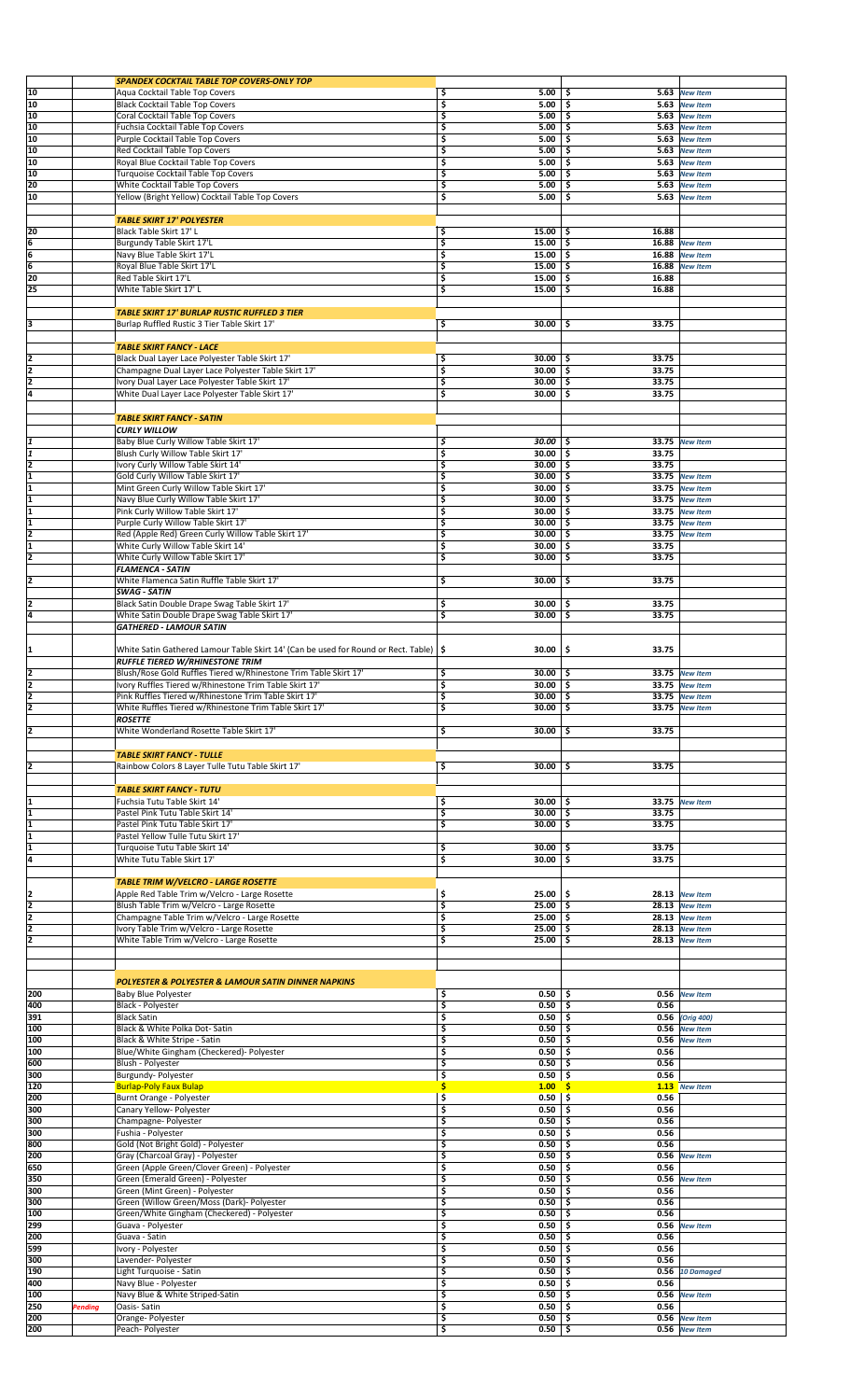| 200 | <b>15 Pending</b> | Pink - Polyester                                               | 0.50                       | \$ ا<br>0.56 |                 |  |
|-----|-------------------|----------------------------------------------------------------|----------------------------|--------------|-----------------|--|
|     |                   |                                                                | \$                         |              |                 |  |
| 300 |                   | Plum/Eggplant- Polyester                                       | \$<br>0.50                 | 0.56<br>\$ ا |                 |  |
| 345 |                   | Plum-Satin                                                     | \$<br>0.50                 | \$ ا<br>0.56 |                 |  |
| 300 |                   | Purple- Polyester                                              | \$<br>0.50                 | Ŝ.<br>0.56   |                 |  |
| 690 |                   | Red - Polyester                                                | 0.50<br>\$                 | 0.56<br>-\$  |                 |  |
|     |                   |                                                                |                            |              |                 |  |
| 200 |                   | Red & White Checkered- Polyester 15"x15"                       | \$<br>0.50                 | Ŝ.<br>0.56   | <b>New Item</b> |  |
| 100 |                   | Red & White Striped-Satin                                      | \$<br>0.50                 | \$<br>0.56   | <b>New Item</b> |  |
| 100 |                   | Rose Quartz/White Checkered- Polyester                         | \$<br>0.50                 | \$           | 0.56 New Item   |  |
| 600 | <b>50 Pending</b> | Royal Blue - Polyester                                         | \$<br>0.50                 | \$<br>0.56   |                 |  |
|     |                   |                                                                |                            |              |                 |  |
| 600 |                   | Silver (Medium Grey) - Polyester                               | \$<br>0.50                 | 0.56<br>\$   |                 |  |
| 300 |                   | Teal- Satin                                                    | \$<br>0.50                 | 0.56<br>-\$  |                 |  |
| 268 | <b>55 Pending</b> | Turquoise- Polyester                                           | \$<br>0.50                 | \$           | 0.56 New Item   |  |
|     |                   |                                                                |                            |              |                 |  |
| 848 |                   | 100 Pending White-Polyester (731) & Satin (50)                 | \$<br>0.50                 | \$.<br>0.56  |                 |  |
|     |                   |                                                                |                            |              |                 |  |
| 100 |                   | Yellow/White Gingham (Checkered)-Polyester                     | 3<br>0.50                  | \$.<br>0.56  |                 |  |
|     |                   |                                                                |                            |              |                 |  |
|     |                   | <b>NAPKIN RINGS/SASH CLIPS</b>                                 |                            |              |                 |  |
| 100 |                   | Acrylic Napkin Ring - BLACK                                    | \$<br>0.50                 | 0.56<br>-\$  | <b>New Item</b> |  |
|     |                   |                                                                |                            |              |                 |  |
| 200 |                   | Acrylic Napkin Ring - BLUSH                                    | \$<br>0.50                 | -\$          | 0.56 New Item   |  |
|     |                   |                                                                |                            |              |                 |  |
| 500 |                   | 148 Pending Acrylic Napkin Ring - GOLD                         | \$<br>0.50                 | \$<br>0.56   |                 |  |
| 100 |                   | <b>Acrylic Napkin Ring - GREEN</b>                             | \$<br>0.50                 | 5 ا          | 0.56 New Item   |  |
| 100 |                   |                                                                | \$                         | 0.56         |                 |  |
|     |                   | Acrylic Napkin Ring - BLUE                                     | 0.50                       | \$           | <b>New Item</b> |  |
| 100 |                   | Acrylic Napkin Ring - RED                                      | \$<br>0.50                 | -\$<br>0.56  | <b>New Item</b> |  |
|     |                   |                                                                |                            |              |                 |  |
| 500 |                   | 144 Pending Acrylic Napkin Ring - SILVER                       | \$<br>0.50                 | \$<br>0.56   |                 |  |
|     |                   |                                                                |                            |              |                 |  |
| 60  |                   | Alluring Gold Plated Napkin Ring - GOLD                        | 0.50<br>\$                 | \$.<br>0.56  | <b>New Item</b> |  |
|     |                   | Alluring Silver Plated Napkin Ring - SILVER                    | 0.50                       | \$           | <b>New Item</b> |  |
| 60  |                   |                                                                | \$                         | 0.56         |                 |  |
|     |                   |                                                                |                            |              |                 |  |
| 40  |                   | Engagement Ring Napkin Ring-SILVER (Extra Large)               | \$<br>2.00                 | \$           | 2.25 New Item   |  |
| 87  |                   | Engagement Ring Napkin Ring-SILVER (Small)                     | \$<br>0.50                 | \$           | 0.56 New Item   |  |
|     |                   |                                                                |                            |              |                 |  |
| 696 |                   | Rhinestone Velcro Sash Clip / Napkin Ring - GOLD               | \$<br>0.50                 | 0.56<br>\$   |                 |  |
| 500 |                   | Rhinestone Velcro Sash Clip / Napkin Ring - SILVER             | \$<br>0.50                 | \$<br>0.56   |                 |  |
|     |                   |                                                                |                            |              |                 |  |
| 100 |                   | Natural Wood Napkin Ring-Natural WOOD Color                    | \$<br>0.50                 | -\$          | 0.56 New Item   |  |
|     |                   |                                                                |                            |              |                 |  |
|     |                   |                                                                |                            |              |                 |  |
|     |                   | SEQUIN PLACEMAT/DOILIE - ROUND16"                              |                            |              |                 |  |
| 24  |                   | Copper/Rose Gold Sequin Placemat/Doilie Round                  | \$<br>1.00                 | \$.<br>1.13  |                 |  |
| 24  |                   | Gold Sequin Placemat/Doilie Round                              | \$<br>1.00                 | -\$<br>1.13  |                 |  |
| 24  |                   | Silver Sequin Placemat/Doilie Round                            | \$<br>1.00                 | \$<br>1.13   |                 |  |
|     |                   |                                                                |                            |              |                 |  |
|     |                   |                                                                |                            |              |                 |  |
|     |                   | <b>VELCRO DRAPE/SASH CLIPS</b>                                 |                            |              |                 |  |
| 100 |                   | Large Rhinestoe Velcro Drape/Sash Clip - GOLD                  | \$<br>1.00                 | \$<br>1.13   |                 |  |
| 20  |                   | Large Rhinestoe Velcro Drape/Sash Clip - SILVER                | \$<br>1.00                 | \$<br>1.13   |                 |  |
|     |                   |                                                                |                            |              |                 |  |
|     |                   |                                                                |                            |              |                 |  |
|     |                   | <b>CHAIR COVERS</b>                                            |                            |              |                 |  |
|     |                   | <b>Polyester Chair Covers</b>                                  |                            |              |                 |  |
| 899 |                   | White Banquet Chair Covers (Polyester)                         | \$<br>2.50                 | \$<br>2.81   |                 |  |
|     |                   |                                                                |                            |              |                 |  |
| 200 |                   | <b>Black Banquet Chair Covers (Polyester)</b>                  | \$<br>2.50                 | \$<br>2.81   |                 |  |
|     |                   | Satin Chair Covers- Universal Self Tie                         |                            |              |                 |  |
| 125 |                   | White Satin (Universal Self Tie) Chair Covers (Bridal Party)   | \$<br>3.50                 | 3.94<br>-\$  |                 |  |
|     |                   |                                                                |                            |              |                 |  |
| 120 |                   | Ivory Taffeta (Universal Self Tie) Chair Covers (Bridal Party) | \$<br>3.50                 | \$<br>3.94   |                 |  |
|     |                   | <b>Spandex Chair Covers</b>                                    |                            |              |                 |  |
| 400 |                   | <b>Spandex Chair Covers Black</b>                              | \$<br>3.00                 | \$           | 3.38 New Item   |  |
| 300 |                   | Spandex Chair Covers Gold                                      | \$<br>3.00                 |              |                 |  |
|     | Pending           |                                                                |                            | \$           | 3.38 New Item   |  |
| 200 |                   | <b>Spandex Chair Covers Red</b>                                | \$<br>3.00                 | -\$          | 3.38 New Item   |  |
| 700 |                   | Spandex Chair Covers White                                     | \$<br>$3.00$   \$          | 3.38         |                 |  |
|     |                   |                                                                |                            |              |                 |  |
|     |                   | <b>Spandex Metallic Glittery Chair Covers (Polyange)</b>       |                            |              |                 |  |
| 100 |                   | Spandex Metallic Glittery Chair Covers - Gold                  | 3.50<br>\$                 | 3.94<br>.s   |                 |  |
|     |                   |                                                                |                            |              |                 |  |
| 100 |                   | Spandex Metallic Glittery Chair Covers - Silver                | \$<br>3.50                 | \$<br>3.94   |                 |  |
|     |                   | <b>Spandex Metallic Chair Covers</b>                           |                            |              |                 |  |
| 75  |                   | Spandex Chair Covers Metallic Gold                             | \$<br>3.00                 | \$ ا         | 3.38 New Item   |  |
|     |                   |                                                                |                            |              |                 |  |
| 75  |                   | Spandex Chair Covers Metallic Silver                           | \$<br>3.00                 | ١s           | 3.38 New Item   |  |
|     |                   | <b>Swag Back Ruched Spandex Banquet Chair Covers</b>           |                            |              |                 |  |
| 140 |                   | Swag Back Ruched Spandex Banquet Chair Covers White            | \$<br>4.00 \$              |              | 4.50 New Item   |  |
|     |                   |                                                                |                            |              |                 |  |
|     |                   |                                                                |                            |              |                 |  |
|     |                   | <b>Satin Rosette Spandex Banquet Chair Covers</b>              |                            |              |                 |  |
| ļ4  | <b>Pending</b>    | Satin Rosette Spandex Banquet Chair Covers Blush               |                            | -\$          |                 |  |
| 14  | <b>Pending</b>    |                                                                | 5.00<br>\$                 |              | 5.63 New Item   |  |
|     |                   |                                                                |                            |              |                 |  |
| 20  | <b>Pending</b>    | Satin Rosette Spandex Banquet Chair Covers Champagne           | \$<br>$5.00$   \$          |              | 5.63 New Item   |  |
|     |                   | Satin Rosette Spandex Banquet Chair Covers Gold                | \$<br>$5.00$   \$          |              | 5.63 New Item   |  |
| 20  | <b>Pending</b>    | Satin Rosette Spandex Banquet Chair Covers Ivory               | Ś<br>5.00                  | \$           | 5.63 New Item   |  |
| 4   | Pending           | Satin Rosette Spandex Banquet Chair Covers Pink                | \$<br>5.00                 | \$.<br>5.63  | <b>New Item</b> |  |
|     |                   |                                                                |                            |              |                 |  |
| 4   | <b>Pending</b>    | Satin Rosette Spandex Banquet Chair Covers Royal Blue          | \$<br>5.00                 | -\$<br>5.63  | <b>New Item</b> |  |
| 20  | <b>Pending</b>    | Satin Rosette Spandex Banquet Chair Covers Silver              | \$<br>5.00                 | \$<br>5.63   | <b>New Item</b> |  |
| 4   | <b>Pending</b>    | Satin Rosette Spandex Banquet Chair Covers Turquoise           | \$<br>5.00                 | \$<br>5.63   | <b>New Item</b> |  |
| 20  | <b>Pending</b>    | Satin Rosette Spandex Banquet Chair Covers White               | \$<br>5.00                 | \$<br>5.63   | <b>New Item</b> |  |
|     |                   |                                                                |                            |              |                 |  |
|     |                   |                                                                |                            |              |                 |  |
|     |                   | <b>CHIAVARI CHAIR CAP/COVERS</b>                               |                            |              |                 |  |
| 50  |                   | Swirl Chiavari Chair Cap White                                 | \$<br>5.00                 | 5.63<br>\$.  |                 |  |
| 50  |                   | Swirl Chiavari Chair Cap Apple Red                             | \$<br>5.00                 | \$<br>5.63   |                 |  |
| 50  |                   | Swirl Chiavari Chair Cap Royal Blue                            | \$<br>5.00                 | \$.<br>5.63  |                 |  |
|     |                   |                                                                |                            |              |                 |  |
| 50  |                   | Petal Chiavari Chair Cap Gold                                  | \$<br>5.00                 | 5.63<br>\$.  |                 |  |
|     |                   |                                                                |                            |              |                 |  |
| 20  |                   | Gold Duchess Sequin Chair Slipcover                            | \$<br>5.00                 | 5.63<br>\$   |                 |  |
| 20  |                   | Silver Duchess Sequin Chair Slipcover                          | \$<br>5.00                 | \$<br>5.63   |                 |  |
|     |                   |                                                                |                            |              |                 |  |
|     |                   |                                                                |                            |              |                 |  |
| 20  |                   | Lace & Tulle Bridal Tutu Chair Cover White                     | \$<br>5.00                 | \$           | 5.63 New Item   |  |
| 20  |                   | Lace & Tulle Bridal Tutu Chair Cover Ivory                     | \$<br>5.00                 | \$ ا         | 5.63 New Item   |  |
|     |                   |                                                                |                            |              |                 |  |
|     |                   |                                                                |                            |              |                 |  |
| 20  |                   | Sparkle Glitz Sequin Chiavari Chair Slip Cover Blush           | \$<br>5.00                 | \$.<br>5.63  | <b>New Item</b> |  |
| 20  |                   | Sparkle Glitz Sequin Chiavari Chair Slip Cover Champagne       | \$<br>5.00                 | \$.<br>5.63  | <b>New Item</b> |  |
| 50  |                   | Sparkle Glitz Sequin Chiavari Chair Slip Cover Gold            | \$<br>5.00                 | \$<br>5.63   |                 |  |
| 20  |                   | Sparkle Glitz Sequin Chiavari Chair Slip Cover Navy Blue       | \$<br>5.00                 | 5.63<br>\$   |                 |  |
|     |                   |                                                                |                            |              |                 |  |
| 50  |                   | Sparkle Glitz Sequin Chiavari Chair Slip Cover Silver          | \$<br>5.00                 | \$<br>5.63   |                 |  |
| 10  |                   | Sparkle Glitz Sequin Chiavari Chair Slip Cover White           | \$<br>5.00                 | \$           | 5.63 New Item   |  |
|     |                   |                                                                |                            |              |                 |  |
|     |                   |                                                                |                            |              |                 |  |
|     |                   |                                                                |                            |              |                 |  |
| 2   |                   | Curly Willow Chiavari Chair Back Slip Cover Baby Blue          |                            |              |                 |  |
| 20  |                   | Curly Willow Chiavari Chair Back Slip Cover Blush              | \$<br>5.00                 | Ś.<br>5.63   | <b>New Item</b> |  |
| 10  |                   | Curly Willow Chiavari Chair Back Slip Cover Ivory              | \$<br>5.00                 | \$<br>5.63   | <b>New Item</b> |  |
| 10  |                   | Curly Willow Chiavari Chair Back Slip Cover Gold               | \$<br>5.00                 | ا \$         | 5.63 New Item   |  |
|     |                   |                                                                |                            |              |                 |  |
| 2   |                   | Curly Willow Chiavari Chair Back Slip Cover Pink               |                            |              |                 |  |
| 10  |                   | Curly Willow Chiavari Chair Back Slip Cover White              | \$<br>5.00                 | \$           | 5.63 New Item   |  |
|     |                   |                                                                |                            |              |                 |  |
| 20  |                   | Wonderland Rosette Square Top Chair Caps Ivory                 | \$<br>5.00                 | -\$          | 5.63 New Item   |  |
| 20  |                   | Wonderland Rosette Square Top Chair Caps White                 | \$<br>$5.00$ $\frac{2}{5}$ |              | 5.63 New Item   |  |
|     |                   |                                                                |                            |              |                 |  |
|     |                   |                                                                |                            |              |                 |  |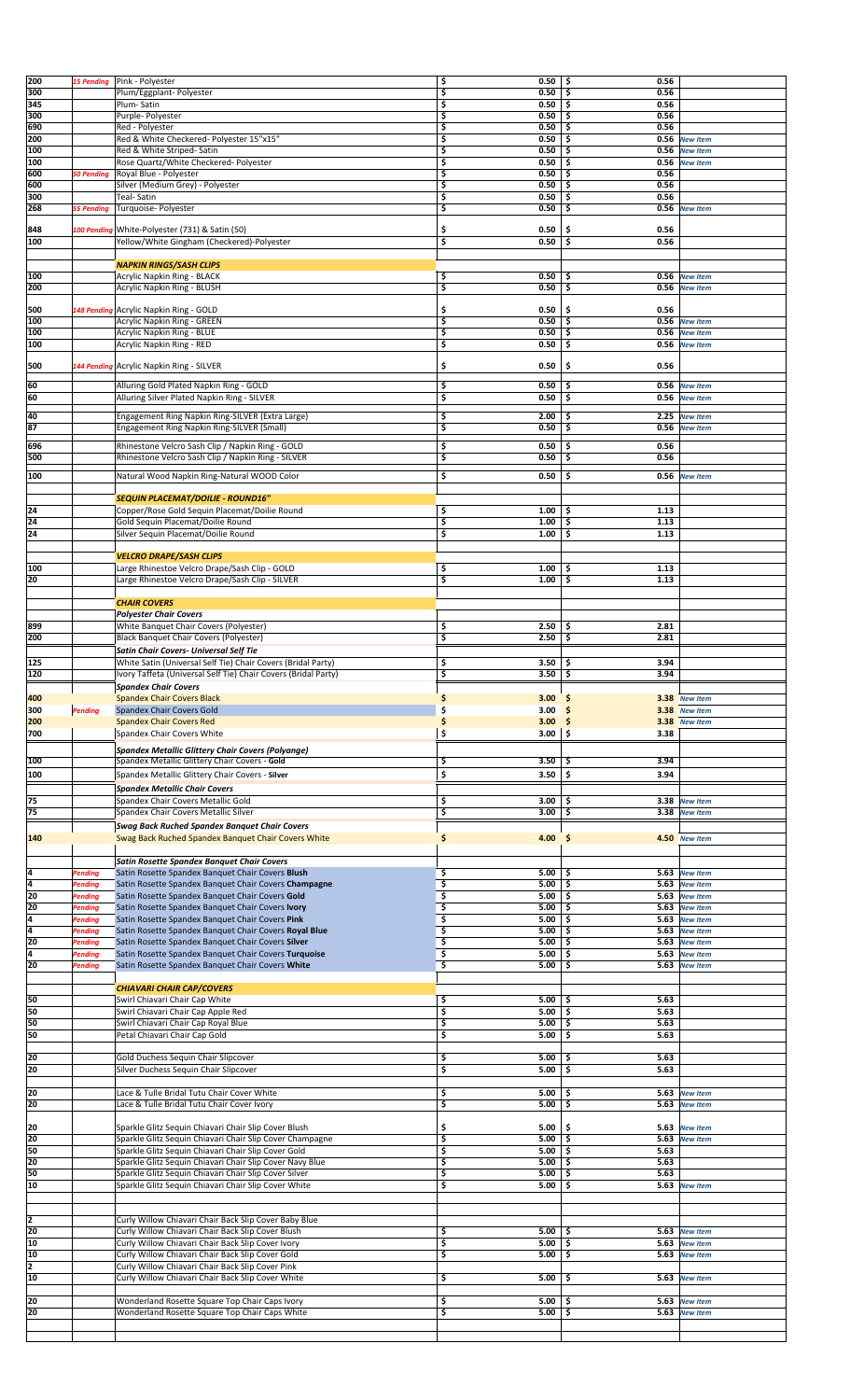|                 |                                  | <b>CHAIR BAND SPANDEX TO COMPLIMENT CURLY WILLOW CHIAVARI CHAIR BACK</b>                                        |                          |                           |                                    |  |
|-----------------|----------------------------------|-----------------------------------------------------------------------------------------------------------------|--------------------------|---------------------------|------------------------------------|--|
|                 |                                  | <b>SLIP COVER</b>                                                                                               |                          |                           |                                    |  |
|                 |                                  |                                                                                                                 |                          |                           |                                    |  |
| 10              |                                  |                                                                                                                 | \$<br>3.00               | 3.38                      |                                    |  |
| 10              |                                  | Ivory Chair Band Spandex<br>White Chair Band Spandex                                                            | \$<br>3.00               | \$<br>\$<br>3.38          |                                    |  |
|                 |                                  | Glitz                                                                                                           |                          |                           |                                    |  |
| 20              |                                  | Blush Glitz Chair Band Spandex                                                                                  | \$<br>3.00               | 3.38<br>\$                | <b>New Item</b>                    |  |
| 20              |                                  | Ivory Glitz Chair Band Spandex                                                                                  | \$<br>3.00               | \$<br>3.38                | <b>New Item</b>                    |  |
| 20              |                                  | Gold Glitz Chair Band Spandex                                                                                   | \$<br>3.00               | 3.38<br>\$                |                                    |  |
|                 |                                  |                                                                                                                 |                          |                           |                                    |  |
|                 |                                  |                                                                                                                 |                          |                           |                                    |  |
|                 |                                  | <b>CHAIR BAND SPANDEX TO MATCH SPANDEX TABLE COVERS</b>                                                         |                          |                           |                                    |  |
| 100             | Pending                          | Blue (Dark Blue) Chair Band Spandex                                                                             | \$<br>3.00               | \$<br>3.38                | <b>New Item</b>                    |  |
| 100             | Pending                          | Blue (Royal Blue) Chair Band Spandex                                                                            | \$<br>3.00               | \$<br>3.38                | <b>New Item</b>                    |  |
| 100             | <b>Pending</b>                   | Fuchsia Chair Band Spandex                                                                                      | \$<br>3.00               | \$                        | 3.38 New Item                      |  |
| 100             | <b>Pending</b>                   | Green (Neon Green) Chair Band Spandex                                                                           | \$<br>3.00               | \$<br>3.38                | <b>New Item</b>                    |  |
| 100             | <b>Pending</b>                   | Orange Chair Band Spandex                                                                                       | \$<br>3.00               | \$<br>3.38                | <b>New Item</b>                    |  |
| 100             | Pending                          | Purple Chair Band Spandex                                                                                       | \$<br>3.00               | Ś<br>3.38                 | <b>New Item</b>                    |  |
| 100             | Pending                          | Yellow Chair Band Spandex                                                                                       | \$<br>3.00               | 3.38<br>\$                | <b>New Item</b>                    |  |
|                 |                                  |                                                                                                                 |                          |                           |                                    |  |
|                 |                                  | SASH CHIFFON DESIGNER CHAIR SASH 6' LONG                                                                        |                          |                           | <b>New Item</b>                    |  |
| $\overline{25}$ | <b>Pending</b>                   | Sash Chiffon Designer Chair Sash 6' L Blush                                                                     | \$<br>4.00               | \$<br>4.50                | <b>New Item</b>                    |  |
| 25<br>100       | <b>Pending</b>                   | Sash Chiffon Designer Chair Sash 6' L Ice Blue                                                                  | \$<br>4.00               | \$<br>4.50                | <b>New Item</b>                    |  |
| 25              | <b>Pending</b>                   | Sash Chiffon Designer Chair Sash 6' L Ivory<br>Sash Chiffon Designer Chair Sash 6' L Pink                       | 4.00                     | 4.50<br>\$                |                                    |  |
| 100             | <b>Pending</b><br><b>Pending</b> | Sash Chiffon Designer Chair Sash 6' L White                                                                     | \$<br>\$<br>4.00         | \$<br>4.50                | <b>New Item</b><br><b>New Item</b> |  |
| 25              | <b>Pending</b>                   | Sash Chiffon Designer Chair Sash 6' Yellow                                                                      | \$<br>4.00               | \$<br>4.50                | <b>New Item</b>                    |  |
|                 |                                  |                                                                                                                 |                          |                           |                                    |  |
|                 |                                  |                                                                                                                 |                          |                           |                                    |  |
|                 |                                  | <b>CHAIR SASH CURLY WILLOW W/TAFETTA SASH (DUO)</b>                                                             |                          |                           |                                    |  |
| 20              |                                  | Chair Sash Curly Willow w/Tafetta Sash (Duo) White                                                              | \$<br>4.00               | 4.50<br>\$                | <b>New Item</b>                    |  |
|                 |                                  |                                                                                                                 |                          |                           |                                    |  |
|                 |                                  | <b>CHAIR SASH CURLY WILLOW W/CHIFFON SASH (DUO)</b>                                                             |                          |                           |                                    |  |
| 4               | <b>Pending</b>                   | Chair Sash Curly Willow w/Tafetta Sash Champagne (Duo)                                                          | \$<br>4.00               | \$                        | 4.50 New Item                      |  |
| 4               | <b>Pending</b>                   | Chair Sash Curly Willow w/Tafetta Sash Fuchsia (Duo)                                                            | 3<br>4.00                | \$                        | 4.50 New Item                      |  |
| $\overline{6}$  | Pending                          | Chair Sash Curly Willow w/Tafetta Sash Ivory (Duo)                                                              | \$<br>4.00               | \$<br>4.50                | <b>New Item</b>                    |  |
| 5               | Pending                          | Chair Sash Curly Willow w/Tafetta Sash Gold (Duo)                                                               | \$<br>4.00               | \$<br>4.50                | <b>New Item</b>                    |  |
| 4               | <b>Pending</b>                   | Chair Sash Curly Willow w/Tafetta Sash Lavender (Duo)                                                           | \$<br>4.00               | \$<br>4.50                | <b>New Item</b>                    |  |
| $\frac{4}{4}$   | Pending                          | Chair Sash Curly Willow w/Tafetta Sash Pink (Duo)                                                               | \$<br>4.00<br>\$<br>4.00 | \$<br>4.50<br>4.50        | <b>New Item</b>                    |  |
| 4               | Pending<br>Pending               | Chair Sash Curly Willow w/Tafetta Sash Purple (Duo)<br>Chair Sash Curly Willow w/Tafetta Sash Rose Quartz (Duo) | \$<br>4.00               | \$<br>\$<br>4.50          | <b>New Item</b><br><b>New Item</b> |  |
| 4               | Pending                          | Chair Sash Curly Willow w/Tafetta Sash Royal Blue (Duo)                                                         | \$<br>4.00               | 4.50<br>\$                | <b>New Item</b>                    |  |
| 4               | <b>Pending</b>                   | Chair Sash Curly Willow w/Tafetta Sash Turquoise (Duo)                                                          | \$<br>4.00               | \$<br>4.50                | <b>New Item</b>                    |  |
| 4               | <b>Pending</b>                   | Chair Sash Curly Willow w/Tafetta Sash White (Duo)                                                              | \$<br>4.00               | 4.50<br>\$                | <b>New Item</b>                    |  |
| $\overline{4}$  | Pending                          | Chair Sash Curly Willow w/Tafetta Sash Yellow (Duo)                                                             | \$<br>4.00               | Ś<br>4.50                 | <b>New Item</b>                    |  |
|                 |                                  |                                                                                                                 |                          |                           |                                    |  |
|                 |                                  |                                                                                                                 |                          |                           |                                    |  |
|                 |                                  |                                                                                                                 |                          |                           |                                    |  |
|                 |                                  | CHAIR SASH (METALLIC) SPANDEX W/CRYSTAL BUCKLE                                                                  |                          |                           |                                    |  |
| 200             |                                  | Gold Spandex Metallic Sash w/Crystal 1 Tier Buckle (B1)                                                         | \$<br>3.00               | 3.38<br>\$                |                                    |  |
| 100             |                                  | Green (Dark Green) Metallic Sash w/Plastic Buckle                                                               | \$<br>3.00               | \$<br>3.38                |                                    |  |
| 100<br>200      |                                  | Red Metallic Sash w/Plastic Buckle<br>Silver Spandex Metallic Sash w/Crystal 2 Tier Buckle (B2)                 | \$<br>3.00<br>\$<br>3.00 | \$<br>3.38<br>\$<br>3.38  |                                    |  |
|                 |                                  |                                                                                                                 |                          |                           |                                    |  |
|                 |                                  | <b>CHAIR SASH CRYSTAL BUCKLE ONLY</b>                                                                           |                          |                           |                                    |  |
| 50              |                                  | Crystal Buckle for Chair Sash (Syle B1) Round                                                                   | \$<br>2.25               | 2.53<br>\$                |                                    |  |
| 125             | Pending                          | Crystal Buckle for Chair Sash (Syle A1) Round                                                                   | \$<br>2.25               | \$                        | 2.53 New Item                      |  |
|                 |                                  |                                                                                                                 |                          |                           |                                    |  |
|                 |                                  | CHAIR SASH (Organza) 7 1/2" x 108"                                                                              |                          |                           |                                    |  |
| 300             |                                  | Aqua Blue                                                                                                       | \$<br>1.50               | 1.69<br>\$                |                                    |  |
|                 |                                  | <b>Black</b>                                                                                                    | \$<br>1.50               | 1.69<br>\$                |                                    |  |
| 500             |                                  |                                                                                                                 |                          |                           |                                    |  |
| 100             |                                  | <b>Black Polka Dot</b>                                                                                          | \$<br>1.50               | \$<br>1.69                |                                    |  |
| 300             |                                  | <b>Blue (Serenity Blue)</b>                                                                                     | \$<br>1.50               | 1.69<br>\$                | <b>New Item</b>                    |  |
| 100             |                                  | Bright Yellow Polka Dot                                                                                         | \$<br>1.50               | \$<br>1.69                |                                    |  |
| 463             |                                  | Burgundy                                                                                                        | \$<br>1.50               | 1.69<br>\$                |                                    |  |
| 546             |                                  | <b>Burlap Natural Tan</b>                                                                                       | \$<br>1.50               | 1.69<br>\$                |                                    |  |
| 300             |                                  | Coral                                                                                                           | \$<br>1.50               | 1.69<br>\$                |                                    |  |
| 600             |                                  | Fushia<br>Gold                                                                                                  | \$<br>1.50               | 1.69<br>\$<br>\$          |                                    |  |
| 692<br>276      |                                  | <b>Gold Glitter</b>                                                                                             | \$<br>1.50<br>\$<br>1.50 | 1.69<br>1.69<br>\$        | (Orig 700)                         |  |
| 200             |                                  | Hunter Green                                                                                                    | \$<br>1.50               | 1.69<br>\$                |                                    |  |
| 200             |                                  | Ivory                                                                                                           | \$<br>1.50               | 1.69<br>\$.               |                                    |  |
| 200             |                                  | Light Blue                                                                                                      | \$<br>1.50               | 1.69<br>\$                |                                    |  |
| 300             |                                  | Magenta                                                                                                         | \$<br>1.50               | \$<br>1.69                |                                    |  |
| 300             |                                  | Mint Green                                                                                                      | \$<br>1.50               | 1.69<br>\$                |                                    |  |
| 400             |                                  | Navy Blue                                                                                                       | \$<br>1.50               | 1.69<br>\$                |                                    |  |
| 391             |                                  | Orange                                                                                                          | \$<br>1.50               | 1.69<br>\$.               |                                    |  |
| 400             |                                  | Pink                                                                                                            | \$<br>1.50               | 1.69<br>\$                |                                    |  |
| 100             |                                  | Pink Polka Dot                                                                                                  | \$<br>1.50               | 1.69<br>\$                |                                    |  |
| 400             |                                  | Plum                                                                                                            | \$<br>1.50               | \$<br>1.69                |                                    |  |
| 100             |                                  | Pool Blue Polka Dot                                                                                             | \$<br>1.50               | 1.69<br>\$                |                                    |  |
| 400<br>500      |                                  | Purple<br>Red                                                                                                   | \$<br>1.50<br>\$<br>1.50 | 1.69<br>\$.<br>1.69<br>\$ |                                    |  |
| 497             |                                  | Royal Blue                                                                                                      | \$<br>1.50               | 1.69<br>\$                | 3 missing                          |  |
| 397             |                                  | Silver                                                                                                          | \$<br>1.50               | 1.69<br>\$                |                                    |  |
| 294             |                                  | Silver Glitter                                                                                                  | \$<br>1.50               | 1.69<br>\$                |                                    |  |
| 396             |                                  | Turquoise                                                                                                       | \$<br>1.50               | \$<br>1.69                |                                    |  |
| 400             |                                  | White                                                                                                           | \$<br>1.50               | 1.69<br>\$                |                                    |  |
| 300             |                                  | Willow Green                                                                                                    | \$<br>1.50               | 1.69<br>\$                |                                    |  |
| 396             |                                  | Yellow                                                                                                          | \$<br>1.50               | 1.69<br>\$                |                                    |  |
|                 |                                  |                                                                                                                 |                          |                           |                                    |  |
|                 |                                  | CHAIR SASH (POLYESTER) 6" X 108"                                                                                |                          |                           |                                    |  |
| 200             |                                  | Gray (Charcoal Gray)                                                                                            | \$<br>1.50               | 1.69<br>Ś<br>Ś            | <b>New Item</b>                    |  |
| 100             |                                  | Red/White Checkered                                                                                             | \$<br>1.50               | 1.69                      | <b>New Item</b>                    |  |
|                 |                                  | CHAIR SASH (Satin) 8 1/2" x 108"                                                                                |                          |                           |                                    |  |
| 435             |                                  | Apple Green                                                                                                     | \$<br>2.00               | 2.25<br>\$                |                                    |  |
| 40              |                                  | Apple Green (Chevron)                                                                                           | \$<br>2.00               | \$<br>2.25                |                                    |  |
| 150             |                                  | Apple Red                                                                                                       | \$<br>2.00               | 2.25<br>\$                |                                    |  |
| 290             |                                  | Aqua Blue (Wide)                                                                                                | \$<br>2.00               | 2.25<br>\$                | <b>New Item</b>                    |  |
| 200             |                                  | <b>Baby Blue</b>                                                                                                | \$<br>2.00               | 2.25<br>\$                |                                    |  |
|                 |                                  |                                                                                                                 |                          |                           |                                    |  |
| 400             | 300 Pending Black                |                                                                                                                 | 2.00<br>\$               | 2.25<br>\$.               |                                    |  |
| 80              |                                  | Black (Chevron)                                                                                                 | \$<br>2.00               | 2.25<br>\$                |                                    |  |
| 100             |                                  | Black & White Polka Dot                                                                                         | \$<br>2.00               | 2.25<br>\$<br>2.25<br>\$  | <b>New Item</b>                    |  |
| 200<br>190      |                                  | Black & White (Striped)<br>Blush (Satin)                                                                        | \$<br>2.00<br>2.00       | 2.25                      |                                    |  |
| 510<br>300      |                                  | Blush (Lamour Satin) - Slightly Lighter Shade than the Satin                                                    | \$<br>$2.00$   \$<br>Ş   | \$<br>2.25                |                                    |  |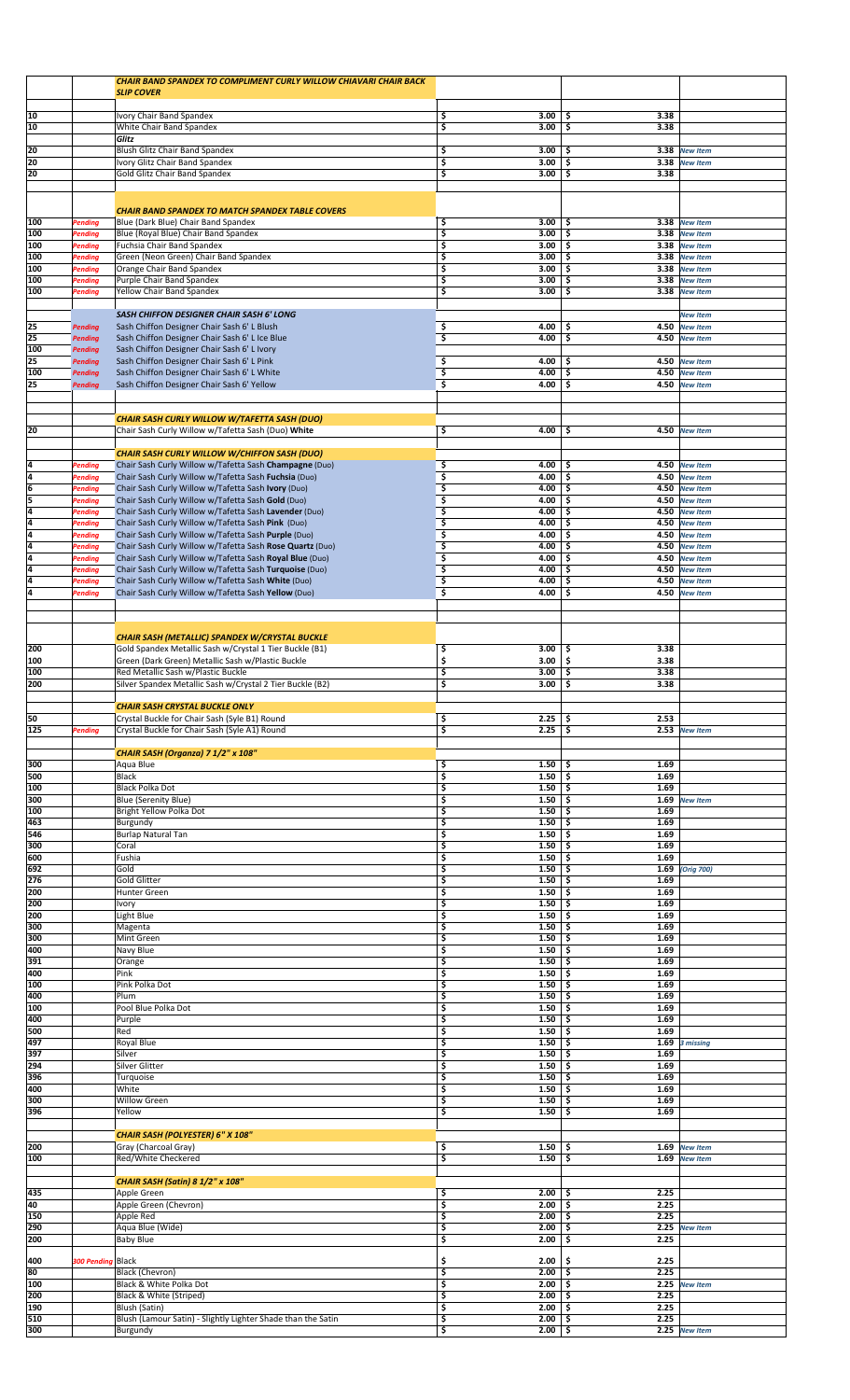| 400             | <b>Burnt Orange</b>                                      | \$<br>2.00                                                                                                 | \$ ا<br>2.25 |                 |  |
|-----------------|----------------------------------------------------------|------------------------------------------------------------------------------------------------------------|--------------|-----------------|--|
| 300             | Canary Yellow                                            | \$<br>2.00                                                                                                 | 2.25<br>\$   |                 |  |
| 300             | Champagne                                                | \$<br>2.00                                                                                                 | 2.25<br>\$   |                 |  |
| 420             | Chocolate                                                | \$<br>2.00                                                                                                 | \$<br>2.25   |                 |  |
| 400             | Clover (New Green)                                       | 3<br>2.00                                                                                                  | 2.25<br>\$   |                 |  |
| 396             | Coral                                                    | \$<br>2.00                                                                                                 | -\$          | 2.25 (Orig 400) |  |
| 400             | Dark Turqouise                                           | \$<br>2.00                                                                                                 | \$<br>2.25   |                 |  |
| 200             | <b>Emerald Green</b>                                     | \$<br>2.00                                                                                                 | 2.25<br>\$   |                 |  |
| 300             |                                                          | \$<br>2.00                                                                                                 | 2.25<br>\$   |                 |  |
|                 | Fuschia                                                  |                                                                                                            |              |                 |  |
| 100             | Fuschia (Chevron)                                        | \$<br>2.00                                                                                                 | \$<br>2.25   |                 |  |
| 500             | Gold                                                     | \$<br>2.00                                                                                                 | 2.25<br>\$   |                 |  |
| 500             | Guava                                                    | \$<br>2.00                                                                                                 | 2.25<br>\$   |                 |  |
| 100             | Iced Coffee/Mocha                                        | \$<br>2.00                                                                                                 | \$<br>2.25   | <b>New Item</b> |  |
| 100             | Jade                                                     | \$<br>2.00                                                                                                 | \$<br>2.25   |                 |  |
| 400             | Kelly Green                                              | \$<br>2.00                                                                                                 | 2.25<br>\$   |                 |  |
| 300             | Lavender                                                 | \$<br>2.00                                                                                                 | \$<br>2.25   |                 |  |
| 100             | Leopard Print                                            | \$<br>2.00                                                                                                 | \$<br>2.25   |                 |  |
| 200             | Light Turquoise                                          | \$<br>2.00                                                                                                 | 2.25<br>\$   |                 |  |
| 400             | Magenta Violet                                           | \$<br>2.00                                                                                                 | 2.25<br>\$   |                 |  |
| 500             | Mint Green                                               | \$<br>2.00                                                                                                 | 2.25<br>\$   |                 |  |
| 200             | Navy Blue                                                | \$<br>2.00                                                                                                 | 2.25<br>\$   |                 |  |
| 100             | Navy Blue (Chevron)                                      | \$<br>2.00                                                                                                 | \$<br>2.25   |                 |  |
| 200             | Oasis                                                    | 3<br>2.00                                                                                                  | 2.25<br>\$   |                 |  |
| 40              | Orange (Chevron)                                         | \$<br>2.00                                                                                                 | 2.25<br>-\$  |                 |  |
| 300             | Peach                                                    | \$<br>2.00                                                                                                 | 2.25<br>\$   |                 |  |
| 300             | Pink (Rose Quartz)                                       | \$<br>2.00                                                                                                 | \$<br>2.25   | <b>New Item</b> |  |
|                 |                                                          |                                                                                                            |              |                 |  |
| 400             | Plum (Wide)                                              | \$<br>2.00                                                                                                 | \$<br>2.25   |                 |  |
| 400             | Purple                                                   | \$<br>2.00                                                                                                 | 2.25<br>\$   |                 |  |
| 300             | Red                                                      | \$<br>2.00                                                                                                 | 2.25<br>\$   |                 |  |
| 200             | Red & White (Striped)                                    | \$<br>2.00                                                                                                 | \$<br>2.25   | <b>New Item</b> |  |
| 550             | <b>Royal Blue</b>                                        | \$<br>2.00                                                                                                 | 2.25<br>\$   |                 |  |
| 300             | Silver                                                   | \$<br>2.00                                                                                                 | \$<br>2.25   |                 |  |
| 40              | Turquoise (Chevron)                                      | \$<br>2.00                                                                                                 | 2.25<br>\$   |                 |  |
| 400             | Victorian Lilac                                          | \$<br>2.00                                                                                                 | 2.25<br>\$   |                 |  |
| 300             | White                                                    | \$<br>2.00                                                                                                 | \$<br>2.25   | <b>New Item</b> |  |
| 300             | Wine                                                     | \$<br>2.00                                                                                                 | 2.25<br>\$   |                 |  |
| 40              | Yellow (Chevron)                                         | \$<br>2.00                                                                                                 | \$<br>2.25   |                 |  |
| 100             | Zebra Print                                              | \$<br>2.00                                                                                                 | 2.25<br>\$   |                 |  |
|                 |                                                          |                                                                                                            |              |                 |  |
|                 | TABLE RUNNER (Organza)13" x 108"                         |                                                                                                            |              |                 |  |
| 50              | Aqua Blue                                                | \$<br>3.00                                                                                                 | \$<br>3.38   |                 |  |
| 50              | <b>Black</b>                                             | \$<br>3.00                                                                                                 | 3.38<br>\$.  |                 |  |
| 10              |                                                          | 3                                                                                                          | 3.38         |                 |  |
|                 | Black Polka Dot                                          | 3.00                                                                                                       | \$           |                 |  |
| 10              | Bright Yellow Polka Dot                                  | \$<br>3.00                                                                                                 | 3.38<br>\$   |                 |  |
| 25              | Burgundy                                                 | \$<br>3.00                                                                                                 | 3.38<br>\$   |                 |  |
| 120             | Burlap Natural Tan                                       | \$<br>5.00                                                                                                 | 5.63<br>\$   |                 |  |
| 40              | <b>Faux Burlap-Polyester</b>                             | \$<br>8.00                                                                                                 | \$           | 9.00 New Item   |  |
| 30              | Burlap W/Lace                                            | \$<br>4.00                                                                                                 | \$<br>4.50   | <b>New Item</b> |  |
| 40              | Coral                                                    | \$<br>3.00                                                                                                 | \$<br>3.38   |                 |  |
| 20              | Dashing Mirror Foil Table Runner-Champagne/Light Gold    | \$<br>3.00                                                                                                 | \$           | 3.38 New Item   |  |
| 20              | Dashing Mirror Foil Table Runner-Gold/Bright Yellow Gold | \$<br>3.00                                                                                                 | \$<br>3.38   | <b>New Item</b> |  |
| 20              | Dashing Mirror Foil Table Runner-Silver                  | \$<br>3.00                                                                                                 | \$<br>3.38   |                 |  |
| 60              | Fushia                                                   | \$<br>3.00                                                                                                 | \$<br>3.38   |                 |  |
|                 |                                                          |                                                                                                            |              |                 |  |
|                 |                                                          |                                                                                                            |              |                 |  |
|                 | Gold                                                     | Ś<br>3.00                                                                                                  | 3.38<br>\$   |                 |  |
| $\frac{45}{25}$ | Hunter Green                                             | \$<br>3.00                                                                                                 | \$ ا<br>3.38 |                 |  |
| 25              | Ivory                                                    | \$<br>3.00                                                                                                 | 3.38<br>ا \$ |                 |  |
| 25              | Light Blue                                               | \$<br>3.00                                                                                                 | 3.38<br>-\$  |                 |  |
| 40              | Magenta                                                  | \$<br>3.00                                                                                                 | \$<br>3.38   |                 |  |
| 40              | Navy Blue                                                | \$<br>3.00                                                                                                 | 3.38<br>\$   |                 |  |
| 30              | Orange                                                   | \$<br>3.00                                                                                                 | 3.38<br>-\$  |                 |  |
| 40              | Pink                                                     | \$<br>3.00                                                                                                 | 3.38<br>\$   |                 |  |
| 10              | Pink Polka Dot                                           | \$<br>3.00                                                                                                 | 3.38<br>-\$  |                 |  |
| 30              | Plum                                                     | \$<br>3.00                                                                                                 | 3.38<br>\$   |                 |  |
| 10              | Pool Blue Polka Dot                                      | \$<br>3.00                                                                                                 | 3.38<br>\$   |                 |  |
| 40              | Purple                                                   | \$<br>3.00                                                                                                 | 3.38<br>-\$  |                 |  |
| 50              | Red                                                      | \$<br>3.00                                                                                                 | 3.38<br>\$   |                 |  |
|                 |                                                          |                                                                                                            |              |                 |  |
| 40              | Royal Blue                                               | \$<br>3.00                                                                                                 | 3.38<br>\$   |                 |  |
| 55              | Silver                                                   | \$<br>3.00                                                                                                 | 3.38<br>\$   |                 |  |
| 38              | Turgoiuse                                                | \$<br>3.00                                                                                                 | 3.38<br>\$   |                 |  |
| 30              | Willow Green                                             | \$<br>3.00                                                                                                 | \$<br>3.38   |                 |  |
| 40              | Yellow                                                   | \$<br>3.00                                                                                                 | \$<br>3.38   |                 |  |
|                 |                                                          |                                                                                                            |              |                 |  |
|                 | <b>POLYESTER TABLE RUNNERS</b>                           |                                                                                                            |              |                 |  |
| 30              | Gray (Charcoal Gray)                                     | \$<br>3.00                                                                                                 | -\$          | 3.38 New Item   |  |
|                 |                                                          |                                                                                                            |              |                 |  |
|                 | <b>SATIN &amp; LAMOUR SATIN TABLE RUNNERS</b>            |                                                                                                            |              |                 |  |
| 40              | Apple Green                                              | \$<br>4.00                                                                                                 | \$           | 4.50 New Item   |  |
| 55              | Apple Red                                                | \$<br>4.00                                                                                                 | \$ ا<br>4.50 |                 |  |
| 40              | Aqua Blue                                                | 3<br>4.00                                                                                                  | \$           | 4.50 New Item   |  |
| 30              | <b>Baby Blue</b>                                         | \$<br>4.00                                                                                                 | 4.50<br>\$   |                 |  |
| 50              | Black                                                    | \$<br>4.00                                                                                                 | 4.50<br>\$   |                 |  |
| 30              | <b>Black Flocking</b>                                    | \$<br>4.00                                                                                                 | \$           | 4.50 New Item   |  |
| 10              | Black & White Polka Dot                                  | \$<br>4.00                                                                                                 | -\$          | 4.50 New Item   |  |
| 40              | Black & White (Striped)                                  | \$<br>4.00                                                                                                 | 4.50<br>\$   |                 |  |
| 60              | Blush                                                    | \$<br>4.00                                                                                                 | 4.50<br>\$   |                 |  |
| 45              | Burgundy                                                 | \$<br>4.00                                                                                                 | \$<br>4.50   |                 |  |
| 30              | <b>Burnt Orange</b>                                      | \$<br>4.00                                                                                                 | 4.50<br>\$   |                 |  |
| 30              | Canary Yellow                                            | \$<br>4.00                                                                                                 | \$           | 4.50 New Item   |  |
| 20              |                                                          | \$<br>4.00                                                                                                 | 4.50<br>\$   |                 |  |
| 20              | Champagne<br>Chocolate                                   | \$<br>4.00                                                                                                 | 4.50<br>\$   |                 |  |
| 40              | Clover Green                                             | \$<br>4.00                                                                                                 | -\$          | 4.50 New Item   |  |
|                 |                                                          |                                                                                                            | \$           |                 |  |
| 40              | Coral                                                    | \$<br>4.00                                                                                                 | 4.50         |                 |  |
| 40              | Dark Turquoise                                           | \$<br>4.00                                                                                                 | 4.50<br>\$   |                 |  |
| 30              | Light Turquoise                                          | \$<br>4.00                                                                                                 | 4.50<br>\$   |                 |  |
| 40              | Emerald Green                                            | \$<br>4.00                                                                                                 | 4.50<br>\$   |                 |  |
| 40              | Fucshia                                                  | \$<br>4.00                                                                                                 | 4.50<br>-\$  |                 |  |
| 50              | Gold (Bright Gold)                                       | 3<br>4.00                                                                                                  | 4.50<br>\$   |                 |  |
| 20              | <b>Gold Flocking Dual Tone</b>                           | \$<br>4.00                                                                                                 | 4.50<br>\$   |                 |  |
| 30              | Guava                                                    | \$<br>4.00                                                                                                 | 4.50<br>\$   |                 |  |
| 60              | Kelly Green                                              | \$<br>4.00                                                                                                 | 4.50<br>\$   |                 |  |
| 40              | Lavender                                                 | \$<br>4.00                                                                                                 | 4.50<br>\$   |                 |  |
| 10              | Leopard Print                                            | \$<br>4.00                                                                                                 | 4.50<br>\$   |                 |  |
| 40              | Magenta                                                  | \$<br>4.00                                                                                                 | 4.50<br>\$   |                 |  |
| 30              | Mint Green                                               | \$<br>4.00                                                                                                 | 4.50<br>\$   |                 |  |
| 40              | Navy Blue                                                | \$<br>4.00                                                                                                 | 4.50<br>\$   |                 |  |
| 20              | Oasis                                                    | \$<br>4.00                                                                                                 | 4.50<br>\$   |                 |  |
| 40              | Peach                                                    | \$<br>4.00                                                                                                 | \$<br>4.50   |                 |  |
| $\frac{40}{40}$ | Purple<br>Red                                            | $\begin{array}{c cc}\n\text{S} & \text{4.00} & \text{S} \\ \text{S} & \text{4.00} & \text{S}\n\end{array}$ | 4.50<br>4.50 |                 |  |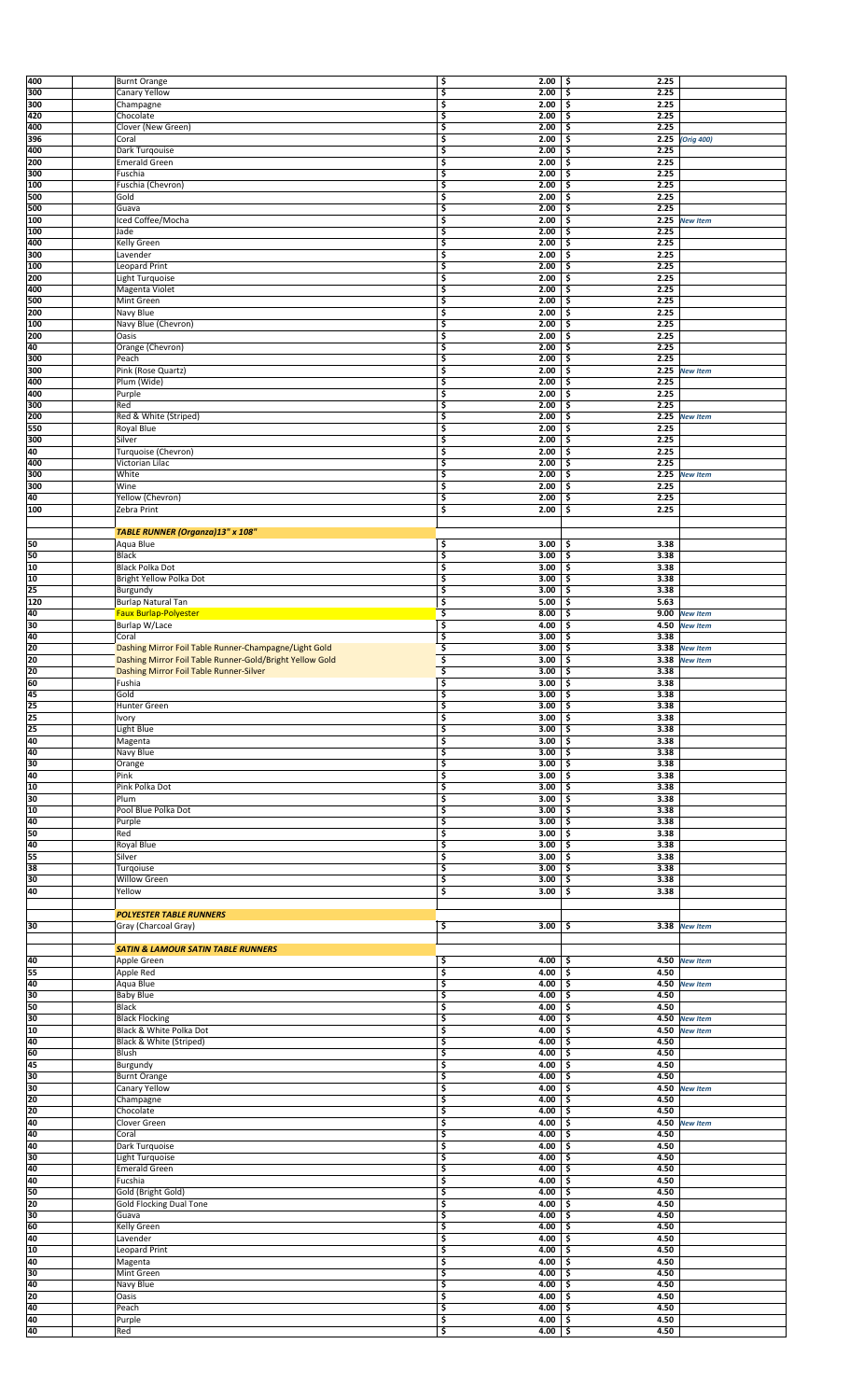| 20              |         | Red & White (Chevron)                                                | \$ | 4.00                                                                                    | \$<br>4.50   | <b>New Item</b>             |  |
|-----------------|---------|----------------------------------------------------------------------|----|-----------------------------------------------------------------------------------------|--------------|-----------------------------|--|
| 20              |         | Red & White (Striped)                                                | 3  | 4.00                                                                                    | \$<br>4.50   | <b>New Item</b>             |  |
| 50              |         | Royal Blue                                                           | \$ | 4.00                                                                                    | 4.50<br>\$.  |                             |  |
| 40              |         | Silver                                                               | \$ | 4.00                                                                                    | 4.50<br>Ś    |                             |  |
| 40              |         | Victorian Lilac                                                      | \$ | 4.00                                                                                    | 4.50<br>Ś    |                             |  |
| 40              |         |                                                                      |    |                                                                                         | 4.50         |                             |  |
|                 |         | White                                                                | \$ | 4.00                                                                                    | \$           | <b>New Item</b>             |  |
| 40              |         | Wine                                                                 | \$ | 4.00                                                                                    | 4.50<br>\$   |                             |  |
| 9               |         | Zebra Print                                                          | \$ | 4.00                                                                                    | 4.50<br>\$   |                             |  |
|                 |         |                                                                      |    |                                                                                         |              |                             |  |
|                 |         |                                                                      |    |                                                                                         |              |                             |  |
|                 |         | GRASS (ARTIFICIAL ALL WEATHER) TABLE RUNNER 12" X 108"               |    |                                                                                         |              |                             |  |
| 8               |         | Grass Table Runner (All Weather Artificial) 12"x108"                 | \$ | 25.00                                                                                   | \$           | $28.13$ New Item            |  |
|                 |         |                                                                      |    |                                                                                         |              |                             |  |
|                 |         | <b>WEDDING ROSETTE TABLE RUNNER</b>                                  |    |                                                                                         |              |                             |  |
| 15              |         | Coral (Bright Coral)                                                 | \$ | 5.00                                                                                    | 5.63<br>\$   | <b>New Item</b>             |  |
| 10              |         | Fuchsia                                                              | \$ | 5.00                                                                                    | 5.63<br>\$   |                             |  |
| 10              |         | Gold                                                                 | \$ | 5.00                                                                                    | \$<br>5.63   |                             |  |
| 25              |         | Turquoise (Dark Turquoise)                                           | \$ | 5.00                                                                                    | S            | 5.63 New Item               |  |
| 10              |         | White                                                                | \$ | 5.00                                                                                    | 5.63<br>\$   |                             |  |
|                 |         |                                                                      |    |                                                                                         |              |                             |  |
|                 |         | <b>PAISLEY SEQUIN TABLE RUNNER</b>                                   |    |                                                                                         |              |                             |  |
| 10              |         | Fuchsia/Gold Paisley Sequin Runner                                   | \$ | 5.00                                                                                    | -\$<br>5.63  |                             |  |
| 10              |         | Turquoise/Gold Paisley Sequin Runner                                 | \$ | 5.00                                                                                    | \$<br>5.63   |                             |  |
|                 |         |                                                                      |    |                                                                                         |              |                             |  |
|                 |         | <b>SHIMMERING POLYESTER TABLE RUNNER</b>                             |    |                                                                                         |              |                             |  |
|                 |         |                                                                      |    |                                                                                         |              |                             |  |
| 30              |         | Gold Shimmering Polyester Table Runner 108"                          | \$ | 5.00                                                                                    | \$           | 5.63 New Item               |  |
| 30              |         | Silver Shimmering Polyester Table Runner 108"                        | \$ | 5.00                                                                                    | \$           | 5.63 New Item               |  |
|                 |         |                                                                      |    |                                                                                         |              |                             |  |
|                 |         | <b>EXTRAVAGANZA DUCHESS SEQUIN RUNNER</b>                            |    |                                                                                         |              |                             |  |
| 57              |         | Gold (Not Bright Gold)                                               | \$ | 5.00                                                                                    | 5.63<br>\$   |                             |  |
| 36              |         | Silver                                                               | \$ | 5.00                                                                                    | \$           | <b>5.63</b> (Originally 40) |  |
|                 |         |                                                                      |    |                                                                                         |              |                             |  |
|                 |         | <b>SEQUINS GLITZ RUNNERS</b>                                         |    |                                                                                         |              |                             |  |
| 20              |         | Aqua                                                                 | \$ | 5.00                                                                                    | \$<br>5.63   |                             |  |
| 20              |         | Black                                                                | \$ | 5.00                                                                                    | \$<br>5.63   |                             |  |
| 20              |         | Blush                                                                | \$ | 5.00                                                                                    | 5.63<br>Ś    |                             |  |
| 20              |         | <b>Bright Gold</b>                                                   |    | 5.00                                                                                    | 5.63         |                             |  |
|                 |         |                                                                      | \$ |                                                                                         | \$           |                             |  |
| 20              |         | Champagne                                                            | \$ | 5.00                                                                                    | \$<br>5.63   | <b>New Item</b>             |  |
| 20              |         | Coral                                                                | \$ | 5.00                                                                                    | \$<br>5.63   | <b>New Item</b>             |  |
| 10              |         | Eggplant/Plum                                                        | \$ | 5.00                                                                                    | \$<br>5.63   |                             |  |
| 20              |         | Fuchsia                                                              | \$ | 5.00                                                                                    | 5.63<br>Ś    |                             |  |
| 20              |         | Green - Mint Green                                                   | \$ | 5.00                                                                                    | 5.63<br>\$   |                             |  |
| 10              |         | Lavender                                                             | \$ | 5.00                                                                                    | \$<br>5.63   |                             |  |
| 20              |         | Navy Blue                                                            | \$ | 5.00                                                                                    | 5.63<br>\$.  |                             |  |
| 20              |         | Orange                                                               | \$ | 5.00                                                                                    | 5.63<br>\$.  |                             |  |
| 20              |         | Purple                                                               | \$ | 5.00                                                                                    | 5.63<br>Ś    |                             |  |
| 20              |         | Red                                                                  | \$ | 5.00                                                                                    | 5.63<br>Ś    |                             |  |
|                 |         |                                                                      |    |                                                                                         |              |                             |  |
| 20              |         | Royal Blue                                                           | \$ | 5.00                                                                                    | \$<br>5.63   |                             |  |
| 10              |         | Turquoise (Dark Turquoise)                                           | \$ | 5.00                                                                                    | 5.63<br>\$   |                             |  |
| 10              |         | Turquoise (Light Turquoise)                                          | \$ | 5.00                                                                                    | \$<br>5.63   |                             |  |
| 20              |         | White (Regular White)                                                | \$ | 5.00                                                                                    | \$<br>5.63   | <b>New Item</b>             |  |
| 40              |         | White (Irridescent White)                                            | \$ | 5.00                                                                                    | Ś<br>5.63    |                             |  |
| 10              |         | Gold & White Checkered Glitz Sequin                                  | \$ | 5.00                                                                                    | 5.63<br>\$   |                             |  |
|                 |         |                                                                      |    |                                                                                         |              |                             |  |
| 10              |         | Silver & White Checkered Glitz Sequin                                | \$ | $5.00$   \$                                                                             | 5.63         |                             |  |
| 10              |         | Black & White Checkered Glitz Sequin                                 | \$ | 5.00                                                                                    | \$.<br>5.63  |                             |  |
| 20              |         | Stripe Gold & White                                                  | \$ | 5.00                                                                                    | 5.63<br>\$.  |                             |  |
| 20              |         | Stripe Silver & White                                                | \$ | 5.00                                                                                    | 5.63<br>\$.  |                             |  |
| 20              |         | Gold/White Flip Up Reversible Two Tone Sequin Runner                 | \$ | 8.00                                                                                    | \$           | 9.00 New Item               |  |
|                 |         |                                                                      |    |                                                                                         |              |                             |  |
|                 |         |                                                                      |    |                                                                                         |              |                             |  |
|                 |         | TABLE RUNNER (CHEMICAL LACE) 13" x 108"                              |    |                                                                                         |              |                             |  |
| 40              |         | Gold                                                                 | \$ | 10.00                                                                                   | \$<br>11.25  |                             |  |
| 10              |         | Silver                                                               | \$ | 10.00                                                                                   | 11.25<br>\$. |                             |  |
|                 |         |                                                                      |    |                                                                                         |              |                             |  |
|                 |         |                                                                      |    |                                                                                         |              |                             |  |
|                 |         | <b>TABLE RUNNER LACE 13" x 108"</b>                                  |    |                                                                                         |              |                             |  |
| 20              |         | Black                                                                | \$ | 5.00                                                                                    | -\$          | 5.63 New Item               |  |
| 10              |         | Ivory                                                                | \$ | 5.00                                                                                    | \$<br>5.63   |                             |  |
| 10              |         | White                                                                | \$ | 5.00                                                                                    | \$<br>5.63   |                             |  |
|                 |         |                                                                      |    |                                                                                         |              |                             |  |
|                 |         | SEQUIN OVERLAY - LARGE PAYETTE 72" X 72" SQUARE                      |    |                                                                                         |              |                             |  |
| 2               |         | Sequin Overlay-Large Payette 72"x72" BLUSH                           | \$ | 20.00                                                                                   | \$.          | 22.50 New Item              |  |
| $\overline{2}$  |         | Sequin Overlay-Large Payette 72"x72" CHAMPAGNE                       | \$ | 20.00                                                                                   | \$           | $22.50$ New Item            |  |
| 2               |         | Sequin Overlay-Large Payette 72"x72" SILVER                          | \$ | 20.00                                                                                   | \$           | 22.50 New Item              |  |
|                 |         |                                                                      |    |                                                                                         |              |                             |  |
|                 |         | SEQUIN OVERLAY - FLIP UP REVERSIBLE TWO TONE SEQUIN 90" x 90" SQUARE |    |                                                                                         |              |                             |  |
| 10              | Pending | Sequin Overlay- Flip Up Reversible Two Tone Gold/White               | \$ | 50.00                                                                                   | -\$          | 56.25 New Item              |  |
|                 |         |                                                                      |    |                                                                                         |              |                             |  |
|                 |         | <b>ORGANZA OVERLAY 72" x 72" (SHEER)</b>                             |    |                                                                                         |              |                             |  |
| 20              |         |                                                                      | \$ | 4.00                                                                                    | -\$          |                             |  |
| 20              |         | Eggplant 72"x72"                                                     |    |                                                                                         |              | 4.50 New Item               |  |
|                 |         | Fuchsia 72"x72"                                                      | \$ | 4.00                                                                                    | -\$          | 4.50 New Item               |  |
| 30              |         | Gold 72"x72"                                                         | \$ | 4.00                                                                                    | \$.          | 4.50 New Item               |  |
| 20              |         | Green Willow/Moss                                                    | \$ | 4.00                                                                                    | \$.          | 4.50 New Item               |  |
| 20              |         | Navy 72"x72"                                                         | \$ | 4.00                                                                                    | \$.          | 4.50 New Item               |  |
| 20              |         | Orange 72"x72"                                                       | \$ | 4.00                                                                                    | \$.          | 4.50 New Item               |  |
| 30              |         | Red 72"x72"                                                          | \$ | 4.00                                                                                    | .\$          | 4.50 New Item               |  |
| 20              |         | Royal Blue 72"x72"                                                   | \$ | 4.00                                                                                    | 4.50<br>Ś    | <b>New Item</b>             |  |
| 30              |         | Silver 72"x72"                                                       | \$ | 4.00                                                                                    | 4.50<br>\$.  | <b>New Item</b>             |  |
| 20              |         | Turquoise (Light Turquoise) 72"x72"                                  | \$ | 4.00                                                                                    | Ś<br>4.50    | <b>New Item</b>             |  |
|                 |         |                                                                      |    |                                                                                         |              |                             |  |
|                 |         | <b>SATIN OVERLAYS 54" x 54"</b>                                      |    |                                                                                         |              |                             |  |
| 10              |         | Apple Green (Chevron Print) 54"x54"                                  | \$ | 5.00                                                                                    | 5.63<br>\$   |                             |  |
| 10              |         | Apple Red 54"x54"                                                    | \$ | 5.00                                                                                    | 5.63<br>\$.  |                             |  |
|                 |         |                                                                      |    |                                                                                         |              |                             |  |
| 10              |         | Apple Red Chevron 54"x54"                                            | \$ | 5.00                                                                                    | 5.63<br>-\$  |                             |  |
| 20              |         | Agua Blue 54"x54"                                                    | 3  | 5.00                                                                                    | 5.63<br>\$   |                             |  |
| 20              |         | Black Chevron 54"x54"                                                | \$ | 5.00                                                                                    | 5.63<br>\$   |                             |  |
| 10              |         | Black & White Polka Dot 54"x54"                                      | \$ | 5.00                                                                                    | \$.          | 5.63 New Item               |  |
| 10              |         | Blush 54"x54"                                                        | \$ | 5.00                                                                                    | \$<br>5.63   |                             |  |
| 10              |         | Burnt Orange 54"x54"                                                 | \$ | 5.00                                                                                    | 5.63<br>\$.  |                             |  |
| 9               |         | Canary Yellow 54"x54"                                                | \$ | 5.00                                                                                    | 5.63<br>\$.  |                             |  |
| 20              |         | Clover (New Green) 54"x54"                                           | \$ | 5.00                                                                                    | \$<br>5.63   |                             |  |
| 6               |         | Coral (Satin) 54"x54"                                                | \$ | 5.00                                                                                    | \$.          | 5.63 (Orig 10)              |  |
| 10              |         | Coral (Lamour Satin)-slightly darker shade 54"x54"                   | \$ | 5.00                                                                                    | 5.63<br>\$.  |                             |  |
| 10              |         | Dark Chocolate 54"x54"                                               | \$ |                                                                                         | \$.<br>5.63  |                             |  |
|                 |         |                                                                      |    | 5.00                                                                                    |              |                             |  |
| 10              |         | Dark Turquoise 54"x54"                                               | \$ | 5.00                                                                                    | 5.63<br>Ś    |                             |  |
| 10              |         | Emerald Green 54"x54"                                                | \$ | 5.00                                                                                    | 5.63<br>\$.  |                             |  |
| 10              |         | Fuchsia 54"x54"                                                      | \$ | 5.00                                                                                    | 5.63<br>\$.  |                             |  |
| 10              |         | Fuchsia & White Stripe 54"x54"                                       | \$ | 5.00                                                                                    | Ś            | 5.63 New Item               |  |
| $\frac{30}{20}$ |         | Guava (Pink) 54"x54"                                                 |    | $\begin{array}{ c c c c c } \hline 5.00 & \text{$\frac{\xi}{2}$} \\ \hline \end{array}$ | 5.63         |                             |  |
|                 |         | Iced Coffee/Mocha 54"x54"                                            | \$ |                                                                                         |              | 5.63 New Item               |  |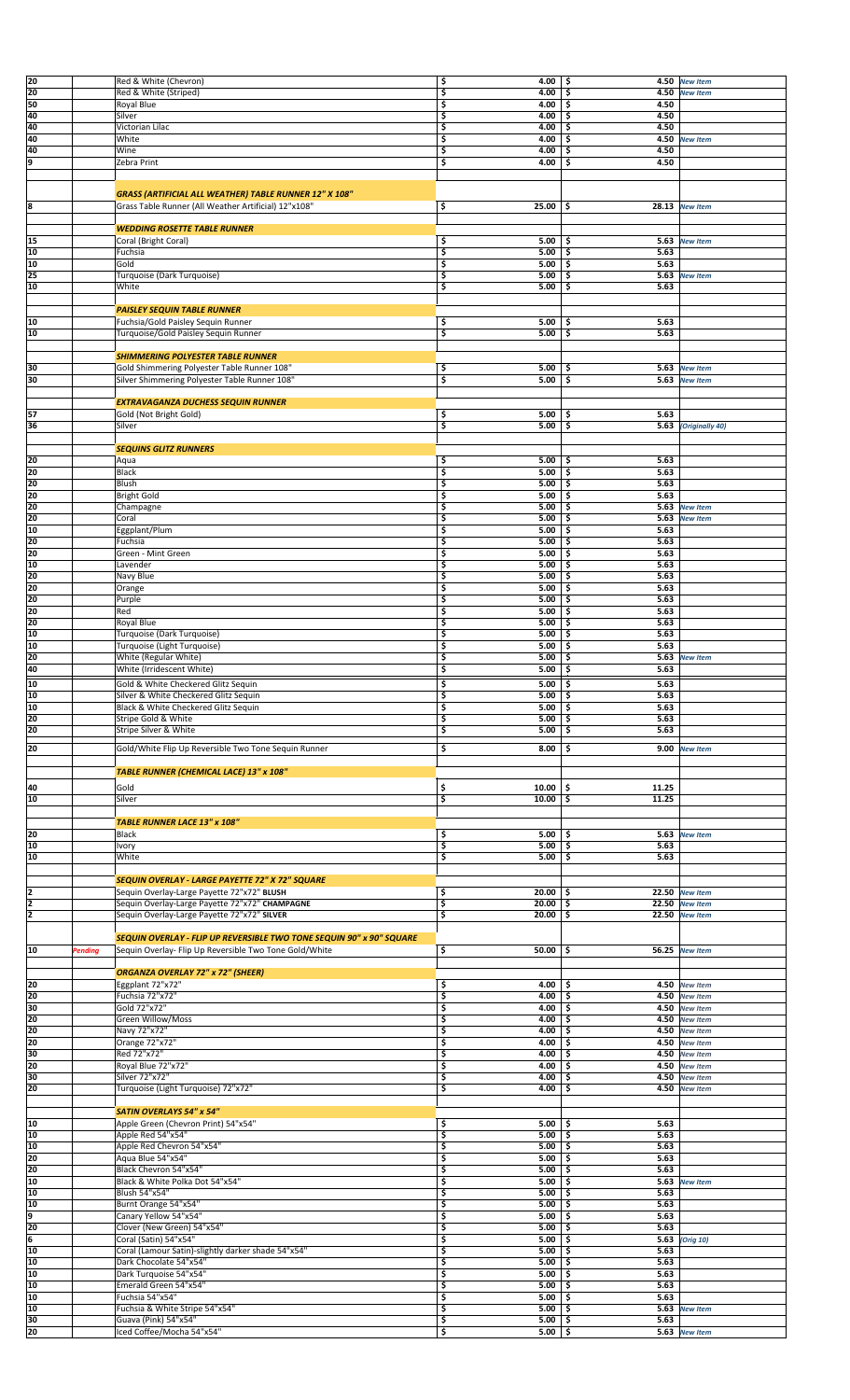| 10              |                | Jade 54"x54"                                                                                     | \$<br>5.00                             | ا \$<br>5.63             |                                  |  |
|-----------------|----------------|--------------------------------------------------------------------------------------------------|----------------------------------------|--------------------------|----------------------------------|--|
| 10<br>20        |                | Kelly Green 54"x54"                                                                              | \$<br>5.00                             | \$<br>5.63               |                                  |  |
| 20              |                | "Light Turquoise 54"x54<br>Magenta Violet 54"x54"                                                | \$<br>5.00<br>\$<br>5.00               | 5.63<br>\$<br>5.63<br>\$ |                                  |  |
| 10              |                | Medium Pink 54"x54"                                                                              | \$<br>5.00                             | \$<br>5.63               |                                  |  |
| 10              |                | Mint Green 54"x54"                                                                               | \$<br>5.00                             | 5.63<br>\$               |                                  |  |
| 10              |                | Navy (Chevron) 54"x54"                                                                           | \$<br>5.00                             | -\$<br>5.63              |                                  |  |
| 10              |                | Navy Blue & White Stripe 54"x54"                                                                 | \$<br>5.00                             | \$<br>5.63               |                                  |  |
| 10<br>10        |                | Oasis (Blue) 54"x54"<br>Orange (Chevron) 54"x54"                                                 | \$<br>5.00<br>\$<br>5.00               | \$<br>5.63<br>\$<br>5.63 |                                  |  |
| 30              |                | Plum 54"x54"                                                                                     | \$<br>5.00                             | 5.63<br>\$               |                                  |  |
| 10              |                | Purple 54"x54"                                                                                   | \$<br>5.00                             | \$<br>5.63               |                                  |  |
| 10              |                | Red & White (Striped) 54"x54"                                                                    | \$<br>5.00                             | \$<br>5.63               | <b>New Item</b>                  |  |
| 10              |                | Silver 54"x54'                                                                                   | \$<br>5.00                             | \$<br>5.63               |                                  |  |
| 10              |                | Turquoise (Chevron) 54'x54"                                                                      | \$<br>5.00                             | 5.63<br>\$.              |                                  |  |
| 20<br>10        |                | Victorian Lilac 54"x54"<br>Wine 54"x54"                                                          | \$<br>5.00<br>\$<br>5.00               | 5.63<br>\$<br>5.63       |                                  |  |
| 10              |                | Yellow (Chevron) 54"x54"                                                                         | \$<br>5.00                             | \$<br>\$<br>5.63         |                                  |  |
|                 |                | (See Above for Polyester Overlays/Tablecloths)                                                   |                                        |                          |                                  |  |
|                 |                | SATIN OVERLAYS- 60" x 60"                                                                        |                                        |                          |                                  |  |
| 30              |                | Black 60"x60"                                                                                    | \$<br>5.00                             | -\$                      | 5.63 New Item                    |  |
| 20              |                | Blue (Light Blue) 60"x60"                                                                        | \$<br>5.00                             | \$                       | 5.63 New Item                    |  |
| 30              |                | Blue (Navy Blue) 60"x60'                                                                         | \$<br>5.00                             | \$                       | 5.63 New Item                    |  |
| 30<br>30        |                | Blue (Royal Blue) 60"x60"<br>Blue (Serenity Blue) 60"x60'                                        | \$<br>5.00<br>\$<br>5.00               | 5.63<br>-\$<br>-\$       | <b>New Item</b><br>5.63 New Item |  |
| 20              |                | Burgundy 60"x60'                                                                                 | \$<br>5.00                             | \$                       | 5.63 New Item                    |  |
| 20              |                | Eggplant 60"x60"                                                                                 | \$<br>5.00                             | \$<br>5.63               | <b>New Item</b>                  |  |
| 30              |                | Fuchsia 60"x60"                                                                                  | \$<br>5.00                             | \$<br>5.63               | <b>New Item</b>                  |  |
| 40              | Pending        | Gold 60"x60"                                                                                     | \$<br>5.00                             | \$<br>5.63               | <b>New Item</b>                  |  |
| 30              | Pending        | Green (Willow/Moss Green) 60"x60"                                                                | \$<br>5.00                             | \$                       | 5.63 New Item                    |  |
| 30              | <b>Pending</b> | Orange (Burnt Orange) 60"x60"                                                                    | \$<br>5.00                             | \$                       | 5.63 New Item                    |  |
| 10              |                | Peach 60"x60'                                                                                    | \$<br>5.00                             | \$<br>5.63               |                                  |  |
| 20              |                | Pink (Light Pink) 60"x60"                                                                        | \$<br>5.00                             | \$                       | 5.63 New Item                    |  |
| 30<br>30        |                | Pink (Rose Quartz) 60"x60" (8 Extra for DM)                                                      | \$<br>5.00                             | \$                       | 5.63 New Item                    |  |
| 40              |                | Purple 60"x60" (8 Extra for DM)<br>Red 60"x60"                                                   | \$<br>5.00<br>\$<br>5.00               | \$<br>\$<br>5.63         | 5.63 New Item<br><b>New Item</b> |  |
| 30              |                | Silver 60"x60"                                                                                   | \$<br>5.00                             | 5.63<br>\$               | <b>New Item</b>                  |  |
| 30              |                | Turquoise 60"x60"                                                                                | \$<br>5.00                             | \$<br>5.63               | <b>New Item</b>                  |  |
| 20              |                | Yellow 60"x60'                                                                                   | \$<br>5.00                             | \$                       | 5.63 New Item                    |  |
|                 |                |                                                                                                  |                                        |                          |                                  |  |
|                 |                | SATIN OVERLAYS-72" x 72"                                                                         |                                        |                          |                                  |  |
| 20              |                | Bright Gold 72"x72"                                                                              | 5.00<br>\$                             | 5.63<br>-\$              |                                  |  |
| 10              |                | Baby Blue 72"x72"                                                                                | \$<br>5.00                             | \$ ا<br>5.63             |                                  |  |
| 30              | Pending        | Brown (Chocolate Brown) 72"x72"                                                                  | \$<br>5.00                             | \$                       | 5.63 New Item                    |  |
| 30<br>6         | Pending        | Champagne 72"x72"                                                                                | \$<br>5.00                             | \$<br>5.63               | <b>New Item</b>                  |  |
| 20              |                | Dark Gold 72"x72"<br>Light Turquoise 72"x72"                                                     | \$<br>5.00<br>\$<br>5.00               | \$<br>5.63<br>5.63<br>\$ |                                  |  |
| 30              | Pending        | Mint Green 72"x72"                                                                               | \$<br>5.00                             | \$<br>5.63               |                                  |  |
| 6               |                | Red (Blood Red) 72"x72"                                                                          | \$<br>5.00                             | \$<br>5.63               |                                  |  |
|                 |                | SATIN OVERLAYS-45" & 90"                                                                         | \$<br>5.00                             | \$<br>5.63               |                                  |  |
| 10              |                | Black (45" x 45")                                                                                | \$<br>5.00                             | 5.63<br>\$.              |                                  |  |
| 8               |                | Burgundy (90" x 90")                                                                             | \$<br>5.00                             | 5.63<br>\$               |                                  |  |
| 25              |                | Dark Gold (45" x 45")                                                                            | \$<br>5.00                             | \$<br>5.63               |                                  |  |
| 10              |                | Mint Green (90"x90")                                                                             | \$<br>5.00                             | \$<br>5.63               |                                  |  |
|                 |                | Red (45" x 45")                                                                                  |                                        |                          |                                  |  |
| $\sqrt{25}$     |                |                                                                                                  | \$<br>$5.00$   \$                      | 5.63                     |                                  |  |
| $\overline{10}$ |                | Royal Blue (90" x 90")                                                                           | \$<br>$5.00$   \$                      | 5.63                     |                                  |  |
| 25              |                | Silver (45" x 45")                                                                               | \$<br>$5.00$   \$                      | 5.63                     |                                  |  |
| 10              |                | Silver (90"x90")                                                                                 | \$<br>$5.00$   \$                      | 5.63                     |                                  |  |
|                 |                |                                                                                                  |                                        |                          |                                  |  |
| 12              |                | <b>EMBROIDERY OVERLAYS 60" X 60" (For Church)</b><br>Champagne Embroidery Overlay 60"x60"        | $$10.00$ \\$                           | 11.25                    |                                  |  |
|                 |                | Green Moss/Willow Embroidery Overlay 60"x60"                                                     | $$10.00$ \$                            | 11.25                    |                                  |  |
| $\frac{2}{2}$   |                | Purple Embroidery Overlay 60"x60"                                                                | $$10.00$ $$$                           | 11.25                    |                                  |  |
| $\overline{2}$  |                | Red Embroidery Overlay 60"x60"                                                                   | $$10.00$ \$                            | 11.25                    |                                  |  |
| ī               |                | White Embroidery Overlay 60"x60"                                                                 | $$10.00$ \\$                           | 11.25                    |                                  |  |
|                 |                |                                                                                                  |                                        |                          |                                  |  |
|                 |                | <b>CIRCLE SEQUIN TABLE OVERLAY 85" X 85"</b>                                                     |                                        |                          |                                  |  |
| $\frac{2}{12}$  |                | Gold (Bright) Circle Sequin Overlay 85"x85"                                                      | $10.00$ \$<br>\$<br>\$<br>$10.00$ \$   | 11.25<br>11.25           |                                  |  |
| 12              |                | Ivory Circle Sequin Overlay 85"x85"<br>White Circle Sequin Overlay 85"x85"                       | \$<br>$10.00$ \$                       | 11.25                    |                                  |  |
|                 |                |                                                                                                  |                                        |                          |                                  |  |
|                 |                | <b>CHEMICAL LACE OVERLAYS 90" x 90"</b>                                                          |                                        |                          |                                  |  |
| 10              |                | Silver Chemical Lace Overlay 90"x90"                                                             | $$10.00$   \$                          | 11.25                    |                                  |  |
| 10              |                | Gold Chemical Lace Overlay 90"x90"                                                               | $$10.00$ \$                            | 11.25                    |                                  |  |
|                 |                |                                                                                                  |                                        |                          |                                  |  |
|                 |                | <b>EMBROIDERY SWIRL OVERLAYS 90" x 90"</b>                                                       |                                        |                          |                                  |  |
| 10              |                | Ivory Embroidery Swirl Overlay Square 90"x90"                                                    | $$10.00$ $$$                           | 11.25<br>11.25           |                                  |  |
| 10              |                | White Embroidery Swirl Overlay Square 90"x90"                                                    | $$10.00$ $$$                           |                          |                                  |  |
|                 |                | LACE OVERLAYS 90" x 90"                                                                          |                                        |                          |                                  |  |
| 15              |                | Ivory Lace Overlay (90" x 90")                                                                   | \$<br>$10.00$   \$                     | 11.25                    |                                  |  |
| 15              |                | White Lace Overlay (90" x 90")                                                                   | \$<br>$10.00$   \$                     | 11.25                    |                                  |  |
| 4               |                | Ivory Lace Overlay (60" x 60")                                                                   | \$<br>$5.00$   \$                      | 5.63                     |                                  |  |
| 4               |                | White Lace Overlay (60" x 60")                                                                   | \$<br>$5.00$   \$                      | 5.63                     |                                  |  |
|                 |                |                                                                                                  |                                        |                          |                                  |  |
|                 |                | PAISLEY SEQUIN TABLE OVERLAY 85" x 85" SQ.                                                       |                                        |                          |                                  |  |
| 2               |                | Fuchsia/Gold Paisley Sequin Overlay 85" x 85"<br>Turquoise/Gold Paisley Sequin Overlay 85" x 85" | \$<br>$10.00$   \$<br>\$<br>$10.00$ \$ | 11.25<br>11.25           |                                  |  |
| 2               |                |                                                                                                  |                                        |                          |                                  |  |
|                 |                | <b>ROSETTE OVERLAY 72" x 72"</b>                                                                 |                                        |                          |                                  |  |
| 2               |                | Fuchsia Wonderland Rosette Overlay 72"x72"                                                       | \$<br>$10.00$ \$                       |                          | 11.25 New Item                   |  |
| ī               |                | Gold Wonderland Rosette Overlay 72"x72"                                                          | \$<br>$10.00$ \$                       |                          | 11.25 New Item                   |  |
| ī               |                | Red Wonderland Rosette Overlay 72"x72"                                                           | \$<br>$10.00$ \$                       |                          | 11.25 New Item                   |  |
| 2               |                | Silver Wonderland Rosette Overlay 72"x72"                                                        | \$<br>$10.00$ \$                       |                          | $11.25$ New Item                 |  |
| 2               |                | Turquoise Wonderland Rosette Overlay 72"x72"                                                     | \$<br>10.00                            | \$<br>11.25              | <b>New Item</b>                  |  |
|                 |                |                                                                                                  |                                        |                          |                                  |  |
|                 |                | <b>ROSETTE OVERLAY 85" x 85"</b>                                                                 |                                        |                          |                                  |  |
| 20<br>20        |                | Blush Rosette Satin Overlay 85"x85"<br>Fuchsia Rosette Satin Overlay 85"x85"                     | \$<br>$15.00$   \$<br>\$<br>15.00      | \$                       | 16.88 New Item<br>16.88 New Item |  |
|                 |                |                                                                                                  |                                        |                          |                                  |  |
|                 |                |                                                                                                  |                                        |                          |                                  |  |
|                 |                | RUFFLED SHEER ORGANZA OVERLAYS 85" X 85" SQ.                                                     | $10.00$   \$                           | 11.25                    |                                  |  |
| 2<br>īz         |                | Gold Ruffled Sheer Organza Overlay 85"x85"<br>Ivory Ruffled Sheer Organza Overlay 85"x85"        | \$<br>3<br>$10.00$ \$                  | 11.25                    |                                  |  |
| 2               |                | White Ruffled Sheer Organza Overlay 85"x85"                                                      | \$<br>10.00                            | \$<br>11.25              |                                  |  |
|                 |                |                                                                                                  |                                        |                          |                                  |  |
|                 |                | <b>VINTAGE VEIL EMBROIDERY OVERLAYS</b>                                                          |                                        |                          |                                  |  |
|                 |                | Overlay/Topper Ivory/Gold (90" x 90")                                                            | $20.00$ \$<br>\$                       | 22.50                    |                                  |  |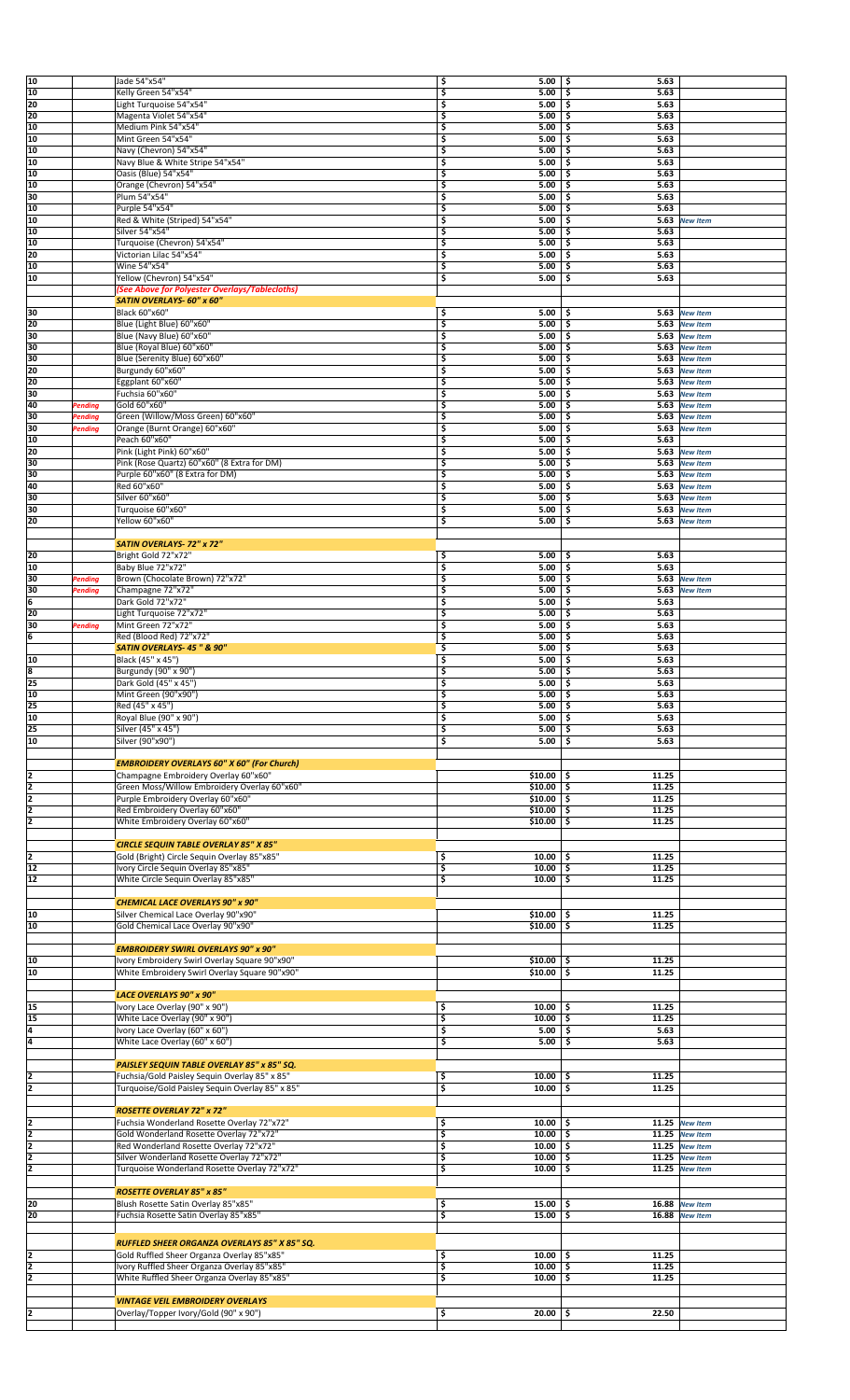|                |                | <b>WEDDING ACCESSORIES</b>                                                                     |          |                             |                             |                  |  |
|----------------|----------------|------------------------------------------------------------------------------------------------|----------|-----------------------------|-----------------------------|------------------|--|
|                |                | <b>ROSE PETALS 500 pcs per pack (For Sale)</b>                                                 | \$       | 22.00                       | \$<br>24.75                 |                  |  |
| 5 pks          |                | Black                                                                                          | \$       | 22.00                       | 24.75<br>\$                 |                  |  |
| 5 pks          |                | Fushia                                                                                         | \$<br>\$ | 22.00<br>22.00              | -\$<br>24.75<br>\$<br>24.75 |                  |  |
| 5 pks          |                | Gold<br>Pink                                                                                   | \$       | 22.00                       | 24.75<br>\$                 |                  |  |
| 5 pks<br>5 pks |                | Purple                                                                                         | \$       | 22.00                       | \$<br>24.75                 |                  |  |
| 5 pks          |                | Royal Blue                                                                                     | \$       | 22.00                       | 24.75<br>\$                 |                  |  |
| 5 pks          |                | Silver                                                                                         | \$       | 22.00                       | \$<br>24.75                 |                  |  |
|                |                |                                                                                                |          |                             |                             |                  |  |
|                |                | <b>HEART PETALS 500 pcs per pack (For Sale)</b>                                                | \$       | 27.00                       | \$<br>30.38                 |                  |  |
| 5 pks          |                | Red                                                                                            | \$       | 27.00                       | 30.38<br>\$                 |                  |  |
| 5 pks          |                | Silver                                                                                         | \$       | 27.00                       | 30.38<br>\$                 |                  |  |
|                |                |                                                                                                |          |                             |                             |                  |  |
|                |                | <b>PEARLS</b>                                                                                  |          |                             |                             |                  |  |
| 6              |                | 10mm White Pearls - 1000 pk (For Sale)                                                         | \$       | 80.00                       | \$<br>90.00                 |                  |  |
| 6              |                | 20mm White Pearls - 120 pk (For Sale)                                                          | \$       | 70.00                       | \$<br>78.75                 |                  |  |
| 10             |                | Endless Mother of Pearl Strands Ivory(For Sale)                                                | \$       | 60.00                       | \$<br>67.50                 |                  |  |
|                |                |                                                                                                |          |                             |                             |                  |  |
| 15 pks         |                | <b>DIAMOND CONFETTI 10mm Clear Crystal (For Sale)</b>                                          | \$       | 45.00                       | \$<br>50.63                 |                  |  |
|                |                |                                                                                                |          |                             |                             |                  |  |
|                |                | <b>DIAMOND GARLAND 12"L</b>                                                                    |          |                             |                             |                  |  |
|                |                | Diamond Garland 12"L                                                                           | \$       | 0.50                        | 0.56<br>\$                  |                  |  |
|                |                |                                                                                                |          |                             |                             |                  |  |
|                |                | <b>DIAMOND ACRYLIC CLEAR PENDANT</b>                                                           |          | <b>For Sale</b>             | <b>For Sale</b>             |                  |  |
| 100            |                | Angel's Tears Acrylic Diamond Clear Pendant                                                    | \$       | 1.00                        | \$                          | 1.13 New Item    |  |
| 100            |                | Cupids Diamond Arrowhead Acrylic Clear Pendant                                                 | \$       | 1.00                        | \$                          | 1.13 New Item    |  |
|                |                |                                                                                                |          |                             |                             |                  |  |
|                |                | GLASS ICICLE ORNAMENT PENDANT 4.75", 7" & 9.5"L                                                |          |                             |                             |                  |  |
| 36             |                | Glass Icicle Ornament Pendant 4.75"L                                                           | \$       | 2.00                        | Ś.<br>2.25                  | <b>New Item</b>  |  |
| 12             |                | Glass Icicle Ornament Pendant 7"L                                                              | \$       | 4.00                        | \$<br>4.50                  | <b>New Item</b>  |  |
| 12             |                | Glass Icicle Ornament Pendant 9.5"L                                                            | \$       | 5.00                        | \$                          | 5.63 New Item    |  |
|                |                |                                                                                                |          |                             |                             |                  |  |
|                |                | <b>WATER PEARLS CENTERPIECE FILLER (For Sale)</b>                                              |          |                             |                             |                  |  |
| 2 pks          |                | Black                                                                                          | \$       | 29.00                       | 32.63<br>ا \$               |                  |  |
| 2 pks          |                | Clear                                                                                          | \$       | 29.00                       | -\$<br>32.63                |                  |  |
| 2 pls          |                | Green                                                                                          | \$       | 29.00                       | -\$<br>32.63                |                  |  |
| 2 pks          |                | Pink                                                                                           | \$       | 29.00                       | \$<br>32.63                 |                  |  |
| 2 pks          |                | Purple                                                                                         | \$       | 29.00                       | 32.63<br>\$                 |                  |  |
| 2 pks          |                | White                                                                                          | \$       | 29.00                       | \$<br>32.63                 |                  |  |
| 2 pks          |                | Yellow                                                                                         | \$       | 29.00                       | \$<br>32.63                 |                  |  |
|                |                |                                                                                                |          |                             |                             |                  |  |
|                |                | CHANDELIERS, CHANDELIER STAND 8' & ACRYLIC STREAMER TASSELS                                    |          |                             |                             |                  |  |
|                |                | <b>BLACK</b>                                                                                   |          |                             |                             |                  |  |
| 2              |                | BLACK IRIDESCENT SWIRL CHANDELIER 4'                                                           | \$       | 50.00                       | \$<br>56.25                 | New              |  |
|                |                |                                                                                                |          |                             |                             |                  |  |
|                |                | <b>BLUE</b>                                                                                    |          |                             |                             |                  |  |
| 2              |                | BLUE IRIDESCENT SWIRL CHANDELIER 4'                                                            | \$       | 50.00                       | \$<br>56.25                 |                  |  |
|                |                |                                                                                                |          |                             |                             |                  |  |
|                |                | CRYSTAL/DIAMOND/IRRIDESCENT                                                                    |          |                             |                             |                  |  |
| ļ6             |                | SQUARE IRIDESCENT BEADS 4' LONG                                                                |          | 75.00                       | \$<br>84.38                 |                  |  |
|                |                |                                                                                                | \$       |                             |                             |                  |  |
| 2              |                | ROUND 3-TIER DIAMOND 4' LONG                                                                   | \$       | $75.00$ \$                  | 84.38                       |                  |  |
| 4              |                |                                                                                                | \$       | 150.00                      | 168.75 New<br>۱\$           |                  |  |
|                |                |                                                                                                |          |                             |                             |                  |  |
|                |                |                                                                                                |          |                             |                             |                  |  |
| 14             |                | ALIANA White & Crystal 6 Light Chandelier 21.6 X 16.5"                                         | \$       | 200.00                      | 225.00 New<br>ا \$          |                  |  |
| Iз             |                | APHRODITE SPIRAL CRYSTAL IRRIDESCENT BEADED CHANDELIER 2'W x 7.8L                              | \$       | $150.00$ \$                 | 168.75 New                  |                  |  |
|                |                | CRYSTAL "MARBELLA" CRYSTAL IRRIDESCENT DIAMOND BEAD CHANDELIER 25"W X                          |          |                             |                             |                  |  |
| 11             |                | 18"L (Total length 34.5") SWT                                                                  | \$       | 50.00                       | \$<br>56.25 New             |                  |  |
|                |                |                                                                                                |          |                             |                             |                  |  |
|                |                | <b>GOLD</b>                                                                                    |          |                             |                             |                  |  |
| 2              |                | RENAISSANCE CHANDELIERS Small Antique Gold                                                     | \$       | 50.00                       | \$<br>56.25                 |                  |  |
| 4              |                | DROP DIVA EARRING CHANDELIERS GOLD 8.75"X18"H                                                  | \$       | 35.00                       | 5 ا<br>39.38                |                  |  |
| ļ4             |                | FABULOUS LIGHT GOLD SQUARE 4' LONG                                                             | \$       | 75.00                       | -\$<br>84.38                |                  |  |
|                |                |                                                                                                |          |                             |                             |                  |  |
| 12             |                | GOLD BODY BEADED 5-ARM CRYSTAL CHANDELIER LARGE 22"Wx26"L                                      | \$       | 200.00                      | ا \$<br>225.00 New          |                  |  |
| ļ4             |                | GOLD ROUND "BINDI" REAL CRYSTAL BEADED CHANDELIER 12"D X 36"L                                  | \$       | 100.00                      | ا \$<br>112.50 New          |                  |  |
|                |                |                                                                                                |          |                             |                             |                  |  |
| 2              |                | GOLD SQUARE "ADITA" REAL CRYSTAL BEADED CHANDELIER 12"D X 36"L                                 | \$       | 100.00                      | \$<br>112.50 New            |                  |  |
|                |                |                                                                                                |          |                             |                             |                  |  |
| I4             |                | INDIAN GOLD HANGING BUBBLES CHANDELIER 8 3/4"W x 30"L                                          | \$       | 50.00                       | \$<br>56.25 New             |                  |  |
|                |                |                                                                                                |          |                             |                             |                  |  |
| 4              |                | INDIAN GOLD HANGING BUBBLES CHANDELIER 7 1/4"W x 66"L                                          | \$       | 75.00                       | \$<br>84.38 New             |                  |  |
|                |                |                                                                                                |          |                             |                             |                  |  |
|                |                | <b>SILVER</b>                                                                                  |          |                             |                             |                  |  |
| 12             |                | 3-TIER HAND HOOKED CHANDELIERS Small Silver                                                    | \$       | 50.00                       | ا \$<br>56.25               |                  |  |
| 2              |                | ANASTASIA SILVER DAZZLE DIAMANTE DUO Small/Long                                                | \$       | $50.00$   \$                | 56.25                       |                  |  |
| 2              |                |                                                                                                | \$       |                             |                             |                  |  |
|                |                | ANASTASIA SILVER DAZZLE DIAMANTE DUO 24"Wide                                                   |          | 75.00                       | \$<br>84.38                 |                  |  |
| 2              |                | XLG CRYSTAL/SILVER CHANDELIERS                                                                 | \$       | 75.00                       | \$<br>84.38                 |                  |  |
|                |                |                                                                                                |          |                             |                             |                  |  |
|                |                | <b>PINK</b>                                                                                    |          |                             |                             |                  |  |
| 12             |                | PINK IRIDESCENT SWIRL CHANDELIER 4'                                                            | \$       | 50.00                       | \$<br>56.25                 |                  |  |
|                |                |                                                                                                |          |                             |                             |                  |  |
|                |                | <b>WHITE</b>                                                                                   |          |                             |                             |                  |  |
| 14             |                | WHITE IRIDESCENT SPANGLES CHANDELIER 8"X18"                                                    | \$       | 35.00                       | 5 ا                         | 39.38 New Item   |  |
|                |                | WHITE METAL "HAYDEN" CYRSTAL CANDLE CHANDELIER LG. 16.7"WX28"L (with                           |          |                             |                             |                  |  |
| l4             |                | chain 56"L & holds 6 pillar candles) (SWT)                                                     | \$       | 50.00                       | \$ ا                        | 56.25 New Item   |  |
|                |                |                                                                                                |          |                             |                             |                  |  |
|                |                | <b>CHANDELIER STAND DECORATIVE 8'H (H &amp; H Design)</b>                                      |          |                             |                             |                  |  |
| 2              |                | Chandelier Stand Decorative 8'H                                                                | \$       | $75.00$ \$                  |                             | 84.38 New Item   |  |
|                |                |                                                                                                |          |                             |                             |                  |  |
|                |                | <b>CHANDELIER TABLETOP CENTERPIECE DISPLAY STAND GOLD &amp; SILVER</b>                         |          |                             |                             |                  |  |
| ļ6             | Pending        | Chandelier Tabletop Centerpiece Display Stand w/2pcs-11" Poles Gold                            | \$       | $30.00$   \$                | 33.75                       |                  |  |
| 16             | <b>Pending</b> | Chandelier Tabletop Centerpiece Display Pole Extensions 11" Gold                               | \$       | $10.00$   \$                | 11.25                       |                  |  |
| 6              | <b>Pending</b> | Chandelier Tabletop Centerpiece Display Stand w/2pcs-11" Poles Silver                          | \$       | $30.00$ \$                  | 33.75                       |                  |  |
| 16             | <b>Pending</b> | Chandelier Tabletop Centerpiece Display Pole Extensions 11" Silver                             | \$       | 10.00                       | \$<br>11.25                 |                  |  |
|                |                |                                                                                                |          |                             |                             |                  |  |
|                |                | ACRYLIC STREAMER TASSELS CRYSTAL 2.25" X 40"L                                                  |          |                             |                             |                  |  |
|                |                |                                                                                                |          |                             |                             |                  |  |
| 10             |                | Acrylic Streamer Tassels Crystal 2.25" x 40"L                                                  | \$       | 10.00                       | \$                          | $11.25$ New Item |  |
|                |                |                                                                                                |          |                             |                             |                  |  |
|                |                | <b>LIGHTING FOR CHANDELIERS</b>                                                                | \$       | 10.00                       | ا \$                        | 11.25 New Item   |  |
| 20             |                | Round LED Lights with Magnet - for Vases, Cocktail Tables or Chandeliers<br>12' Light Cord Kit |          | <b>Free with Chandelier</b> |                             |                  |  |
|                |                |                                                                                                |          |                             |                             |                  |  |
| 12             |                | 16 Color Changing LED Bulb with Remote                                                         | \$       | 10.00                       | 5 ا<br>11.25                |                  |  |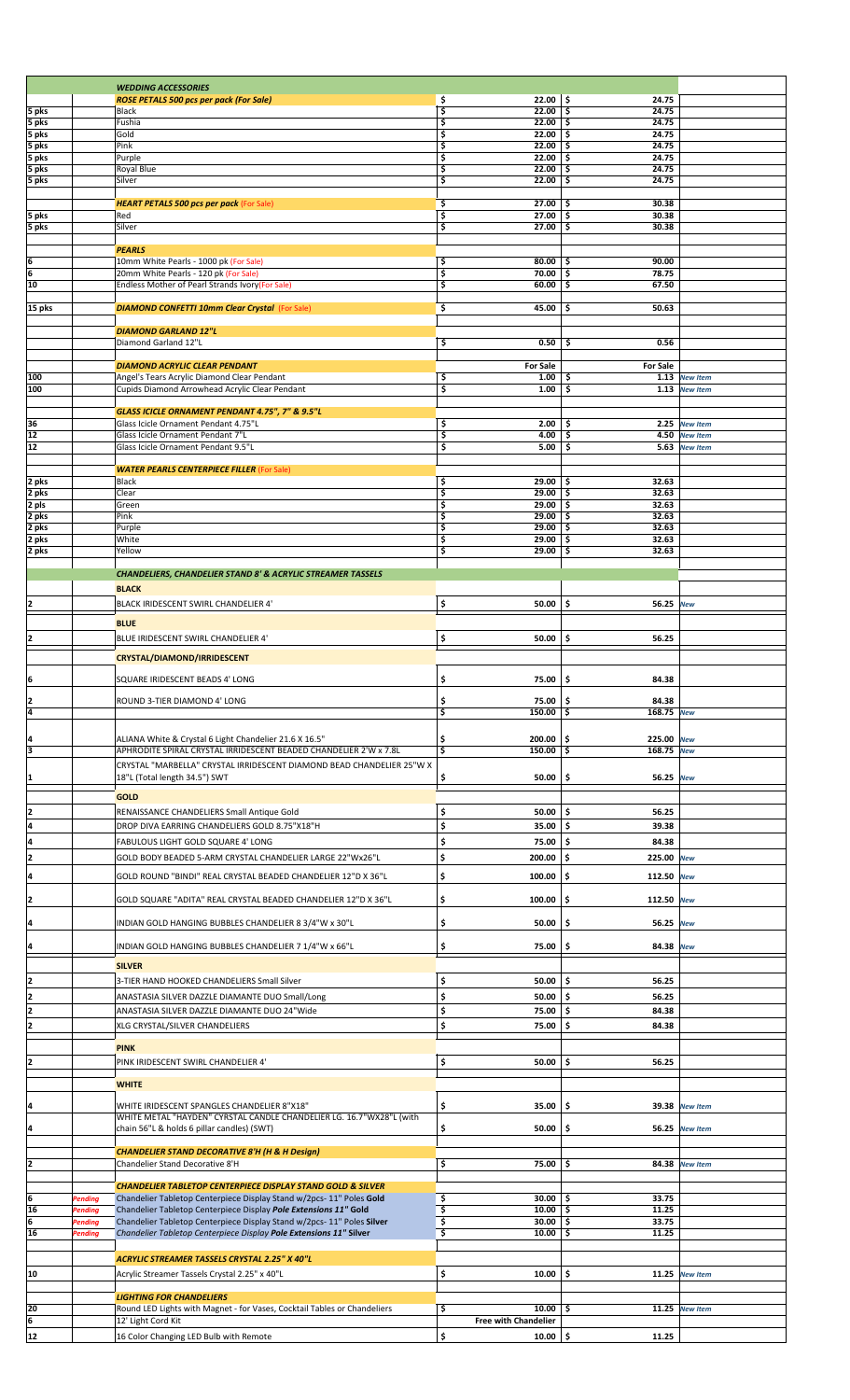|               |       | 16 Color changing LED RGB Spotlight Bulb with Wireless Remote for             |                     |                  |                                    |  |
|---------------|-------|-------------------------------------------------------------------------------|---------------------|------------------|------------------------------------|--|
| 10            |       | Backdrop/Wedding Stage 3Watt                                                  | \$<br>10.00         | \$.<br>11.25     | <b>New Item</b>                    |  |
|               |       |                                                                               |                     |                  |                                    |  |
|               |       | GLASS CLOCHE DOME BEAUTY & THE BEAST W/WOOD BASE 8"H                          |                     |                  |                                    |  |
|               |       |                                                                               |                     |                  |                                    |  |
| 10            |       | Glass Cloche Dome Beauty & the Beast w/Wood Base 8"H                          | \$<br>20.00         | \$               | 22.50 New Item                     |  |
|               |       |                                                                               |                     |                  |                                    |  |
|               |       | BIRD CAGE CANDLE TEA LIGHT HOLDER ON PEDESTAL 12" H                           |                     |                  |                                    |  |
|               |       |                                                                               |                     |                  |                                    |  |
| 10            |       | White Bird Cage Candle Tea Light Holder on Pedestal 12"                       | \$<br>10.00         | \$.<br>11.25     | <b>New Item</b>                    |  |
|               |       |                                                                               |                     |                  |                                    |  |
|               |       |                                                                               |                     |                  |                                    |  |
|               |       | BIRD CAGE HANGING CANDLE TEA LIGHT HOLDER SILVER                              |                     |                  |                                    |  |
| 12            |       | Bird Cage Hanging Candle Tea Light Holder Silver                              | \$<br>10.00         | \$.              | 11.25 New Item                     |  |
|               |       |                                                                               |                     |                  |                                    |  |
|               |       |                                                                               |                     |                  |                                    |  |
|               |       | BIRD CAGE ANTIQUE GOLD Set of 2 - 14" & 17"                                   |                     |                  |                                    |  |
|               |       |                                                                               |                     |                  |                                    |  |
| 2 sets        |       | Bird Cage Antique Gold Set of 2 - 14" & 17"                                   | \$<br>75.00         | \$.<br>84.38     | <b>New Item</b>                    |  |
|               |       |                                                                               |                     |                  |                                    |  |
|               |       | LANTERN ANTIQUE WHITE - 10", 14", 20"                                         |                     |                  |                                    |  |
|               |       |                                                                               |                     |                  |                                    |  |
| 12            |       | Lantern Antique White - 5 1/2"W x 10"H                                        | \$<br>20.00         | \$<br>22.50      | <b>New Item</b>                    |  |
|               |       |                                                                               |                     |                  |                                    |  |
| I2            |       | Lantern Antique White - 6"W x 14"H                                            | \$<br>30.00         | \$.<br>33.75     | <b>New Item</b>                    |  |
| I2            |       | Lantern Antique White - 8"W x 20"H                                            | \$<br>40.00         | \$.<br>45.00     | <b>New Item</b>                    |  |
|               |       |                                                                               |                     |                  |                                    |  |
|               |       |                                                                               |                     |                  |                                    |  |
|               |       | LANTERN BLACK METAL INDOOR/OUTDOOR 11"H, 15"H, 20 1/2"H                       | Per Set of 3 pc.    | Per Set of 3 pc. |                                    |  |
|               |       |                                                                               |                     |                  |                                    |  |
|               |       | Lantern Black Metal Indoor/Outdoor 11"H, 15"H, 20 1/2"H (Small 5"x5"x11"H,    |                     |                  |                                    |  |
| 12            | Sets  | Medium 7"x7"x15"H, 9"x9"x20 1/2"H                                             | \$<br>75.00         | \$               | 84.38 New Item                     |  |
|               |       |                                                                               |                     |                  |                                    |  |
|               |       | For Individual Rental of Above see Below Prices                               | Per Each Pc.        | Per Each Pc.     |                                    |  |
| I2            |       |                                                                               |                     | \$.              |                                    |  |
|               |       | Lantern Black Metal Indoor/Outdoor 11"H (Small 5"x5"x11"H)                    | \$<br>20.00         |                  | 22.50 New Item                     |  |
| I2            |       | Lantern Black Metal Indoor/Outdoor 15"H (Medium 7"x7"x15"H)                   | \$<br>30.00         | \$.              | 33.75 New Item                     |  |
|               |       |                                                                               |                     |                  |                                    |  |
| 12            |       | Lantern Black Metal Indoor/Outdoor 20 1/2"H (Large 9"x9"x20 1/2"H)            | \$<br>40.00         | \$.              | 45.00 New Item                     |  |
|               |       |                                                                               |                     |                  |                                    |  |
|               |       |                                                                               |                     |                  |                                    |  |
|               |       | LANTERN/CANDLEHOLDER GOLD 16"H & 19" (Harwin)                                 |                     |                  |                                    |  |
|               |       |                                                                               |                     |                  |                                    |  |
| 14            |       | Lantern/Candleholder Gold 16"H                                                | \$<br>25.00         | \$.<br>28.13     | <b>New Item</b>                    |  |
| 4             |       |                                                                               | \$                  | \$.              |                                    |  |
|               |       | Lantern/Candleholder Gold 19"H                                                | 50.00               | 56.25            | <b>New Item</b>                    |  |
|               |       |                                                                               |                     |                  |                                    |  |
|               |       | <b>LANTERN WOODEN LATTICE CANDLEHOLDER W/ ROPE- ROUND &amp; CYLINDER TYPE</b> |                     |                  |                                    |  |
|               |       | <b>WHITE</b>                                                                  |                     |                  |                                    |  |
|               |       |                                                                               |                     |                  |                                    |  |
| 6             |       | Lantern/Candleholder Round Wooden Lattice White w/Rope 9"                     | \$<br>20.00         | \$               | 22.50 New Item                     |  |
|               |       | Lantern/Candleholder Cylinder Wooden Latern White w/Rope 8 1/2"               | $20.00$ \$<br>\$    |                  | 22.50 New Item                     |  |
| ĮЬ            |       |                                                                               |                     |                  |                                    |  |
|               |       |                                                                               |                     |                  |                                    |  |
|               |       |                                                                               |                     |                  |                                    |  |
|               |       |                                                                               |                     |                  |                                    |  |
|               |       | LANTERN SQUARE HURRICANE TEALIGHT HOLDER W/HANDLE (PLS)                       |                     |                  |                                    |  |
| 20            |       | Black Hurricane Lantern Square 4.5"                                           | \$<br>4.00          | \$.<br>4.50      |                                    |  |
|               |       |                                                                               |                     |                  |                                    |  |
| 20            |       | White Hurricane Lantern Square 4.5"                                           | \$<br>4.00          | .\$<br>4.50      |                                    |  |
| 12            |       | Antique White Hurricane Lantern Sqaure 6 1/2"                                 | \$<br>5.00          | \$.<br>5.63      |                                    |  |
|               |       |                                                                               |                     |                  |                                    |  |
|               |       |                                                                               |                     |                  |                                    |  |
|               |       | LANTERN HANGING CYLINDER TEALIGHT HOLDER W/HANDLE (PLS)                       |                     |                  |                                    |  |
|               |       |                                                                               |                     |                  |                                    |  |
| 20            |       | Gold Hanging Cylinder Lantern w/Handle                                        | \$<br>4.00          | \$.<br>4.50      |                                    |  |
| 20            |       | Silver Hanging Cylinder Lantern w/Handle                                      | \$<br>4.00          | Ś<br>4.50        |                                    |  |
|               |       |                                                                               |                     |                  |                                    |  |
|               |       | <b>LANTERNS SILVER CRYSTAL BEADED-LIGHTHOUSE</b>                              |                     |                  |                                    |  |
| ļ6            |       | Silver Beaded Lighthouse Lanterns 10"                                         | \$<br>$20.00$   \$  | 22.50            |                                    |  |
|               |       |                                                                               |                     |                  |                                    |  |
|               |       | CANDELABRA ANTIQUITY- 4 ARM MASSIVE 6'H (SWT)                                 |                     |                  |                                    |  |
| 12            |       | Candelabra Antiquity - 4 Arm 6'H Soft Gold                                    | \$<br>$250.00$ \$   |                  | 281.25 New Item                    |  |
| ī             |       | Candelabra Antiquity - 4 Arm 6'H Chrome                                       | \$<br>$250.00$ \$   |                  | 281.25 New Item                    |  |
|               |       |                                                                               |                     |                  |                                    |  |
|               |       | CANDELABRA GLASS W/CRYSTAL HANGING BEADS & LAMP SHADES 4 ARM/5                |                     |                  |                                    |  |
|               |       | <b>CANDLE 29"H</b>                                                            |                     |                  |                                    |  |
| I2            |       | Candelabra Glass 4 Arm/5 Candle 29"H                                          | \$<br>$200.00$ \$   | 225.00           |                                    |  |
|               |       |                                                                               |                     |                  |                                    |  |
|               |       | CANDELABRA - SILVER W/HANGING BEADS 4 ARM + TOP 40"H (HW)                     |                     |                  |                                    |  |
| 12            |       | Candelabra- 4 ARM + TOP 40"H                                                  | \$<br>$100.00$   \$ |                  | 112.50 New Item                    |  |
| 2             |       | Candelabra - 4 ARM + TOP 40"H                                                 | \$<br>$100.00$   \$ |                  | 112.50 New Item                    |  |
|               |       |                                                                               |                     |                  |                                    |  |
|               | $* *$ | CANDLEHOLDER RUSTIC DRIFTWOOD NATURAL COLOR ROUND                             |                     |                  |                                    |  |
| 6             |       | Candleholder Rustic Driftwood Natural Color Round                             | \$<br>10.00         | -\$              | $11.25$ New Item                   |  |
|               |       |                                                                               |                     |                  |                                    |  |
|               |       | <b>CANDLEHOLDER "MIKA" WHITE 26" (SWT)</b>                                    |                     |                  |                                    |  |
| 6             |       | Candleholder "Mika" White 26"                                                 | $25.00$   \$<br>\$  |                  | 28.13 New Item                     |  |
|               |       |                                                                               |                     |                  |                                    |  |
|               |       | <b>CANDLEHOLDER STAND GOLD CRYSTAL FLOWER (HW)</b>                            |                     |                  |                                    |  |
| I2            |       | Gold Crystal Beaded Flower Shaped Candelabra                                  | \$<br>$25.00$   \$  |                  | 28.13 New Item                     |  |
| 12            |       | Silver Crystal Beaded Flower Shaped Candelabra                                | \$<br>$25.00$   \$  |                  | 28.13 New Item                     |  |
| 2             |       | Silver Crystal Beaded Stand                                                   | \$<br>$25.00$   \$  |                  | 28.13 New Item                     |  |
|               |       |                                                                               |                     |                  |                                    |  |
|               |       | <b>CANDLEHOLDER STAND SWIRL DESIGN WITH HANGING BEADS (HW)</b>                |                     |                  |                                    |  |
| 12            |       | Gold Candleholder Swirl Design with Hanging Beads                             | \$<br>$25.00$ \$    | 28.13            |                                    |  |
|               |       |                                                                               |                     |                  |                                    |  |
|               |       | <b>CANDLEHOLDER STAND BEADED WITH 3 ARMS 18"H (HW)</b>                        |                     |                  |                                    |  |
|               |       | Candleholder Stand Beaded w/3 Arms 18" Gold                                   | \$<br>$50.00$   \$  |                  | 56.25 New Item                     |  |
| $\frac{5}{3}$ |       | Candleholder Stand Beaded w/3 Arms 18" Silver                                 | \$<br>$50.00$   \$  | 56.25            | <b>New Item</b>                    |  |
|               |       |                                                                               |                     |                  |                                    |  |
|               |       | <b>CANDLEHOLDER BEADED SILVER</b>                                             |                     |                  |                                    |  |
| 50            |       | Candleholder Beaded Silver Medium w/out Stand                                 | \$<br>$10.00$   \$  |                  | 11.25 New Item                     |  |
| 50            |       | Candleholder Beaded Large Medium with Stand                                   | 3<br>$25.00$   \$   |                  | 28.13 New Item<br>$28.13$ New Item |  |
| 50            |       | Candleholder Beaded Large with Stand                                          | \$<br>25.00         | -\$              |                                    |  |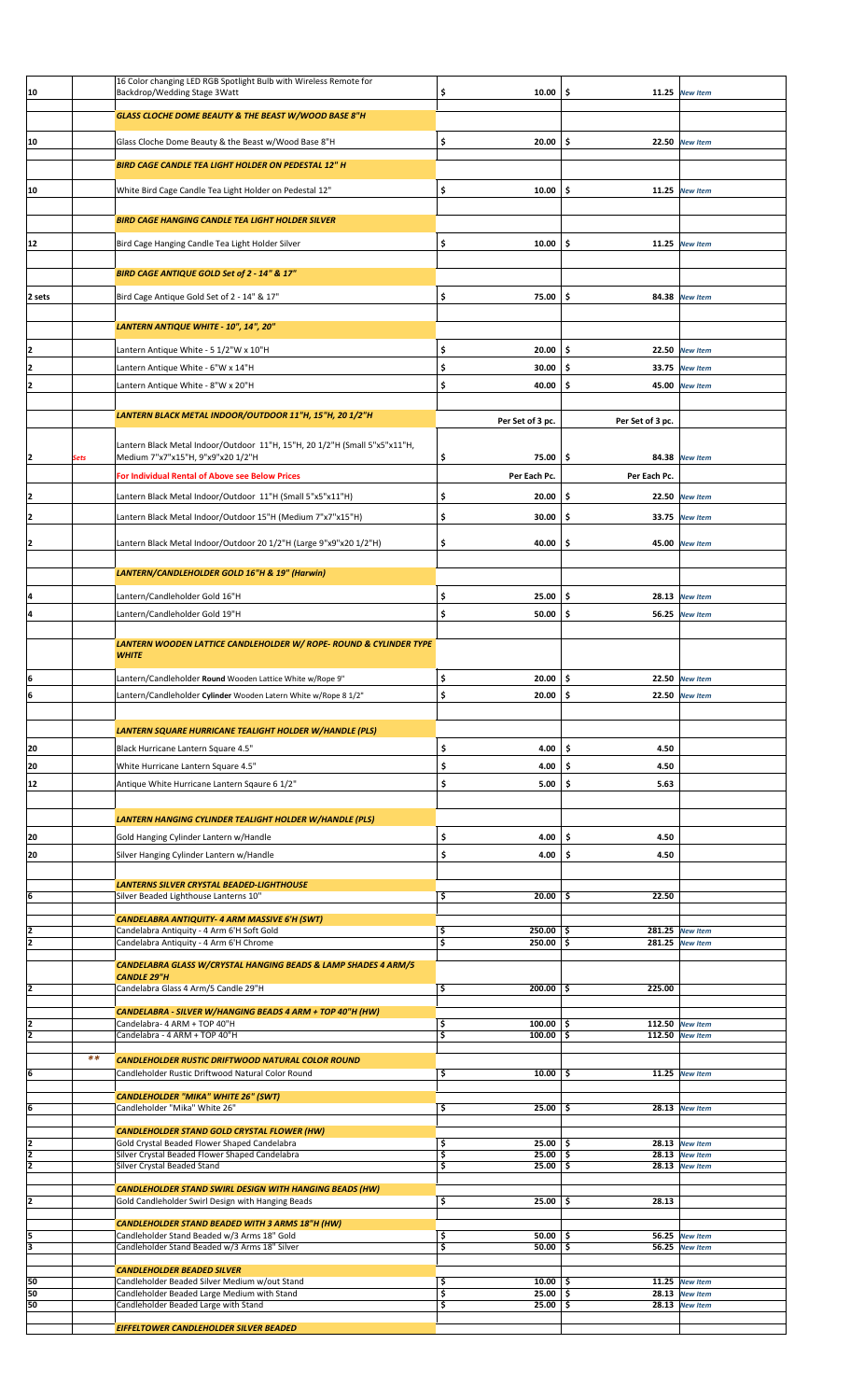| 10              |                  |                                                                               |                           |                           |                  |              |
|-----------------|------------------|-------------------------------------------------------------------------------|---------------------------|---------------------------|------------------|--------------|
|                 |                  | Black Eiffel Tower with Rhinestone Accents 7"                                 | $5.00$   \$<br>\$         |                           | 5.63 New Item    |              |
| 10              |                  | White Eiffel Tower with Rhinestone Accents 7"                                 | \$<br>5.00                | -\$                       | 5.63 New Item    |              |
| 2               |                  | Silver Beaded Eiffel Tower Candleholder 24"                                   | \$<br>25.00               | ا \$                      | $28.13$ New Item |              |
|                 |                  |                                                                               |                           |                           |                  |              |
|                 |                  | EIFFELTOWER SILVER LED BEADED-LARGE DECORATION                                |                           |                           |                  |              |
| ł1              |                  | EiffelTower Silver LED Beaded                                                 | \$<br>100.00              | -\$                       | 112.50 New Item  |              |
|                 |                  |                                                                               |                           |                           |                  |              |
|                 |                  | <b>WEDDING STAND FOR FLOWER/ROSE BALL HOLDER-SILVER 5'</b>                    |                           |                           |                  |              |
| I2              |                  | Flower/Rose Ball Stand/Holder Silver 5'                                       | \$<br>50.00               | 56.25<br>.\$              |                  |              |
|                 |                  |                                                                               |                           |                           |                  |              |
|                 |                  | <b>WEDDING VASE MIRRORED SILVER 4'</b>                                        |                           |                           |                  |              |
| I2              |                  |                                                                               |                           | 112.50                    |                  |              |
|                 |                  | Flower Holder/Vase Silver Mirror Ball look                                    | \$<br>$100.00$   \$       |                           |                  |              |
|                 |                  |                                                                               |                           |                           |                  |              |
|                 |                  | SILVER HANGING CEILING FLORAL ARRANGEMENT HOLDER                              |                           |                           |                  |              |
|                 |                  | Floral Holder Silver Hanging                                                  | \$<br>$20.00$   \$        | 22.50                     |                  |              |
| 1               |                  | Floral Holder Silver w/Diamond Hanging                                        | \$<br>$20.00$ \$          | 22.50                     |                  |              |
|                 |                  |                                                                               |                           |                           |                  |              |
|                 |                  |                                                                               |                           |                           |                  |              |
|                 |                  | <b>WEDDING CHAMPAGNE FLUTE METAL VASE</b>                                     |                           |                           |                  |              |
| 12              |                  | Vase Champagne Flute Gold Medium                                              | \$<br>40.00               | 45.00<br>-\$              |                  |              |
| z               |                  | Vase Champagne Flute Gold Large                                               | \$<br>50.00               | -\$<br>56.25              |                  |              |
| 2               |                  | Vase Champagne Flute Silver Medium                                            | \$<br>40.00               | 45.00<br>\$               |                  |              |
| $\overline{2}$  |                  | Vase Champagne Flute Silver Large                                             | \$<br>50.00               | -\$<br>56.25              |                  |              |
|                 |                  |                                                                               |                           |                           |                  |              |
|                 |                  |                                                                               |                           |                           |                  |              |
|                 |                  | <b>WEDDING FLOWER STAND/CANDLE HOLDER - METAL 51"H</b>                        |                           |                           |                  |              |
| ļ6              | Pending          | Wedding Flower Stand/Candle Holder - Gold 51"H                                | \$<br>$75.00$   \$        |                           | 84.38 New Item   |              |
| 6               | Pending          | Wedding Flower Stand/Candle Holder - Silver 51"H                              | \$<br>$75.00$ \$          |                           | 84.38 New Item   |              |
|                 |                  |                                                                               |                           |                           |                  |              |
|                 |                  | <b>WEDDING FLOWER STAND - GOLD BEADED</b>                                     |                           |                           |                  |              |
| 12              |                  | Flower Stand Gold 3'                                                          | \$<br>$50.00$   \$        | 56.25                     |                  |              |
| 2               |                  | Flower Stand Gold 4'                                                          | \$<br>$75.00$   \$        | 84.38                     |                  |              |
|                 |                  |                                                                               |                           |                           |                  |              |
|                 |                  | <b>WEDDING FLOWER STAND- SILVER BEADED</b>                                    |                           |                           |                  |              |
|                 |                  |                                                                               |                           |                           |                  |              |
| 12              |                  | Flower Stand Silver 3'                                                        | \$<br>$50.00$   \$        | 56.25                     |                  |              |
| īz              |                  | Flower Stand Silver 4'                                                        | \$<br>75.00               | -\$<br>84.38              |                  |              |
|                 |                  |                                                                               |                           |                           |                  |              |
|                 |                  | <b>WEDDING FLOWER STAND - GOLD</b>                                            |                           |                           |                  |              |
| 4               |                  | Flower Stand Gold 32"H w/Vase Top & Candleholder at the Bottom                | \$<br>50.00               | ا \$                      | 56.25 New Item   |              |
| 14              |                  | Flower Stand Silver 32"H w/Vase Top & Candleholder at the Bottom              | \$<br>50.00               | Ŝ.                        | 56.25 New Item   |              |
|                 |                  |                                                                               |                           |                           |                  |              |
|                 |                  | <b>WEDDING CANDLE HOLDER CENTERPIECE - GOLD METAL FILIGREE DESIGN</b>         |                           |                           |                  |              |
| 12              |                  | Candle holders Gold 18"                                                       | \$<br>20.00               | -\$<br>22.50              |                  |              |
| 2               |                  | Candle holders Gold 22"                                                       | \$<br>20.00               | 22.50<br>ا \$             |                  |              |
|                 |                  |                                                                               |                           |                           |                  |              |
|                 |                  |                                                                               |                           |                           |                  |              |
|                 |                  | <b>WEDDING CANDLE HOLDER CENTERPIECE 24"- METAL FILIGREE DESIGN BOTTOM</b>    |                           |                           |                  |              |
|                 |                  | <b>w/X-LARGE DIAMOND BEADS</b>                                                |                           |                           |                  |              |
|                 |                  |                                                                               |                           |                           |                  |              |
|                 |                  | Candle Holders Gold 24" Gold Filigree Bottom & X-Lg Diamond Beads             | \$<br>25.00               | \$<br>28.13               |                  |              |
| $\frac{2}{2}$   |                  | Candle Holders Gold 24" Silver Filigree Bottom & X-Lg Diamond Beads           | \$<br>25.00               | 28.13<br>-\$              |                  |              |
|                 |                  |                                                                               |                           |                           |                  |              |
|                 |                  | <b>WEDDING CANDELABRAS CENTERPIECE - SILVER</b>                               |                           |                           |                  |              |
| 12              |                  | 24"H w/4" Candle holder Royale Crystal Chandelier Lamp Centerpiece            | \$<br>50.00               | 56.25<br>-\$              |                  |              |
| 4               |                  | 28" w/4" Candle holder Joi Crystal Beaded Lamp Centerpiece                    | \$<br>50.00               | 56.25<br>\$               |                  |              |
|                 |                  |                                                                               |                           |                           |                  |              |
|                 |                  |                                                                               |                           |                           |                  |              |
|                 |                  | <b>WEDDING CANDELABRA CANDLE HOLDER/FLOWER STANDS - GOLD BEADED 28"H</b>      |                           |                           |                  |              |
|                 |                  |                                                                               |                           |                           |                  |              |
|                 |                  | Gold 28"H                                                                     | 75.00                     | -\$<br>84.38              |                  |              |
| 2               |                  |                                                                               | \$                        |                           |                  |              |
|                 |                  |                                                                               |                           |                           |                  |              |
|                 |                  | CANDLESTICK HOLDER CRYSTAL GLITTER 8 1/2", 10"H, 11"H                         | <b>EACH</b>               | <b>EACH</b>               |                  | SET W/GST    |
| l4              |                  | Candlestick Holder Crystal Glitter 8 1/2"H                                    | $20.00$ \$<br>\$          | $22.50$   \$              | 75.00 \$         | 84.38        |
| 4               |                  | Candlestick Holder Crystal Glitter 10"H                                       | \$<br>30.00               | \$<br>$33.75$ \$          | 75.00            | ١\$<br>84.38 |
| ī4              |                  | Candlestick Holder Crystal Glitter 11"H                                       | \$<br>40.00               | \$.<br>45.00              | ١s<br>75.00      | \$<br>84.38  |
|                 |                  |                                                                               |                           |                           |                  |              |
|                 |                  | <b>CANDLESTICK HOLDER BLACK NICKEL 4"H &amp; 7"H</b>                          | Price per Set of 4 pieces | Price per Set of 4 pieces |                  |              |
| 14              |                  | Candlestick Holder Black Nickel 4"H                                           | \$<br>25.00               | \$                        | $28.13$ New Item |              |
| 4               |                  | Candlestick Holder Black Nickel 7"H                                           | \$<br>35.00               | \$.                       | 39.38 New Item   |              |
|                 |                  |                                                                               |                           |                           |                  |              |
|                 |                  | <b>CANDLESTICK HOLDER/CYLINDER FLOWER VASE TABLETOP CLEAR GLASS 3 PC. SET</b> |                           |                           |                  |              |
|                 |                  | (12"H, 14"H, 16"H)                                                            |                           |                           |                  |              |
|                 |                  |                                                                               |                           |                           |                  |              |
|                 |                  | Candlestick Holder/Cylinder Shape Flower Vase Tabletop Clear Glass 3 pc. Set  |                           |                           |                  |              |
| 4 Sets          | 1 Pending        | (12"H, 14"H, 16"H)                                                            | \$<br>50.00               | -\$                       | 56.25 New Item   |              |
|                 |                  | 12", 14" 16"H (Rental per piece)                                              | \$15.00, \$18.00, \$20.00 | \$16.88, \$20.25, \$22.50 |                  |              |
|                 |                  |                                                                               |                           |                           |                  |              |
|                 |                  |                                                                               |                           |                           |                  |              |
|                 |                  | <b>CANDLESTICK HOLDER/FLOWER VASE TABLETOP CLEAR HURRICANE GLASS 3 PC.</b>    |                           |                           |                  |              |
|                 |                  | SET (12"H, 14"H, 16"H)                                                        |                           |                           |                  |              |
|                 |                  | Candlestick Holder/Flower Vase Tabletop Clear Hurricane Glass Shape 3 pc. Set |                           |                           |                  |              |
|                 |                  |                                                                               |                           |                           |                  |              |
| 8 Sets          | <b>6 Pending</b> | (12"H, 14"H, 16"H)                                                            | \$<br>50.00               | -\$                       | 56.25 New Item   |              |
|                 |                  |                                                                               | \$15.00, \$18.00, \$20.00 | \$16.88, \$20.25, \$22.50 |                  |              |
|                 |                  | 12", 14", 16"H (Rental per piece)                                             |                           |                           |                  |              |
|                 |                  |                                                                               |                           |                           |                  |              |
|                 |                  |                                                                               |                           |                           |                  |              |
|                 |                  | CRYSTAL BEADS w/SILVER BASE                                                   |                           |                           |                  |              |
| l4              |                  | Medium w/out Base                                                             | \$<br>10.00               | 11.25<br>-\$              |                  |              |
|                 |                  | Small on Silver Base                                                          | \$<br>8.00                | 9.00<br>-\$               |                  |              |
| $\frac{4}{2}$   |                  | Large on Silver Base                                                          | \$<br>12.00               | \$.<br>13.50              |                  |              |
|                 |                  |                                                                               |                           |                           |                  |              |
| 6               |                  | <b>Black Lanterns</b>                                                         | \$<br>6.00                | 6.75<br>\$                |                  |              |
| l4              |                  | <b>Black Metal</b>                                                            | \$<br>8.00                | 9.00<br>\$                |                  |              |
|                 |                  |                                                                               |                           |                           |                  |              |
|                 |                  | CRYSTAL BEADS w/GOLD BASE                                                     |                           |                           |                  |              |
| 4               |                  | Medium w/out Base Round Candleholders                                         | \$<br>12.00               | 13.50<br>-\$              |                  |              |
| I1              |                  | Large w/out Base Round Candleholders (can be used on top of stand)            | \$<br>16.00               | -\$<br>18.00 1 Lost       |                  |              |
| 4               |                  | Large Upright Candleholders                                                   | 12.00                     | -\$<br>13.50              |                  |              |
|                 |                  |                                                                               | \$                        |                           |                  |              |
| ā               |                  | <b>Medium Upright Candleholders</b>                                           | \$<br>10.00               | -\$<br>11.25              |                  |              |
| Ī4              |                  | Small Upright Candleholders                                                   | \$<br>8.00                | -\$<br>9.00               |                  |              |
|                 |                  |                                                                               |                           |                           |                  |              |
|                 |                  | CRYSTAL HANGING BEADS WITH SILVER FRAME                                       |                           |                           |                  |              |
| 20              |                  | Silver Hanging Beaded Candleholder 6"                                         | \$<br>10.00               | -\$                       | $11.25$ New Item |              |
| 20              |                  | Silver Hanging Beaded Candleholder 10"                                        | \$<br>12.00               | -\$                       | 13.50 New Item   |              |
|                 |                  |                                                                               |                           |                           |                  |              |
|                 |                  | <b>CANDLEHOLDER WITH GLASS TOP 18"</b>                                        |                           |                           |                  |              |
| l4              |                  | Gold Candleholder with Glass Top 18"H                                         | \$<br>20.00               | -\$                       | 22.50 New Item   |              |
| $\overline{12}$ |                  | Silver Candleholder with Glass Top 18"H                                       | \$<br>20.00               | \$.                       | 22.50 New Item   |              |
|                 |                  |                                                                               |                           |                           |                  |              |
|                 |                  |                                                                               |                           |                           |                  |              |
|                 |                  | CANDLEHOLDER WITH GLASS TOP BLUSH 8" H & 11"H- 2 pc Set                       | Per Set                   | Per Set                   |                  |              |
| ļ4              |                  | Candleholder With Glass Top Blush 8"H & 11'H - 2 pc Set                       | \$<br>50.00               | .\$                       | 56.25 New Item   |              |
|                 |                  | CANDLEHOLDER BEADED SILVER (BING YE)                                          |                           |                           |                  |              |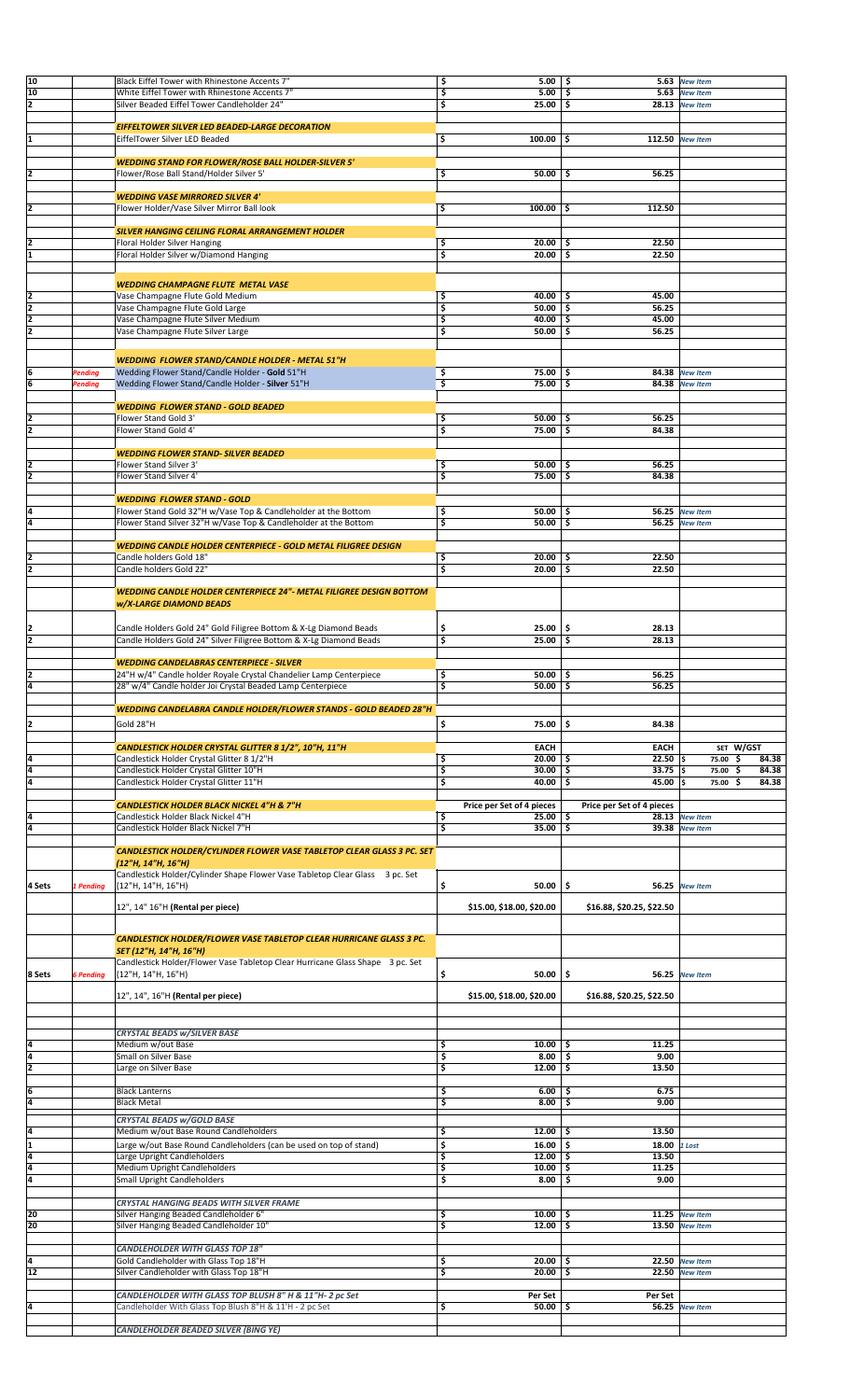| 50              |                    | Candleholder Beaded Silver 6"                                                                                                                            | \$<br>$10.00$   \$ |                    | $11.25$ New Item |  |
|-----------------|--------------------|----------------------------------------------------------------------------------------------------------------------------------------------------------|--------------------|--------------------|------------------|--|
| 50              |                    | Candleholder Beaded with Base Silver 13"                                                                                                                 | \$<br>15.00        | -\$<br>16.88       | <b>New Item</b>  |  |
| 50              |                    | Candleholder Beaded With Base Silver 14.5"                                                                                                               | \$<br>20.00        | -\$                | 22.50 New Item   |  |
|                 |                    |                                                                                                                                                          |                    |                    |                  |  |
|                 |                    | CANDLEHOLDER W/5 ARMS BEADED & GLASS 28"L x 11"H                                                                                                         |                    |                    |                  |  |
| 12              |                    | Candleholder w/5 Arms Beaded & Glass Gold                                                                                                                | 75.00<br>\$        | - \$               | 84.38 New Item   |  |
| 2               |                    | Candleholder w/5 Arms Beaded & Glass Silver                                                                                                              | \$<br>75.00        | -\$                | 84.38 New Item   |  |
|                 |                    |                                                                                                                                                          |                    |                    |                  |  |
|                 |                    | PEARL & CHROME CANDLEHOLDER 4"D                                                                                                                          |                    |                    |                  |  |
| ļ6              |                    | 5" w/out Base                                                                                                                                            | \$<br>5.00         | 5.63<br>-\$        |                  |  |
| Ī5              |                    | 7.5"H w/Base                                                                                                                                             | \$<br>$8.00$   \$  | 9.00               |                  |  |
| $\overline{6}$  |                    | 10"H w/Base                                                                                                                                              | \$<br>10.00        | -\$<br>11.25       |                  |  |
| 6               |                    | 12"H w/Base                                                                                                                                              | \$<br>12.00        | \$<br>13.50        |                  |  |
| 6               |                    | 16"H w/Base                                                                                                                                              | \$<br>15.00        | \$<br>16.88        |                  |  |
|                 |                    |                                                                                                                                                          |                    |                    |                  |  |
|                 |                    | GOLD W/IRRIDESCENT PAPER                                                                                                                                 |                    |                    |                  |  |
| 20              |                    | Gold w/Irridescent Paper Candleholders Round                                                                                                             | \$<br>5.00         | -\$                | 5.63 New Item    |  |
| 24              |                    | Gold w/Irridescent Paper Candleholders Square                                                                                                            | \$<br>5.00         | Ŝ.                 | 5.63 New Item    |  |
|                 |                    |                                                                                                                                                          |                    |                    |                  |  |
| 9               |                    | <b>SILVER W/IRRIDESCENT PAPER</b>                                                                                                                        | \$<br>5.00         | 5.63               |                  |  |
| 4               |                    | Silver w/Irridescent Paper Candleholders Round<br>Silver w/Irridescent Paper Candleholders Square                                                        | \$<br>5.00         | -\$<br>\$.<br>5.63 |                  |  |
|                 |                    |                                                                                                                                                          |                    |                    |                  |  |
|                 |                    | CANDLEHOLDER CRYSTAL CROWN GOLD 8 1/2"H x 5"W                                                                                                            |                    |                    |                  |  |
|                 |                    | Candleholder Crystal Crown Gold 8 1/2"H x 5"W                                                                                                            | \$<br>25.00        | -\$                | 28.13 New Item   |  |
|                 |                    |                                                                                                                                                          |                    |                    |                  |  |
|                 |                    | CANDLEHOLDER/DECO CROWN GOLD & SILVER METAL 6"W X 9"H & 10"                                                                                              |                    |                    |                  |  |
| l4              |                    | Candleholder/Deco Crown Light Gold Metal 6"H x 9"W                                                                                                       | \$<br>22.50        | ا \$               | $25.31$ New Item |  |
| ī               |                    | Candleholder/Deco Crown Light Gold Metal 8"H x 10"W                                                                                                      | \$<br>25.00        | -\$                | $28.13$ New Item |  |
| 4               |                    | Candleholder/Deco Crown Yellow Gold Metal 6"H x 9"W                                                                                                      | \$<br>22.50        | -\$                | 25.31 New Item   |  |
| 4               |                    | Candleholder/Deco Crown Silver Metal 8 1/2"H x 5"W                                                                                                       | \$<br>25.00        | -\$                | 28.13 New Item   |  |
|                 |                    |                                                                                                                                                          |                    |                    |                  |  |
|                 |                    |                                                                                                                                                          |                    |                    |                  |  |
|                 |                    | CROWN BEADED- GOLD & SILVER 16" (HARWIN)                                                                                                                 |                    |                    |                  |  |
|                 |                    | Crown Beaded- Silver 16" (Harwin)                                                                                                                        | \$<br>$50.00$   \$ |                    | 56.25 New Item   |  |
|                 |                    | Crown Beaded - Gold 16" (Harwin)                                                                                                                         | \$<br>50.00        | -\$                | 56.25 New Item   |  |
|                 |                    |                                                                                                                                                          |                    |                    |                  |  |
|                 |                    | <b>BOTTLE WRAPS ORGANZA</b>                                                                                                                              |                    |                    |                  |  |
| <b>44 PKS</b>   |                    | Assorted Bottle Wraps                                                                                                                                    | \$<br>5.00         | \$ ا<br>5.63       |                  |  |
|                 |                    |                                                                                                                                                          |                    |                    |                  |  |
|                 |                    | VASE-WEDDING CLEAR 7 SEQUIN GLASS VASE/BOWL CENTERPIECE & CANDLE                                                                                         |                    |                    |                  |  |
|                 |                    | <b>HOLDERS</b>                                                                                                                                           |                    |                    |                  |  |
| 12              |                    | Clear Cube Glass Vase 3 1/8" x 3 1/8" Square                                                                                                             | \$<br>3.00         | -\$                | 3.38 New Item    |  |
| 35              |                    | Clear Cube Glass Vase 6"x6"x6" Square                                                                                                                    | \$<br>8.00         | -\$<br>9.00        |                  |  |
| 6               |                    | Large Clear Glass Vase/Fish Bowl                                                                                                                         | \$<br>5.00         | Ŝ.<br>5.63         |                  |  |
| 10              |                    | Small Clear Glass Vase/Bowl                                                                                                                              | \$<br>3.00         | 3.38<br>-\$        |                  |  |
| $\overline{23}$ |                    | Glass Cylinder Vase (Round) 16"H x 4"D                                                                                                                   | \$<br>10.00        | -\$<br>11.25       |                  |  |
| 24              |                    | Glass Cylinder Vase 20" H x 4"D (Round)                                                                                                                  | \$<br>12.00        | -\$<br>13.50       |                  |  |
| 24              |                    | Glass Cylinder Vase 24"H x 4"D (Round)                                                                                                                   | \$<br>14.00        | \$.<br>15.75       |                  |  |
| 12              |                    | Glass Cylinder Vase 24"H x 6"D (Round)                                                                                                                   | \$<br>15.00        | \$.                | 16.88 (Orig 16)  |  |
| 48              |                    | Glass Plant Terrarium Small                                                                                                                              | \$<br>10.00        | \$<br>11.25        |                  |  |
| 6               |                    | Glass Geometric Terrarium Black w/4 Sides 9 1/2"                                                                                                         | \$<br>20.00        | -\$                | 22.50 New Item   |  |
| 6               |                    | Glass Geometric Terrarium Gold w/4 Sides 9 1/2"                                                                                                          | \$<br>20.00        | Ŝ                  | 22.50 New Item   |  |
| 24              |                    | Glass Rectangular Vase 4" Hx8"                                                                                                                           | 5.00<br>\$         | 5.63               |                  |  |
| 35              |                    | Glass Rectangular Vase 4" Hx12"                                                                                                                          | \$<br>8.00         | -\$                | 9.00 (Orig 36)   |  |
| 16              |                    | Interconnected Bud Vase Spheres                                                                                                                          | \$<br>10.00        | 11.25<br>-\$       |                  |  |
| 6               |                    | Blush Sequins Cylinder Vase 7 1/2"H x 3.25"W                                                                                                             | \$<br>10.00        | 11.25<br>-\$       | <b>New Item</b>  |  |
| 6               |                    | Real Wax LED Pillar Candles with Remote                                                                                                                  | \$<br>10.00        | 11.25<br>\$.       |                  |  |
| 36              |                    | Tealight Candle Holder - 2 ways use                                                                                                                      | \$<br>6.00         | 6.75<br>\$.        |                  |  |
| 48              |                    | Tealight Candle Holder - 2 ways use                                                                                                                      | \$<br>5.00         | 5.63<br>-\$        |                  |  |
| 35              |                    | Two Ways Candle Holder/Bubble Bowl                                                                                                                       | \$<br>5.00         | \$.<br>5.63        |                  |  |
|                 |                    |                                                                                                                                                          |                    |                    |                  |  |
|                 |                    | <b>VASE-ACRYLIC CLEAR- SQUARE &amp; RECTANGULAR</b>                                                                                                      |                    |                    |                  |  |
| 30<br>10        |                    | Vase- Acrylic Clear 4"x4" Square                                                                                                                         | \$<br>5.00         | -\$                | 5.63 New Item    |  |
| 2               |                    | Vase- Acrylic Clear 6"x6" Square                                                                                                                         | \$<br>6.00<br>\$   | ۱s                 | 6.75 New Item    |  |
| 2               |                    | Vase- Acrylic Clear 4" x 10" Rectangular                                                                                                                 | 8.00               | -\$                | 9.00 New Item    |  |
|                 |                    | Vase- Acrylic Clear 5" x 18"H Rectangular                                                                                                                | \$<br>10.00        | -\$                | 11.25 New Item   |  |
|                 |                    |                                                                                                                                                          |                    |                    |                  |  |
|                 |                    | VASE-ACRYLIC WHITE/BALLERINA PINK-SQUARE                                                                                                                 |                    |                    |                  |  |
| 10              |                    | Vase-Acrylic White/Ballerina Pink-Square 6"x6"                                                                                                           | \$<br>6.00         | -\$                | 6.75 New Item    |  |
|                 |                    |                                                                                                                                                          |                    |                    |                  |  |
|                 |                    | <b>VASE PLASTIC BUD - WHITE</b>                                                                                                                          |                    |                    |                  |  |
| 36              | Pending            | Vase Plastic - Bud White 7 1/2"H                                                                                                                         | \$<br>$3.11$   \$  |                    | 3.50 New Item    |  |
|                 |                    |                                                                                                                                                          |                    |                    |                  |  |
|                 |                    |                                                                                                                                                          |                    |                    |                  |  |
|                 |                    | VASE CHALKBOARD - SQUARE WITH BURLAP DÉCOR 6 1/4"H                                                                                                       |                    |                    |                  |  |
| 36              | Pending            | Vase Chalkboard- Square with Burlap Décor 6 1/4"H                                                                                                        | \$<br>4.00         | -\$                | 4.50 New Item    |  |
|                 |                    |                                                                                                                                                          |                    |                    |                  |  |
|                 |                    |                                                                                                                                                          |                    |                    |                  |  |
|                 |                    | VASE - BRASS 4 3/4" & 5 1/2"                                                                                                                             |                    |                    |                  |  |
| ļ6              |                    | Vase - Footed Brass 4 3/4"                                                                                                                               | \$<br>15.00        | -\$                | 16.88 New Item   |  |
| le              |                    | VASE - Brass 5 1/2"                                                                                                                                      | \$<br>15.00        | -\$                | 16.88 New Item   |  |
|                 |                    |                                                                                                                                                          |                    |                    |                  |  |
|                 |                    | VASE - GOLD & SILVER RIPPLE CHALICE VASE 9 1/2" & 13"                                                                                                    |                    |                    |                  |  |
| I2              |                    | Vase - Gold Ripple Chalice Vase 9 1/2" H                                                                                                                 |                    |                    |                  |  |
| 2               |                    | Vase - Silver Ripple Chalice Vase 9 1/2" H                                                                                                               |                    |                    |                  |  |
| 2               |                    | Vase - Gold Ripple Chalice Vase 13" H                                                                                                                    |                    |                    |                  |  |
| 2               |                    | Vase - Silver Ripple Chalice Vase 13" H                                                                                                                  |                    |                    |                  |  |
|                 |                    |                                                                                                                                                          |                    |                    |                  |  |
|                 |                    | VASE - GOLD & SILVER METALLIC FLOATING CANDLE PEDESTAL                                                                                                   |                    |                    |                  |  |
| 6               |                    |                                                                                                                                                          | \$<br>40.00        | -\$                | 45.00 New Item   |  |
| 6               | Pending<br>Pending | Vase - Gold Metallic Floating Candle Pedestal Bowl/Flower Pot Centerpiece<br>Vase - Silver Metallic Floating Candle Pedestal Bowl/Flower Pot Centerpiece | \$<br>40.00        | \$                 | 45.00 New Item   |  |
|                 |                    |                                                                                                                                                          |                    |                    |                  |  |
|                 |                    |                                                                                                                                                          |                    |                    |                  |  |
|                 |                    | URN - BLACK NICKEL 7 1/2" H & 10 1/2"H                                                                                                                   |                    |                    |                  |  |
| 4               |                    | Urn - Black Nickel 4"D x 7 1/2"H                                                                                                                         | \$<br>20.00        | -\$                | $22.50$ New Item |  |
| 4               |                    | Urn - Black Nickel 7"D x 10 1/2"H                                                                                                                        | \$<br>30.00        | -\$                | 33.75 New Item   |  |
|                 |                    |                                                                                                                                                          |                    |                    |                  |  |
|                 |                    | LED CRYSTAL BALL DECORATIONS                                                                                                                             |                    |                    |                  |  |
| 24              |                    | 3" LED Crystal Balls (Sm)                                                                                                                                | \$<br>3.00         | 3.38<br>\$.        |                  |  |
| 24              |                    | 4" LED Crystal Balls (Med)                                                                                                                               | \$<br>4.00         | \$.<br>4.50        |                  |  |
| 24              |                    | 5" LED Crystal Balls (Lg)                                                                                                                                | \$<br>5.00         | 5.63<br>\$         |                  |  |
| 10              |                    | 8" LED Crystal Balls (Xlg)                                                                                                                               | \$<br>10.00        | -\$<br>11.25       |                  |  |
|                 |                    |                                                                                                                                                          |                    |                    |                  |  |
|                 |                    | LED Photo Clip String Lights 20'L (Warm White) - Used for Candy Bar, Hanging                                                                             |                    |                    |                  |  |
|                 |                    | Pics, Notes, Artwork, etc                                                                                                                                |                    |                    |                  |  |
|                 |                    |                                                                                                                                                          |                    |                    |                  |  |
| 12              |                    | LED Photo Clip String Lights 20'L (Warm White)                                                                                                           | \$<br>$25.00$ \$   |                    | 28.13 New Item   |  |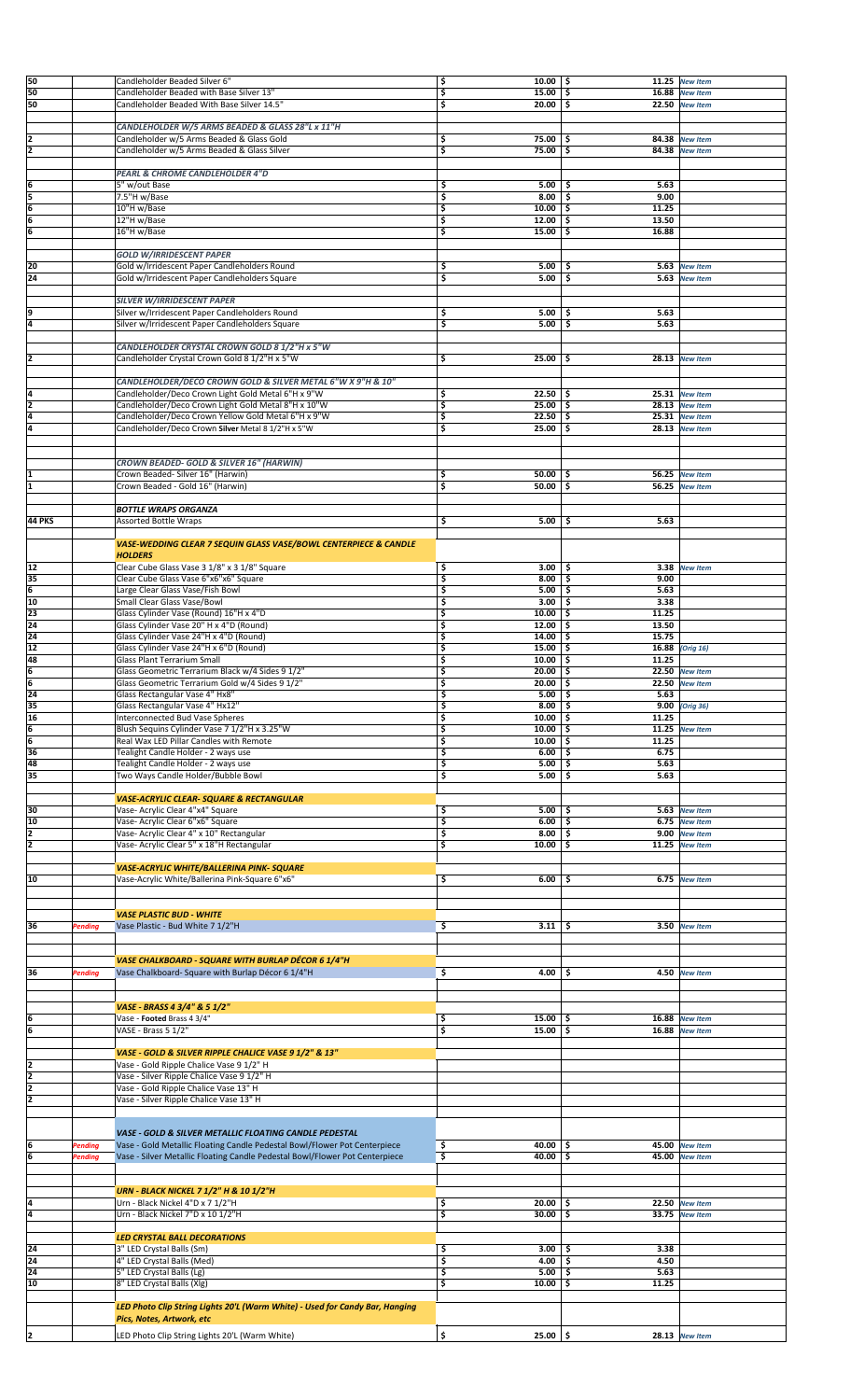| 10                  |                    | <b>SMALL PLASTIC PILLARS 10/12</b>                                                                              | 6.00<br>\$.                                       | 6.75<br>-S                                        |                                    |  |
|---------------------|--------------------|-----------------------------------------------------------------------------------------------------------------|---------------------------------------------------|---------------------------------------------------|------------------------------------|--|
|                     |                    |                                                                                                                 |                                                   |                                                   |                                    |  |
| 10                  |                    | <b>SILVER MINT JULEP CUP VASES</b>                                                                              | \$<br>10.00                                       | 11.25<br>\$                                       |                                    |  |
|                     |                    |                                                                                                                 |                                                   |                                                   |                                    |  |
|                     |                    | FLORALS, RISERS, TREES, POTS, WREATHS, FLORALYTES                                                               |                                                   |                                                   |                                    |  |
|                     |                    |                                                                                                                 |                                                   |                                                   |                                    |  |
|                     |                    | <b>WIRE WREATH HEART SHAPED 28"x24" (SWT)</b>                                                                   |                                                   |                                                   |                                    |  |
| 12                  |                    | Wire Wreath Heart Shaped 28"x24" (SWT)                                                                          | \$<br>$15.00$   \$                                |                                                   | 16.88 New Item                     |  |
|                     |                    |                                                                                                                 |                                                   |                                                   |                                    |  |
|                     |                    | <b>WIRE WREATH ROUND DOUBLE TIER SHAPED 24" (SWT)</b>                                                           |                                                   |                                                   |                                    |  |
| 12                  |                    | Wire Wreath Round Double Tier Shaped 24" (SWT)                                                                  | \$<br>$15.00$ \$                                  |                                                   | 16.88 New Item                     |  |
|                     |                    |                                                                                                                 |                                                   |                                                   |                                    |  |
|                     |                    | <b>DECORATIVE FLOWER POT WHITE-GREEK INSPIRED</b>                                                               |                                                   |                                                   |                                    |  |
| 8                   |                    | Flower Pot-Classic Italian Inspired Gold 15.5"W x 23"H                                                          | \$<br>25.00                                       | \$                                                | $28.13$ New Item                   |  |
| 8                   |                    | Flower Pot-Greek Inspired White 14.5"W x 13"H                                                                   | \$<br>20.00                                       | -\$                                               | 22.50 New Item                     |  |
| 4                   |                    | Flower Pot-Classic Italian Inspired White 15.5"W x 23"H                                                         | \$<br>25.00                                       | \$.<br>28.13                                      | <b>New Item</b>                    |  |
| 4                   |                    | Gold Crystal Beaded Wedding French Flower Pot w/Mirror Mosaic 32"                                               | \$50.00 each                                      | \$56.25 each New Item                             |                                    |  |
| 4                   |                    | Gold Crystal Beaded Wedding French Flower Pot w/Mirror Mosaic 31"                                               | \$50.00 each                                      | \$56.25 each New Item                             |                                    |  |
| 6                   |                    | White Crystal Studded French Flower/Plant Pot w/Mirror Mosaic 24"H                                              | \$50.00 each                                      | \$56.25 each                                      | <b>New Item</b>                    |  |
| 4                   |                    |                                                                                                                 |                                                   |                                                   |                                    |  |
|                     |                    | White Crystal Studded French Flower/Plant Pot w/Mirror Mosaic 31.5"H                                            | \$50.00 each                                      | \$56.25 each                                      | <b>New Item</b>                    |  |
|                     |                    |                                                                                                                 |                                                   |                                                   |                                    |  |
|                     |                    | <b>FLORAL &amp; CENTERPIECE RISER</b>                                                                           |                                                   |                                                   |                                    |  |
| 6                   |                    | Floral & Centerpiece Riser 41 1/2" H Gold Finish                                                                | \$<br>50.00                                       | -\$                                               | 56.25 New Item                     |  |
| $6\phantom{a}$      | Pending            | Floral & Centerpiece Riser 41 1/2" H Gold Finish                                                                | \$<br>50.00                                       | -\$                                               | 56.25 New Item                     |  |
| 4                   | Pending            | Floral & Centerpiece Adjustable Riser 22" to 60"H (11 1/2" Base) Chrome Finish                                  | \$<br>$50.00$   \$                                | 56.25                                             | <b>New Item</b>                    |  |
|                     |                    |                                                                                                                 |                                                   |                                                   |                                    |  |
|                     |                    | <b>VINE WIRE FRAME "GIVERNY" 31.5" X 38" HANGING</b>                                                            |                                                   |                                                   |                                    |  |
|                     |                    | Vine Wire Frame "Giverny" 31.5" x 38" Hanging                                                                   | \$<br>$100.00$ \$                                 | 112.50                                            |                                    |  |
|                     |                    |                                                                                                                 |                                                   |                                                   |                                    |  |
| 1                   |                    | FLOWER WALL STAND (GRID WALL) 4'H x 6'W                                                                         | \$<br>$100.00$   \$                               |                                                   | 112.50 New Item                    |  |
|                     |                    | Flower Wall Stand (Grid Wall) 4'H x 6'W                                                                         |                                                   |                                                   |                                    |  |
|                     |                    |                                                                                                                 |                                                   |                                                   |                                    |  |
|                     |                    | LEAF WALL LANDSCAPE ASSORTED FERNS 20"x20"                                                                      |                                                   |                                                   |                                    |  |
| 10                  | 2 Pending          | Leaf Wall Landscape Assorted Ferns Green 20"x20"                                                                | \$<br>$35.00$   \$                                |                                                   | 39.38 New Item                     |  |
|                     |                    |                                                                                                                 |                                                   |                                                   |                                    |  |
|                     |                    | FLOWER WALL SILK IVORY FLOWERS 16"X24"X2"                                                                       |                                                   |                                                   |                                    |  |
| l4                  |                    | Flower Wall Silk Ivory Flowers 16"X24"X2'                                                                       | $35.00$   \$<br>\$                                |                                                   | 39.38 New Item                     |  |
| 8                   | Pending            | Flower Wall Silk Plumeria Frangipani Flowers 16"x24"                                                            | \$<br>35.00                                       | \$.                                               | 39.38 New Item                     |  |
|                     |                    |                                                                                                                 |                                                   |                                                   |                                    |  |
|                     |                    | FLOWER WALL SILK IVORY HYDRANGEA FLOWERS 17"X24"X2.5"                                                           |                                                   |                                                   |                                    |  |
| 12                  |                    | Flower Wall Silk Blush Hydrangea Flowers 17"x24"x2.5"                                                           | \$<br>$35.00$   \$                                |                                                   | 39.38 New Item                     |  |
| 12                  |                    | Flower Wall Silk Ivory Hydrangea Flowers 17"x24"x2.5"                                                           | \$<br>35.00                                       | -\$                                               | 39.38 New Item                     |  |
| 12                  | Pending            | Flower Wall Silk White Hydrangea Flowers 17"x24"x2.5"                                                           | \$<br>35.00 \$                                    |                                                   | 39.38 New Item                     |  |
|                     |                    | FLOWER WALL SILK ROSES & HYDRANGEAS METALLIC 20"X27"                                                            |                                                   |                                                   |                                    |  |
| ļ6                  |                    | Flower Wall Silk Roses & Hydrangeas Metallic Gold 20"x27"                                                       | \$<br>40.00 \$                                    |                                                   | 45.00 New Item                     |  |
| ļ6                  |                    | Flower Wall Silk Roses & Hydrangeas Metallic Silver 20"x27"                                                     | \$<br>40.00 \$                                    |                                                   | 45.00 New Item                     |  |
|                     |                    |                                                                                                                 |                                                   |                                                   |                                    |  |
|                     |                    | <b>FLOWER/ROSE/KISSING BALL</b>                                                                                 |                                                   |                                                   |                                    |  |
| 10                  |                    | #15 Flower Ball White                                                                                           | \$<br>5.00                                        | 5.63<br>-\$                                       |                                    |  |
| 4                   |                    | #30 Flower Ball White                                                                                           | \$<br>10.00                                       | \$<br>11.25                                       |                                    |  |
| 2                   |                    | #40 Flower Ball Off White                                                                                       | \$<br>15.00                                       | \$<br>16.88                                       |                                    |  |
| l4                  |                    | #60 Flower Ball White                                                                                           | \$<br>20.00                                       | \$<br>22.50                                       |                                    |  |
|                     |                    |                                                                                                                 |                                                   |                                                   |                                    |  |
|                     |                    |                                                                                                                 |                                                   |                                                   |                                    |  |
|                     |                    | FLOWERS - SILK ROSE BUDS 27 1/2" TALL For Church (SWT)                                                          | 3.00                                              | \$<br>3.38                                        |                                    |  |
| 36<br>36            | Pending<br>Pending | Flowers - Silk Rose Buds Ivory 27 1/2" Tall<br>Flowers - Silk Rose Buds Red 27 1/2" Tall                        | \$<br>\$<br>3.00                                  | \$<br>3.38                                        | <b>New Item</b><br><b>New Item</b> |  |
|                     |                    |                                                                                                                 |                                                   |                                                   |                                    |  |
|                     |                    | FLOWERS - SILK ROSE BUD BUSH (6 FLOWERS PER BUSH) For Church (EFM)                                              |                                                   |                                                   |                                    |  |
| 24                  | Pending            | Flowers- Silk Rose Bud Bush - Blush/Rose Gold                                                                   | \$<br>4.44                                        | \$<br>5.00                                        | <b>New Item</b>                    |  |
| 24                  | Pending            | Flowers- Silk Rose Bud Bush - Cream                                                                             | \$<br>4.44                                        | \$<br>5.00                                        | <b>New Item</b>                    |  |
| 24                  | Pending            | Flowers- Silk Rose Bud Bush - Red & Black                                                                       | \$<br>4.44                                        | \$<br>5.00                                        | <b>New Item</b>                    |  |
| 24                  | Pending            | Flowers- Silk Rose Bud Bush - Turquoise                                                                         | \$<br>4.44                                        | \$<br>5.00                                        | <b>New Item</b>                    |  |
|                     |                    | FLOWERS - FOAM ARTIFICIAL REAL TOUCH BACKDROP FLOWERS 20", 16", 12", 8"                                         |                                                   |                                                   |                                    |  |
|                     |                    | (EFM)                                                                                                           |                                                   |                                                   |                                    |  |
|                     |                    |                                                                                                                 |                                                   |                                                   |                                    |  |
|                     |                    | <b>20" FOAM FLOWERS</b>                                                                                         | <b>RENTAL PRICE/SALE PRICE</b>                    | RENTAL PRICE/SALE PRICE                           |                                    |  |
| 2<br>$\overline{2}$ | Pending            | Flower Foam 20" Artificial Real Touch Backdrop GOLD                                                             | \$20.00/\$40.00<br>\$20.00/\$40.00                | \$22.50/\$45.00                                   |                                    |  |
| 2                   | Pending<br>Pending | Flower Foam 20" Artificial Real Touch Backdrop IVORY<br>Flower Foam 20" Artificial Real Touch Backdrop LAVENDER | \$20.00/\$40.00                                   | \$22.50/\$45.00<br>\$22.50/\$45.00                |                                    |  |
| 2                   | Pending            | Flower Foam 20" Artificial Real Touch Backdrop RED                                                              | \$20.00/\$40.00                                   | \$22.50/\$45.00                                   |                                    |  |
| $\overline{2}$      | Pending            | Flower Foam 20" Artificial Real Touch Backdrop ROSE GOLD                                                        | \$20.00/\$40.00                                   | \$22.50/\$45.00                                   |                                    |  |
| 2                   | Pending            | Flower Foam 20" Artificial Real Touch Backdrop SILVER                                                           | \$20.00/\$40.00                                   | \$22.50/\$45.00                                   |                                    |  |
| 2                   | Pending            | Flower Foam 20" Artificial Real Touch Backdrop TURQUOISE                                                        | \$20.00/\$40.00                                   | \$22.50/\$45.00                                   |                                    |  |
| 2                   | Pending            | Flower Foam 20" Artificial Real Touch Backdrop WHITE                                                            | \$20.00/\$40.00                                   | \$22.50/\$45.00                                   |                                    |  |
|                     |                    |                                                                                                                 |                                                   |                                                   |                                    |  |
| 4                   | Pending            | <b>16" FOAM FLOWERS</b><br>Flower Foam 16" Artificial Real Touch Backdrop IVORY                                 | <b>RENTAL PRICE/SALE PRICE</b><br>\$15.00/\$22.00 | <b>RENTAL PRICE/SALE PRICE</b><br>\$16.88/\$24.75 |                                    |  |
| 4                   | Pending            | Flower Foam 16" Artificial Real Touch Backdrop RED                                                              | \$15.00/\$22.00                                   | \$16.88/\$24.75                                   |                                    |  |
| 4                   | Pending            | Flower Foam 16" Artificial Real Touch Backdrop ROSE GOLD                                                        | \$15.00/\$22.00                                   | \$16.88/\$24.75                                   |                                    |  |
| 4                   | Pending            | Flower Foam 16" Artificial Real Touch Backdrop SILVER                                                           | \$15.00/\$22.00                                   | \$16.88/\$24.75                                   |                                    |  |
| 4                   | Pending            | Flower Foam 16" Artificial Real Touch Backdrop TURQUOISE                                                        | \$15.00/\$22.00                                   | \$16.88/\$24.75                                   |                                    |  |
| 4                   | Pending            | Flower Foam 16" Artificial Real Touch Backdrop WHITE                                                            | \$15.00/\$22.00                                   | \$16.88/\$24.75                                   |                                    |  |
|                     |                    |                                                                                                                 |                                                   |                                                   |                                    |  |
| 4                   | Pending            | <b>12" FOAM FLOWERS</b><br>Flower Foam 12" Artificial Real Touch Backdrop IVORY                                 | <b>RENTAL PRICE/SALE PRICE</b><br>\$12.75/\$20.00 | <b>RENTAL PRICE/SALE PRICE</b><br>\$14.34/\$22.50 |                                    |  |
| 4                   | Pending            | Flower Foam 12" Artificial Real Touch Backdrop LAVENDER                                                         | \$12.75/\$20.00                                   | \$14.34/\$22.50                                   |                                    |  |
| 4                   | Pending            | Flower Foam 12" Artificial Real Touch Backdrop RED                                                              | \$12.75/\$20.00                                   | \$14.34/\$22.50                                   |                                    |  |
| 4                   | Pending            | Flower Foam 12" Artificial Real Touch Backdrop ROSE GOLD                                                        | \$12.75/\$20.00                                   | \$14.34/\$22.50                                   |                                    |  |
| 4                   | Pending            | Flower Foam 12" Artificial Real Touch Backdrop TURQUOISE                                                        | \$12.75/\$20.00                                   | \$14.34/\$22.50                                   |                                    |  |
|                     |                    |                                                                                                                 |                                                   |                                                   |                                    |  |
|                     |                    | <b>8" FOAM FLOWERS</b>                                                                                          | <b>RENTAL PRICE/SALE PRICE</b>                    | <b>RENTAL PRICE/SALE PRICE</b>                    |                                    |  |
| 12                  | Pending            | Flower Foam 8" Artificial Real Touch Backdrop IVORY                                                             | \$9.00/\$13.50                                    | \$10.13/\$15.19                                   |                                    |  |
| 6                   | Pending            | Flower Foam 8" Artificial Real Touch Backdrop ROSE GOLD                                                         | \$9.00/\$13.50                                    | \$10.13/\$15.19                                   |                                    |  |
|                     |                    |                                                                                                                 |                                                   |                                                   |                                    |  |
|                     |                    | FAUX FOAM BRICKS - SELF-ADHESIVE WATERPROOF ART WALL PANEL 2.3'W X                                              |                                                   |                                                   |                                    |  |
|                     |                    | 2.7'L X .025 CM THICK                                                                                           |                                                   |                                                   |                                    |  |
|                     |                    |                                                                                                                 |                                                   |                                                   |                                    |  |
| 10                  | Pending            | Faux Foam Bricks Panel Self-Adhesive Waterproof Art Wall Panel - Baby Blue                                      | \$<br>$25.00$ \$                                  | 28.13                                             |                                    |  |
| 10                  | Pending            | Faux Foam Bricks Panel Self-Adhesive Waterproof Art Wall Panel - Blush                                          | $\overline{\mathbf{5}}$<br>$25.00$ \$             | 28.13                                             |                                    |  |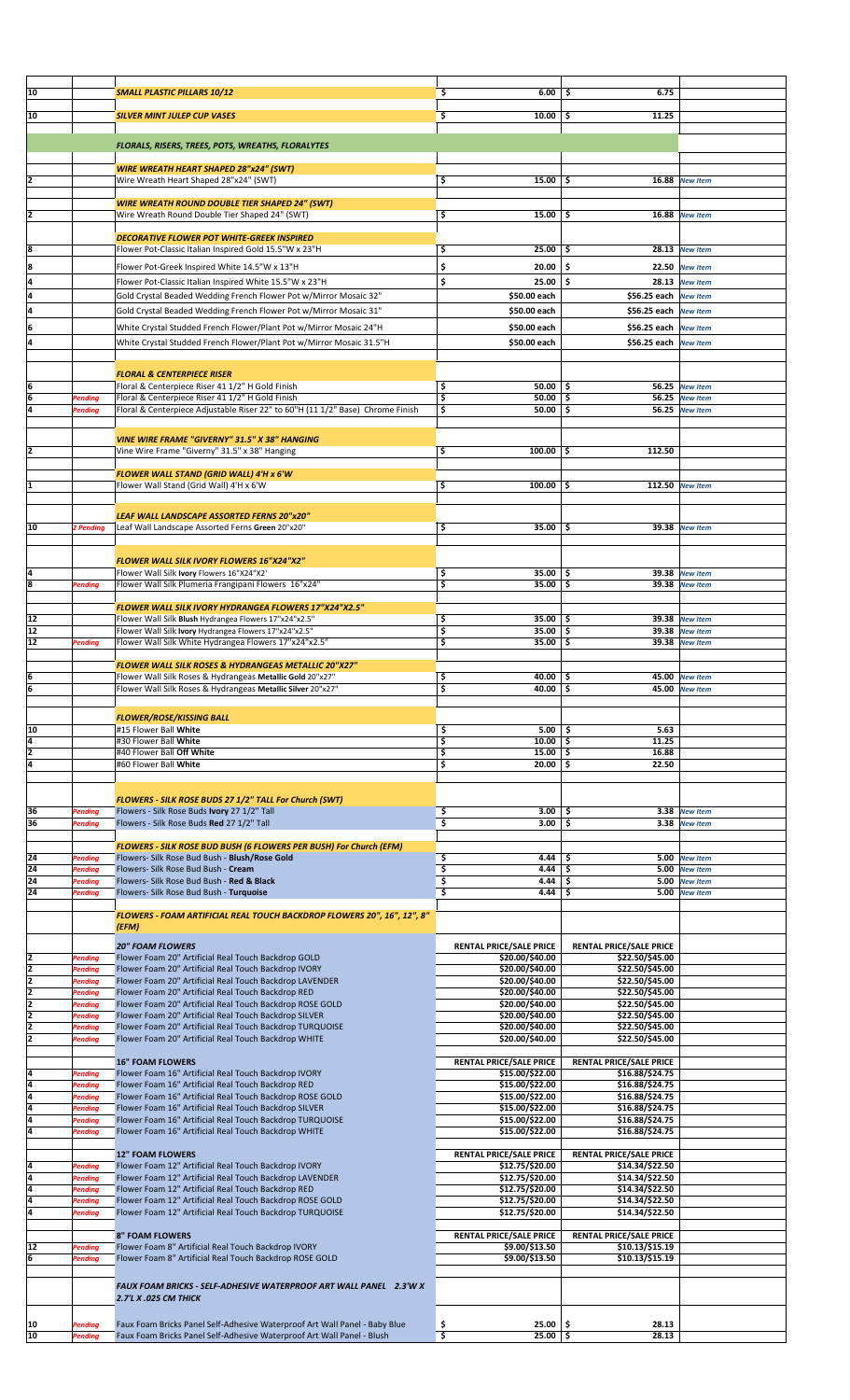| 10                                               | Pending        | Faux Foam Bricks Panel Self-Adhesive Waterproof Art Wall Panel - Pastel Yellow                                    | \$       | 25.00                                      | \$.         | 28.13                               |                                    |  |
|--------------------------------------------------|----------------|-------------------------------------------------------------------------------------------------------------------|----------|--------------------------------------------|-------------|-------------------------------------|------------------------------------|--|
| 10                                               | Pending        | Faux Foam Bricks Panel Self-Adhesive Waterproof Art Wall Panel - Sea Foam Green \$                                |          | 25.00                                      | \$          | 28.13                               |                                    |  |
|                                                  |                |                                                                                                                   |          |                                            |             |                                     |                                    |  |
|                                                  |                |                                                                                                                   |          | <b>For Sale</b>                            |             | <b>For Sale</b>                     |                                    |  |
|                                                  |                | <b>FLORAL FABRIC SHEETING IFR 3'W X 30' LONG (SWT)</b>                                                            |          | Per Ft/Per Roll                            |             | Per Ft/Per Roll                     |                                    |  |
| 1 Roll                                           | <b>Pending</b> | Floral Fabric Sheeting IFR 3'W x 30'Long (Roll) Metallic Red                                                      |          | \$15.00/\$400.00                           |             | \$16.88/\$450.00                    |                                    |  |
|                                                  |                |                                                                                                                   |          |                                            |             |                                     |                                    |  |
| 5                                                |                | <b>DELUXE PEONY BOUQUET - IVORY 16"</b><br>Deluxe Peony Bouquet - Ivory 16"H x 7 Buds per Bouquet                 | \$       | 10.00                                      | -\$         | 11.25                               | <b>New Item</b>                    |  |
|                                                  |                |                                                                                                                   |          |                                            |             |                                     |                                    |  |
| 4                                                |                | <b>Boxwood Kissing Ball</b><br>Boxwood Kissing Ball Green- Small 4"D                                              | \$       | $5.00$   \$                                |             |                                     | 5.63 New item                      |  |
| $\frac{6}{8}$                                    |                | Boxwood Kissing Ball Green - Medium 10"D<br>Boxwood Kissing Ball Green- Large 14"D                                | \$<br>\$ | 10.00<br>20.00                             | -\$<br>\$.  |                                     | 11.25 New item<br>22.50 New item   |  |
|                                                  |                |                                                                                                                   |          |                                            |             |                                     |                                    |  |
|                                                  |                | <b>VOGUE POTTED MANZANITA CENTERPIECE TREE - 30" &amp; 36"</b><br><b>Black Glittered 30"</b>                      | \$       | $25.00$   \$                               |             |                                     | 28.13 New Item                     |  |
| $\frac{6}{20}$<br>$\frac{6}{6}$<br>$\frac{6}{6}$ |                | Gold 36"                                                                                                          | \$       | 25.00                                      | \$          | 28.13                               |                                    |  |
|                                                  |                | Ivory 36"<br>Silver Glittered 30"                                                                                 | \$<br>\$ | 25.00<br>25.00                             | -\$<br>\$   | 28.13                               | 28.13 New Item                     |  |
|                                                  |                | Silver 36"                                                                                                        | \$       | $25.00$ \$                                 |             | 28.13                               |                                    |  |
|                                                  |                | <b>TREE IN POT BENDABLE NATURAL BROWN 4'H</b>                                                                     |          |                                            |             |                                     |                                    |  |
| 4                                                | <b>Pending</b> | Tree in Pot Bendable Natural Brown 4'H                                                                            | \$       | $100.00$   \$                              |             |                                     | 112.50 New Item                    |  |
|                                                  |                | <b>DOGWOOD BLOSSOM TREE BRANCH 42"H</b>                                                                           |          |                                            |             |                                     |                                    |  |
| 10<br>$\overline{10}$                            |                | Dogwood Blossom Tree Branch 42"H PINK<br>Dogwood Blossom Tree Branch 42"H WHITE                                   | \$<br>\$ | $10.00$   \$<br>10.00                      | ا \$        |                                     | 11.25 New Item<br>11.25 New Item   |  |
|                                                  |                |                                                                                                                   |          |                                            |             |                                     |                                    |  |
|                                                  |                |                                                                                                                   |          |                                            |             |                                     |                                    |  |
| $\overline{\mathbf{c}}$                          |                | <b>FLOWERING CHERRY BLOSSOM TREE PURE WHITE 5'H</b><br>Flowering Cherry Blossom Tree Pure White 5'H               | \$       | $200.00$   \$                              |             |                                     | 225.00 New Item                    |  |
|                                                  |                | <b>FLOWERING DOGWOOD TREE WHITE 6'H</b>                                                                           |          |                                            |             |                                     |                                    |  |
| $\overline{2}$                                   |                | Flowering Dogwood Tree Ivory 6'H                                                                                  | \$       | $200.00$ \$                                |             |                                     | 225.00 New Item                    |  |
|                                                  |                |                                                                                                                   |          |                                            |             |                                     |                                    |  |
|                                                  |                | PRINCESS-STYLE ACRYLIC CLEAR DIAMOND GARLANDS FOR MANZANITA<br><b>CENTERPIECE TREE</b>                            |          |                                            |             |                                     |                                    |  |
| 50                                               |                | Chains                                                                                                            | \$       | $2.00$   \$                                |             | 2.25                                |                                    |  |
|                                                  |                | FANTASYLAND BEADED TREE W/LED WARM WHITE LIGHTS 7' TALL                                                           |          |                                            |             |                                     |                                    |  |
| $\frac{2}{2}$                                    |                | 7' Tall Pearl Beaded Tree w/LED Warm Lights<br>7' Tall Crystal Beaded Tree w/LED Warm Lights                      | \$<br>5  | $200.00$   \$<br>$200.00$ \$               |             | 225.00 New Item                     | 225.00 New Item                    |  |
|                                                  |                |                                                                                                                   |          |                                            |             |                                     |                                    |  |
| 4                                                |                | <b>CRYSTAL BLING TREE BENDABLE "GIANO" 34"H</b><br>Crystal Bling Tree Bendable "Giano" 34"H                       | \$       | $25.00$ \ \$                               |             |                                     | 28.13 New Item                     |  |
|                                                  |                | <b>DANDELIONS TREE WHITE LED</b>                                                                                  |          |                                            |             |                                     |                                    |  |
| 10                                               |                | Dandelions Tree White LED                                                                                         | \$       | $25.00$   \$                               |             | 28.13                               |                                    |  |
|                                                  |                | <b>BATTERY OPERATED BONZAI TREES-LED</b>                                                                          |          |                                            |             |                                     |                                    |  |
| $\frac{2}{2}$                                    |                | 48 Cool White Lights on Bonsai Tree 18" Tall<br>96 LED Lights on Bonsai Tree 32 " Tall                            | \$<br>\$ | 40.00<br>50.00                             | \$.<br>\$   | 45.00<br>56.25                      |                                    |  |
|                                                  |                | <b>ACRYLIC DIAMOND BRANCHES 29"L</b>                                                                              |          |                                            |             |                                     |                                    |  |
| $\frac{16}{23}$                                  |                | Acrylic Diamond Branches Gold 29" Long<br>Acrylic Diamond Branches Silver 29" Long                                | \$<br>\$ | 5.00<br>5.00                               | \$<br>-\$   | 5.63                                | <b>New Item</b><br>5.63 New Item   |  |
|                                                  |                |                                                                                                                   |          |                                            |             |                                     |                                    |  |
| $\overline{\mathbf{2}}$                          |                | <b>BUTTERFLY GARLAND CLEAR WITH SILVER GLITTER 6' L</b><br>Butterfly Garland Clear with Silver Glitter 6'L        |          | $$25.00$ $$$                               |             | 28.13                               |                                    |  |
|                                                  |                | <b>FLOWER GARLAND "MOANA" HANGING PLUMERIA W/PEARL WHITE 7'LONG</b>                                               |          | Selling Price per piece                    |             | Selling Price per piece             |                                    |  |
| $\overline{24}$                                  |                | Flower Garland "Moana" Hanging Plumeria w/Pearl White 7'Long                                                      | \$       | $20.00$   \$                               |             | 22.50                               |                                    |  |
|                                                  |                | <b>FLOWER GARLAND "HYDRANGEA" DELUXE 5' (SWT)</b><br>Blush Flower Garland "Hydrangea" Deluxe 5' Blush Pink        | \$       | 10.00                                      | \$          |                                     | 11.25 New Item                     |  |
| $\frac{6}{6}$                                    |                | Red Flower Garland "Hydrangea" Deluxe 5' Red                                                                      | \$       | 10.00                                      | -\$         |                                     | 11.25 New Item                     |  |
|                                                  |                | <b>WROUGHT IRON FOLDING BALL ANTIQUE FINISH</b>                                                                   |          |                                            |             |                                     |                                    |  |
| $\frac{4}{2}$                                    |                | 12" Wrought Iron Folding Ball Antique Finish<br>18" Wrought Iron Folding Ball Antique Finish                      | \$<br>\$ | 10.00<br>15.00                             | \$<br>\$    | 11.25 New<br>16.88 New              |                                    |  |
|                                                  |                | 24" Wrought Iron Folding Ball Antique Finish                                                                      | \$       | 20.00                                      | -\$         | 22.50 New                           |                                    |  |
| 10                                               |                | PLANT HOLDERS 12"L RECT WOODEN DISTRESSED LOOK GREY<br>Plant Holders 12"L Rectangular Wooden Distressed Look Grey | \$       | 5.00                                       | \$.         | 5.63                                |                                    |  |
|                                                  |                |                                                                                                                   |          |                                            |             |                                     |                                    |  |
| $\frac{4}{4}$                                    |                | PLANT HOLDERS/BUCKETS GALVANIZED METAL<br>14" Metal Plant Holders/Buckets                                         | \$       | 10.00                                      | -\$         | 11.25                               | <b>New Item</b>                    |  |
|                                                  |                | 20" Metal Plant Holders/Buckets                                                                                   | \$       | 10.00                                      | \$          |                                     | $11.25$ New Item                   |  |
| $2$ doz                                          |                | <b>WATER ACTIVATED LED FLOATING TEALIGHTS (For Sale Only)</b><br>Blue                                             | \$       | <b>Price-Dozen Pieces</b><br>$110.00$   \$ |             | <b>Price-Dozen Pieces</b><br>123.75 |                                    |  |
| 6 doz<br>12 doz                                  |                | Blue                                                                                                              | \$<br>\$ | $70.00$ \$<br>70.00                        |             | 78.75<br>78.75                      |                                    |  |
| $2$ doz                                          |                | <b>Color Changing</b><br>Warm White                                                                               | \$       | 110.00                                     | -\$<br>\$ ا | 123.75                              |                                    |  |
| $3$ doz<br>10 doz                                |                | White<br>White                                                                                                    | \$<br>\$ | 110.00<br>70.00                            | \$<br>\$    | 123.75<br>78.75                     |                                    |  |
| 90 pcs                                           |                | Color Changing (Set of 18)                                                                                        | \$       | 3.00                                       | -\$         | 3.38                                |                                    |  |
| None<br>57 pcs                                   |                | Pink<br>White                                                                                                     | \$<br>\$ | 3.00<br>3.00                               | \$<br>-\$   | 3.38<br>3.38                        |                                    |  |
|                                                  |                |                                                                                                                   |          |                                            |             |                                     |                                    |  |
| 10 pks                                           |                | <b>FLAMELESS TEA LIGHTS CANDLES</b> (For Sale Only)<br>Flameless Tea Light Candles 24 Pack                        | \$       | $60.00$ \\$                                |             |                                     | 67.50 3.95 each                    |  |
| 10 pks<br>237 pcs                                |                | "Pleasing" Submersible Tea Light Candles 12 pk<br>Warm White LED Tea Lights                                       | \$<br>\$ | 60.00<br>$60.00$ \$                        | \$          |                                     | 67.50 3.95 each<br>67.50 3.95 each |  |
|                                                  |                |                                                                                                                   |          |                                            |             |                                     |                                    |  |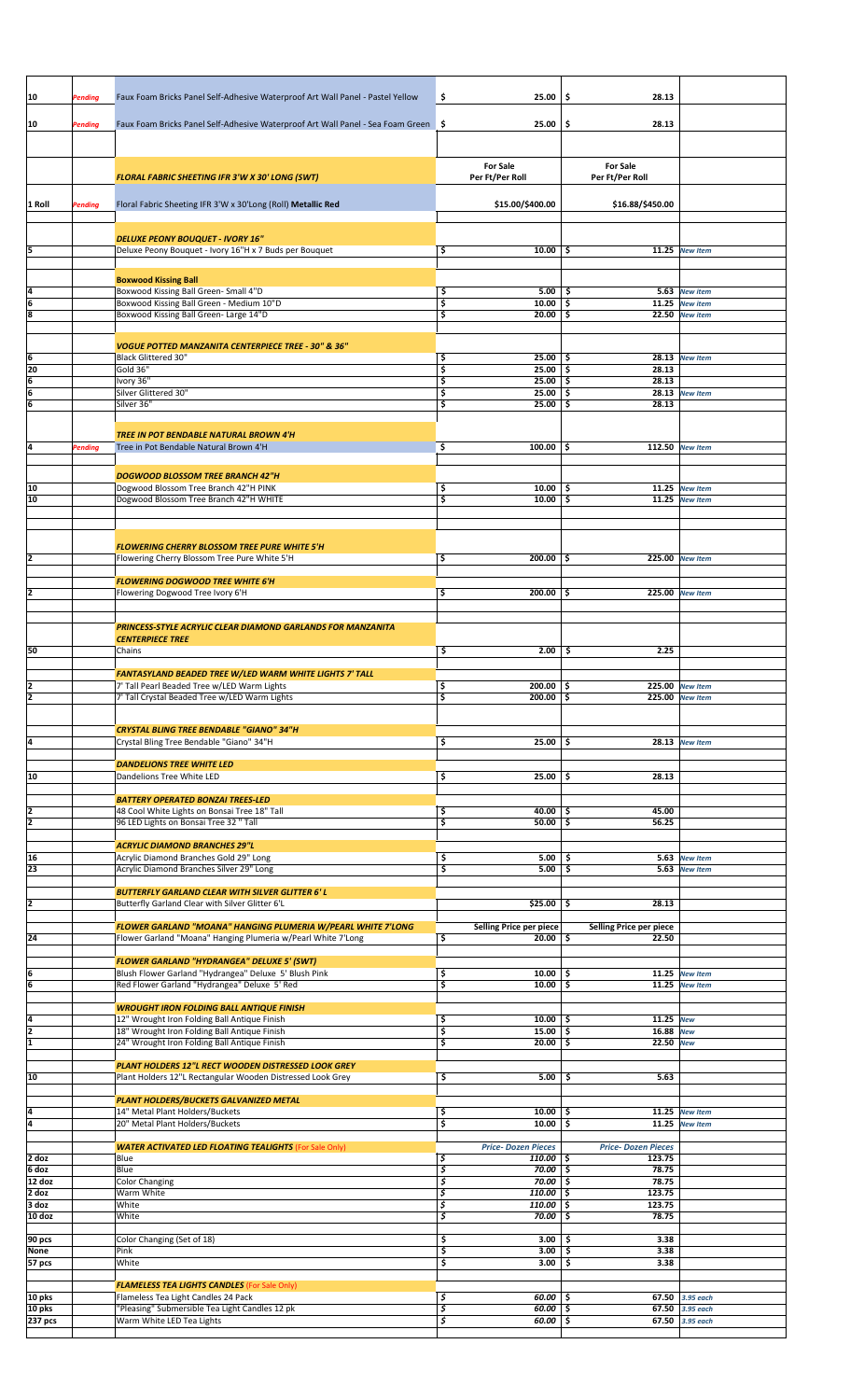|                     |                | <b>FLAMELESS PILLAR CANDLESW/REMOTE CONTROL</b>                                                                 |                                   |                                       |                 |  |
|---------------------|----------------|-----------------------------------------------------------------------------------------------------------------|-----------------------------------|---------------------------------------|-----------------|--|
| 12                  |                | Small Pillar Candles w/Remote                                                                                   | \$<br>5.00                        | 5.63<br>-\$                           |                 |  |
| 12                  |                | Medium Pillar Candles w/Remote                                                                                  | \$<br>10.00                       | 11.25<br>\$.                          |                 |  |
| 12                  |                | Large Pillar Candles w/Remote                                                                                   | \$<br>15.00                       | \$.<br>16.88                          |                 |  |
|                     |                |                                                                                                                 |                                   |                                       |                 |  |
|                     |                | <b>LED FLOATING CANDLES</b>                                                                                     |                                   |                                       |                 |  |
| 12                  |                | White LED Floating Candles                                                                                      | \$<br>5.00                        | 5.63<br>-\$                           |                 |  |
| 18                  |                | White LED Floating Candles                                                                                      | \$<br>5.00                        | 5.63<br>\$.                           |                 |  |
| 4                   |                | White LED Floating Candles                                                                                      | \$<br>4.00                        | 4.50<br>-\$                           |                 |  |
|                     |                |                                                                                                                 |                                   |                                       |                 |  |
|                     |                | <b>VOTIVE GLASS CANDLE HOLDERS &amp; GLASS VASES</b>                                                            |                                   |                                       |                 |  |
| 119 pcs             |                | Votive Candleholders 2 1/2"x1.75" Clear Glass w/White Candle 2"                                                 | \$2.25ea/\$25.00 per 12 pk        | \$2.53 ea/28.13 per 12 pk New Item    |                 |  |
|                     |                | Votive Tea Light Candleholders Long Stem Clear Glass<br>$(8$ pcs $x$                                            |                                   |                                       |                 |  |
| 24 pcs              |                | 6"H), (8 pc sx 8"H), (8 pcs x10"H)                                                                              | $$6.00$ each                      | \$6.75 each                           |                 |  |
|                     |                | Blush Sequins Votive Candle Holders 2"H (See Cylinder Vases for Blush Sequins                                   |                                   |                                       |                 |  |
| 24 pcs              |                | Vase)                                                                                                           | \$<br>3.00                        | \$                                    | 3.38 New Item   |  |
|                     |                | 3 pc Gold Sequins Votive Candle Holders w/ 3 Acrylic Risers 8", 10" & 12" (12)                                  |                                   |                                       |                 |  |
| 3 sets              |                | candles available & 12 risers                                                                                   | \$20.00 set                       | \$22.50 set                           |                 |  |
|                     |                | 3 pc Silver Sequins Votive Candle Holders w/3 Acrylic Risers 8", 10" & 12" (12                                  |                                   |                                       |                 |  |
| 3 sets              |                | candles available & 12 risers)                                                                                  | \$20.00 set                       | \$22.50 set                           |                 |  |
| 57                  |                | Votive Mercury Metal Gold Round Glass Votive Candle Holder 2 1/2" Gold                                          | \$<br>$2.00 \mid 5$               | 2.25                                  |                 |  |
| 48                  |                | Votive Mercury Metal Silver Round Glass Votive Candle Holder 3 1/8" Silver                                      | \$<br>$2.00$ \ \$                 | 2.25                                  | <b>New Item</b> |  |
|                     |                |                                                                                                                 |                                   |                                       |                 |  |
|                     |                | <b>CHARGER PLATES ACRYLIC 12" &amp; 13"</b>                                                                     |                                   |                                       |                 |  |
|                     |                | Round                                                                                                           |                                   |                                       |                 |  |
| 72                  |                | <b>Black Beaded Round 13"</b>                                                                                   | \$<br>1.00                        | \$.                                   | 1.13 New Item   |  |
| 72                  |                | Blue (Navy Blue) Beaded Round 13"                                                                               | \$<br>1.00                        | 1.13<br>-\$                           | <b>New Item</b> |  |
| 72                  |                | Blue (Royal Blue) Beaded Round 13"                                                                              | \$<br>1.00                        | -\$                                   | 1.13 New Item   |  |
| 72                  |                | Blush Beaded Round 13"                                                                                          | \$<br>1.00                        | -\$<br>1.13                           | <b>New Item</b> |  |
| 72                  |                | Fuchsia Beaded Round 13"                                                                                        | \$<br>1.00                        | Ś.                                    | 1.13 New Item   |  |
| 502                 |                | Gold Beaded Round 13"                                                                                           | \$<br>1.00                        | -\$<br>1.13                           | 631 Total       |  |
| 393                 |                | Gold Plain Round 13"                                                                                            | \$<br>1.00                        | 1.13<br>-\$                           |                 |  |
| 120                 |                | Gold Crystal Beaded Round 13"                                                                                   | \$<br>3.00                        | 3.38<br>\$.                           | <b>New Item</b> |  |
| 72                  |                | Green (Lime Green) Beaded Round 13"                                                                             | \$<br>1.00                        | -\$<br>1.13                           | <b>New Item</b> |  |
| 300                 |                | Red w/Design Round 13"                                                                                          | \$<br>1.00                        | -\$<br>1.13                           |                 |  |
| 581                 |                | Silver Beaded Round (492 pcs) 13"                                                                               | Š<br>1.00                         | 1.13<br>-\$                           |                 |  |
| 120                 |                | Silver Crystal Beaded Round 13"                                                                                 | \$<br>3.00                        | 3.38<br>\$.                           | <b>New Item</b> |  |
| 72                  |                | White w/Gold Rim Crystal Beaded Round 13"                                                                       | \$<br>3.00                        | 3.38<br>-\$                           | <b>New Item</b> |  |
| 72                  |                | White w/Silver Rim Crystal Beaded Round 13"                                                                     | \$<br>3.00                        | 3.38<br>-\$                           | <b>New Item</b> |  |
| 336                 |                | Gold Wooden Textured Round13"                                                                                   | \$<br>3.00                        | -\$<br>3.38                           | <b>New Item</b> |  |
| 96                  |                | Silver Wooden Textured Round 13"                                                                                | \$<br>3.00                        | -\$<br>3.38                           | <b>New Item</b> |  |
|                     |                | Square                                                                                                          |                                   |                                       |                 |  |
| 48                  |                | Gold Wooden Textured Square 12"                                                                                 | \$<br>3.00                        | -\$                                   | 3.38 New Item   |  |
| 48                  |                | Silver Wooden Textured Square12"                                                                                | \$<br>3.00                        | -\$<br>3.38                           | <b>New Item</b> |  |
|                     |                |                                                                                                                 |                                   |                                       |                 |  |
| 20                  |                | Wooden Mahogany Slab                                                                                            | \$<br>3.00                        | 3.38<br>\$.                           |                 |  |
| 3                   |                | Wooden Mahogany Platter                                                                                         | \$<br>5.00                        | 5.63<br>-\$                           |                 |  |
|                     |                |                                                                                                                 |                                   |                                       |                 |  |
|                     |                | <b>GIFT CARD HOLDER &amp; PROPS</b>                                                                             |                                   |                                       |                 |  |
|                     |                | <b>GIFT CARD HOLDERS</b>                                                                                        |                                   |                                       |                 |  |
| I1                  |                | Gold Beaded Card Holder Treasure Chest                                                                          | 50.00<br>\$                       | 56.25<br>-\$                          |                 |  |
| I1                  |                | Silver Beaded Card Holder Treasure Chest                                                                        | \$<br>50.00                       | \$<br>56.25                           |                 |  |
|                     |                | White Square Metal Reception Card Holder                                                                        | Ş<br>25.00   \$                   | 28.13                                 |                 |  |
| ī                   |                | White Metal Beaded Fairy Tale Coach Card Holder                                                                 | \$<br>$25.00$ \$                  | 28.13                                 |                 |  |
| ī                   |                | Gold Wire Cinderella Carriage Centerpiece 13"x7"x12"                                                            | \$<br>25.00                       | -\$                                   | 28.13 New Item  |  |
| 2                   |                | Gold Wire Cinderella Carriage Centerpiece 19"x9"x14"                                                            | \$<br>$50.00$   \$                |                                       | 56.25 New Item  |  |
| ī                   |                | White Birdcage Wedding Gift Card Holder Wishing Well                                                            | \$<br>$25.00$   \$                | 28.13                                 |                 |  |
| $\frac{2}{2}$       |                | Antique Gold Wire Birdcage 17 3/4"H x 11"D                                                                      | \$<br>$25.00$ \$                  | 28.13                                 | <b>New Item</b> |  |
|                     |                | Antique Gold Wire Birdcage 14"H x 8.5"D                                                                         | \$<br>20.00                       | -\$<br>22.50                          | <b>New Item</b> |  |
| 1                   |                | White Heart Design Card Holder Box (For Sale Only)                                                              | \$<br>40.00                       | 45.00<br>-\$                          |                 |  |
| 1                   |                | Plain Cardboard Gift Box                                                                                        | \$<br>20.00                       | -\$<br>22.50                          |                 |  |
| 1                   |                | Wooden Wishing Well Gift Card Holder                                                                            | \$<br>40.00                       | -\$<br>45.00                          |                 |  |
| I1<br>l1            |                | Rustic Wedding Chest w/Card Slot Large "LOVE"<br>Rustic Weathered Oak Card Box-Lockable 16"x11" "TRULY BLESSED" | \$<br>$50.00$   \$<br>\$<br>50.00 | 56.25<br>\$.<br>56.25                 |                 |  |
|                     |                |                                                                                                                 |                                   |                                       |                 |  |
|                     |                | <b>PROPS</b>                                                                                                    |                                   |                                       |                 |  |
|                     |                | Large Wooden Cinderella Carriage & Horses Prop - White                                                          |                                   |                                       |                 |  |
|                     |                | 27"L x 10"W x 11 1/2"H                                                                                          | \$<br>50.00                       | \$<br>56.25                           | <b>New Item</b> |  |
| I1                  |                | Large Silver Beaded Cinderella Carriage w/Crown - Silver                                                        | \$<br>50.00                       | \$.<br>56.25                          | <b>New Item</b> |  |
|                     |                |                                                                                                                 |                                   |                                       |                 |  |
|                     |                | <b>WEDDING ACCESSORIES</b>                                                                                      |                                   |                                       |                 |  |
|                     |                | Burlap 5 pc Combo Lace Ring Pillow, Flower Girl Basket Guest Book, Pen & Pen                                    |                                   |                                       |                 |  |
| 1 Set               |                | Holder, Garter                                                                                                  | \$<br>170.00                      | \$<br>191.25                          |                 |  |
| 1 Set               |                | White Satin Ring Pillow (For Sale Only \$50.00)                                                                 | \$<br>50.00                       | \$<br>56.25                           |                 |  |
|                     |                | White Artificial Rhinestone Studded Foam Rose Wedding Bridal Bouquet with White                                 |                                   |                                       |                 |  |
| 14                  |                | Satin Ribbon Bows                                                                                               | 60.00<br>\$                       | \$                                    | 67.50 New Item  |  |
|                     |                |                                                                                                                 |                                   |                                       |                 |  |
|                     |                | LACE PARASOL WEDDING UMBRELLA                                                                                   |                                   |                                       |                 |  |
| 14                  |                | Lace Parasol Wedding Umbrella                                                                                   | \$<br>$20.00$   \$                | 22.50                                 |                 |  |
|                     |                |                                                                                                                 |                                   |                                       |                 |  |
|                     |                | SHEPHERD HOOK- ADJUSTABLE 38" - 60" (To hang floral arrangements, garlands,                                     |                                   |                                       |                 |  |
|                     |                | tulle, pom poms, etc)                                                                                           |                                   |                                       |                 |  |
| l8                  |                | White Free Standing Stanchion w/Base                                                                            | \$<br>25.00                       | -\$<br>$\blacksquare$                 |                 |  |
|                     |                |                                                                                                                 |                                   |                                       |                 |  |
|                     |                |                                                                                                                 |                                   |                                       |                 |  |
|                     |                | <b>COLUMNS</b>                                                                                                  |                                   |                                       |                 |  |
|                     |                | Diamond Crystal Sparkling Irridescent Column 14' Round (\$225.00 ea) with                                       |                                   |                                       |                 |  |
| 8                   |                | Freestanding Riser Kit w/Base 14' (\$300.00 ea)                                                                 | \$400.00 each                     | \$450.00 each New Item                |                 |  |
| 8<br>$\overline{2}$ |                |                                                                                                                 |                                   |                                       |                 |  |
| I2                  | 22             | Gold Empire Roman Wedding Column 36"                                                                            | \$50.00 each                      | \$56.25 each                          | <b>New Item</b> |  |
|                     |                | Gold Crystal Beaded Columns Square 3'?? (Harwin)                                                                | \$50.00 each                      | \$56.25 each                          | <b>New Item</b> |  |
|                     |                | Gold Leather Columns w/Gold Flower Vase on Top 3'                                                               | \$50.00 each                      | \$56.25 each                          |                 |  |
| 2<br>2              |                |                                                                                                                 | \$50.00 each                      |                                       |                 |  |
|                     | 22             | Silver Leather Columns w/Gold Flower Vase on Top 3'<br>Silver Beaded Columns Square 3' ?? (Harwin)              | \$50.00 each                      | \$56.25 each<br>\$56.25 each New Item |                 |  |
|                     |                |                                                                                                                 |                                   |                                       |                 |  |
| $\frac{2}{2}$       |                | White Leather Columns w/Vase on Top 3'                                                                          |                                   |                                       |                 |  |
| 2                   |                | White 56" Empire Columns White Resin                                                                            | \$50.00 each<br>\$50.00 each      | \$56.25 each<br>\$56.25 each          |                 |  |
| 12                  |                |                                                                                                                 |                                   |                                       |                 |  |
|                     |                | White Empire Series Display Caps White Resin                                                                    | \$25.00 each                      | \$28.13 each                          |                 |  |
| 2                   |                | White Multi Purpose Light Base 3" White Resin                                                                   | \$25.00 each                      | \$28.13 each                          |                 |  |
| 4                   |                | White 5' Roman Column (Heavy Cardboard with White Wooden Ends)                                                  | \$25.00 each                      | \$28.13 each                          |                 |  |
| l4                  |                | White Height Adjustable Roman Columns w/Lattice Design                                                          | \$25.00 each                      | \$28.13 each                          |                 |  |
| 4                   |                | White Height Adjustable Artisitic Roman Columns w/Lattice Design                                                | \$25.00 each                      | \$28.13 each                          |                 |  |
|                     |                | White Height Adjustable Glorious Roman Columns<br>32"H x 11.5"W Base x                                          |                                   |                                       |                 |  |
| 12                  |                | 5.5"W                                                                                                           | \$25.00 each                      | \$28.13 each                          |                 |  |
|                     |                | White Height Extensions for above Glorious Roman Columns 9.5"H x 5.5"W                                          | \$6.00 each                       | \$6.75 each                           |                 |  |
| 2                   | <b>Pending</b> | White Decorative Laser Cut Column "Gwen" 5'H x 19"Square (SWT)                                                  | \$200.00 each                     | \$225.00 each                         |                 |  |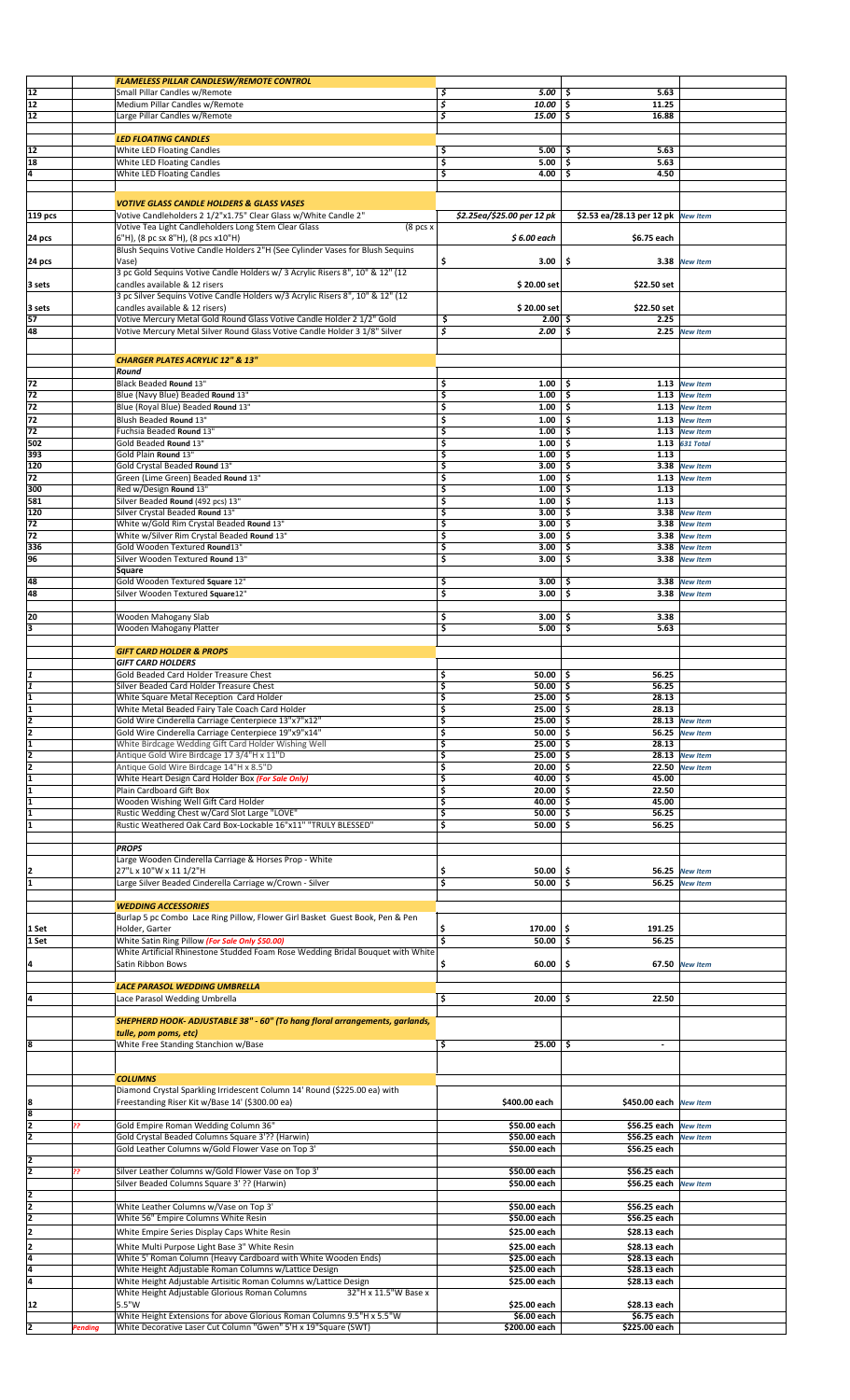| 12                                                                  |                                  | Mahogany Wooden Columns 2'                                                                                                                                                                                                                                                                                                                                                                                                                                                                                                                                                                                                                                   | \$25.00 each                         | \$28.13 each           |                                    |  |
|---------------------------------------------------------------------|----------------------------------|--------------------------------------------------------------------------------------------------------------------------------------------------------------------------------------------------------------------------------------------------------------------------------------------------------------------------------------------------------------------------------------------------------------------------------------------------------------------------------------------------------------------------------------------------------------------------------------------------------------------------------------------------------------|--------------------------------------|------------------------|------------------------------------|--|
| $\overline{2}$                                                      |                                  | Mahogany Wooden Columns 3'                                                                                                                                                                                                                                                                                                                                                                                                                                                                                                                                                                                                                                   | \$25.00 each                         | \$28.13 each           |                                    |  |
| $\overline{2}$                                                      |                                  | Mahogany Wooden Columns 4'                                                                                                                                                                                                                                                                                                                                                                                                                                                                                                                                                                                                                                   | \$50.00 each                         | \$56.25 each           |                                    |  |
| 12                                                                  |                                  | Mahogany Wooden Columns 5'                                                                                                                                                                                                                                                                                                                                                                                                                                                                                                                                                                                                                                   | \$50.00 each                         | \$56.25 each           |                                    |  |
|                                                                     |                                  |                                                                                                                                                                                                                                                                                                                                                                                                                                                                                                                                                                                                                                                              |                                      |                        |                                    |  |
|                                                                     |                                  | <b>GREEN SCREEN PHOTO CREATOR KIT</b>                                                                                                                                                                                                                                                                                                                                                                                                                                                                                                                                                                                                                        |                                      |                        |                                    |  |
|                                                                     |                                  | Green Muslin Screen 5'x7' & Green Screen Wizard Software w/720 Digital                                                                                                                                                                                                                                                                                                                                                                                                                                                                                                                                                                                       |                                      |                        |                                    |  |
| 11                                                                  |                                  | Background                                                                                                                                                                                                                                                                                                                                                                                                                                                                                                                                                                                                                                                   | \$<br>50.00                          | \$<br>56.25            |                                    |  |
|                                                                     |                                  |                                                                                                                                                                                                                                                                                                                                                                                                                                                                                                                                                                                                                                                              |                                      |                        |                                    |  |
| $\frac{3}{6}$                                                       |                                  | PIPE DRAPE SET ADJUSTABLE (CV Linens) (FOR BACKDROP FOR WEDDINGS)<br>HEAVY DUTY STAND w/VALANCE HANGER 3" (Includes 2 pcs Polyester Panels in<br>rental price -color to be chosen by client)<br>Set Pipe Drape- Base 24"x24"x3/8" & Upright Adjustable 8' - 20' High & 8' - 14 '<br>Wide Adjustable. 1-Extra Crossbar Available & 2-Valance Hangers 3" if wishing to<br>hang 2 curtains ie: sheer backdrop behind or valance in front (Please inquire); 2<br>Drape Support Clamps for hanging two banners or curtains top & below, etc.<br>Telescopic Slip-Fit Upright for Above 8' - 20' with Slip Lock Collar<br>Crossbars for above extends 8' - 14' Wide | \$<br>$250.00$ \ \$                  | 281.25                 |                                    |  |
| ī                                                                   |                                  | Crossbar for above extends 5' - 8' Wide                                                                                                                                                                                                                                                                                                                                                                                                                                                                                                                                                                                                                      |                                      |                        |                                    |  |
| 6                                                                   |                                  | Drape Support Clamps                                                                                                                                                                                                                                                                                                                                                                                                                                                                                                                                                                                                                                         |                                      |                        |                                    |  |
|                                                                     |                                  |                                                                                                                                                                                                                                                                                                                                                                                                                                                                                                                                                                                                                                                              |                                      |                        |                                    |  |
| ļ4                                                                  |                                  | Valance Hangers 3"                                                                                                                                                                                                                                                                                                                                                                                                                                                                                                                                                                                                                                           |                                      |                        |                                    |  |
| 2                                                                   | Pending                          | Double Backwall Hanger                                                                                                                                                                                                                                                                                                                                                                                                                                                                                                                                                                                                                                       |                                      |                        |                                    |  |
|                                                                     |                                  |                                                                                                                                                                                                                                                                                                                                                                                                                                                                                                                                                                                                                                                              |                                      |                        |                                    |  |
| 2                                                                   | Pending                          | Adjustable Upright Clamp for 2" Upright                                                                                                                                                                                                                                                                                                                                                                                                                                                                                                                                                                                                                      |                                      |                        |                                    |  |
| 11                                                                  |                                  | Drape Extension Handle (3' Long to assist with attaching cross pipes and for shirring<br>curtains without climbing a ladder)                                                                                                                                                                                                                                                                                                                                                                                                                                                                                                                                 |                                      |                        |                                    |  |
|                                                                     |                                  | PIPE DRAPE SET ADJUSTABLE (EFmart) (FOR BACKDROP FOR WEDDINGS) HEAVY                                                                                                                                                                                                                                                                                                                                                                                                                                                                                                                                                                                         |                                      |                        |                                    |  |
|                                                                     |                                  | DUTY STAND WITH WEIGHTED STEEL BASE 10'X10'                                                                                                                                                                                                                                                                                                                                                                                                                                                                                                                                                                                                                  |                                      |                        |                                    |  |
| 2                                                                   |                                  | Set Pipe Drape- Base 18"x18"x 3/16" Adjustable 5' - 10' High & 4' - 10' Wide                                                                                                                                                                                                                                                                                                                                                                                                                                                                                                                                                                                 | \$<br>$150.00$   \$                  | 168.75                 | <b>New Item</b>                    |  |
|                                                                     |                                  | PIPE & DRAPE NON-ADJUSTABLE CURVED HEAVY DUTY ALUMINUM<br>CURTAIN/BACKDROP STAND - 11'W X 13'H (2-Curved Bars, 3-Upright Stands<br>w/16" Base & Interchangeale Support Hook that can be used inside or outside of<br>Arch)                                                                                                                                                                                                                                                                                                                                                                                                                                   |                                      |                        |                                    |  |
| 1                                                                   | Pending                          | Pipe & Drape Non-Adjustable Curved Heavy Duty Aluminum Curtain/Backdrop<br>Stand 11'W x 13'H (2-Curved Bars, 3-Upright Stands w/16" Base, Interchangeable<br>Support Hook that can be used inside or outside of Arch)                                                                                                                                                                                                                                                                                                                                                                                                                                        | \$<br>$250.00$   \$                  |                        | 281.25 New Item                    |  |
|                                                                     |                                  | <b>Upright Pole Covers 2"x20'H</b>                                                                                                                                                                                                                                                                                                                                                                                                                                                                                                                                                                                                                           |                                      |                        |                                    |  |
| ļ4                                                                  |                                  | Upright Pole Covers 2"x20'H (White)                                                                                                                                                                                                                                                                                                                                                                                                                                                                                                                                                                                                                          | \$<br>$20.00$   \$                   |                        | 22.50 New Item                     |  |
| ē<br>12                                                             | <b>Pending</b><br><b>Pending</b> | Upright Pole Covers 2"x20'H (Gold)<br>Upright Pole Covers 2"x20'H (Silver)                                                                                                                                                                                                                                                                                                                                                                                                                                                                                                                                                                                   | \$<br>20.00<br>\$<br>$20.00$   \$    | \$<br>22.50<br>22.50   | <b>New Item</b><br><b>New Item</b> |  |
|                                                                     |                                  |                                                                                                                                                                                                                                                                                                                                                                                                                                                                                                                                                                                                                                                              |                                      |                        |                                    |  |
|                                                                     |                                  | PHOTO BACKDROP STAND LIGHT DUTY 10.4'W x 7.7'H                                                                                                                                                                                                                                                                                                                                                                                                                                                                                                                                                                                                               |                                      |                        |                                    |  |
|                                                                     |                                  | Photo Backdrop Stand w/Backdrop Extends up to 10.4 W X 7.7 H                                                                                                                                                                                                                                                                                                                                                                                                                                                                                                                                                                                                 | $200.00$ \$<br>\$                    | 225.00                 |                                    |  |
|                                                                     |                                  |                                                                                                                                                                                                                                                                                                                                                                                                                                                                                                                                                                                                                                                              |                                      |                        |                                    |  |
|                                                                     |                                  |                                                                                                                                                                                                                                                                                                                                                                                                                                                                                                                                                                                                                                                              |                                      |                        |                                    |  |
|                                                                     |                                  | <b>WEDDING CHUPPA ROUND CROSSBAR</b>                                                                                                                                                                                                                                                                                                                                                                                                                                                                                                                                                                                                                         |                                      |                        |                                    |  |
|                                                                     |                                  | Round Crossbar 10' with 2 Sets Pipe & Drape-See Above for size                                                                                                                                                                                                                                                                                                                                                                                                                                                                                                                                                                                               | \$<br>350.00 \$                      |                        | 393.75 New Item                    |  |
|                                                                     |                                  | <b>SHEER DRAPING PANELS FOR CEILING OR BACKDROP OF CHUPPA OR PIPE &amp;</b>                                                                                                                                                                                                                                                                                                                                                                                                                                                                                                                                                                                  |                                      |                        |                                    |  |
|                                                                     |                                  | DRAPE 10'W X 10'L (ROD POCKET ON BOTH ENDS) WHITE AND IVORY                                                                                                                                                                                                                                                                                                                                                                                                                                                                                                                                                                                                  | Each                                 | Each                   |                                    |  |
|                                                                     |                                  | Sheer Draping Panels for Ceiling or Backdrop w/Rod Pocket on Both Ends 10'W x                                                                                                                                                                                                                                                                                                                                                                                                                                                                                                                                                                                |                                      |                        |                                    |  |
| 6                                                                   |                                  | 10'L WHITE<br>Sheer Draping Panels for Ceiling or Backdrop w/Rod Pocket on Both Ends 10'W x                                                                                                                                                                                                                                                                                                                                                                                                                                                                                                                                                                  | \$<br>50.00                          | \$                     | 56.25 New Item                     |  |
|                                                                     |                                  | 10'L IVORY                                                                                                                                                                                                                                                                                                                                                                                                                                                                                                                                                                                                                                                   | \$<br>50.00                          | -\$                    | 56.25 New Item                     |  |
|                                                                     |                                  |                                                                                                                                                                                                                                                                                                                                                                                                                                                                                                                                                                                                                                                              |                                      |                        |                                    |  |
| 6 <br>ļ4                                                            |                                  | LED WEDDING ORGANZA CURTAIN BACKDROP 20'W X 10'L<br>600 Light LED Wedding Organza Curtain Backdrop 20'W x 10'L Bright White                                                                                                                                                                                                                                                                                                                                                                                                                                                                                                                                  | \$<br>$100.00$ \$                    | 112.50                 |                                    |  |
| 14                                                                  |                                  | 600 Light LED Wedding Organza Curtain Backdrop 20'W x 10'L Warm White                                                                                                                                                                                                                                                                                                                                                                                                                                                                                                                                                                                        | \$<br>$100.00$ \$                    | 112.50                 |                                    |  |
| T4                                                                  |                                  | 600 Light LED Wedding Organza Curtain Backdrop 20'W x 10'L Blue                                                                                                                                                                                                                                                                                                                                                                                                                                                                                                                                                                                              | \$<br>$100.00$ \$                    | 112.50                 |                                    |  |
|                                                                     |                                  | <b>SHEER DOUBLE LAYER CHIFFON BACKDROP CURTAIN WITH ROD POCKETS ON</b>                                                                                                                                                                                                                                                                                                                                                                                                                                                                                                                                                                                       |                                      |                        |                                    |  |
|                                                                     |                                  | <b>BOTH ENDS 20'W X 10'H</b>                                                                                                                                                                                                                                                                                                                                                                                                                                                                                                                                                                                                                                 |                                      |                        |                                    |  |
|                                                                     | Pending                          | Sheer Double Layer Chiffon & Polyester Backdrop Curtain w/Rod Pockets on Both<br>Ends 20'W x 10'H Blush                                                                                                                                                                                                                                                                                                                                                                                                                                                                                                                                                      | \$<br>$50.00$ \$                     |                        | 56.25 New Item                     |  |
|                                                                     |                                  | Sheer Double Layer Chiffon & Polyester Backdrop Curtain w/Rod Pockets on Both                                                                                                                                                                                                                                                                                                                                                                                                                                                                                                                                                                                |                                      |                        |                                    |  |
|                                                                     | Pending                          | Ends 20'W x 10'H Ivory                                                                                                                                                                                                                                                                                                                                                                                                                                                                                                                                                                                                                                       | \$<br>$50.00$ \$                     | 56.25                  | <b>New Item</b>                    |  |
| 1<br>I1<br> 1                                                       | Pending                          | Sheer Double Layer Chiffon Backdrop Curtain w/Rod Pockets on Both Ends 20'W x<br>10'H White                                                                                                                                                                                                                                                                                                                                                                                                                                                                                                                                                                  | \$<br>$50.00$ \$                     | 56.25                  | <b>New Item</b>                    |  |
|                                                                     |                                  | POLY FAUX BURLAP DRAPE/CURTAIN 58"W x 84"L                                                                                                                                                                                                                                                                                                                                                                                                                                                                                                                                                                                                                   | Each Piece                           | <b>Each Piece</b>      |                                    |  |
|                                                                     |                                  | Poly Faux Burlap Drape/Curtain 58"W x 84"L (Dark Tan)                                                                                                                                                                                                                                                                                                                                                                                                                                                                                                                                                                                                        | $$50.00$ \$                          | 56.25                  |                                    |  |
|                                                                     |                                  | Equinox Faux Burlap Drape/Curtain 58"W x 84"L (Light Tan)                                                                                                                                                                                                                                                                                                                                                                                                                                                                                                                                                                                                    | \$<br>$50.00$ \$                     | 56.25                  |                                    |  |
|                                                                     |                                  | <b>FRINGE INSPIRED STRING TASSEL CURTAIN 4'WX12'L</b><br>FRINGE INSPIRED STRING TASSEL CURTAIN 4'WX12'L White                                                                                                                                                                                                                                                                                                                                                                                                                                                                                                                                                | \$<br>$20.00$ \$                     | 22.50                  | <b>New Item</b>                    |  |
|                                                                     |                                  | <b>LACE BACKDROP CURTAINS WHITE 5'WX10'L</b>                                                                                                                                                                                                                                                                                                                                                                                                                                                                                                                                                                                                                 |                                      |                        |                                    |  |
|                                                                     |                                  | Lace Sheer Floral Backdrop Curtains Ivory 5'Wx10'L<br>Lace Sheer Floral Backdrop Curtains White 5'Wx10'L                                                                                                                                                                                                                                                                                                                                                                                                                                                                                                                                                     | \$<br>$30.00$ \$<br>\$<br>$30.00$ \$ |                        | 33.75 New Item<br>33.75 New Item   |  |
|                                                                     |                                  |                                                                                                                                                                                                                                                                                                                                                                                                                                                                                                                                                                                                                                                              |                                      |                        |                                    |  |
|                                                                     |                                  | LACE BACKDROP CURTAINS WHITE 7'WX10'L                                                                                                                                                                                                                                                                                                                                                                                                                                                                                                                                                                                                                        |                                      |                        |                                    |  |
|                                                                     |                                  | Lace Backdrop Curtains White 7'WX10'L                                                                                                                                                                                                                                                                                                                                                                                                                                                                                                                                                                                                                        | \$<br>$30.00$ \$                     |                        | 33.75 New Item                     |  |
|                                                                     |                                  | SHEER TULLE CURTAINS FOR PIPE & DRAPE 110"X98" (9'X8') WHITE                                                                                                                                                                                                                                                                                                                                                                                                                                                                                                                                                                                                 |                                      |                        |                                    |  |
|                                                                     |                                  | Sheer Tulle Curtains for Pipe & Drape 110" x 98" (9'x8') White                                                                                                                                                                                                                                                                                                                                                                                                                                                                                                                                                                                               | \$<br>$15.00 $ \$                    | 16.88                  |                                    |  |
|                                                                     |                                  |                                                                                                                                                                                                                                                                                                                                                                                                                                                                                                                                                                                                                                                              |                                      |                        |                                    |  |
|                                                                     |                                  | POLYESTER WRINKLE RESISTANT BACKDROP 4" ROD POCKET CURTAINS 5'W x 10'L<br>(for Large Stand)                                                                                                                                                                                                                                                                                                                                                                                                                                                                                                                                                                  | Price per piece                      | <b>Price per Piece</b> |                                    |  |
|                                                                     |                                  | Burgundy Polyester Wrinkle Restitant Backdrop Curtain 5'Wx10'L                                                                                                                                                                                                                                                                                                                                                                                                                                                                                                                                                                                               | \$<br>$30.00$ \$                     | 33.75                  |                                    |  |
| 6 <br>Ā<br>Ā.<br>6 <br>6<br>2<br>20                                 |                                  | Coral/Guava Polyester Wrinkle Restitant Backdrop Curtain 5'Wx10'L                                                                                                                                                                                                                                                                                                                                                                                                                                                                                                                                                                                            | \$<br>$30.00$ \$                     | 33.75                  |                                    |  |
|                                                                     | 2 Pending                        | Eggplant Polyester Wrinkle Restitant Backdrop Curtain 5'Wx10'L                                                                                                                                                                                                                                                                                                                                                                                                                                                                                                                                                                                               | \$<br>$30.00$ \$                     | 33.75                  | 33.75 New Item                     |  |
|                                                                     | 2 Pending                        | Fuschia Polyester Wrinkle Restitant Backdrop Curtain 5'Wx10'L<br>Hunter Green Polyester Wrinkle Restitant Backdrop Curtain 5'Wx10'L                                                                                                                                                                                                                                                                                                                                                                                                                                                                                                                          | \$<br>$30.00$ \$<br>\$<br>$30.00$ \$ | 33.75                  |                                    |  |
| $\frac{6}{8}$<br>$\frac{8}{6}$<br>$\frac{6}{10}$<br>$6 \overline{}$ |                                  | Ivory Polyester Wrinkle Restitant Backdrop Curtain 5'Wx10'L<br>Navy Blue Polyester Wrinkle Restitant Backdrop Curtain 5'Wx10'L                                                                                                                                                                                                                                                                                                                                                                                                                                                                                                                               | \$<br>$30.00$ \$<br>\$<br>30.005     | 33.75                  | 33.75 New Item                     |  |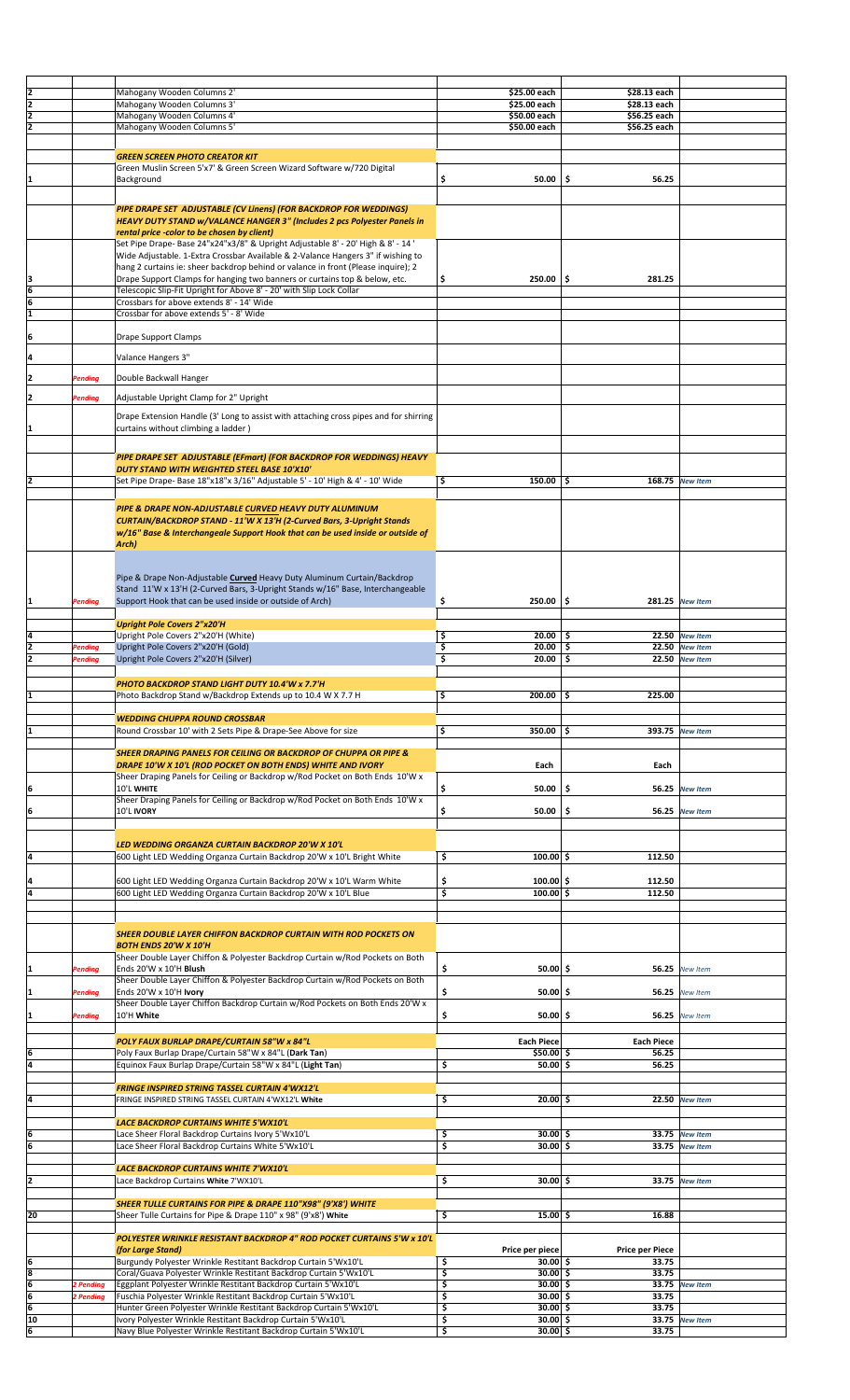| 4                       | Pending               | Pink Blue Polyester Wrinkle Restitant Backdrop Curtain 5'Wx10'L                                         | \$                                  | $30.00$ \$             | 33.75                         | <b>New Item</b> |  |
|-------------------------|-----------------------|---------------------------------------------------------------------------------------------------------|-------------------------------------|------------------------|-------------------------------|-----------------|--|
| 6                       | 6 Pending             | Purple Polyester Wrinkle Restitant Backdrop Curtain 5'Wx10'L                                            | \$                                  | $30.00$ \$             | 33.75                         |                 |  |
| 12                      |                       | Red Polyester Wrinkle Restitant Backdrop Curtain 5'Wx10'L                                               | \$                                  | $30.00$ \$             | 33.75                         |                 |  |
|                         |                       |                                                                                                         |                                     |                        |                               |                 |  |
| 6                       | Pending               | Rose Quartz Polyester Wrinkle Restitant Backdrop Curtain 5'Wx10'L                                       | Ś                                   | $30.00$ \$             | 33.75                         | New Item        |  |
| $\overline{6}$          | Pending               | Silver Polyester Wrinkle Restitant Backdrop Curtain 5'Wx10'L                                            | \$                                  | $30.00$ \$             | 33.75                         | New Item        |  |
| $\overline{\mathbf{8}}$ |                       | Turquoise Polyester Wrinkle Restitant Backdrop Curtain 5'Wx10'L                                         | \$                                  | $30.00$ \$             | 33.75                         |                 |  |
| 10                      |                       | White Polyester Wrinkle Restitant Backdrop Curtain 5'Wx10'L                                             | \$                                  | $30.00$ \$             | 33.75                         | <b>New Item</b> |  |
| 6                       | <b>Pending</b>        | Willow Green Polyester Wrinkle Restitant Backdrop Curtain 5'Wx10'L                                      | \$                                  | $30.00$ \$             | 33.75                         |                 |  |
|                         |                       |                                                                                                         |                                     |                        |                               |                 |  |
|                         |                       | POLY PREMIER BACKDROP 4" ROD POCKET CURTAINS 5'W x 8'L (for Large Stand)                                |                                     | Price per piece        |                               |                 |  |
| 6                       |                       | Royal Blue Poly Premier Backdrop 4" Rod Pocket Curtains 5'W x 8'L                                       | \$                                  | $30.00$ \$             | 33.75                         | <b>New Item</b> |  |
|                         |                       |                                                                                                         |                                     |                        |                               |                 |  |
|                         |                       | (for Large Stand)                                                                                       |                                     |                        |                               |                 |  |
|                         |                       | Satin White Double Drape Backdrop W/Swag Valance 20'Wx10'H                                              | \$                                  | 100.00                 | \$                            | 112.50 New Item |  |
|                         |                       |                                                                                                         |                                     |                        |                               |                 |  |
|                         |                       | SEQUIN BACKDROP 3" ROD POCKET CURTAINS (for Smaller Tripod) 60"W x                                      |                                     |                        |                               |                 |  |
|                         |                       | 72"/108"L                                                                                               |                                     |                        |                               |                 |  |
|                         |                       |                                                                                                         |                                     | <b>Price per Piece</b> | <b>Price per Piece</b>        |                 |  |
|                         |                       | Gold Sequin Fabric Backdrop 5'W x 6'L                                                                   | \$                                  | 30.00                  | \$<br>33.75                   | each            |  |
| 2                       |                       | Silver Sequin Fabric Backdrop 5'W x 9'L                                                                 | \$                                  | 30.00                  | Ŝ.<br>33.75                   | each            |  |
|                         |                       | White Sequin Fabric Backdrop 5'W x 9'L:                                                                 | \$                                  | 30.00                  | \$<br>33.75                   | each            |  |
|                         |                       |                                                                                                         |                                     |                        |                               |                 |  |
|                         |                       | White (Irridescent) Fabric Backdrop 4'Wx12'L                                                            | \$                                  | 30.00                  | \$<br>33.75                   | each            |  |
|                         |                       |                                                                                                         |                                     |                        |                               |                 |  |
|                         |                       |                                                                                                         |                                     |                        |                               |                 |  |
|                         |                       | SEQUIN DUCHESS BACKDROP 3" ROD POCKET CURTAINS W/CHIFFON TOP LAYER                                      |                                     |                        |                               |                 |  |
|                         |                       | 20'Wx10'H (for Large Stand)                                                                             |                                     |                        |                               |                 |  |
|                         |                       |                                                                                                         |                                     |                        |                               |                 |  |
|                         |                       |                                                                                                         |                                     |                        |                               |                 |  |
|                         |                       | Gold Sequin w/Chiffon Top Layer Duchess Backdrop Rod Pocket Curtain 20'Wx10'H   \$                      |                                     | 100.00                 | \$<br>112.50                  |                 |  |
|                         |                       | Silver Sequin Duchess w/Chiffon Top Layer Backdrop Rod Pocket Curtain 20'Wx10'H   \$                    |                                     | 100.00                 | \$<br>112.50                  |                 |  |
|                         |                       |                                                                                                         |                                     |                        |                               |                 |  |
|                         |                       | SEQUIN BACKDROP ROD POCKET CURTAINS (for Large Stand) 10'x12'                                           |                                     |                        |                               |                 |  |
| 1                       |                       | Pending Black Sequin Fabric Backdrop 10'x12'                                                            |                                     |                        |                               |                 |  |
|                         |                       | Gold Sequin Fabric Backdrop 10'x12'                                                                     | \$                                  | 60.00                  | \$<br>67.50                   | each            |  |
| 1                       |                       | Pending Gold Sequin Fabric Backdrop 10'Wx12'L (Heavier Material)                                        | \$                                  | 60.00                  | Ś.<br>67.50                   | each            |  |
|                         |                       | Red Sequin Fabric Backdrop 10'x12'                                                                      | \$                                  | 60.00                  | \$.<br>67.50                  | each            |  |
|                         |                       | Pending Silver Sequin Fabric Backdrop 10'x12'                                                           | \$                                  | 60.00                  | \$<br>67.50                   |                 |  |
| 1                       |                       |                                                                                                         |                                     |                        |                               | each            |  |
|                         |                       | White (Irridescent) Fabric Backdrop 10'x12'                                                             | \$                                  | 60.00                  | 67.50<br>\$                   | each            |  |
|                         |                       |                                                                                                         | \$                                  | 60.00                  | \$<br>67.50                   | each            |  |
|                         |                       | <b>SEQUIN DUCHESS BACKDROP ROD POCKET CURTAINS (for Large Stand)</b>                                    |                                     |                        |                               |                 |  |
| 6                       |                       | Black Sequin Backdrop Curtains 54"W x 12'L                                                              |                                     |                        |                               |                 |  |
| 6                       |                       | Blush Sequin Backdrop Curtains 54"W x 12'L                                                              | \$                                  | 30.00                  | \$.<br>33.75                  | each            |  |
| $\overline{6}$          |                       | Eggplant Sequin Backdrop Curtains 54"W x 12'L                                                           | \$                                  | 30.00                  | Ś<br>33.75                    | each            |  |
| 12                      |                       | Fuchsia Sequin Backdrop Curtains 54"W x 12'L                                                            | \$                                  | 30.00                  | \$<br>33.75                   | each            |  |
| 12                      |                       | Gold Sequin Backdrop Curtains 54"W x 12'L                                                               | \$                                  | 30.00                  | Ś.<br>33.75                   | each            |  |
| 4                       |                       | Lavender Sequin Backdrop Curtains 54"W x 12'L                                                           | \$                                  | 30.00                  | 33.75<br>\$                   | each            |  |
| 12                      |                       | Red Sequin Backdrop Curtains 54"W x 12'L                                                                | \$                                  | 30.00                  | \$<br>33.75                   | each            |  |
| 12                      |                       | Silver Sequin Backdrop Curtains 54"W x 12'L                                                             | \$                                  | 30.00                  | 33.75<br>Ŝ                    | each            |  |
| 6                       |                       | Turquoise Sequin Backdrop Curtains 54"W x 12'L                                                          | \$                                  | 30.00                  | \$<br>33.75                   | each            |  |
| 12                      |                       | White Irridescent Sequin Backdrop Curtains 54"Wx 12'L                                                   | \$                                  | 30.00                  | Ś<br>33.75                    | each            |  |
|                         |                       |                                                                                                         |                                     |                        |                               |                 |  |
|                         |                       |                                                                                                         | \$                                  | 30.00                  | \$<br>33.75                   | each            |  |
|                         |                       | <b>SEQUIN LARGE PAYETTE BACKDROP ROD POCKET CURTAINS (for Large Stand)</b>                              |                                     |                        |                               |                 |  |
|                         |                       | 20'Wx10'H                                                                                               |                                     |                        |                               |                 |  |
|                         |                       | Black Sequin Large Payette Backdrop Rod Pocket Curtains 20'Wx10'H (for Large                            |                                     |                        |                               |                 |  |
| 11                      | Pending Stand)        |                                                                                                         | \$                                  | 100.00                 | \$<br>112.50                  |                 |  |
|                         |                       |                                                                                                         |                                     |                        |                               | <b>New item</b> |  |
|                         |                       | Blush Sequin Large Payette Backdrop Rod Pocket Curtains 20'Wx10'H (for Large                            |                                     |                        |                               |                 |  |
| 11                      | <b>Pending Stand)</b> |                                                                                                         | \$                                  | 100.00                 | \$<br>112.50                  | <b>New item</b> |  |
|                         |                       | Champagne Sequin Large Payette Backdrop Rod Pocket Curtains 20'Wx10'H (for                              |                                     |                        |                               |                 |  |
| 2                       |                       | Large Stand)                                                                                            | \$                                  | 100.00                 | \$<br>112.50                  | <b>New item</b> |  |
|                         |                       |                                                                                                         |                                     |                        |                               |                 |  |
|                         |                       | Gold Sequin Large Payette Backdrop Rod Pocket Curtains 20'Wx10'H (for Large                             |                                     |                        |                               |                 |  |
|                         | <b>Pending Stand)</b> |                                                                                                         | \$                                  | 100.00                 | \$<br>112.50                  | <b>New item</b> |  |
|                         |                       | Pink Sequin Large Payette Backdrop Rod Pocket Curtains 20'Wx10'H (for Large                             |                                     |                        |                               |                 |  |
|                         | <b>Pending Stand)</b> |                                                                                                         | \$                                  | 100.00                 | \$<br>112.50                  | <b>New item</b> |  |
|                         |                       | Silver Sequin Large Payette Backdrop Rod Pocket Curtains 20'Wx10'H (for Large                           |                                     |                        |                               |                 |  |
| 2                       |                       | Stand)                                                                                                  | \$                                  | 100.00                 | 112.50<br>\$                  | <b>New item</b> |  |
|                         |                       |                                                                                                         |                                     |                        |                               |                 |  |
|                         |                       | White Irridescent Sequin Large Payette Backdrop Rod Pocket Curtains 20'Wx10'H                           |                                     |                        |                               |                 |  |
| 12                      | Pending               | (for Large Stand)                                                                                       | \$                                  | 100.00                 | \$<br>112.50                  | <b>New item</b> |  |
|                         |                       |                                                                                                         |                                     |                        |                               |                 |  |
|                         |                       |                                                                                                         |                                     |                        |                               |                 |  |
|                         |                       |                                                                                                         |                                     |                        |                               |                 |  |
|                         |                       | <b>SHIMMERY/GLITTERY BACKDROP ROD POCKET CURTAINS (for Large Stand)</b>                                 |                                     |                        |                               |                 |  |
| 6                       |                       | Shimmery/Glittery Black Fabric Curtain 5'Wx11'L                                                         |                                     | \$30.00                | \$<br>33.75                   |                 |  |
|                         |                       |                                                                                                         |                                     |                        |                               | each            |  |
|                         |                       | "RITZY ROUND" SPANGLES BACKDROP ROD POCKET CURTAINS 44"W x 7.5'H                                        |                                     |                        |                               |                 |  |
|                         |                       |                                                                                                         |                                     | \$30.00                | 33.75                         |                 |  |
| 6                       |                       | Aqua "Ritzy Round" Spangles Backdrop Curtains 44"w X 7.5'H                                              |                                     |                        | \$.                           | <b>New item</b> |  |
| 6                       |                       | Fuchsia "Ritzy Round" Spangles Backdrop Curtains 44"w X 7.5'H                                           |                                     | \$30.00                | \$<br>33.75                   | <b>New item</b> |  |
| $\overline{6}$          |                       | Gold "Ritzy Round" Spangles Backdrop Curtains 44"w X 7.5'H                                              |                                     | \$30.00                | \$<br>33.75                   | <b>New item</b> |  |
| $\overline{6}$          |                       | Green "Ritzy Round" Spangles Backdrop Curtains 44"w X 7.5'H                                             |                                     | \$30.00                | 33.75<br>\$                   | <b>New item</b> |  |
| $\overline{6}$          |                       | Orange "Ritzy Round" Spangles Backdrop Curtains 44"w X 7.5'H                                            |                                     | \$30.00                | \$<br>33.75                   | <b>New item</b> |  |
| 6                       |                       | Purple "Ritzy Round" Spangles Backdrop Curtains 44"w X 7.5'H                                            |                                     | \$30.00                | \$<br>33.75                   | <b>New item</b> |  |
| $\overline{6}$          |                       | Red "Ritzy Round" Spangles Backdrop Curtains 44"w X 7.5'H                                               |                                     | \$30.00                | \$<br>33.75                   | <b>New item</b> |  |
| $\overline{6}$          |                       | Royal Blue "Ritzy Round" Spangles Backdrop Curtains 44"w X 7.5'H                                        |                                     | \$30.00                | \$<br>33.75                   | <b>New item</b> |  |
| İ6                      |                       | Turquoise "Ritzy Round" Spangles Backdrop Curtains 44"w X 7.5'H                                         |                                     | \$30.00                | \$<br>33.75                   | <b>New item</b> |  |
| $\overline{6}$          |                       | White/Silver "Ritzy Round" Spangles Backdrop Curtains 44"w X 7.5'H                                      |                                     | \$30.00                | \$<br>33.75                   | <b>New item</b> |  |
|                         |                       |                                                                                                         |                                     |                        |                               |                 |  |
|                         |                       | SATIN BACKDROP ROD POCKET CURTAINS (for Lg Stand) 60"W x 144"H                                          |                                     | <b>Price Per Set</b>   | Price Per Set Price per Piece |                 |  |
| 6                       |                       | Gold 5'W x 12'L                                                                                         | \$                                  | 90.00                  | 101.25<br>Ŝ                   | l\$<br>16.87    |  |
| $\overline{6}$          |                       | Red 5'W x 12' L                                                                                         | \$                                  | 90.00                  | \$<br>101.25                  | l s<br>16.87    |  |
| 18                      |                       | Silver 5'W x 12'L                                                                                       | \$                                  | 90.00                  | Ś.<br>101.25                  | l \$<br>16.87   |  |
| 6                       |                       | White 5'W x 12'L                                                                                        | \$                                  | 90.00                  | \$<br>101.25                  | ١\$<br>16.87    |  |
| 6                       |                       | Beige 5'W x 12'L                                                                                        | \$                                  | 90.00                  | \$.<br>101.25 $\sqrt{5}$      | 16.87           |  |
|                         |                       |                                                                                                         |                                     |                        |                               |                 |  |
|                         |                       |                                                                                                         |                                     |                        |                               |                 |  |
|                         |                       | SATIN DRAPE PANEL 54" WIDE X 10' LONG w/4" SEWN ROD POCKET (BACKDROP)                                   |                                     |                        |                               |                 |  |
|                         |                       |                                                                                                         |                                     |                        |                               |                 |  |
| 18                      |                       | Black Satin Drapes 54"Wx10'L                                                                            | \$                                  | 25.00                  | \$<br>28.13                   |                 |  |
| p                       |                       | 6 Pending Burgundy Satin Drapes 54"Wx10'L                                                               | \$                                  | 25.00                  | \$<br>28.13                   |                 |  |
| 9                       |                       | 6 Pending Eggplant Satin Drapes 54"Wx10'L                                                               | \$                                  | 25.00                  | \$<br>28.13                   |                 |  |
|                         |                       |                                                                                                         |                                     |                        |                               |                 |  |
| 9                       |                       | 3 Pending Lavender Satin Drapes 54"Wx10'L                                                               | \$                                  | 25.00                  | \$<br>28.13                   |                 |  |
| 12                      |                       | 8 Pending Navy Satin Drapes 54"Wx10'L                                                                   | \$                                  | 25.00                  | \$<br>28.13                   |                 |  |
| p                       |                       | 6 Pending Orange Satin Drapes 54"Wx10'L                                                                 | \$                                  | 25.00                  | \$.<br>28.13                  |                 |  |
| 9                       |                       | 7 Pending Purple Satin Drapes 54"Wx10'L                                                                 | \$                                  | 25.00                  | 28.13<br>Ś                    |                 |  |
| 12                      |                       | 8 Pending Sage Green Satin Drapes 54"Wx10'L                                                             | \$                                  | 25.00                  | \$<br>28.13                   |                 |  |
| 12                      |                       |                                                                                                         | \$                                  | 25.00                  | \$.<br>28.13                  |                 |  |
|                         |                       | 8 Pending Royal Blue Satin Drapes 54"Wx10'L                                                             | \$                                  | $25.00$   \$           |                               |                 |  |
|                         |                       |                                                                                                         |                                     |                        | 28.13                         |                 |  |
| و<br>و                  |                       | 6 Pending Willow Green Satin Drapes 54"Wx10'L<br>6 Pending Yellow (Light Yellow) Satin Drapes 54"Wx10'L | $\overline{\boldsymbol{\varsigma}}$ | $25.00$ \$             | 28.13                         |                 |  |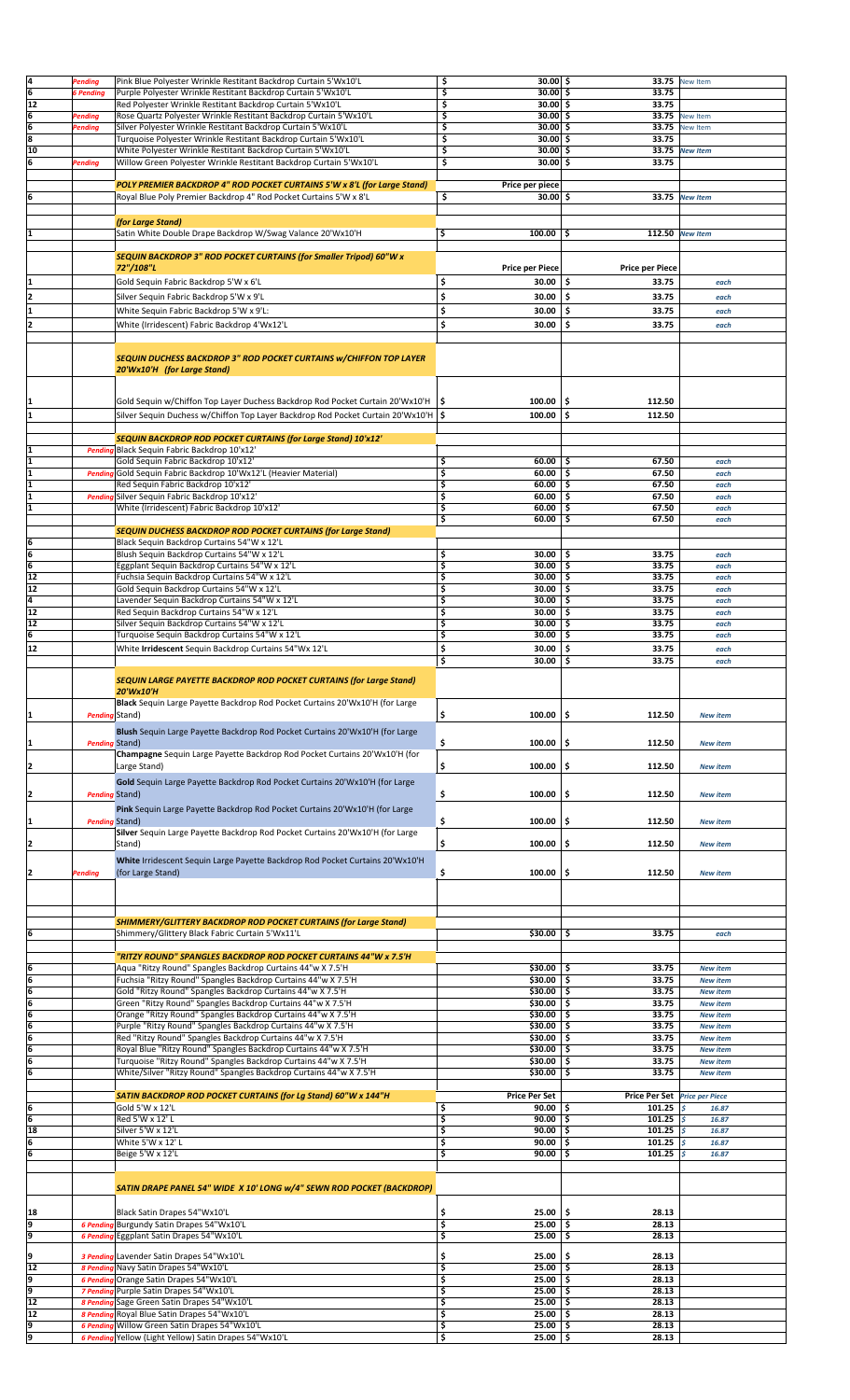|         |                           | SATIN DRAPE PANEL 59" WIDE w/4" SEWN ROD POCKET (BACKDROP)                                                                                       | \$<br>25.00                              | 28.13<br>-\$                                          |                                        |  |
|---------|---------------------------|--------------------------------------------------------------------------------------------------------------------------------------------------|------------------------------------------|-------------------------------------------------------|----------------------------------------|--|
| 2       |                           | 21' Tall Satin Drape Panel (Warm Silver)                                                                                                         | \$<br>25.00                              | 28.13<br>-\$                                          |                                        |  |
| 2       |                           | 21' Tall Satin Drape Panel (Red))                                                                                                                | \$<br>25.00                              | 28.13<br>-\$                                          |                                        |  |
| 2       |                           | 21' Tall Satin Drape Panel (Golden Poppy)                                                                                                        | \$<br>25.00                              | -\$<br>28.13                                          |                                        |  |
| 2       |                           | 21' Tall Satin Drape Panel (Metallic Blue)                                                                                                       |                                          |                                                       |                                        |  |
|         |                           | SATIN DRAPE PANEL 54"WIDE X 10' LONG w/4" SEWN ROD POCKET (BACKDROP)                                                                             |                                          |                                                       |                                        |  |
| 6       |                           | Black & White Checkered 54"W x 10'L Satin Panel                                                                                                  | \$<br>25.00                              | Ś.<br>28.13                                           |                                        |  |
| 6       |                           | Gold & White Striped 54"W x 10'L Satin Panel                                                                                                     | \$<br>25.00                              | -\$<br>28.13                                          |                                        |  |
| 6       |                           | Red & White Striped 54"W x 10'L Satin Panel                                                                                                      | 25.00<br>\$                              | 28.13<br>-\$                                          |                                        |  |
|         |                           |                                                                                                                                                  |                                          |                                                       |                                        |  |
|         |                           | DAMASK FLOCKING SHEER ORGANZA PANEL 54"WIDE X 10' LONG w/4" SEWN                                                                                 |                                          |                                                       |                                        |  |
|         |                           | <b>ROD POCKET (BACKDROP)</b>                                                                                                                     |                                          |                                                       |                                        |  |
| 6<br>6  |                           | Damask Flocking Sheer Organza Panel Red 54"x10'L<br>Damask Flocking Sheer Organza Panel Willow Green 54"x10'L                                    | \$<br>25.00<br>\$<br>25.00               | -\$<br>28.13<br>\$<br>28.13                           |                                        |  |
|         |                           |                                                                                                                                                  |                                          |                                                       |                                        |  |
|         |                           | <b>FABRIC BACKDROP ROD POCKET CURTAINS (for Smaller Tripod) 60"W x 108H</b>                                                                      |                                          |                                                       | <b>Price per Piece</b>                 |  |
| I1      |                           | Red Fabric Backdrop 5'W x9'L                                                                                                                     | 30.00<br>\$                              | 33.75<br>-\$                                          | ١s<br>33.75                            |  |
| 6       |                           | Gold Shiny Polyange 5' Wx12' L                                                                                                                   | \$<br>180.00                             | 202.50<br>\$.                                         | ١s<br>33.75                            |  |
| 6       |                           | Silver Shiny Polyange 5' Wx12' L                                                                                                                 | 180.00<br>\$                             | 202.50<br>\$.                                         | ls<br>33.75                            |  |
|         |                           | <b>SHEER BACKDROP ROD POCKET CURTAIN MATERIAL 55"W x 84"H</b>                                                                                    |                                          |                                                       |                                        |  |
| 11      |                           | Lime 55"W x 84"H                                                                                                                                 | Price per Set<br>\$<br>135.00 $\vert$ \$ | Price per Set Price per Piece<br>151.88 $\frac{1}{5}$ | 15.00                                  |  |
| 11      |                           | Orange 55"W x 84"H                                                                                                                               | \$<br>135.00                             | \$.<br>151.88                                         | ١s<br>15.00                            |  |
| 11      |                           | Red 55"W x 84"H                                                                                                                                  | \$<br>$135.00$ \$                        | 151.88                                                | ١s<br>15.00                            |  |
| 11      |                           | White 55"W x 84"H                                                                                                                                | \$<br>135.00                             | \$.<br>151.88                                         | ls<br>15.00                            |  |
| 11      |                           | Bright Yellow 55"W x 84"H                                                                                                                        | \$<br>135.00                             | \$ ا<br>151.88                                        | l s<br>15.00                           |  |
| 11      |                           | Navy 55"W x 84"H                                                                                                                                 | \$<br>135.00                             | -\$<br>151.88                                         | l s<br>15.00                           |  |
|         |                           |                                                                                                                                                  |                                          |                                                       |                                        |  |
|         |                           |                                                                                                                                                  |                                          |                                                       |                                        |  |
|         |                           | <b>SHEER BACKDROP ROD POCKET CURTAIN MATERIAL 52"W x 84"H</b>                                                                                    |                                          |                                                       |                                        |  |
| 8<br>8  | <b>Pending</b><br>Pending | Purple Sheer Backdrop Rod Pocket Curtain 52"W x 84"H<br>Turquoise Sheer Backdrop Rod Pocket Curtain 52"W x 84"H                                  | \$<br>13.33<br>\$<br>13.33               | 15.00<br>ا \$<br>-\$<br>15.00                         | <b>New Item</b><br><b>New Item</b>     |  |
| 8       | <b>Pending</b>            | Willow Green Sheer Backdrop Rod Pocket Curtain 52"W x 84"H                                                                                       | \$<br>13.33                              | -\$<br>15.00                                          | <b>New Item</b>                        |  |
|         |                           |                                                                                                                                                  |                                          |                                                       |                                        |  |
|         |                           |                                                                                                                                                  |                                          |                                                       |                                        |  |
|         |                           | SEMI-SHEER BACKDROP ROD POCKET CURTAIN MATERIAL 60"W x 144"H                                                                                     |                                          |                                                       | <b>Price per Piece</b>                 |  |
| 6       |                           | Red with Silver Glitz 60"W x 144"H                                                                                                               | \$<br>90.00                              | 101.25<br>-\$                                         | ى ا<br>17.00                           |  |
| 6       |                           | White with Silver Glitz 60"W x 144"H                                                                                                             | \$<br>90.00                              | \$.<br>101.25                                         | ls.<br>17.00                           |  |
|         |                           |                                                                                                                                                  |                                          |                                                       |                                        |  |
| İ6      |                           | SHEER BACKDROP ROD POCKET CURTAIN MATERIAL 120"W x 120"H<br>Purple 120"W x 120"H                                                                 | \$<br>90.00                              | 101.25<br>-\$                                         | <b>Price per Piece</b><br>l s<br>17.00 |  |
|         |                           |                                                                                                                                                  |                                          |                                                       |                                        |  |
|         |                           | SEMI-SHEER W/GLITTER BACKDROP ROD POCKET CURTAIN MATERIAL 60"W x                                                                                 |                                          |                                                       |                                        |  |
|         |                           | 144"H                                                                                                                                            |                                          |                                                       | <b>Price per Piece</b>                 |  |
| İ6      |                           | Royal Blue with Silver Glitz 60"W x 144"H                                                                                                        | \$<br>75.00                              | -\$<br>84.38                                          | ls<br>17.00                            |  |
| ļ5      |                           | Pink with Silver Glitz 60"W x 144"H                                                                                                              | \$<br>75.00                              | -\$<br>84.38                                          | l s<br>17.00                           |  |
| 6       |                           | White with Silver Glitz 60"W x 144"H                                                                                                             | 75.00<br>\$                              | -\$<br>84.38 $\frac{1}{5}$                            | 17.00                                  |  |
|         |                           |                                                                                                                                                  |                                          |                                                       |                                        |  |
| İ6      |                           | POLYANGE/LAMIE BACKDROP ROP POCKET CURTAIN MATERIAL 60"Wx144"H                                                                                   | 90.00                                    | 101.25                                                | <b>Price per Piece</b><br>١s           |  |
| 6       |                           | Gold Polyange/Lamie 60"W x 144"H<br>Silver Polyange/Lamie 60"W x 144"H                                                                           | \$<br>\$<br>90.00                        | -\$<br>5<br>101.25 $s$                                | 17.00<br>17.00                         |  |
|         |                           |                                                                                                                                                  |                                          |                                                       |                                        |  |
|         |                           |                                                                                                                                                  |                                          |                                                       |                                        |  |
|         |                           | POLYANGE/LAMIE BACKDROP ROP POCKET CURTAIN MATERIAL 20'W x 10'H EFM                                                                              |                                          |                                                       | <b>Price per Piece</b>                 |  |
|         |                           | Light Gold (called Champagne by EFM) Metallic Shiny Polyange/Spandex Backdrop                                                                    |                                          |                                                       |                                        |  |
| 12      |                           | Curtain 20'W x 10'H                                                                                                                              | \$<br>100.00                             | -\$<br>112.50                                         | ls<br>50.00                            |  |
|         |                           |                                                                                                                                                  |                                          |                                                       |                                        |  |
| I2      |                           | Gold Metallic Shiny Polyange/Spandex Backdrop Curtain 20'W x10'H                                                                                 | \$<br>100.00                             | \$.<br>112.50                                         | ١ś<br>50.00                            |  |
|         |                           |                                                                                                                                                  |                                          |                                                       |                                        |  |
|         |                           | <b>CRYSTAL/DIAMOND BACKDROP CURTAIN &amp; CEILING DRAPE</b>                                                                                      |                                          |                                                       |                                        |  |
| 5       |                           | Diamond Curtain Backdrop 3'Wx12'L w/Bendable Rod                                                                                                 | \$<br>25.00                              | 28.13<br>-\$                                          |                                        |  |
| 6       |                           | Silver Bubble Beaded Curtain Backdrop 3'Wx6'L                                                                                                    | \$<br>50.00                              | 56.25 New<br>-\$                                      |                                        |  |
| 6       |                           | Gold Bubble Beaded Curtain Backdrop 3'Wx6'L                                                                                                      | \$<br>50.00                              | \$<br>56.25 New                                       |                                        |  |
| 6       |                           | Diamond/Crystal Iridescent Beaded Curtain 3'Wx12'L                                                                                               | \$<br>50.00                              | -\$<br>56.25 New                                      |                                        |  |
| 8       |                           | Diamond Ceiling Drape & Canopy 20"Wx15'L                                                                                                         | \$<br>50.00                              | \$.<br>56.25 New                                      |                                        |  |
| 6       |                           | Diamond Beaded Valance 3'Wx20"L                                                                                                                  | \$<br>50.00                              | -\$<br>56.25 New                                      |                                        |  |
| 12      |                           | Hanging Hooks for Curtains or Backdrops                                                                                                          | \$<br>1.00                               | \$<br>1.13                                            |                                        |  |
|         |                           | LED ADHESIVE LIGHT STRIPS FOR CRYSTAL/DIAMOND BACKDROP CURTAIN &                                                                                 |                                          |                                                       |                                        |  |
|         |                           | <b>CEILING DRAPE 3'L</b>                                                                                                                         |                                          |                                                       |                                        |  |
|         |                           | LED Adhesive Light Strips for Crystal/Diamond Backdrop Curtain & Ceiling Drape 3'L                                                               |                                          |                                                       |                                        |  |
| I2      |                           | Bright White/Pure White                                                                                                                          | \$<br>25.00                              | \$                                                    | 28.13 New Item                         |  |
|         |                           | LED Adhesive Light Strips for Crystal/Diamond Backdrop Curtain & Ceiling Drape 3'L                                                               |                                          |                                                       |                                        |  |
| I2      |                           | Bright Warm White                                                                                                                                | \$<br>25.00                              | -\$<br>28.13                                          | <b>New Item</b>                        |  |
|         |                           |                                                                                                                                                  |                                          |                                                       |                                        |  |
|         |                           | <b>CURTAIN AND FABRIC TIE-BACK BROOCHES (SWT)</b>                                                                                                |                                          |                                                       |                                        |  |
| l4      | <b>Pending</b>            | Curtain & Fabric Tie-Back Brooches - Gold Jeweled Circles 7"D                                                                                    | $6.22$   \$<br>\$                        |                                                       | 7.00 New Item                          |  |
| 4       | <b>Pending</b>            | Curtain & Fabric Tie-Back Brooches - Silver Jeweled Circles 7"D                                                                                  | \$<br>6.22                               | -\$                                                   | 7.00 New Item                          |  |
| 4       | <b>Pending</b>            | Curtain & Fabric Tie-Back Brooches - Gold Jeweled Heart 6 1/2"D                                                                                  | \$<br>6.22                               | \$<br>7.00                                            | <b>New Item</b>                        |  |
| T4      | Pending                   | Curtain & Fabric Tie-Back Brooches - Silver Jeweled Heart 6 1/2"D<br>Curtain & Fabric Tie-Back Brooches - Gold Bejeweled Magnetic<br>$21/4$ "W x | \$<br>6.22                               | \$<br>7.00                                            | <b>New Item</b>                        |  |
| 8       | Pending                   | 15"L                                                                                                                                             | \$<br>6.22                               | \$                                                    | 7.00 New Item                          |  |
|         |                           | 2 1/4" W x<br>Curtain & Fabric Tie-Back Brooches - Silver Bejeweled Magnetic                                                                     |                                          |                                                       |                                        |  |
| 8       | Pending                   | 15"L                                                                                                                                             | \$<br>6.22                               | \$<br>7.00                                            | <b>New Item</b>                        |  |
|         |                           |                                                                                                                                                  |                                          |                                                       |                                        |  |
|         |                           | <b>CEILING DRAPING KITS AND CURTAINS</b>                                                                                                         |                                          |                                                       |                                        |  |
|         |                           | <b>CEILING HOOP 20"</b>                                                                                                                          |                                          |                                                       |                                        |  |
|         |                           | Ceiling Hoop 20" for Ceiling Draping (Can hold 6-12 Panels)                                                                                      | 25.00<br>\$                              | -\$                                                   | 28.13 New Item                         |  |
|         |                           |                                                                                                                                                  |                                          |                                                       |                                        |  |
|         |                           | <b>CEILING HOOP 24"- 8 PANEL KIT DRAPING HARDWARE</b>                                                                                            |                                          |                                                       |                                        |  |
|         |                           | Ceiling Hoop 24"- 8 Panel Kit Draping Hardware                                                                                                   | \$<br>250.00                             | \$.                                                   | 281.25 New Item                        |  |
|         |                           | <b>SHEER VOIL CEILING PANEL/BACKDROP CURTAIN (BACKDROP/CEILING DRAPERY)</b>                                                                      |                                          |                                                       |                                        |  |
|         |                           | (WHITE) 30'L w/Rod Pocket                                                                                                                        | <b>PER SET</b>                           | <b>PER SET</b>                                        |                                        |  |
| 10      | 2 Pending                 | Sheer Voil Ceiling Panel / Backdrop Curtain White 30' Long with Rod Pocket                                                                       | \$<br>500.00                             | \$.<br>562.50                                         | <b>New item</b>                        |  |
|         |                           |                                                                                                                                                  |                                          |                                                       |                                        |  |
|         |                           | <b>SHEER VALANCE (BACKDROP/CEILING DRAPERY)</b>                                                                                                  |                                          |                                                       |                                        |  |
| I2      |                           | 40' Sheer Valance (White)                                                                                                                        | \$<br>50.00                              | -\$<br>56.25                                          |                                        |  |
| 12      |                           | 30' Sheer Valance (White)                                                                                                                        | \$<br>50.00                              | -\$<br>56.25                                          |                                        |  |
|         |                           |                                                                                                                                                  |                                          |                                                       |                                        |  |
|         |                           | <b>ORGANZA FABRIC FOR DRAPING OR DECORATING 40 Yards Long</b>                                                                                    | For Sale or Rent                         | For Sale or Rent                                      |                                        |  |
| 40 yds. |                           | Organza Fabric White                                                                                                                             | \$6.00/\$3.02 per Yard                   | \$6.75/3.40 per Yard                                  |                                        |  |
|         |                           |                                                                                                                                                  |                                          |                                                       |                                        |  |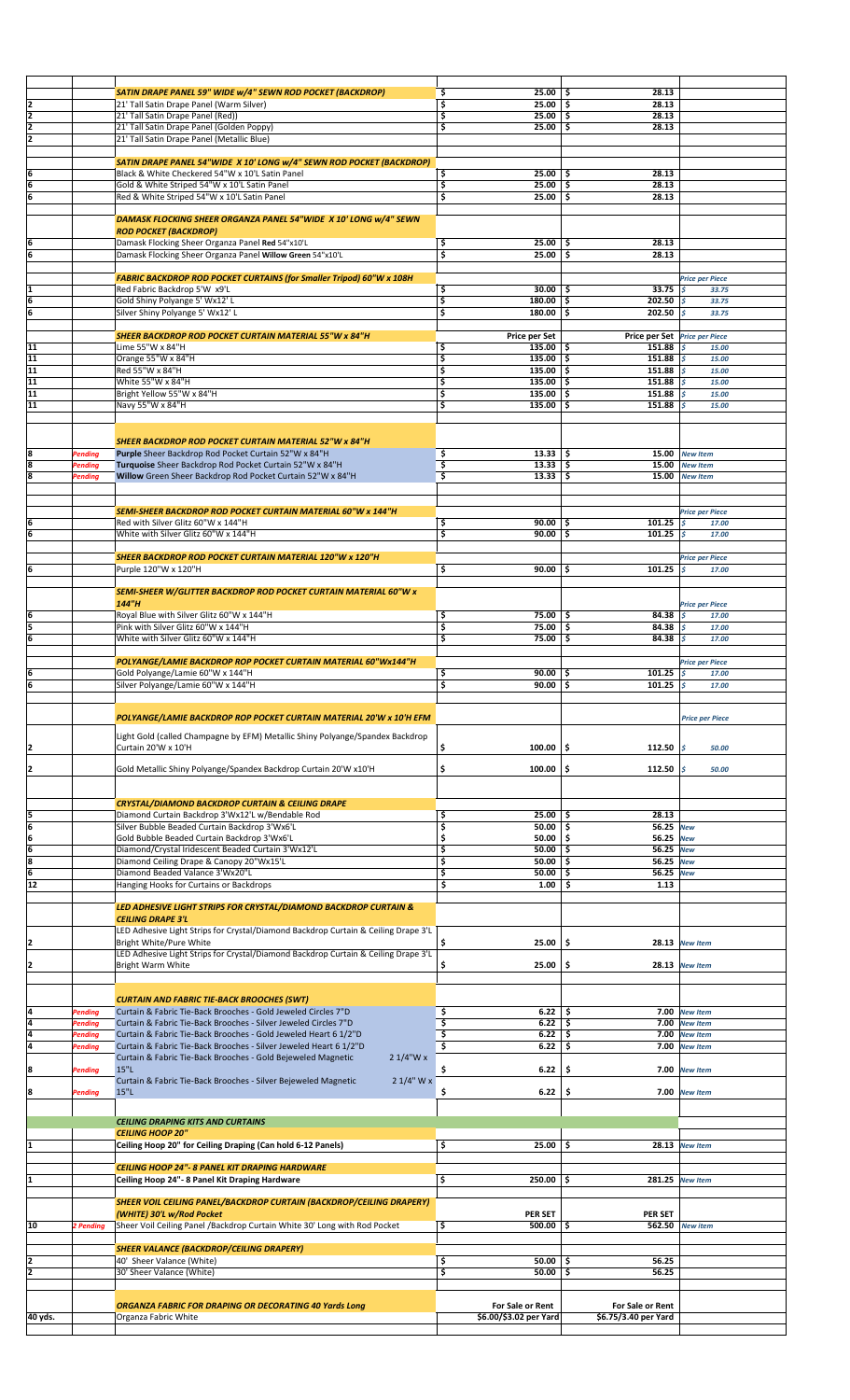|                 |                | SATIN FABRIC MATERIAL(BACKDROP/CEILING DRAPERY) 54"Wide x 10Yds Long                     |          | <b>Per Piece</b>       | <b>Per Piece</b>              |                 |  |
|-----------------|----------------|------------------------------------------------------------------------------------------|----------|------------------------|-------------------------------|-----------------|--|
| 6 pcs           |                | Gold Satin Material - 54"W x 10yds L                                                     | \$       | 25.00                  | -\$                           | 28.13 New item  |  |
| 4 pcs           |                | Green (Willow/Moss Green) Satin Material - 54"W x 10yds L                                | \$       | 25.00                  | \$<br>28.13                   | <b>New item</b> |  |
| 6 pcs           |                | Red Satin Material - 54"W x 10yds L                                                      | \$       | 25.00                  | \$<br>28.13                   | <b>New item</b> |  |
| 6 pcs           |                | Royal Blue Satin Material - 54"W x 10yds L                                               | \$       | 25.00                  | \$<br>28.13                   | <b>New item</b> |  |
| 6 pcs           |                | Silver Satin Material - 54"W x 10yds L                                                   | \$       | 25.00                  | \$<br>28.13                   | <b>New item</b> |  |
| 6 pcs           |                | White Satin Material - 54"W x 10yds L                                                    | \$       | 25.00                  | \$<br>28.13                   | <b>New item</b> |  |
|                 |                |                                                                                          |          |                        |                               |                 |  |
|                 |                |                                                                                          |          |                        |                               |                 |  |
|                 |                | TULLE FABRIC 40 & 50 YARDS LONG                                                          |          |                        |                               |                 |  |
| 40 yds.         |                | Tulle Fabric Baby Blue (1 roll)                                                          |          | \$6.00/\$3.02 per Yard | \$6.75/3.40 per Yard New Item |                 |  |
| 40 yds.         |                | Tulle Fabric Baby Pink (1 roll)                                                          |          | \$6.00/\$3.02 per Yard | \$6.75/3.40 per Yard          | <b>New Item</b> |  |
| 40 yds.         |                | Tulle Fabric Burgundy (1 roll)                                                           |          | \$6.00/\$3.02 per Yard | \$6.75/3.40 per Yard          | <b>New Item</b> |  |
| 40 yds.         | Pending        | Tulle Fabric Eggplant (1 roll)                                                           |          | \$6.00/\$3.02 per Yard | \$6.75/3.40 per Yard          | <b>New Item</b> |  |
| 40 yds.         | Pending        | Tulle Fabric Fuchsia (1 roll)                                                            |          | \$6.00/\$3.02 per Yard | \$6.75/3.40 per Yard          | <b>New Item</b> |  |
| 40 yds.         |                | Tulle Fabric Navy Blue (1 roll)                                                          |          | \$6.00/\$3.02 per Yard | \$6.75/3.40 per Yard          | <b>New Item</b> |  |
| 40 yds.         |                | Tulle Fabric Royal Blue (1 roll)                                                         |          | \$6.00/\$3.02 per Yard | \$6.75/3.40 per Yard          | <b>New Item</b> |  |
| 40 yds.         |                | Tulle Fabric Red (1 roll)                                                                |          | \$6.00/\$3.02 per Yard | \$6.75/3.40 per Yard          | <b>New Item</b> |  |
| 40 yds.         | Pending        | Tulle Fabric Turquoise (1 roll)                                                          |          | \$6.00/\$3.02 per Yard | \$6.75/3.40 per Yard          | <b>New Item</b> |  |
| 100 yds.        |                | Tulle Fabric White (2 rolls)                                                             |          | \$6.00/\$3.02 per Yard | \$6.75/3.40 per Yard          | <b>New Item</b> |  |
|                 |                |                                                                                          |          |                        |                               |                 |  |
|                 |                |                                                                                          |          |                        |                               |                 |  |
|                 |                | <b>SEQUIN MATERIAL</b>                                                                   |          |                        |                               |                 |  |
| 10 Yds<br>5 Yds |                | Black Shiny Sequin Material                                                              | \$<br>\$ | 50.00                  | \$.<br>56.25<br>28.13         |                 |  |
|                 |                | Rose Shiny Sequin Material                                                               |          | 25.00                  | \$                            |                 |  |
| 10 Yds          |                | Silver Shiny Sequin Material                                                             | \$       | 50.00                  | \$<br>56.25                   |                 |  |
| 10 Yds          |                | White Pearl Shiny Sequin Material                                                        | \$       | 50.00                  | \$<br>56.25                   |                 |  |
|                 |                |                                                                                          |          |                        |                               |                 |  |
|                 |                | <b>SHEER MATERIAL FOR TENT DECORATING</b>                                                |          | \$50.00                | \$.<br>56.25                  |                 |  |
|                 |                | Blue 4 pcs 60"Wx12' & 4 pcs 60"Wx18"                                                     |          | \$50.00                | \$<br>56.25                   |                 |  |
|                 |                | Gold 4 pcs 60"Wx12' & 4 pcs 60"Wx18"                                                     |          | \$50.00                | \$<br>56.25                   |                 |  |
|                 |                | White 4 pcs 60"Wx12' & 4 pcs 60"Wx18"                                                    |          |                        |                               |                 |  |
|                 |                |                                                                                          |          |                        |                               |                 |  |
|                 |                |                                                                                          |          |                        |                               |                 |  |
|                 |                | <b>PHOTO PROPS &amp; SIGNS (SWT)</b>                                                     |          | <b>Price per Set</b>   | <b>Price per Set</b>          |                 |  |
|                 |                | 4 pc Photo Prop Picture Frames- White Plastic Oval - 9 1/2"x12" -\$15.00; Oval 13"x16    |          |                        |                               |                 |  |
| 2 Set           |                | 1/4"- \$20.00; Rectangular 12"x18"- \$25.00; Rectangular 12"x22"- \$30.00                | \$       | 75.00                  | \$<br>84.38                   |                 |  |
| I1              | Pending        | Photo Prop Picture Frame - Silver Plastic - 32"H x 20 1/2"W                              | \$       | 30.00                  | \$                            | 33.75 New Item  |  |
|                 |                |                                                                                          |          |                        |                               |                 |  |
|                 |                | Photo Frame with Flowers White (Do it Yourself)                                          |          | 5.00                   | \$<br>5.63                    |                 |  |
| 12              |                |                                                                                          | \$       |                        |                               |                 |  |
|                 |                |                                                                                          |          |                        |                               |                 |  |
| 2 Sets          | Pending        | Filligree Round 3 pc. Frame & Centerpiece Table Topper Display Set 20", 24", 31"         | \$       | 75.00                  | \$                            | 84.38 New Item  |  |
|                 |                |                                                                                          |          |                        |                               |                 |  |
| 1               |                | "BABY" Free Standing Sign Wht. (Wood) 4"W x 14"L                                         | \$       | 10.00                  | \$<br>11.25                   |                 |  |
|                 |                |                                                                                          |          |                        |                               |                 |  |
| 1               |                | "BABY" Free Standing Sign Wht. (Foam)                                                    | \$       | 10.00                  | \$<br>11.25                   |                 |  |
|                 |                |                                                                                          |          |                        |                               |                 |  |
| 1               | Pending        | "BABY" White Marquee LED Metal Sign 8"H Battery Operated w/Timer                         | \$       | 40.00                  | \$                            | 45.00 New Item  |  |
|                 |                |                                                                                          |          |                        |                               |                 |  |
|                 |                |                                                                                          | \$       | 10.00                  | \$                            |                 |  |
| 1               |                | "FAMILY" Free Standing Sign Black                                                        |          |                        | 11.25                         |                 |  |
|                 |                |                                                                                          |          |                        |                               |                 |  |
| 1 set           |                | "15" LED White Sign 1 pc. (Stand Alone) Special for Quince Anos                          | \$       | 20.00                  | \$<br>22.50                   |                 |  |
|                 |                |                                                                                          |          |                        |                               |                 |  |
| 1 set           |                | "16" LED White Sign 2 pc. (Stand Alone) Special for Sweet 16                             | \$       | 20.00                  | \$<br>22.50                   |                 |  |
|                 |                |                                                                                          |          |                        |                               |                 |  |
| 1 set           | Pending        | "I DO" White LED Metal Sign 8"H Battery Operated w/Timer                                 | \$       | 40.00                  | \$<br>45.00                   | <b>New Item</b> |  |
|                 |                |                                                                                          |          |                        |                               |                 |  |
| 1 set           |                | "MR. & MRS." Chair Sign                                                                  | \$       | 10.00                  | 11.25<br>\$                   |                 |  |
|                 |                |                                                                                          |          |                        |                               |                 |  |
| 1 set           | Pending        | "Mr. & Mrs." White Marquee LED Metal Sign 8"H Battery Operated w/Timer                   | \$       | 50.00                  | \$<br>56.25                   | <b>New Item</b> |  |
|                 |                |                                                                                          |          |                        |                               |                 |  |
| 1 set           |                | "MR. & MRS." Photo Prop Sign 2 pc. (Stand Alone)                                         | \$       | 10.00                  | 11.25<br>\$                   |                 |  |
|                 |                |                                                                                          |          |                        |                               |                 |  |
|                 |                |                                                                                          |          |                        |                               |                 |  |
| l 1 set         |                | "MR. & MRS." Blush Glitter Wedding Sign 7"H (Stand Alone)                                | \$       | 15.00                  | 16.88<br>\$.                  |                 |  |
|                 |                |                                                                                          |          |                        |                               |                 |  |
| 1 set           |                | "MR. & MRS." Gold Glitter Wedding Sign 7"H (Stand Alone)                                 | \$       | 15.00                  | \$<br>16.88                   |                 |  |
|                 |                |                                                                                          |          |                        |                               |                 |  |
| 1 set           |                | "Mr. & Mrs. Gold Glitter Wedding Sign 9"-12"H (Stand Alone)                              | \$       | 15.00                  | 16.88<br>Ş                    |                 |  |
|                 |                |                                                                                          |          |                        |                               |                 |  |
| 2 set           |                | "MR. & MRS." Silver Glitter Wedding Sign 7"H (Stand Alone)                               | \$       | 15.00                  | \$<br>16.88                   |                 |  |
|                 |                |                                                                                          |          |                        |                               |                 |  |
| 1 set           |                | "MR. & MRS." White LED Wedding Sign 7"H 3 pc. (Stand Alone)                              | \$       | 20.00                  | 22.50<br>Ş                    |                 |  |
|                 |                |                                                                                          |          |                        |                               |                 |  |
| 1 set           |                | "LOVE" Free Standing Wooden Letters for Wedding (White)                                  | \$       | 10.00                  | 11.25<br>\$.                  |                 |  |
|                 |                |                                                                                          |          |                        |                               |                 |  |
| 11              |                | "LOVE" Free Standing Wooden Sign for Wedding (Red) 4"Hx12"L                              | \$       | 10.00                  | 11.25<br>\$.                  |                 |  |
|                 |                |                                                                                          |          |                        |                               |                 |  |
|                 |                | "LOVE" Laser Cut Free Standing Sign for Wedding (White) Each Letter is 20 1/2" x 15 1/2" |          |                        |                               |                 |  |
| 1               |                | (Total Length of combined letters 5.25'L) SWT                                            | \$       | 50.00                  | \$                            | 56.25 New Item  |  |
|                 |                |                                                                                          |          |                        |                               |                 |  |
| 11              |                | "LOVE" LED Marquis Sign 18"Wx8"Hx2.2" (Warm White Lights)                                | \$       | 20.00                  | 22.50<br>\$                   |                 |  |
|                 |                |                                                                                          |          |                        |                               |                 |  |
|                 |                | "LOVE" LED Marquis Red Metal Sign 18"Wx8"Hx2.2" (Battery Operated)                       | \$       | 20.00                  | 22.50<br>s                    |                 |  |
|                 |                |                                                                                          |          |                        |                               |                 |  |
|                 |                |                                                                                          | \$       | 20.00                  | 22.50<br>.\$                  |                 |  |
|                 |                | "LOVE IS SWEET" Gold Glitter Sign 3 pc. (Stand Alone) 7.7" x 14"                         |          |                        |                               |                 |  |
|                 |                |                                                                                          |          |                        |                               |                 |  |
| 11              |                | "LOVE IS SWEET" Gold Sign 3 pc. (Stand Alone)                                            | \$       | 20.00                  | 22.50<br>\$.                  |                 |  |
|                 |                |                                                                                          |          |                        |                               |                 |  |
| I1              | <b>Pending</b> | "SWEET" White Marquee LED Sign 8"H Battery Operated w/Timer                              | \$       | 50.00                  | \$<br>56.25                   | <b>New Item</b> |  |
|                 |                |                                                                                          |          |                        |                               |                 |  |
| I1              |                | "CROWN" Gold Glitter Marquis LIGHTED Metal Sign (Battery Operated)                       | \$       | 20.00                  | 22.50<br>Ş                    |                 |  |
|                 |                |                                                                                          |          |                        |                               |                 |  |
|                 |                | "CROWN" LED White Wooden Sign (Battery Operated)                                         | \$       | 20.00                  | 22.50<br>Ş                    |                 |  |
|                 |                |                                                                                          |          |                        |                               |                 |  |
| 16              |                | "Reserved" Stainless Steel Table Tent Sign w/Black Lettering 6"x1 1/2"                   | \$       | 4.00                   | 4.50<br>\$                    | <b>New Item</b> |  |
|                 |                |                                                                                          |          |                        |                               |                 |  |
| I6              | Pending        | "Reserved" Acrylic Freestanding Table Sign Gold 5"x7" (AMZ)                              | \$       | 5.00                   | 5.63<br>\$.                   | <b>New Item</b> |  |
|                 |                |                                                                                          |          |                        |                               |                 |  |
|                 |                | Table Numbers Double Side Plastic Black on White #1-50 4"x4"                             | \$       | 10.00                  | 11.25                         | <b>New Item</b> |  |
| 1 Set           | Pending        |                                                                                          |          |                        | Ş                             |                 |  |
|                 |                |                                                                                          |          |                        |                               |                 |  |
| 15              |                | Colorful Feather Boas                                                                    | \$       | 1.00                   | 1.13<br>-\$                   |                 |  |
|                 |                |                                                                                          |          |                        |                               |                 |  |
| 2               |                | Inflatable Saxophones                                                                    | \$       | $1.00$ \$              | $\bf 1.13$                    |                 |  |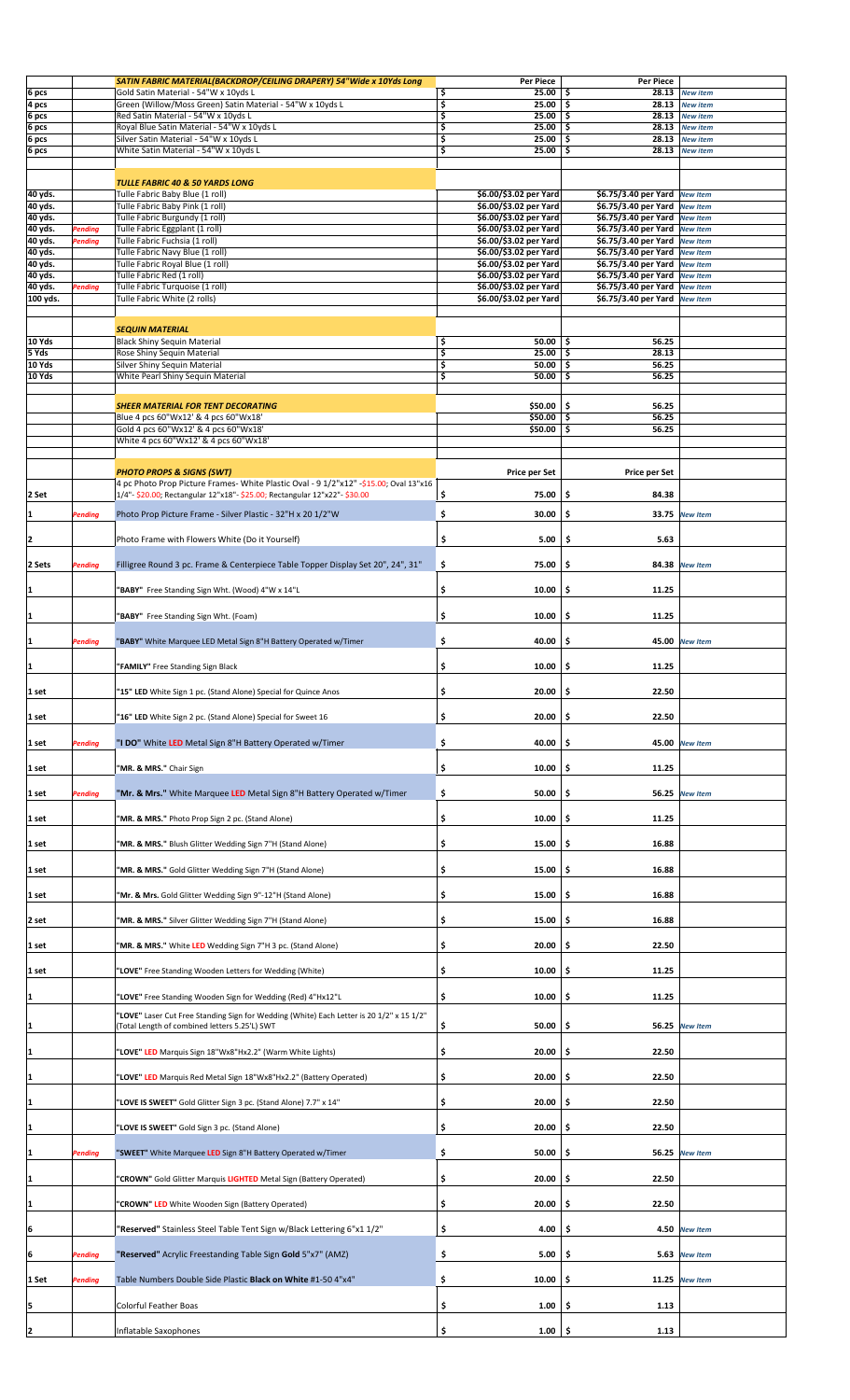| 2                                         |                           | Inflatable Guitars                                                                                                  | \$<br>1.00                       | \$<br>1.13                 |                                    |  |
|-------------------------------------------|---------------------------|---------------------------------------------------------------------------------------------------------------------|----------------------------------|----------------------------|------------------------------------|--|
|                                           |                           |                                                                                                                     |                                  |                            |                                    |  |
| 1                                         |                           | Afro Wig                                                                                                            | \$<br>1.00                       | \$<br>1.13                 |                                    |  |
|                                           |                           |                                                                                                                     |                                  |                            |                                    |  |
| 1                                         |                           | Pink Bob Wig                                                                                                        | \$<br>1.00                       | 1.13<br>\$                 |                                    |  |
|                                           |                           |                                                                                                                     |                                  |                            |                                    |  |
| $\mathbf{1}$                              |                           | Captain's Hat                                                                                                       | \$<br>1.00                       | 1.13<br>\$                 |                                    |  |
|                                           |                           | Crown                                                                                                               | \$<br>1.00                       | 1.13                       |                                    |  |
| $\overline{1}$                            |                           |                                                                                                                     |                                  | \$.                        |                                    |  |
| 1                                         |                           | Jester's Hat                                                                                                        | \$<br>1.00                       | \$<br>1.13                 |                                    |  |
|                                           |                           |                                                                                                                     |                                  |                            |                                    |  |
| $\overline{1}$                            |                           | Oversized Colorful Top Hat                                                                                          | \$<br>1.00                       | 1.13<br>\$                 |                                    |  |
|                                           |                           |                                                                                                                     |                                  |                            |                                    |  |
| 100                                       |                           | Wedding Props on a Stick                                                                                            | \$<br>1.00                       | 1.13<br>\$                 |                                    |  |
|                                           |                           |                                                                                                                     |                                  |                            |                                    |  |
| 2 pk                                      |                           | 11 pc Wedding Props                                                                                                 | \$<br>35.00                      | 39.38<br>-\$               |                                    |  |
|                                           |                           |                                                                                                                     |                                  |                            |                                    |  |
| 7 pk                                      |                           | 12 pc Wedding Props on a Stick                                                                                      | \$<br>40.00                      | -\$<br>45.00               |                                    |  |
|                                           |                           | <b>BALLOON ARCH- ADJUSTABLE</b>                                                                                     |                                  |                            |                                    |  |
|                                           |                           | Balloon Arch with Water Weighted Stand Adjustable 9'Hx19'W (Uses 50 Balloon                                         |                                  |                            |                                    |  |
| $\overline{\mathbf{1}}$                   |                           | Arch Buckle Clips)                                                                                                  | \$<br>$100.00$ \$                |                            | 112.50 New item                    |  |
|                                           |                           |                                                                                                                     |                                  |                            |                                    |  |
| $\overline{z}$                            |                           | Balloon Arch Stand Kit Adjustable w/Clamps for Table 12'H                                                           | \$<br>75.00 \$                   | 84.38                      |                                    |  |
|                                           |                           |                                                                                                                     |                                  |                            |                                    |  |
| $\overline{2}$                            |                           | Portable Electric Air Blower Balloon Pump Inflator w/1 Nozzle                                                       | \$<br>$25.00$ \$                 | 28.13                      | <b>New Item</b>                    |  |
|                                           |                           |                                                                                                                     |                                  |                            |                                    |  |
| 3                                         |                           | <b>Balloon Pump- Small Manual</b>                                                                                   |                                  |                            |                                    |  |
|                                           |                           |                                                                                                                     |                                  |                            |                                    |  |
| 350                                       |                           | Balloon Arch Buckle Clips (Holds 4 balloons per clip)                                                               | \$<br>$0.50 \, \xi$              | 0.56                       | <b>New item</b>                    |  |
|                                           |                           |                                                                                                                     |                                  |                            |                                    |  |
|                                           |                           | <b>DECORATIVE ARCH</b>                                                                                              |                                  |                            |                                    |  |
|                                           |                           | White Decorative Arch 96" Heavy Metal                                                                               | \$<br>$150.00$ \$                | 168.75                     |                                    |  |
| $\overline{\mathbf{1}}$                   |                           | White Arch Set 90" x 55"                                                                                            | \$<br>$100.00$ \$                | 112.50                     |                                    |  |
| 1                                         | <b>Pending</b>            | White Decorative Heart Shaped Arch Heavy Metal 7'4"H x 8'3"W                                                        | $150.00$ \$<br>\$                | 168.75                     | <b>New Item</b>                    |  |
|                                           |                           | MYLAR FOIL BALLOONS (CAN USE HELIUM) 40" GOLD & SILVER                                                              | Price per Balloon                | Price per Balloon          |                                    |  |
|                                           |                           | <b>NUMBER MYLAR FOIL BALLOONS</b>                                                                                   |                                  |                            |                                    |  |
|                                           |                           | GOLD                                                                                                                |                                  |                            |                                    |  |
| $\frac{3}{2}$ pcs                         |                           | "ט"                                                                                                                 | $20.00$ \$<br>\$                 | 22.50                      | <b>New Item</b>                    |  |
|                                           |                           | "1", "2", "3", "4", "6", "7", "8"<br>"5"                                                                            | \$<br>20.00<br>\$<br>20.00       | \$<br>22.50<br>\$<br>22.50 | <b>New Item</b>                    |  |
| 3                                         |                           |                                                                                                                     |                                  |                            | <b>New Item</b>                    |  |
|                                           |                           | <b>SILVER</b>                                                                                                       |                                  |                            |                                    |  |
| 5 pcs                                     |                           | "0", "2", "5", "7"<br>"1", "3", "4", "6", "8", "9"                                                                  | \$<br>20.00<br>\$<br>20.00       | 22.50<br>\$<br>22.50<br>\$ | <b>New Item</b><br><b>New Item</b> |  |
| 2 pcs                                     |                           |                                                                                                                     |                                  |                            |                                    |  |
|                                           |                           | <b>WEDDING &amp; BRIDAL SHOWER MYLAR FOIL BALLOONS</b>                                                              |                                  |                            |                                    |  |
|                                           |                           |                                                                                                                     |                                  |                            |                                    |  |
|                                           |                           | Champagne Bottle & Goblet 14" (2pc set)                                                                             | \$<br>$12.00$ \$                 | 13.50 New Item             |                                    |  |
|                                           |                           | Diamond Engagement Ring/Wedding Ring 12"<br>Heart Shape Groom Tuxedo & Bride Dress 14" (2pc set)                    | \$<br>7.00<br>\$<br>$12.00$   \$ | \$<br>7.88                 | <b>New Item</b><br>13.50 New Item  |  |
| $\frac{6}{6}$                             |                           |                                                                                                                     |                                  |                            |                                    |  |
|                                           |                           | CLEAR/TRANSPARENT BALLOONS HELIUM 5", 12", 14", 20", 30"                                                            | For Sale Only Each               | For Sale OnlyEach          |                                    |  |
| 50                                        | Pending                   | Clear/Transparent Balloons Helium 5"                                                                                | \$<br>1.80                       | \$<br>2.03                 | <b>New Item</b>                    |  |
| 100                                       | <b>Pending</b>            | Clear/Transparent Balloons Helium 12"                                                                               | 3<br>2.70                        | \$<br>3.04                 | <b>New Item</b>                    |  |
| $\begin{array}{c}\n50 \\ 10\n\end{array}$ | Pending<br><b>Pending</b> | Clear/Transparent Balloons Helium 14"<br>Clear/Transparent Balloons Helium 20"                                      | \$<br>3.25<br>\$<br>9.00         | -\$<br>3.66<br>\$<br>10.13 | <b>New Item</b><br><b>New Item</b> |  |
| 10                                        | <b>Pending</b>            | Clear/Transparent Balloons Helium 30"                                                                               | \$<br>12.25                      | \$                         | 13.78 New Item                     |  |
|                                           |                           |                                                                                                                     |                                  |                            |                                    |  |
|                                           |                           | <b>BALLOON TASSEL GARLAND 12pc Pack</b>                                                                             | For Sale Only Each/Pack          | For Sale OnlyEach/Pack     |                                    |  |
|                                           | <b>Pending</b>            | Ballon Tassel Garland Gold Metallic                                                                                 | \$3.83/\$46.00                   | \$4.30/\$51.75             | <b>New Item</b>                    |  |
|                                           |                           | <b>CHALKBOARD DISPLAY SIGN</b>                                                                                      |                                  |                            |                                    |  |
|                                           |                           |                                                                                                                     |                                  |                            |                                    |  |
| 12                                        |                           | Horizontal Hanging Chalkboard Sign Small                                                                            | \$2.00 each                      | \$2.25 each New Item       |                                    |  |
|                                           |                           | Horizontal Hanging Chalkboard Sign w/20" Jute Rope<br>15                                                            |                                  |                            |                                    |  |
| $\frac{4}{1}$                             |                           | 1/4"W x 9 3/4"H                                                                                                     |                                  |                            |                                    |  |
|                                           |                           |                                                                                                                     |                                  |                            |                                    |  |
|                                           |                           | Freestanding Metal Chalkboard Small                                                                                 | \$2.00 each                      | \$2.25 each New Item       |                                    |  |
|                                           |                           |                                                                                                                     |                                  |                            |                                    |  |
| $\overline{2}$                            |                           | Hanging Chalkboard w/Rope 16"Wx11"H                                                                                 | \$<br>20.00                      | -\$                        | 22.50 New Item                     |  |
|                                           |                           |                                                                                                                     |                                  |                            |                                    |  |
| $\overline{a}$                            |                           | Large Yard Signs for Wedding (1plain, 2 w/Burlap Bow)                                                               | \$12.00 each                     | \$13.50 each New Item      |                                    |  |
|                                           |                           |                                                                                                                     |                                  |                            |                                    |  |
| 3                                         |                           | Small Signs (Bride's Cake, Groom's Cake, Guest Book)                                                                | \$6.00 each                      | \$6.75 each   New Item     |                                    |  |
| 4 pks<br>$^{24}$                          |                           | Stylish Vintage Brown Metal Frame Semi-Permanent Chalkboard Display Sign Stand                                      |                                  |                            |                                    |  |
| $\overline{2}$                            |                           | 12.75" x 9" Board (for Table Top)                                                                                   | \$<br>25.00                      | \$                         | 28.13 New Item                     |  |
|                                           |                           | Stylish Vintage White Metal Frame Semi-Permanent Chalkboard Display Sign Stand<br>12.75" x 9" Board (for Table Top) | \$<br>25.00                      | \$                         | 28.13 New Item                     |  |
| $\overline{4}$                            |                           |                                                                                                                     |                                  |                            |                                    |  |
|                                           |                           | Scrollwork Design Brown Metal Sidewalk Chalkboard Sign/A Frame 15.5" W X<br>42.25" H X 1.5" D Large Floor Model     | \$<br>50.00                      | \$                         | 56.25 New Item                     |  |
| $\overline{\mathbf{c}}$                   |                           |                                                                                                                     |                                  |                            |                                    |  |
|                                           |                           | <b>LADDER WHITE WOODEN</b>                                                                                          |                                  |                            |                                    |  |
| 1                                         |                           | White Wooden Ladder                                                                                                 | \$<br>50.00                      | \$.                        | 56.25 New Item                     |  |
|                                           |                           |                                                                                                                     |                                  |                            |                                    |  |
|                                           |                           | <b>CROSS WOODEN 3'</b>                                                                                              |                                  |                            |                                    |  |
| $\overline{\mathbf{1}}$                   |                           | Cross Wooden 3'                                                                                                     | \$<br>50.00                      | \$.<br>56.25               | <b>New Item</b>                    |  |
|                                           |                           |                                                                                                                     |                                  |                            |                                    |  |
|                                           |                           | PLACE CARD/TABLE MENU/PHOTO HOLDER                                                                                  |                                  |                            |                                    |  |
| 47                                        |                           | Ring-Clip Place Card/Table Menu/Photo Holder                                                                        | \$2.00 each                      | \$2.25 each                |                                    |  |
| 10                                        |                           | Gold Place Card/Table Menu/Photo Holder                                                                             | \$2.00 each                      | \$2.25 each                |                                    |  |
|                                           |                           |                                                                                                                     |                                  |                            |                                    |  |
| 10                                        |                           | Silver Rhinestone Place Card/Table Menu/Photo Holder                                                                | \$2.00 each                      | \$2.25 each                |                                    |  |
|                                           |                           | <b>FLOOR EASEL - ANTIQUE GOLD</b>                                                                                   |                                  |                            |                                    |  |
|                                           |                           | Antique Gold Deco Easel Adjusts to 12.5", 20", 27" Height                                                           | \$<br>25.00                      | \$<br>28.13                |                                    |  |
| $\frac{4}{2}$<br>$\overline{2}$           |                           | Antique Gold Deco Easel 63.5" H<br>Pewter Deco Easel                                                                | \$<br>25.00<br>\$<br>$25.00$ \$  | \$<br>28.13<br>28.13       |                                    |  |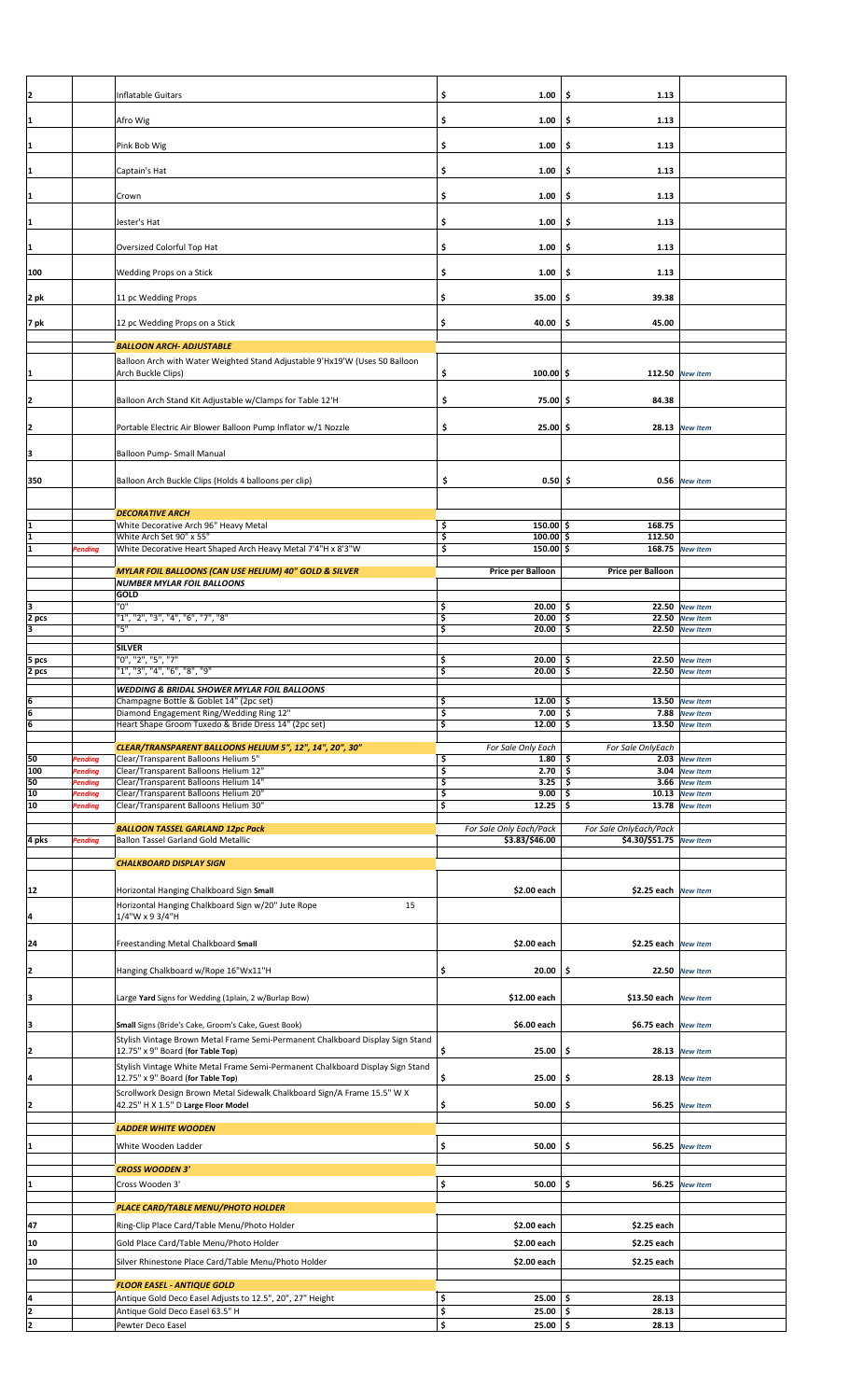| 12      |                | Rosewood Finish Oak Easel 64"                                                    | \$<br>25.00        | \$<br>28.13   |                   |  |
|---------|----------------|----------------------------------------------------------------------------------|--------------------|---------------|-------------------|--|
|         |                |                                                                                  |                    |               |                   |  |
| 20      |                | <b>CHRISTMAS LIGHTS-LED</b><br>Christmas Bright White Lights & Warm White Lights | \$<br>25.00        | \$<br>28.13   |                   |  |
| 12      |                | Falling Raindrop/Icicle Snow Fall String LED Lights (8 Lights per Set)           | \$<br>25.00        | \$            | 28.13 Check Total |  |
|         |                |                                                                                  |                    |               |                   |  |
| 30      |                | Everglow Clear White Lights w/White Cord (100 Light) 20'L                        | \$<br>20.00        | \$<br>22.50   |                   |  |
| 5       |                | 300 Light LED White Window Curtain IcicleLights                                  | \$<br>20.00        | \$.<br>22.50  |                   |  |
|         |                |                                                                                  |                    |               |                   |  |
|         |                |                                                                                  |                    |               |                   |  |
|         |                | TWINKLE IN THE NIGHT LED LIGHTS FOR BACKDROP 20'X10' WHITE                       |                    |               |                   |  |
| İ2      |                | Twinkle in the Night LED Lights for Backdrop 20'x10' White (Net)                 | \$<br>100.00       | \$            | 112.50 New Item   |  |
|         |                |                                                                                  |                    |               |                   |  |
|         |                | <b>UPLIGHTING-LED</b>                                                            |                    |               |                   |  |
|         |                |                                                                                  |                    |               |                   |  |
| 12      |                | Uplights Chauvet Par56 - LED Plug-In color changing or stationery                | \$<br>50.00        | \$<br>56.25   |                   |  |
| 8       |                | Uplights - Par 36 LED 7 Channel Plug-in color changing or stationery w/Remote    | \$<br>31.11        | -\$           | 35.00 New Item    |  |
|         |                |                                                                                  |                    |               |                   |  |
|         |                |                                                                                  |                    |               |                   |  |
|         |                | LIGHT BAR- LED DMX 3.3Ft. RGBAW (PRODUCES ANY COLOR) (EDD)                       |                    |               |                   |  |
| 14      |                | Light Bar- LED DMX 3.3Ft. RGBAW (Produces Any Color)                             | \$<br>150.00       | \$.           | 168.75 New Item   |  |
|         |                |                                                                                  |                    |               |                   |  |
|         |                | <b>DISCO BALL-MIRRORED W/MOTOR &amp; LIGHT</b>                                   |                    |               |                   |  |
|         |                |                                                                                  |                    |               |                   |  |
|         |                | Disco Ball-Mirrored w/Motor & Light                                              | \$<br>50.00        | \$<br>56.25   |                   |  |
|         |                |                                                                                  |                    |               |                   |  |
|         |                |                                                                                  |                    |               |                   |  |
|         |                | DISCO BALL-GROOVY GLASS MIRROR PARTY DECORATION 20" & 24"                        |                    |               |                   |  |
|         |                | <b>Pending Disco Mirror Ball 20"</b>                                             | 40.00<br>\$        | \$<br>45.00   |                   |  |
|         |                |                                                                                  |                    |               |                   |  |
| I1      | <b>Pending</b> | <b>Disco Mirror Ball 24"</b>                                                     | \$<br>50.00        | \$<br>56.25   |                   |  |
|         |                |                                                                                  |                    |               |                   |  |
|         |                | <b>STARLIGHT LIGHTING KIT</b>                                                    |                    |               |                   |  |
| I2      |                | Starlight Lighting Kit for 6 Panel Ceiling Draping Kit-3 strands of lights       | \$<br>50.00        | \$<br>56.25   |                   |  |
|         |                |                                                                                  |                    |               |                   |  |
|         |                | LED THEMED BATTERY OPERATED FAIRY STRING LIGHTS 7'L W/10 LIGHTS                  |                    |               |                   |  |
| 14      |                | Beach Themed Shells in a Glass Jar LED Fairy String Lights Warm White 7'L        | 15.00<br>\$        | \$.           | 16.88 New Item    |  |
| l4      |                |                                                                                  | \$                 | \$            |                   |  |
|         |                | Disco Mirro Ball LED Fairy String Lights Color Changing                          | 15.00              | 16.88         | <b>New Item</b>   |  |
| 4       |                | Gold Metal Heart LED Fairy String Lights Warm White 7'L                          | \$<br>15.00        | -\$<br>16.88  | <b>New Item</b>   |  |
| 4       |                |                                                                                  | \$<br>15.00        | \$            | 16.88 New Item    |  |
|         |                | Gold Metal Star LED Fairy String Lights Warm White 7'L                           |                    |               |                   |  |
|         |                | <b>AISLE RUNNERS (For Sale Only) (EFM)</b>                                       |                    |               |                   |  |
| 14      | 2 Pending      | White Aisle Runner w/Floral Lace Design 36" x 50'                                | \$<br>70.00        | -\$<br>78.75  |                   |  |
| I2      | Pending        | White Aisle Runner w/Floral Lace Design 36" x 100'                               | \$<br>$95.00$   \$ |               | 106.88 New Item   |  |
|         |                |                                                                                  |                    |               |                   |  |
|         |                |                                                                                  |                    |               |                   |  |
|         |                | <b>AISLE RUNNERS (For Rent Only)</b>                                             |                    |               |                   |  |
| 12      |                | Red Carpet Aisle Runner 3'x10' (for Rent)                                        | \$<br>25.00        | \$.<br>28.13  |                   |  |
| Iз      |                | Red Carpet Aisle Runner 3'x50' (for Rent)                                        | \$<br>100.00       | -\$<br>112.50 |                   |  |
|         |                |                                                                                  |                    |               |                   |  |
| ł1      |                | <b>White Wedding Carpet Aisle Runner 3'x50' (for Rent)</b>                       | \$<br>200.00       | \$.<br>225.00 |                   |  |
|         |                |                                                                                  |                    |               |                   |  |
|         |                |                                                                                  |                    |               |                   |  |
|         |                |                                                                                  |                    |               |                   |  |
|         |                | <b>OUTDOOR ARTIFICIAL GRASS RUG 12'X15' (For Rent Only)</b>                      |                    |               |                   |  |
|         |                | Artificial Grass Rug 12'x15'                                                     | \$<br>200.00       | \$.           | 225.00 New Item   |  |
|         |                |                                                                                  |                    |               |                   |  |
|         |                | STANCHION SET GOLD POLISHED STAINLESS STEEL POSTS WITH CROWN TOP 40"H            |                    |               |                   |  |
|         |                | w/ 6 POSTS & 4 -72"L RED VELOUR ROPES WITH 10' RED CARPET                        |                    |               |                   |  |
|         |                | Stanchion Set Gold Polished SS Posts w/Crown Top 40"H w/ 6 Posts & 4-72" Red     |                    |               |                   |  |
| 1 set   |                | Velour Ropes with 10' Red Carpet                                                 | \$<br>300.00       | \$.           | 337.50 New item   |  |
|         |                |                                                                                  |                    |               |                   |  |
|         |                | <b>WHITE OSTRICH FEATHERS 12"-14" LONG</b>                                       | Per Dozen          | Per Dozen     |                   |  |
| 200 pcs |                | White Feathers 12"-14" Long (Ostrich)                                            | \$<br>30.00        | \$<br>33.75   |                   |  |
|         |                |                                                                                  |                    |               |                   |  |
|         |                | <b>PAPER &amp; FABRIC LANTERNS (For Sale Only)</b>                               |                    |               |                   |  |
|         |                |                                                                                  |                    |               |                   |  |
|         |                | 8" FLOATING CHINESE LANTERNS                                                     |                    |               |                   |  |
| 50      |                | 8" White Floating Chinese Lantern                                                | \$<br>3.00         | \$<br>3.38    |                   |  |
|         |                | <b>8" PAPER LANTERNS</b>                                                         | \$<br>4.00         | \$<br>4.50    |                   |  |
|         |                |                                                                                  |                    |               |                   |  |
| 20      |                | 8" Astra Blue Paper Lanterns                                                     | \$<br>4.00         | \$<br>4.50    |                   |  |
| 10      |                | 8" Coral Pink (Roseate) Paper Lanterns                                           | \$<br>4.00         | \$<br>4.50    |                   |  |
| 10      |                | 8" Emerald Green Paper Lanterns                                                  | \$<br>4.00         | \$<br>4.50    |                   |  |
|         |                |                                                                                  |                    |               |                   |  |
| 10      |                | 8" Lavender Paper Lanterns                                                       | \$<br>4.00         | \$<br>4.50    |                   |  |
| 10      |                | 8" Lemon Yellow Chiffon Paper Lanterns                                           | \$<br>4.00         | \$<br>4.50    |                   |  |
| 10      |                |                                                                                  | \$<br>4.00         | \$<br>4.50    |                   |  |
|         |                | 8" Light Lime Green Paper Lanterns                                               |                    |               |                   |  |
| 10      |                | 8" Navy Blue Paper Lanterns                                                      | \$<br>4.00         | \$<br>4.50    |                   |  |
| 10      |                | 8" Pink (Light) Paper Lanterns                                                   | \$<br>4.00         | \$<br>4.50    |                   |  |
|         |                |                                                                                  |                    |               |                   |  |
| 20      |                | 8" Purple (Royal Purple) Paper Lanterns                                          | \$<br>4.00         | \$<br>4.50    |                   |  |
| l6      |                | 8" Red Paper Lanterns                                                            | \$<br>4.00         | \$<br>4.50    |                   |  |
| 20      |                | 8" Water Blue Paper Lanterns                                                     | \$<br>4.00         | \$<br>4.50    |                   |  |
|         |                |                                                                                  |                    |               |                   |  |
|         |                | <b>10" PAPER LANTERNS</b>                                                        |                    |               |                   |  |
| 20      |                | 10" Astra Blue Paper Lanterns                                                    | \$<br>6.00         | \$<br>6.75    |                   |  |
| 20      |                |                                                                                  | \$<br>6.00         | \$<br>6.75    |                   |  |
|         |                | 10" Coral/Roseate Paper Lanterns                                                 |                    |               |                   |  |
| 20      |                | 10" Dark Green Paper Lanterns                                                    | \$<br>6.00         | \$<br>6.75    |                   |  |
| 22      |                | 10" Fucshia Paper Lanterns                                                       | \$<br>6.00         | \$<br>6.75    |                   |  |
|         |                |                                                                                  |                    |               |                   |  |
| 20      |                | 10" Grass Green Paper Lanterns                                                   | \$<br>6.00         | \$<br>6.75    |                   |  |
| 12      |                | 10" Lemon Yellow Paper Lanterns                                                  | \$<br>6.00         | \$<br>6.75    |                   |  |
| 12      |                | 10" Light Yellow Paper Lanterns                                                  | \$<br>6.00         | \$<br>6.75    |                   |  |
|         |                |                                                                                  |                    |               |                   |  |
| 20      |                | 10" Mocha Paper Lanterns                                                         | \$<br>6.00         | \$<br>6.75    |                   |  |
| 12      |                | 10" Navy Blue Paper Lanterns                                                     | \$<br>6.00         | \$<br>6.75    |                   |  |
| 32      |                |                                                                                  | 6.00               | \$<br>6.75    |                   |  |
|         |                | 10" Orange Paper Lanterns                                                        | \$                 |               |                   |  |
| 12      |                | 10" Red Paper Lanterns                                                           | \$<br>6.00         | \$<br>6.75    |                   |  |
| 24      |                | 10" Roseate Paper Lanterns                                                       | \$<br>6.00         | \$<br>6.75    |                   |  |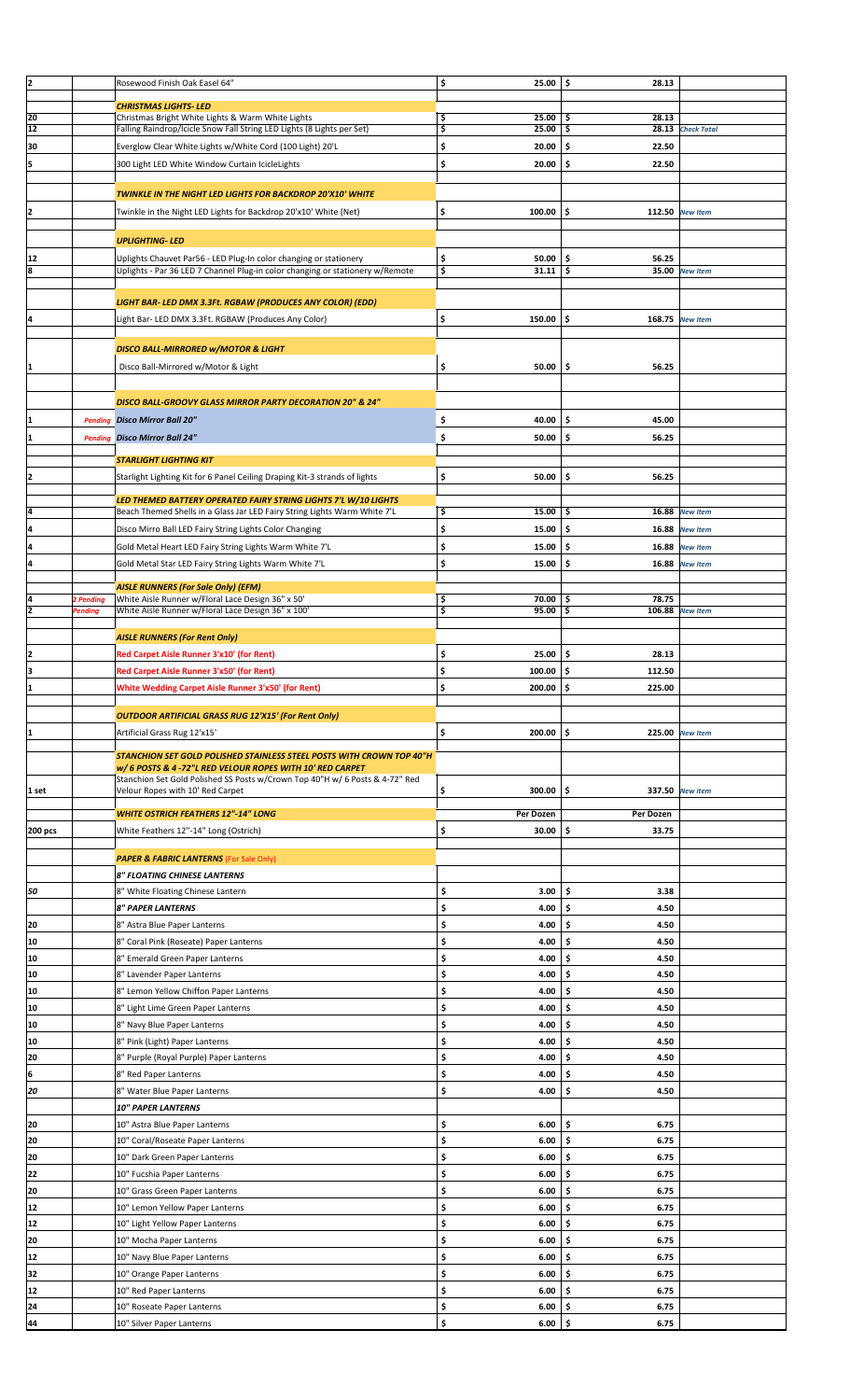| 188    | 10" Turquoise Paper Lanterns                                                              | \$<br>6.00         | \$<br>6.75         |                 |  |
|--------|-------------------------------------------------------------------------------------------|--------------------|--------------------|-----------------|--|
| 6      | 10" White Paper Lanterns                                                                  |                    |                    |                 |  |
|        | <b>12" PAPER LANTERNS</b>                                                                 |                    |                    |                 |  |
| ļ6     | 12" Black Paper Lanterns                                                                  | \$<br>7.00         | \$<br>7.88         |                 |  |
| ļ6     | 12" Burgundy Wine (Marsala) Paper Lanterns                                                | \$<br>7.00         | \$<br>7.88         |                 |  |
|        |                                                                                           |                    |                    |                 |  |
| 20     | 12" Coral Pink (Roseate) Paper Lanterns                                                   | \$<br>7.00         | \$<br>7.88         |                 |  |
| 20     | 12" Dark Blue Paper Lanterns                                                              | \$<br>7.00         | \$<br>7.88         |                 |  |
| 50     | 12" Emerald Green Paper Lanterns                                                          | \$<br>7.00         | \$<br>7.88         |                 |  |
| 20     | 12" Fuchsia Paper Lanterns                                                                | \$<br>7.00         | \$<br>7.88         |                 |  |
| 20     |                                                                                           | \$<br>7.00         | \$<br>7.88         |                 |  |
|        | 12" Gold Paper Lanterns                                                                   |                    |                    |                 |  |
| 60     | 12" Navy Blue Paper Lanterns                                                              | \$<br>7.00         | \$<br>7.88         |                 |  |
| 10     | 12" Red Paper Lanterns                                                                    | \$<br>7.00         | \$<br>7.88         |                 |  |
| 52     | 12" Silver Paper Lanterns                                                                 | \$<br>7.00         | \$<br>7.88         |                 |  |
| 20     | 12" Teal Paper Lanterns                                                                   | \$<br>7.00         | \$<br>7.88         |                 |  |
| 30     | 12" Turquoise Paper Lanterns                                                              | \$<br>7.00         | \$<br>7.88         |                 |  |
| 26     | 12" White Paper Lanterns                                                                  | \$<br>7.00         | \$<br>7.88         |                 |  |
|        |                                                                                           |                    |                    |                 |  |
| 12     | 12" Yellow Paper Lanterns                                                                 | \$<br>7.00         | \$<br>7.88         |                 |  |
|        | <b>12" LACE FABRIC LANTERNS</b>                                                           |                    |                    |                 |  |
| 12     | White Lace Fabric Lanterns                                                                | \$<br>24.00        | \$<br>27.00        |                 |  |
| 24     | Beige Lace Fabric Lanterns                                                                | \$<br>24.00        | \$<br>27.00        |                 |  |
|        | <b>14" PAPER LANTERNS</b>                                                                 |                    |                    |                 |  |
|        |                                                                                           |                    |                    |                 |  |
| 22     | 14" Fuschia Polka Dot Paper Lanterns                                                      | \$<br>10.50        | \$<br>11.81        |                 |  |
| 24     | 14" Gold Paper Lanterns                                                                   | \$<br>10.50        | \$<br>11.81        |                 |  |
| 24     | 14" Light Lime Polka Dot Paper Lanterns                                                   | \$<br>10.50        | \$<br>11.81        |                 |  |
| 24     | 14" Pink Paper Lanterns                                                                   | \$<br>10.50        | \$<br>11.81        |                 |  |
| 76     | 14" Turquoise Polka Dot Paper Lanterns                                                    | \$<br>10.50        | \$<br>11.81        |                 |  |
| 10     | 14" White Paper Lanterns                                                                  | \$<br>8.00         | \$<br>9.00         |                 |  |
|        |                                                                                           |                    |                    |                 |  |
| 10     | 14" Basketball Paper Lanterns                                                             | \$<br>9.00         | \$                 | 10.13 New item  |  |
| 20     | 14" Soccer Paper Lanterns                                                                 | \$<br>9.00         | \$                 | 10.13 New item  |  |
|        | <b>16" PAPER LANTERNS</b>                                                                 |                    |                    |                 |  |
| 18     | 16" White Paper Lanterns                                                                  | \$<br>12.00        | \$<br>13.50        |                 |  |
|        | <b>18" PAPER LANTERNS</b>                                                                 |                    |                    |                 |  |
| 12     |                                                                                           | \$<br>9.00         | \$<br>10.13        |                 |  |
|        | 18" White Paper Lanterns                                                                  |                    |                    |                 |  |
|        | <b>24" PAPER LANTERNS</b>                                                                 |                    |                    |                 |  |
| 2      | 24" White Paper Lanterns                                                                  | \$<br>15.00        | \$<br>16.88        |                 |  |
|        | <b>24" STAR PAPER LANTERNS</b>                                                            |                    |                    |                 |  |
|        |                                                                                           |                    |                    |                 |  |
| I2     | 24" Moravian Glossy Gold Multi Point Star Lantern Lamp                                    | 70.00<br>\$        | \$                 | 78.75 New item  |  |
| 6      | 24" Moravian Glossy Silver Multi Point Star Lantern Lamp                                  | \$<br>70.00        | \$<br>78.75        | <b>New item</b> |  |
|        |                                                                                           |                    |                    |                 |  |
| ļ6     | 24" Blue Paper Star Lantern                                                               | \$<br>15.00        | \$<br>16.88        | <b>New item</b> |  |
|        |                                                                                           |                    |                    |                 |  |
| ļ6     | 24" Gold Foil Paper Star Lantern                                                          | \$<br>15.00        | 16.88<br>-\$       | <b>New item</b> |  |
|        |                                                                                           |                    |                    |                 |  |
| İ6     | 24" Red Paper Star Lantern                                                                | \$<br>15.00        | 16.88<br>\$        | <b>New item</b> |  |
| l4     | 24" Silver Foil Paper Star Lantern                                                        | \$<br>15.00        | 16.88<br>-\$       | <b>New item</b> |  |
|        |                                                                                           |                    |                    |                 |  |
|        | <b>SARI FABRIC LANTERN</b>                                                                |                    |                    |                 |  |
|        |                                                                                           |                    |                    |                 |  |
| 25     | White Sari Fabric Lantern                                                                 | 7.00<br>\$         | 7.88<br>\$         |                 |  |
| 14     | LED Battery Terminals for Lanterns White-Light for Placing inside the lantern             | \$<br>3.00         | \$<br>3.38         |                 |  |
|        |                                                                                           |                    |                    |                 |  |
| 10     | 11' White Cord for Lanterns                                                               | \$<br>4.00         | \$<br>4.50         |                 |  |
|        |                                                                                           |                    |                    |                 |  |
| 10     | 8" Acrylic Mosaic Silver Centerpiece Mat-Flexible w/Adhesive Backing (For Sale only)   \$ | 25.00              | 28.13<br>\$        |                 |  |
|        |                                                                                           |                    |                    |                 |  |
|        | <b>TISSUE PAPER POM POMS - 10", 14", &amp; 5" Mini (For Sale Only)</b>                    | Price for each pc. | Price for each pc. |                 |  |
| 32 pcs | Baby Blue 5"                                                                              | \$<br>3.00         | \$<br>3.38         |                 |  |
|        |                                                                                           |                    |                    |                 |  |
| 32 pcs | Baby Pink 14"                                                                             | \$<br>9.00         | \$<br>10.13        |                 |  |
| 32 pcs | Baby Pink 5"                                                                              | \$<br>3.00         | \$<br>3.38         |                 |  |
|        |                                                                                           |                    |                    |                 |  |
| 32 pcs | Black 10"                                                                                 | \$<br>8.00         | 9.00<br>\$         |                 |  |
| 32 pcs | Fuschia 14"                                                                               | \$<br>9.00         | \$<br>10.13        |                 |  |
|        |                                                                                           |                    | 10.13              |                 |  |
| 20 pcs | Light Yellow 14"                                                                          | \$<br>9.00         | \$                 |                 |  |
| 20 pcs | Mocha Brown 14"                                                                           | \$<br>9.00         | \$<br>10.13        |                 |  |
| 32 pcs | Navy Blue 14"                                                                             | \$<br>9.00         | \$<br>10.13        |                 |  |
|        |                                                                                           |                    |                    |                 |  |
| 32 pcs | Red 14"                                                                                   | \$<br>9.00         | \$<br>10.13        |                 |  |
| 32 pcs | Silver 5"                                                                                 | \$<br>3.00         | \$<br>3.38         |                 |  |
|        |                                                                                           |                    |                    |                 |  |
| 20 pcs | Sunflower Yellow 14"                                                                      | \$<br>9.00         | 10.13<br>\$        |                 |  |
| 20 pcs | Tangerine 14"                                                                             | \$<br>9.00         | \$<br>10.13        |                 |  |
|        |                                                                                           |                    |                    |                 |  |
| 32 pcs | White 10"                                                                                 | \$<br>8.00         | 9.00<br>\$         |                 |  |
| 20 pcs | Willow Green 14"                                                                          | \$<br>9.00         | \$<br>10.13        |                 |  |
|        |                                                                                           |                    |                    |                 |  |
|        | <b>TISSUE POM POM GALAND 6' LONG (For Sale Only)</b>                                      |                    |                    |                 |  |
| 6      | 6" Black Tissue Pom Pom Garland                                                           | 13.50<br>\$        | 15.19<br>-\$       |                 |  |
|        |                                                                                           |                    |                    |                 |  |
| 6      | 6" Lavender Tissue Pom Pom Garland                                                        | \$<br>13.50        | \$<br>15.19        |                 |  |
| 6      | 6" Light Pink Tissue Pom Pom Garland                                                      | \$<br>13.50        | -\$<br>15.19       |                 |  |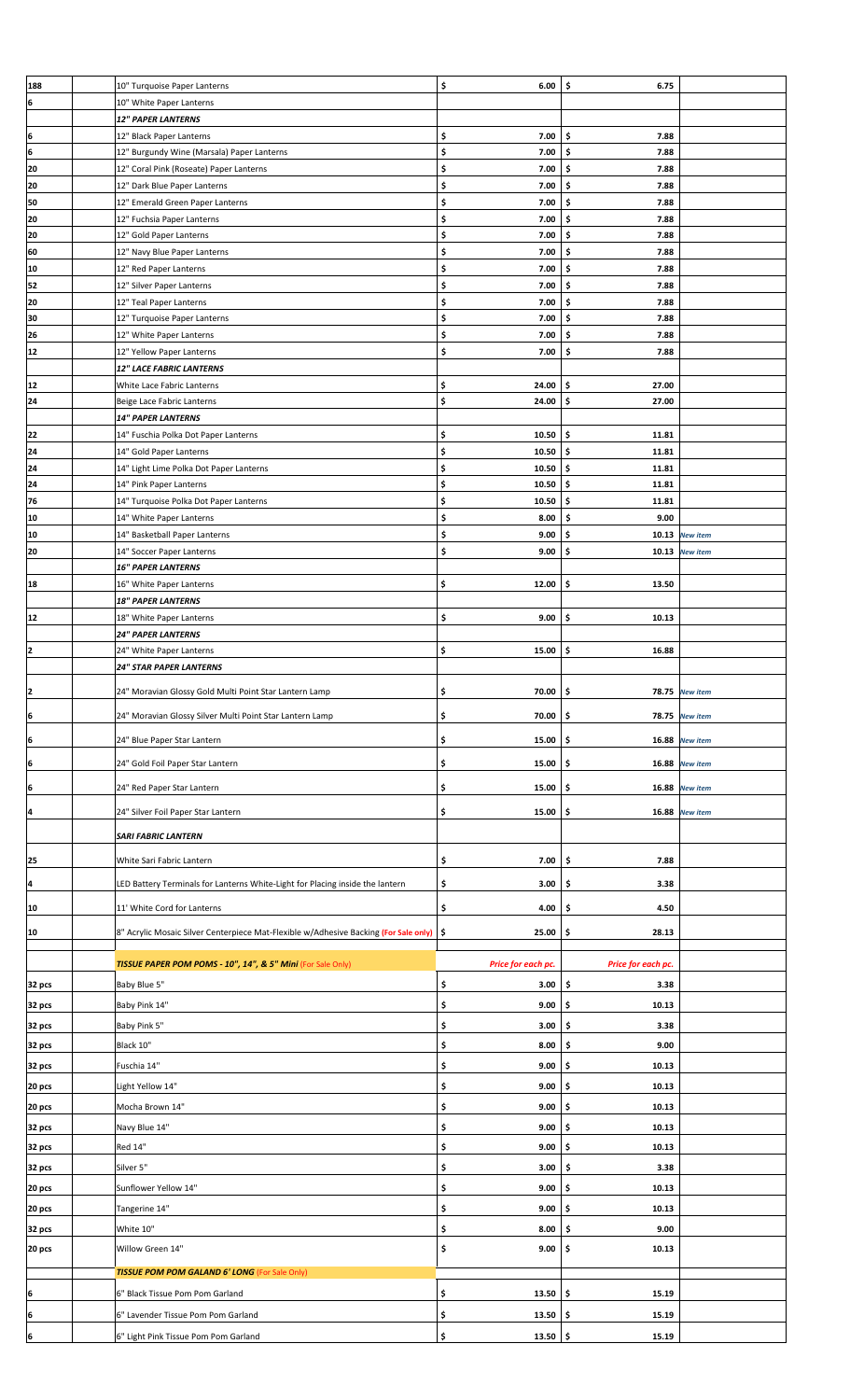| 6" Orange Tissue Pom Pom Garland                                                                                            | \$<br>13.50                                                                                                                                                                                                                                                                                                                                                                                                                                                                                                                                                                                                                                                               | \$<br>15.19                                                                                                                         |                                                                                                                       |                                                                       |
|-----------------------------------------------------------------------------------------------------------------------------|---------------------------------------------------------------------------------------------------------------------------------------------------------------------------------------------------------------------------------------------------------------------------------------------------------------------------------------------------------------------------------------------------------------------------------------------------------------------------------------------------------------------------------------------------------------------------------------------------------------------------------------------------------------------------|-------------------------------------------------------------------------------------------------------------------------------------|-----------------------------------------------------------------------------------------------------------------------|-----------------------------------------------------------------------|
| 6" Red Tissue Pom Pom Garland                                                                                               | \$<br>13.50                                                                                                                                                                                                                                                                                                                                                                                                                                                                                                                                                                                                                                                               | \$<br>15.19                                                                                                                         |                                                                                                                       |                                                                       |
| 6" Turqoise Tissue Pom Pom Garland                                                                                          | \$<br>13.50                                                                                                                                                                                                                                                                                                                                                                                                                                                                                                                                                                                                                                                               | \$<br>15.19                                                                                                                         |                                                                                                                       |                                                                       |
|                                                                                                                             |                                                                                                                                                                                                                                                                                                                                                                                                                                                                                                                                                                                                                                                                           |                                                                                                                                     |                                                                                                                       |                                                                       |
|                                                                                                                             |                                                                                                                                                                                                                                                                                                                                                                                                                                                                                                                                                                                                                                                                           |                                                                                                                                     |                                                                                                                       |                                                                       |
|                                                                                                                             |                                                                                                                                                                                                                                                                                                                                                                                                                                                                                                                                                                                                                                                                           |                                                                                                                                     |                                                                                                                       |                                                                       |
| <b>MIRRORS</b>                                                                                                              |                                                                                                                                                                                                                                                                                                                                                                                                                                                                                                                                                                                                                                                                           |                                                                                                                                     |                                                                                                                       |                                                                       |
| Upscale Ellipse Mirrors Centerpiece - Oval                                                                                  | \$<br>3.00                                                                                                                                                                                                                                                                                                                                                                                                                                                                                                                                                                                                                                                                | \$<br>3.38                                                                                                                          |                                                                                                                       |                                                                       |
| 8" Posh Hexagon Mirror Centerpiece                                                                                          | \$<br>4.00                                                                                                                                                                                                                                                                                                                                                                                                                                                                                                                                                                                                                                                                | \$<br>4.50                                                                                                                          |                                                                                                                       |                                                                       |
| 10" Round Mirror Centerpiece                                                                                                | \$<br>5.00                                                                                                                                                                                                                                                                                                                                                                                                                                                                                                                                                                                                                                                                | \$<br>5.63                                                                                                                          |                                                                                                                       |                                                                       |
| 12" Round Mirror Centerpiece                                                                                                | \$<br>5.00                                                                                                                                                                                                                                                                                                                                                                                                                                                                                                                                                                                                                                                                | \$<br>5.63                                                                                                                          |                                                                                                                       |                                                                       |
| 16" Round Mirror Centerpiece                                                                                                | \$<br>5.00                                                                                                                                                                                                                                                                                                                                                                                                                                                                                                                                                                                                                                                                | \$.<br>5.63                                                                                                                         |                                                                                                                       |                                                                       |
| 8" Square Mirror                                                                                                            | \$<br>4.00                                                                                                                                                                                                                                                                                                                                                                                                                                                                                                                                                                                                                                                                | \$<br>4.50                                                                                                                          |                                                                                                                       |                                                                       |
| 10" Square Mirror Centerpiece                                                                                               | \$<br>5.00                                                                                                                                                                                                                                                                                                                                                                                                                                                                                                                                                                                                                                                                | \$<br>5.63                                                                                                                          |                                                                                                                       |                                                                       |
| 12" Heart Mirror                                                                                                            | \$<br>5.00                                                                                                                                                                                                                                                                                                                                                                                                                                                                                                                                                                                                                                                                | \$.<br>5.63                                                                                                                         |                                                                                                                       |                                                                       |
|                                                                                                                             |                                                                                                                                                                                                                                                                                                                                                                                                                                                                                                                                                                                                                                                                           |                                                                                                                                     |                                                                                                                       |                                                                       |
| Amber Ribbon Light 10'                                                                                                      | \$<br>40.00                                                                                                                                                                                                                                                                                                                                                                                                                                                                                                                                                                                                                                                               | 45.00<br>-\$                                                                                                                        |                                                                                                                       |                                                                       |
| Red Ribbon Light 10'                                                                                                        | \$<br>40.00                                                                                                                                                                                                                                                                                                                                                                                                                                                                                                                                                                                                                                                               | 45.00<br>\$                                                                                                                         |                                                                                                                       |                                                                       |
| Warm White Ribbon Light 10'                                                                                                 | \$<br>40.00                                                                                                                                                                                                                                                                                                                                                                                                                                                                                                                                                                                                                                                               | \$<br>45.00                                                                                                                         |                                                                                                                       |                                                                       |
|                                                                                                                             |                                                                                                                                                                                                                                                                                                                                                                                                                                                                                                                                                                                                                                                                           |                                                                                                                                     |                                                                                                                       |                                                                       |
| CAKE STAND, CUPCAKE STANDS, CANDY TABLE DÉCOR                                                                               |                                                                                                                                                                                                                                                                                                                                                                                                                                                                                                                                                                                                                                                                           |                                                                                                                                     |                                                                                                                       |                                                                       |
| <b>ACRYLIC</b>                                                                                                              |                                                                                                                                                                                                                                                                                                                                                                                                                                                                                                                                                                                                                                                                           |                                                                                                                                     |                                                                                                                       |                                                                       |
|                                                                                                                             |                                                                                                                                                                                                                                                                                                                                                                                                                                                                                                                                                                                                                                                                           |                                                                                                                                     |                                                                                                                       |                                                                       |
|                                                                                                                             |                                                                                                                                                                                                                                                                                                                                                                                                                                                                                                                                                                                                                                                                           |                                                                                                                                     |                                                                                                                       |                                                                       |
| Acrylic 4-Tier Clear Cupcake Stand Round with Hanging Acrylic Crystal Beads (32 cupcakes)                                   | \$50.00                                                                                                                                                                                                                                                                                                                                                                                                                                                                                                                                                                                                                                                                   | \$                                                                                                                                  |                                                                                                                       |                                                                       |
|                                                                                                                             |                                                                                                                                                                                                                                                                                                                                                                                                                                                                                                                                                                                                                                                                           |                                                                                                                                     |                                                                                                                       |                                                                       |
|                                                                                                                             |                                                                                                                                                                                                                                                                                                                                                                                                                                                                                                                                                                                                                                                                           |                                                                                                                                     |                                                                                                                       |                                                                       |
| Acrylic 4-Tier Clear Round Cupcake/Cake Stand Dessert Tower                                                                 | \$<br>50.00                                                                                                                                                                                                                                                                                                                                                                                                                                                                                                                                                                                                                                                               | 56.25<br>-\$                                                                                                                        |                                                                                                                       |                                                                       |
|                                                                                                                             |                                                                                                                                                                                                                                                                                                                                                                                                                                                                                                                                                                                                                                                                           |                                                                                                                                     |                                                                                                                       |                                                                       |
|                                                                                                                             |                                                                                                                                                                                                                                                                                                                                                                                                                                                                                                                                                                                                                                                                           |                                                                                                                                     |                                                                                                                       |                                                                       |
|                                                                                                                             |                                                                                                                                                                                                                                                                                                                                                                                                                                                                                                                                                                                                                                                                           |                                                                                                                                     |                                                                                                                       |                                                                       |
|                                                                                                                             |                                                                                                                                                                                                                                                                                                                                                                                                                                                                                                                                                                                                                                                                           |                                                                                                                                     |                                                                                                                       |                                                                       |
| 12" x 5.25"H)                                                                                                               | \$<br>100.00                                                                                                                                                                                                                                                                                                                                                                                                                                                                                                                                                                                                                                                              | \$                                                                                                                                  |                                                                                                                       |                                                                       |
|                                                                                                                             |                                                                                                                                                                                                                                                                                                                                                                                                                                                                                                                                                                                                                                                                           |                                                                                                                                     |                                                                                                                       |                                                                       |
|                                                                                                                             |                                                                                                                                                                                                                                                                                                                                                                                                                                                                                                                                                                                                                                                                           |                                                                                                                                     |                                                                                                                       |                                                                       |
|                                                                                                                             |                                                                                                                                                                                                                                                                                                                                                                                                                                                                                                                                                                                                                                                                           |                                                                                                                                     |                                                                                                                       |                                                                       |
|                                                                                                                             |                                                                                                                                                                                                                                                                                                                                                                                                                                                                                                                                                                                                                                                                           |                                                                                                                                     |                                                                                                                       |                                                                       |
|                                                                                                                             |                                                                                                                                                                                                                                                                                                                                                                                                                                                                                                                                                                                                                                                                           |                                                                                                                                     |                                                                                                                       |                                                                       |
| <b>GOLD</b>                                                                                                                 |                                                                                                                                                                                                                                                                                                                                                                                                                                                                                                                                                                                                                                                                           |                                                                                                                                     |                                                                                                                       |                                                                       |
|                                                                                                                             |                                                                                                                                                                                                                                                                                                                                                                                                                                                                                                                                                                                                                                                                           |                                                                                                                                     |                                                                                                                       |                                                                       |
| 14"D Round Gold Floral/Glass Top- Gold                                                                                      | \$<br>50.00                                                                                                                                                                                                                                                                                                                                                                                                                                                                                                                                                                                                                                                               | \$                                                                                                                                  | 56.25 New Item                                                                                                        |                                                                       |
|                                                                                                                             |                                                                                                                                                                                                                                                                                                                                                                                                                                                                                                                                                                                                                                                                           |                                                                                                                                     |                                                                                                                       |                                                                       |
| 16"D Round Gold Floral/Glass Top- Gold                                                                                      | \$<br>50.00                                                                                                                                                                                                                                                                                                                                                                                                                                                                                                                                                                                                                                                               | -\$                                                                                                                                 | 56.25 New Item                                                                                                        |                                                                       |
| 14"D Round Crystal/Beaded Cake Stand- Gold                                                                                  | \$<br>50.00                                                                                                                                                                                                                                                                                                                                                                                                                                                                                                                                                                                                                                                               | \$.<br>56.25                                                                                                                        |                                                                                                                       |                                                                       |
| 18"D Round Crystal/Beaded Cake Stand- Gold                                                                                  | \$<br>50.00                                                                                                                                                                                                                                                                                                                                                                                                                                                                                                                                                                                                                                                               | -\$                                                                                                                                 | 56.25 New Item                                                                                                        |                                                                       |
| 12" Square Crystal/Beaded Cake Stand - Gold                                                                                 | \$<br>50.00                                                                                                                                                                                                                                                                                                                                                                                                                                                                                                                                                                                                                                                               | -\$<br>56.25                                                                                                                        | <b>New Item</b>                                                                                                       |                                                                       |
| 14" Square Bejewelled Crystal Pendant Cake/Cupcake Stand - Gold                                                             | \$<br>50.00                                                                                                                                                                                                                                                                                                                                                                                                                                                                                                                                                                                                                                                               | \$                                                                                                                                  | 56.25 New Item                                                                                                        |                                                                       |
|                                                                                                                             |                                                                                                                                                                                                                                                                                                                                                                                                                                                                                                                                                                                                                                                                           |                                                                                                                                     |                                                                                                                       |                                                                       |
| 16" Square Crystal/Beaded Cake Stand- Gold                                                                                  | \$<br>50.00                                                                                                                                                                                                                                                                                                                                                                                                                                                                                                                                                                                                                                                               | -\$<br>56.25                                                                                                                        |                                                                                                                       |                                                                       |
| 16" Square Bejewelled Crystal/Beaded Cake Stand- Gold 12"H                                                                  | \$<br>50.00                                                                                                                                                                                                                                                                                                                                                                                                                                                                                                                                                                                                                                                               | -\$                                                                                                                                 | 56.25 New Item                                                                                                        |                                                                       |
| 15.75" Round Eloquent Crystal Pendant Cake Stand- Gold 12"H                                                                 | \$<br>50.00                                                                                                                                                                                                                                                                                                                                                                                                                                                                                                                                                                                                                                                               | 56.25<br>-\$                                                                                                                        |                                                                                                                       |                                                                       |
| Round Antique Gold Beaded Medium Cake Stand 10" Top/11" Height                                                              | \$<br>50.00                                                                                                                                                                                                                                                                                                                                                                                                                                                                                                                                                                                                                                                               | \$<br>56.25                                                                                                                         |                                                                                                                       |                                                                       |
| Round 2-Tier Antique Gold Dessert/Cupcake Stand 14.5"H x 10" & 12" Top                                                      | \$<br>50.00                                                                                                                                                                                                                                                                                                                                                                                                                                                                                                                                                                                                                                                               | \$<br>56.25                                                                                                                         |                                                                                                                       |                                                                       |
| Square 4-Tier Acrylic Gold Cupcake Stand (Tiers- 6", 8", 10", 12")                                                          | \$<br>50.00                                                                                                                                                                                                                                                                                                                                                                                                                                                                                                                                                                                                                                                               | \$                                                                                                                                  | 56.25 New Item                                                                                                        |                                                                       |
| 8 1/2"D x 26 1/2"H "Allesandr" Beaded Centerpiece Cakestand/Riser Silver - Prestige                                         |                                                                                                                                                                                                                                                                                                                                                                                                                                                                                                                                                                                                                                                                           |                                                                                                                                     |                                                                                                                       |                                                                       |
| Collection                                                                                                                  | \$<br>50.00                                                                                                                                                                                                                                                                                                                                                                                                                                                                                                                                                                                                                                                               | -\$                                                                                                                                 | 56.25 New Item                                                                                                        |                                                                       |
| <b>SILVER</b>                                                                                                               |                                                                                                                                                                                                                                                                                                                                                                                                                                                                                                                                                                                                                                                                           |                                                                                                                                     |                                                                                                                       |                                                                       |
| 10"D Round Silver Hanging Crystal/Beaded Cake Sand-Silver 12"H                                                              | \$<br>50.00                                                                                                                                                                                                                                                                                                                                                                                                                                                                                                                                                                                                                                                               | \$<br>56.25                                                                                                                         |                                                                                                                       |                                                                       |
| 14"D Round Silver Floral/Glass Top-Silver                                                                                   | \$<br>50.00                                                                                                                                                                                                                                                                                                                                                                                                                                                                                                                                                                                                                                                               | \$                                                                                                                                  | 56.25 New Item                                                                                                        |                                                                       |
| 16"D Round Silver Floral/Glass Top-Silver                                                                                   | \$<br>50.00<br>\$<br>50.00                                                                                                                                                                                                                                                                                                                                                                                                                                                                                                                                                                                                                                                | \$.<br>\$<br>56.25                                                                                                                  | 56.25 New Item<br><b>New Item</b>                                                                                     |                                                                       |
| 18"D Round Silver Hanging Crystal/Beaded Cake Sand-Silver 12"H<br>12" Pyramid Crystal/Beaded Cake Stand-Silver              | \$<br>50.00                                                                                                                                                                                                                                                                                                                                                                                                                                                                                                                                                                                                                                                               | \$<br>56.25                                                                                                                         | <b>New Item</b>                                                                                                       |                                                                       |
| 14" Silver Crystal/Beaded Cake Stand- Silver                                                                                | \$<br>50.00                                                                                                                                                                                                                                                                                                                                                                                                                                                                                                                                                                                                                                                               | \$.<br>56.25                                                                                                                        | <b>New Item</b>                                                                                                       |                                                                       |
| 15.75" Round Eloquent Crystal Pendant Cake Stand- Silver 12"H<br>18"D Round Crystal/Beaded Cake Stand- Silver w/Silver Band | \$<br>50.00<br>\$<br>50.00                                                                                                                                                                                                                                                                                                                                                                                                                                                                                                                                                                                                                                                | \$.<br>56.25<br>\$.<br>56.25                                                                                                        |                                                                                                                       |                                                                       |
|                                                                                                                             | 6" White Tissue Pom Pom Garland<br>6" Yellow Tissue Pom Pom Garland<br><b>ORGANZA RIBBON LIGHT - BATTERY OPERATED 10' LONG (For Sale Only)</b><br>Green Ribbon Light 10'<br>White Ribbon Light 10'<br>18"D Round Clear Acrylic 6 Pillar Cake Stand 16.75"H<br>Acrylic 5-Tier Clear Tower Square Wedding Cupcake Stand (78 Cupcakes)<br>Wooden 5-Tier White Tower Square Wedding Cupcake/Cake Stand (100 Cupcakes)<br><b>BLUSH</b><br>Blush & Glass Round Cake/Cupcake Stand with Crystal Hanging Beads 3 pc Set (8", 10",<br>Round 3-Tier Metal Blush Cupcake Stand 8", 10" 12" x 23"H (Holds 24 Cupcakes)<br><b>GLASS</b><br>Ceramic Pedestal Glass Cake Platter 12 7/8" | \$<br>13.50<br>\$<br>13.50<br>\$<br>40.00<br>\$<br>40.00<br>50.00<br>\$<br>\$<br>50.00<br>50.00<br>\$<br>\$<br>50.00<br>\$<br>30.00 | \$<br>15.19<br>\$<br>15.19<br>\$<br>45.00<br>45.00<br>\$<br>-\$<br>56.25<br>-\$<br>\$<br>56.25<br>-\$<br>\$.<br>33.75 | 56.25 New Item<br>56.25 New Item<br>112.50 New Item<br>56.25 New Item |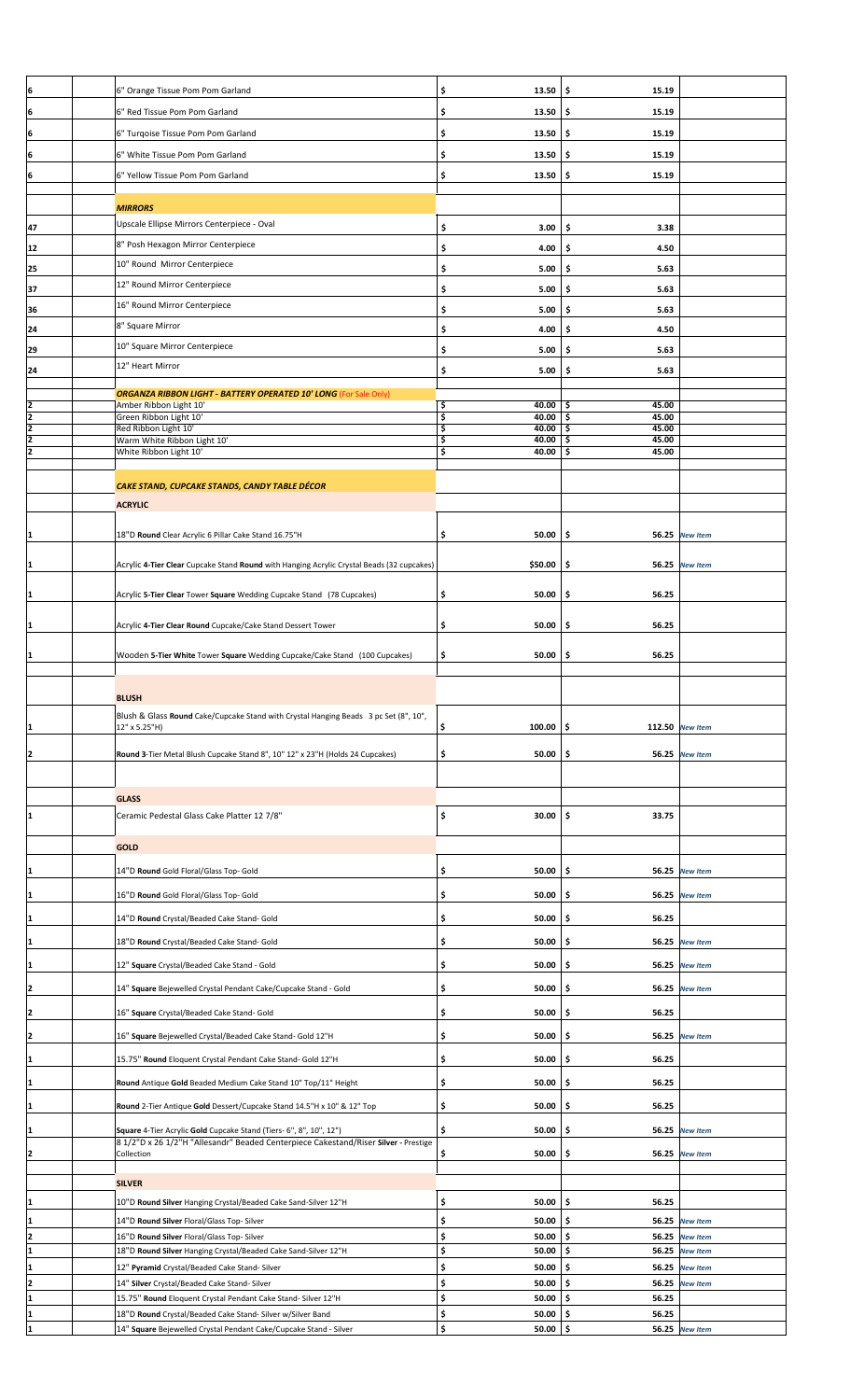| ļ1             | 16" Square Crystal/Beaded Cake Stand-Silver                                                                                                                    | \$<br>50.00                         | \$ ا<br>56.25               |                 |  |
|----------------|----------------------------------------------------------------------------------------------------------------------------------------------------------------|-------------------------------------|-----------------------------|-----------------|--|
| 1              | 18" Square Crystal/Beaded Cake Stand- Silver w/Silver Band                                                                                                     | \$<br>50.00                         | Ś.<br>56.25                 |                 |  |
| $\overline{2}$ | Jewel Rose 12pc Antique Silver Cupcake Stand                                                                                                                   | \$<br>$50.00$   \$                  | 56.25                       |                 |  |
| 1 set          | Cake Stand/Centerpiece Riser Silver w/Hanging Crystal Beads 10"D x 5"H                                                                                         | \$<br>50.00                         | 56.25<br>-\$                |                 |  |
| 1              | Silver & Glass Round Cake/Cupcake Stand with Crystal Hanging Beads<br>3 pc Set                                                                                 | \$<br>$100.00$ \$                   |                             | 112.50 New Item |  |
| 1              | Square 4-Tier Acrylic Silver Cupcake Stand 13"H (Tiers- 6", 8", 10", 12")<br>8 1/2"D x 26 1/2"H "Allesandr" Beaded Centerpiece Cakestand/Riser Gold - Prestige | \$<br>50.00                         | -\$                         | 56.25 New Item  |  |
| I1             | Collection                                                                                                                                                     | \$<br>50.00                         | \$                          | 56.25 New Item  |  |
|                |                                                                                                                                                                |                                     |                             |                 |  |
|                | <b>MIRROR TOP</b>                                                                                                                                              |                                     |                             |                 |  |
| I1             | Mirror Glass Cake Stand w/Diamond Accents Small                                                                                                                | \$<br>50.00                         | \$.<br>56.25                |                 |  |
| I1             | Mirror Glass Cake Stand w/Diamond Accents Medium                                                                                                               | \$<br>75.00                         | -\$<br>84.38                |                 |  |
| I2             | Mirror Top Square Antique Gold Cake Stand 10" Top/11" Height                                                                                                   | \$<br>50.00                         | -\$<br>56.25                |                 |  |
| I2             | Full Mirror Box Cake Stand 18"Wx18"Hx4"H                                                                                                                       | \$<br>50.00                         | -\$<br>56.25                |                 |  |
|                |                                                                                                                                                                |                                     |                             |                 |  |
| I2             | Full Mirror Box Cake Stand 12"Wx18"Hx4"H                                                                                                                       | \$<br>$50.00$   \$                  | 56.25                       |                 |  |
|                |                                                                                                                                                                |                                     |                             |                 |  |
|                | <b>TIERRED</b>                                                                                                                                                 |                                     |                             |                 |  |
| 12             | Beaded 3-Tier Swivel Server Gold w/Red Hanging Beads                                                                                                           | \$<br>50.00                         | \$.                         | 56.25 New Item  |  |
| 12             | Beaded 3-Tier Swivel Server Silver w/Clear Hanging Beads                                                                                                       | \$<br>50.00                         | -\$                         | 56.25 New Item  |  |
|                |                                                                                                                                                                |                                     |                             |                 |  |
| 12             | Beaded 2-Level Cupcake Stand Gold Beaded                                                                                                                       | \$<br>50.00                         | \$.<br>56.25                |                 |  |
| I2             | Beaded 2-Level Cupcake Stand Silver Beaded                                                                                                                     | \$<br>50.00                         | \$                          | 56.25 New Item  |  |
|                |                                                                                                                                                                |                                     |                             |                 |  |
|                | <b>WOOD</b>                                                                                                                                                    |                                     |                             |                 |  |
|                | Wood Rustic Cake/Cupcake Tree Slice Stand 14"                                                                                                                  | \$<br>50.00                         | \$.<br>56.25                |                 |  |
| 12             | Dark Mahogany Cake Stands/Buffet Risers 12"D Round                                                                                                             | \$<br>25.00                         | -\$                         | 28.13 New Item  |  |
| I2             | Dark Mahogany Cake Stands/Buffet Risers 18"D Round                                                                                                             | \$<br>50.00                         | -\$                         | 56.25 New Item  |  |
| I2             | Dark Wood Mahogany Buffet Risers 12"Wx12"Lx3"H Rect                                                                                                            | \$<br>10.00                         | \$.<br>11.25                | <b>New Item</b> |  |
| I2             | Dark Wood Mahogany Buffet Risers 12"Wx18"Lx3"H Rect                                                                                                            | \$<br>15.00                         | \$<br>16.88                 | <b>New Item</b> |  |
|                |                                                                                                                                                                |                                     |                             |                 |  |
|                | <b>WHITE EYELET</b>                                                                                                                                            |                                     |                             |                 |  |
|                |                                                                                                                                                                |                                     |                             |                 |  |
| I1             | White Eyelet Cake Stand Metal 7"<br>White Eyelet 2-Tier Treat Stand Metal 13 1/2"H (Bottom tray 9 1/2"W & Top Tray 6                                           | \$<br>25.00                         | \$.<br>28.13                |                 |  |
| I2             | $1/2$ "W)                                                                                                                                                      | \$<br>25.00                         | . Ś<br>28.13                |                 |  |
| 2 Sets         | White Eyelet 2-Piece Dessert & Treat Server Set (14 3/8"x6 1/2" & 17 1/2"x9 3/4")                                                                              | \$<br>30.00                         | -\$<br>33.75                |                 |  |
| 1 dozen        | White Eyelet Single Cupcake Stand 3" x 2 1/2"H                                                                                                                 | \$<br>25.00 doz                     | \$28.13 doz                 |                 |  |
|                |                                                                                                                                                                |                                     |                             |                 |  |
|                |                                                                                                                                                                |                                     |                             |                 |  |
|                | <b>CAKE TOPPER</b>                                                                                                                                             | For Sale or Rent                    | <b>For Sale or Rent</b>     |                 |  |
| 11             | Cake Topper Gold Metallic Rhinestone "40 & Fabulous"                                                                                                           | Sale \$48.89 / Rent \$17.78         | Sale \$55.00 / Rent \$20.00 |                 |  |
|                | Cake Topper Gold Metallic Rhinestone "50 & Fabulous"                                                                                                           | Sale \$48.89 / Rent \$17.78         | Sale \$55.00 / Rent \$20.00 |                 |  |
|                |                                                                                                                                                                |                                     |                             |                 |  |
|                |                                                                                                                                                                |                                     |                             |                 |  |
|                |                                                                                                                                                                |                                     |                             |                 |  |
|                | CAKE TOPPER/CENTERPIECE GOLD METAL CROWN                                                                                                                       |                                     |                             |                 |  |
| 4              | Cake Topper/Centerpiece Gold Metal Crown                                                                                                                       | \$<br>20.00                         | \$                          | 22.50 New Item  |  |
|                |                                                                                                                                                                |                                     |                             |                 |  |
|                | <b>FRUIT PLATE CRYSTAL BEADED</b>                                                                                                                              |                                     |                             |                 |  |
| 12             | Fruit Plate Crystal Beaded Gold                                                                                                                                | \$<br>30.00                         | \$                          | 33.75 New Item  |  |
| 12             | Fruit Plate Crystal Beaded Silver                                                                                                                              | \$<br>30.00                         | \$.<br>33.75                | <b>New Item</b> |  |
|                |                                                                                                                                                                |                                     |                             |                 |  |
|                | PEDESTAL BOWL- GOLD 11"D x 5 3/4"H                                                                                                                             |                                     |                             |                 |  |
| I2             | Pedestal Bowl - Gold 11"D x 5-3/4"H                                                                                                                            | \$<br>20.00                         | \$<br>22.50                 | <b>New Item</b> |  |
|                |                                                                                                                                                                |                                     |                             |                 |  |
|                |                                                                                                                                                                |                                     |                             |                 |  |
|                | <b>CANDY DISH</b>                                                                                                                                              |                                     |                             |                 |  |
| 1 Set          | "L-O-V-E" Individual Letters Candy Dish                                                                                                                        | 20.00<br>\$                         | \$<br>22.50                 |                 |  |
|                |                                                                                                                                                                |                                     |                             |                 |  |
|                | <b>DOILIES</b>                                                                                                                                                 |                                     |                             |                 |  |
| 100            | Round Gold Foil Doilies Placemat 11 1/2"                                                                                                                       | \$<br>0.65                          | \$<br>0.73                  |                 |  |
| 100            | Round Silver Foil Doilies Placemat 11 1/2"                                                                                                                     | \$<br>0.65                          | \$<br>0.73                  |                 |  |
|                |                                                                                                                                                                |                                     |                             |                 |  |
|                |                                                                                                                                                                |                                     |                             |                 |  |
|                | CLEAR ACRYLIC CAKE STAND BOX WITH REMOVEABLE LID (CAN FILL WITH                                                                                                |                                     |                             |                 |  |
|                | <b>FLOWERS, RIBBONS, LED LIGHTS, ETC)</b>                                                                                                                      | 20.00<br>\$                         | \$.<br>22.50                |                 |  |
| 1              | 8" X 8" Square                                                                                                                                                 | \$<br>30.00                         | \$<br>33.75                 |                 |  |
| I1             | 12" X 12" Square                                                                                                                                               | \$<br>40.00                         | -\$<br>45.00                |                 |  |
| I1             | 18" X 18" Square                                                                                                                                               | \$75.00                             | -\$<br>84.38                |                 |  |
|                | Rental of full 3 pc Set                                                                                                                                        |                                     |                             |                 |  |
|                | CLEAR ACRYLIC/PLASTIC CENTERPIECE CUP/STAND                                                                                                                    |                                     |                             |                 |  |
| 8              | Clear Acrylic Centerpiece Champagne Cup/Stand 9.5"W x 18"H                                                                                                     | \$10.00                             | ۱\$<br>11.25                |                 |  |
| 8              | Clear Acrylic Centerpiece Margarita Cup/Stand 9.5"W x 18"H                                                                                                     | \$10.00                             | \$<br>11.25                 |                 |  |
| ļ8             | Clear Acrylic Centerpiece Martini Cup/Stand 9.25"W x 18"H                                                                                                      | \$10.00                             | \$<br>11.25                 |                 |  |
|                |                                                                                                                                                                |                                     |                             |                 |  |
|                | <b>CAKE KNIFE SET - WEDDING</b>                                                                                                                                |                                     |                             |                 |  |
| I1             | Cake Knife Set                                                                                                                                                 | \$<br>20.00                         | \$<br>22.50                 |                 |  |
|                |                                                                                                                                                                |                                     |                             |                 |  |
|                | <b>APOTHECARY JARS</b>                                                                                                                                         |                                     |                             |                 |  |
| I1             | Apothecary Jar 9 1/2"H x 5"D                                                                                                                                   | \$<br>20.00                         | -\$<br>22.50                |                 |  |
| 12             | Apothecary Jars 13"H x 4.25"D                                                                                                                                  | \$<br>20.00                         | \$<br>22.50                 |                 |  |
| 1              | Apothecary Jars 16"H x 6.77"D                                                                                                                                  | \$<br>20.00                         | -\$<br>22.50                |                 |  |
| I1             | Apothecary Jar 16 1/2"H x 9 1/2"D                                                                                                                              | \$<br>20.00                         | \$.<br>22.50                |                 |  |
| 6              | Apothecary Jars<br>Candy Scooper Gold (Plastic)                                                                                                                | $20.00$ \$<br>\$<br>\$<br>$5.00$ \$ | 22.50                       | 5.63 For Sale   |  |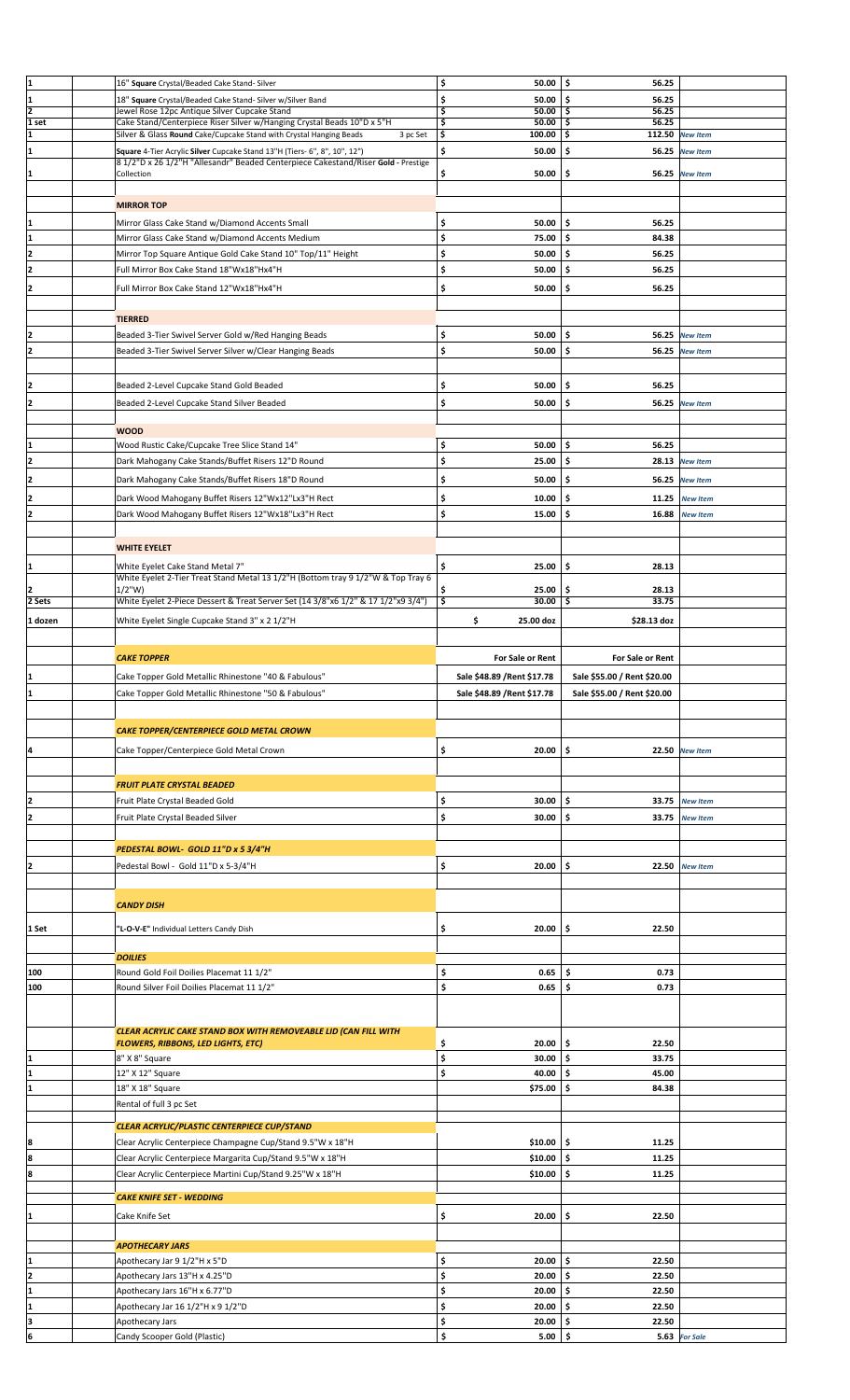| ļ6  |                     | Candy Scooper Silver (Plastic)                                                    | \$<br>5.00    | \$<br>5.63    | <b>For Sale</b>                 |  |
|-----|---------------------|-----------------------------------------------------------------------------------|---------------|---------------|---------------------------------|--|
|     |                     | <b>MASON JARS 8 oz.</b>                                                           | Price Per Jar | Price Per Jar |                                 |  |
| 12  |                     | Mason Jars 8 oz with handle & 12 Strings LED lights-Warm White                    | \$<br>20.00   | -\$           | 22.50 New item                  |  |
|     |                     |                                                                                   |               |               |                                 |  |
|     |                     | LED String Lights Copper Wire 3.9' Waterproof Warm White Light (for Mason Jars,   | 3.00          | \$            | 3.38 New item                   |  |
| 16  |                     | etc)                                                                              | \$            |               |                                 |  |
|     |                     |                                                                                   |               |               |                                 |  |
|     |                     | COLD BEVERAGE DISPENSER W/SPOUT (CLEAR PLASTIC)                                   |               |               |                                 |  |
| lз  |                     | 2 gal Drink Dispenser w/ Stand & Spout, Ice Core & Flavor Infuser                 | \$<br>10.00   | \$<br>11.25   |                                 |  |
| 7   |                     | 3 gal Drink Dispenser w/Stand & Spout                                             | \$<br>10.00   | \$<br>11.25   |                                 |  |
| 2   |                     | 3 Tier Beverage Dispenser w/Spout & Ice Chamber                                   | \$<br>20.00   | \$<br>22.50   |                                 |  |
|     |                     | Double Side by Side Beverage Dispenser with Stand & Spout                         | \$<br>20.00   | \$.<br>22.50  |                                 |  |
| 2   |                     | 2 Pack-1.75 Gal Drink Dispenser Stackable with Chalkboard Label                   | \$<br>20.00   | -\$<br>22.50  | <b>New Item</b>                 |  |
|     |                     |                                                                                   |               |               |                                 |  |
|     |                     |                                                                                   |               |               |                                 |  |
|     |                     | 42 CUP ALUMINUM AUTOMATIC COFFEE MAKER w/DRIPLESS FAUCET                          |               |               |                                 |  |
|     |                     | 15"X9 1/2" W/Twist lock to prevent spillage                                       | 25.00<br>\$   | \$            | 28.13 New item                  |  |
|     |                     |                                                                                   |               |               |                                 |  |
|     |                     |                                                                                   |               |               |                                 |  |
|     |                     | <b>EQUIPMENT</b>                                                                  |               |               |                                 |  |
|     |                     |                                                                                   |               |               |                                 |  |
|     |                     | <b>CHAFERS/FOOD WARMERS</b>                                                       | Each          | Each          |                                 |  |
|     | <b>Orig 18 but</b>  |                                                                                   |               |               |                                 |  |
| 13  | 5 missing)          | 8 Qt. Full Size Stainless Steel Chafer w/Folding Frame - includes 1 Full Size Pan | \$<br>25.00   | 28.13<br>\$   |                                 |  |
|     |                     |                                                                                   |               |               |                                 |  |
| 3   |                     | 1/3 Size Stainless Steel Steam Pan 2 1/2" Deep (3 can fit in chaffer)             | \$<br>5.00    | 5.63<br>\$    |                                 |  |
|     |                     |                                                                                   |               |               |                                 |  |
| 14  |                     | 1/2 Size Stainless Steel Steam Pan 2 1/2" Deep (2 can fit in chaffer)             | \$<br>5.00    | 5.63<br>\$    |                                 |  |
|     |                     |                                                                                   |               |               |                                 |  |
| 13  |                     | Full Size Stainless Steel Steam Pan 2 1/2" Deep (1 can fit in chaffer)            | \$<br>5.00    | 5.63<br>\$    |                                 |  |
| 2   |                     | 11 Qt. Deluxe Gold Accent Marmite Chafer for Soup/Liquid                          | \$<br>40.00   | \$<br>45.00   |                                 |  |
| 48  |                     | Fuel Holder with Cover                                                            | Extra         | Extra         |                                 |  |
| 2   |                     | Stainless Steel Gravy/Sauce Boat 1oz                                              | \$<br>5.00    | \$<br>5.63    |                                 |  |
|     |                     |                                                                                   |               |               |                                 |  |
| 89  |                     | Choice Chafing Gel Methanol - 2 Hour                                              | \$<br>3.00    | \$<br>3.38    |                                 |  |
|     |                     |                                                                                   |               |               |                                 |  |
|     |                     | PORCELAIN PLATES, CUTLERY, GLASS WARE, SERVING UTENSILS (WEBS)                    |               |               |                                 |  |
|     |                     | <b>PLATES (WHITE PORCELAIN) 10 SS</b>                                             |               |               |                                 |  |
| 468 |                     | 108 Pending White Round Porcelain Dinner Plates 10 1/2"                           | \$<br>1.60    | -\$<br>1.80   |                                 |  |
| 468 | Pending             | White Round Porcelain Salad Plates 7 1/2"                                         | \$<br>0.80    | \$<br>0.90    |                                 |  |
|     |                     |                                                                                   | Ś             | Ś<br>0.90     |                                 |  |
| 468 | o <sub>ending</sub> | White Round Porcelain Dessert Plates 7 1/2"                                       | 0.80          |               |                                 |  |
| 216 | Pending             | White Round Porcelain Soup Bowl 16 oz.                                            | \$<br>0.80    | 0.90<br>\$    |                                 |  |
| 468 | <b>96 Pending</b>   | White Porcelain Soup/Cereal Bowl 6"                                               | \$<br>0.80    | \$<br>0.90    |                                 |  |
|     |                     |                                                                                   |               |               |                                 |  |
|     |                     | <b>MELAMINE</b>                                                                   |               |               |                                 |  |
| 24  | <b>12 Pending</b>   | Ramekin 4 oz. - White Smooth Melamine Ramekin (Thunder Group)                     | \$<br>0.89    | 1.00<br>-\$   |                                 |  |
|     |                     |                                                                                   |               |               |                                 |  |
|     |                     | <b>PUNCH BOWL - STAINLESS STEEL WITH MIRROR FINISH</b>                            |               |               |                                 |  |
|     |                     |                                                                                   |               |               |                                 |  |
| 11  |                     | Punch Bowl SS w/Mirror Finish 12 Quart                                            | \$<br>30.00   | \$.<br>33.75  |                                 |  |
| 11  |                     | Punch Bowl SS w/Mirror Finish & Decorative Handle Rings 14 Quart                  | \$<br>40.00   | \$<br>45.00   |                                 |  |
|     |                     |                                                                                   |               |               |                                 |  |
|     |                     | <b>COOLER -ROUND SILVER HEAVY DUTY 4 BOTTLE W/LID (FOR WINE, CHAMPAGNE,</b>       |               |               |                                 |  |
|     |                     | ETC) 13 1/2"D                                                                     |               |               |                                 |  |
| 1   | Pending             | Cooler - Round Silver Heavy Duty 4 Bottle w/Lid 13 1/2"D                          | \$<br>151.11  | \$<br>170.00  | <b>New Item</b>                 |  |
|     |                     |                                                                                   |               |               |                                 |  |
|     |                     |                                                                                   |               |               |                                 |  |
|     |                     | <b>CHAMPAGNE/WINE BUCKET - STAINLESS STEEL</b>                                    |               |               |                                 |  |
| 6   | Pending             | Champagne/Wine Bucket 9" Stainless Steel - 8 Quart                                | \$<br>17.78   | -\$<br>20.00  | <b>New Item</b>                 |  |
|     |                     |                                                                                   |               |               |                                 |  |
| ļ6  | Pending             | Champagne/Wine Bucket 7 1/2" Stainless Steel - 4 Quart                            | \$<br>13.33   | -\$<br>15.00  | <b>New Item</b>                 |  |
|     |                     |                                                                                   |               |               |                                 |  |
|     |                     | <b>CHAMPAGNE/WINE BUCKET STAND 30"</b>                                            |               |               |                                 |  |
| Į6  | Pending             | Champagne/Wine Bucket Stand 30"H                                                  | \$<br>40.00   | \$<br>45.00   | <b>New Item</b>                 |  |
|     |                     |                                                                                   |               |               |                                 |  |
|     |                     |                                                                                   |               |               |                                 |  |
|     |                     | <b>FONDUE POT 1 QUART ENAMELED CAST IRON W/7 FORKS</b>                            |               |               |                                 |  |
| 1   |                     | Fondue Pot 1 Quart Enameled Cast Iron w/7 Forks                                   | \$<br>100.00  | \$<br>112.50  | <b>New Item</b>                 |  |
|     |                     |                                                                                   |               |               |                                 |  |
|     |                     | <b>GLASSWARE (CLEAR GLASS)</b>                                                    |               |               |                                 |  |
|     |                     |                                                                                   |               |               |                                 |  |
| 504 | 144 Pendin          | Clear Glass Drinking Glass - 9.5 oz Governor Clinton Water Glass (Libbey)         | \$<br>0.53    | \$<br>0.60    |                                 |  |
| 467 | 131 Pending         | Clear Glass Goblet 10.5 oz (Core)                                                 | \$<br>0.53    | 0.60<br>\$    |                                 |  |
| 120 | Pending             | Clear Hurricane Glass 15 oz. (Core)                                               | \$<br>0.53    | \$<br>0.60    |                                 |  |
| 60  | Pending             | Clear Glass Mason Jar/Drinking Jar w/Handle 16 oz. (Core)                         | \$<br>0.53    | \$<br>0.60    |                                 |  |
|     |                     |                                                                                   |               |               | <b>Adjusted for 2</b>           |  |
| 400 | 112 Pending         | Clear Glass Stemless Wine Glass - 9 oz. (Core)                                    | \$<br>0.89    | \$<br>1.00    | <b>Broken</b><br>Adjusted for 8 |  |
| 340 | 240 Pending         | Clear Glass Flute Champagne/Mimosa/Bellini Glass - 6.25 oz (Core)                 | \$<br>0.89    | \$<br>1.00    | <b>Broken</b>                   |  |
| 60  | Pending             | Clear Margarita Glass 9 oz. (Core)                                                | \$<br>0.89    | \$<br>1.00    |                                 |  |
| 60  | Pending             | Clear Cocktail/Martini Glass 9.25 oz. (Core)                                      | \$<br>0.89    | \$<br>1.00    |                                 |  |
| 59  | Pending             | Clear Glass Master's Reserve Distill Whiskey Glass 10.5 oz. (Circa)               | \$<br>0.89    | \$<br>1.00    |                                 |  |
| 160 | Pending             | Clear Glass Whiskey/Shot Glass 1.5 oz. (Core)                                     | Ş<br>0.53     | -Ş<br>0.60    |                                 |  |
|     |                     |                                                                                   |               |               |                                 |  |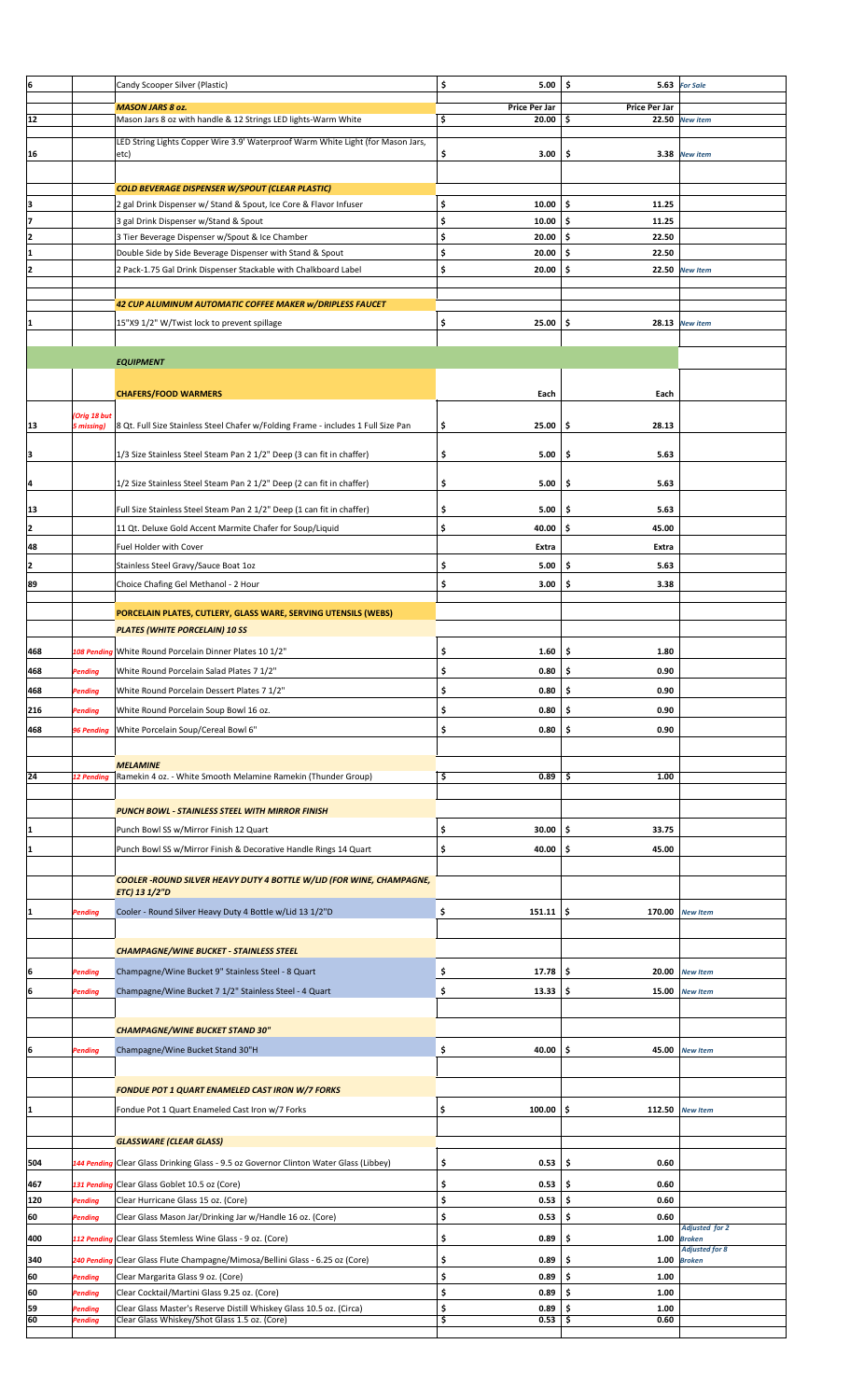| 36       | Pending            | <b>GLASSWARE (CLEAR GLASS)</b><br>Moscow Mule Cup w/Hammered Copper Finish 16 oz. (Core) | \$<br>5.00                   | 5.63<br>\$               |  |
|----------|--------------------|------------------------------------------------------------------------------------------|------------------------------|--------------------------|--|
|          |                    |                                                                                          |                              |                          |  |
|          |                    | <b>CUTLERY (STAINLESS STEEL - Medium Weight 18/0)</b>                                    |                              |                          |  |
|          |                    | Forks                                                                                    |                              |                          |  |
|          |                    |                                                                                          |                              |                          |  |
| 552      | Pending            | Fork - 7" Dinner Fork (Choice Dominion)                                                  | \$<br>0.31                   | \$<br>0.35               |  |
| 552      | Pending            | Fork - 6 1/8" Salad Fork Fork (Choice Dominion)                                          | \$<br>0.31                   | \$<br>0.35               |  |
| 528      | Pending            | Fork - 5 5/8" Cocktail/Oyster Fork (Choice Dominion)                                     | \$<br>0.31                   | \$<br>0.35               |  |
|          |                    |                                                                                          |                              |                          |  |
|          |                    | Knives                                                                                   |                              |                          |  |
| 552      | Pending            | Knife - 8 3/8" Dinner Knife (Choice Dominion)                                            | 0.31<br>\$                   | \$<br>0.35               |  |
|          |                    |                                                                                          |                              |                          |  |
| 108      | Pending            | Knife- Steak Knife w/Hollow Handle                                                       | \$<br>0.49                   | \$<br>0.55               |  |
|          |                    |                                                                                          |                              |                          |  |
|          |                    | Spoons                                                                                   |                              |                          |  |
| 552      | Pending            | Spoon - 75/8" Tablespoon/Soup (Choice Dominion)                                          | \$<br>0.31                   | \$<br>0.35               |  |
|          |                    |                                                                                          |                              |                          |  |
| 552      | Pending            | Spoon - 5 7/8" Bouillon/Soup (Choice Dominion)                                           | \$<br>0.31                   | 0.35<br>\$               |  |
| 552      | Pending            | Spoon - 6 7/8" Dessert Spoon (Choice Dominion)                                           | \$<br>0.31                   | 0.35<br>\$               |  |
| 528      | Pending            | Spoon - 5 7/8" Teaspoon (Choice Dominion)                                                | \$<br>0.31                   | \$<br>0.35               |  |
|          |                    |                                                                                          |                              |                          |  |
|          |                    |                                                                                          |                              |                          |  |
|          |                    | <b>CUTLERY (STAINLESS STEEL) MONACA - Extra Heavy Weight 18/8)</b>                       |                              |                          |  |
|          |                    |                                                                                          |                              |                          |  |
|          |                    | Forks                                                                                    |                              |                          |  |
| 118      | Pending            | Fork - 8 1/2" European Weight Table/Dinner Fork (Core Monaca)                            | \$<br>0.89                   | \$<br>1.00               |  |
| 120      | Pending            | Fork - 7" Salad Fork Fork (Choice Monaca)                                                | \$<br>0.71                   | 0.80<br>\$               |  |
|          |                    |                                                                                          |                              |                          |  |
| 120      | Pending            | Fork - 5 5/8" Cocktail/Oyster Fork (Choice Monaca)                                       | \$<br>0.71                   | \$<br>0.80               |  |
|          |                    |                                                                                          |                              |                          |  |
|          |                    |                                                                                          |                              |                          |  |
|          |                    | <b>Knives</b>                                                                            |                              |                          |  |
| 120      |                    | Knife - 9 3/8" European Dinner Knife (Choice Monaca)                                     | \$<br>0.89                   | \$<br>1.00               |  |
|          |                    |                                                                                          |                              |                          |  |
|          |                    |                                                                                          |                              |                          |  |
|          |                    | Spoons                                                                                   |                              |                          |  |
| 120      | Pending            | Spoon - 6" Bouillon/Soup (Choice Monaca)                                                 | \$<br>0.71                   | -\$<br>0.80              |  |
| 120      |                    | Spoon - 8" Tablespoon                                                                    | \$<br>0.89                   | \$<br>1.00               |  |
|          |                    |                                                                                          |                              |                          |  |
| 120      |                    | Spoon - 6 7/8" Dessert Spoon (Choice Monaca)                                             | \$<br>0.71                   | \$<br>0.80               |  |
| 120      | <b>Pending</b>     | Spoon - 6" Teaspoon (Choice Monaca)                                                      | \$<br>$0.71$ \$              | 0.80                     |  |
|          |                    |                                                                                          |                              |                          |  |
|          |                    |                                                                                          |                              |                          |  |
|          |                    |                                                                                          |                              |                          |  |
|          |                    |                                                                                          |                              |                          |  |
|          |                    |                                                                                          |                              |                          |  |
|          |                    | <b>SERVING UTENSILS - SPOONS, FORKS, KNIVES, TONGS</b>                                   |                              |                          |  |
|          |                    | <b>SPOONS</b>                                                                            |                              |                          |  |
| 6        | Pending            | Serving Spoon 8 3/4" (Regency)                                                           | \$<br>2.00                   | \$<br>2.25               |  |
| 6        | Pending            | Serving Spoon 11 1/4" (Regency)                                                          | \$<br>2.00                   | \$<br>2.25               |  |
| 4        | Pending            | Serving Spoon - Slotted 8 3/4" (Regency)                                                 | \$<br>2.00                   | 2.25<br>\$               |  |
| 4        | Pending            | Serving Spoon - Slotted 11 1/4"" (Regency)                                               | \$<br>2.00                   | 2.25<br>\$               |  |
| 12       | Pending            | Serving Ladle - 6oz. SS (Vollrath)                                                       | \$<br>4.00                   | \$<br>4.50               |  |
| 2        |                    |                                                                                          | 4.00                         | \$<br>4.50               |  |
|          | Pending            | Portioned Server 8 oz. Hammered (American Metalcraft)                                    | \$                           |                          |  |
| 12       | Pending            | Portioned Server 2 oz. Hammered (American Metalcraft)                                    | \$<br>4.00                   | \$<br>4.50               |  |
|          |                    |                                                                                          |                              |                          |  |
|          |                    | <b>FORKS</b>                                                                             |                              |                          |  |
| 4        | Pending            | Serving Fork - 8 1/3" (Regency)                                                          | \$<br>2.00                   | \$<br>2.25               |  |
| 4        | Pending            | Serving Fork - 11 1/2" (Regency)                                                         | \$<br>2.00                   | \$<br>2.25               |  |
| 4        | Pending            |                                                                                          | \$<br>2.00                   | \$<br>2.25               |  |
|          | Pending            | Serving Fork - 11" Hammered SS Cold Meat Fork (American Metalcraft)                      | \$<br>2.00                   | 2.25<br>\$               |  |
| 2        |                    | Pot Fork 12" - Forged                                                                    |                              |                          |  |
| 4        | Pending            | Pot Fork 12 1/2" - 2 Tine Hollow SS                                                      | \$<br>2.00                   | 2.25<br>\$               |  |
| 2        | Pending            | Pasta Fork SS 9"                                                                         | \$<br>2.00                   | \$<br>2.25               |  |
| 2        | Pending            | Pasta Fork SS 13"                                                                        | \$<br>2.00                   | \$<br>2.25               |  |
|          |                    |                                                                                          |                              |                          |  |
|          |                    | <b>KNIVES</b>                                                                            |                              |                          |  |
|          | Pending            | Knife 8" - Bread Knife w/Black POM Handle Serrated Offset                                | \$<br>5.00                   | \$<br>5.63               |  |
|          | Pending            | Knife 10" - Carving Knife w/Riveted Styrene Handle (Granton Edge)                        | \$<br>10.00                  | \$<br>11.25              |  |
|          | <b>Pending</b>     | Knife 9" - Hollow Handle Serrated                                                        | \$<br>10.00                  | \$ ا<br>11.25            |  |
|          |                    |                                                                                          |                              |                          |  |
|          | Pending            | Knife 10" - Semi-Flexible Carving Knife w/Fibrox Handle (Victorinox)                     | \$<br>10.00                  | \$<br>11.25              |  |
| з        | Pending            | Knife 12" - Serrated Edge Slicer Knife (Mercer Culinary/Millenia)                        | \$<br>10.00                  | \$<br>11.25              |  |
|          |                    |                                                                                          |                              |                          |  |
|          |                    | <b>SANDWICH SPREADER</b>                                                                 |                              |                          |  |
| 6<br>4   | Pending            | Sandwich Spreader 7 3/4" Nylon w/Web Logo                                                | \$<br>1.00<br>\$<br>1.00     | 1.13<br>\$<br>\$<br>1.13 |  |
|          | Pending            | Sandwich Spreader 9" Contoured                                                           |                              |                          |  |
|          |                    |                                                                                          |                              |                          |  |
|          |                    | <b>TONGS</b>                                                                             |                              |                          |  |
| 12       | Pending            | Tong 9" - Silicone Tip Locking Tong                                                      | \$<br>1.00                   | \$<br>1.13               |  |
| 12<br>12 | Pending<br>Pending | Tong 8" - Spaghetti Tong SS<br>Tong 9" - Pastry Tong SS (Carlisle)                       | \$<br>2.00<br>3<br>$2.00$ \$ | \$<br>2.25<br>2.25       |  |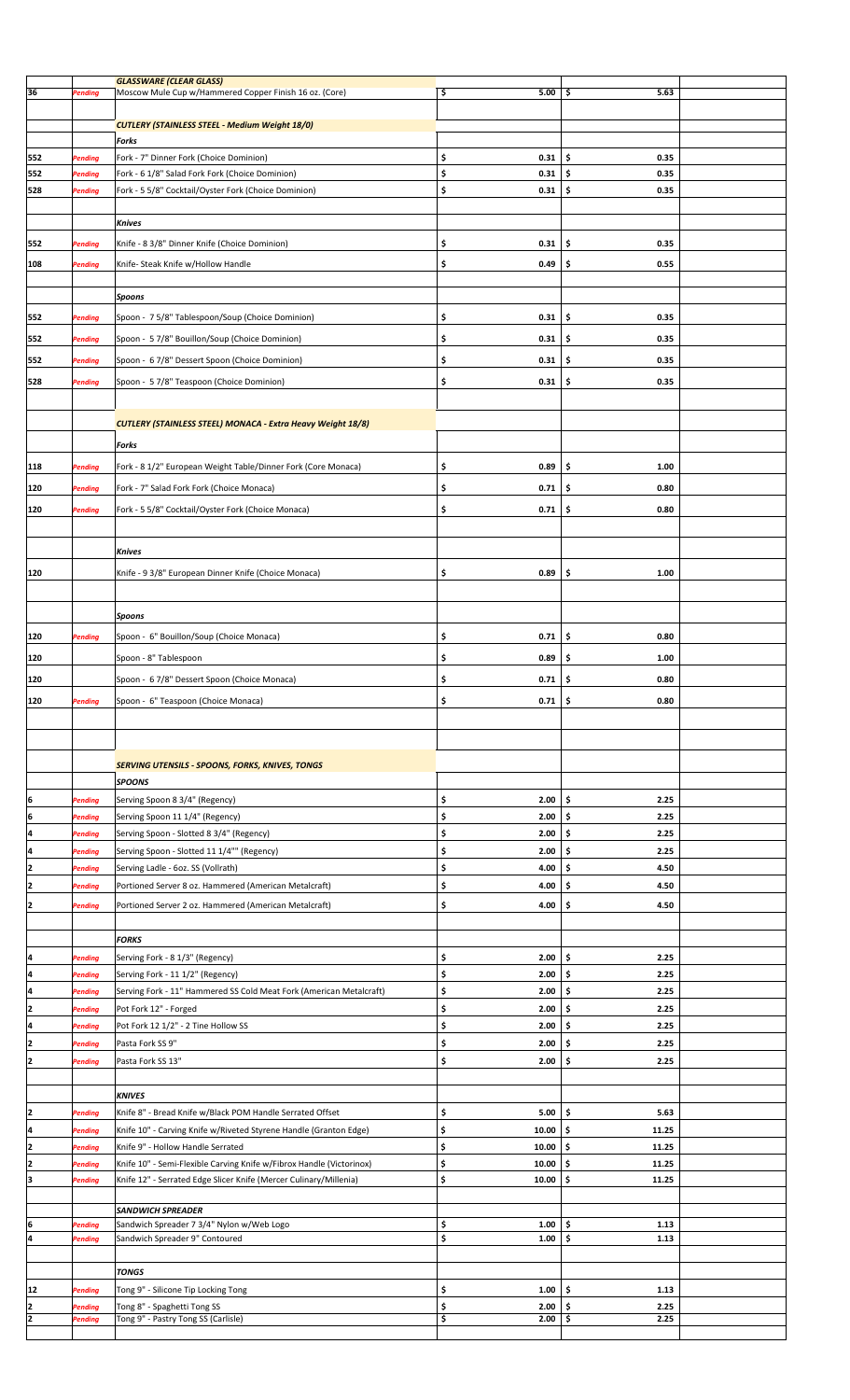|        |                   | <b>MUGS, PITCHERS &amp; CARAFES</b>                                                                                                        |                                 |                    |                 |  |
|--------|-------------------|--------------------------------------------------------------------------------------------------------------------------------------------|---------------------------------|--------------------|-----------------|--|
| 6      |                   | Carafe w/ Hinged Lid 17oz. Polycarbonate                                                                                                   | \$<br>3.00                      | \$<br>3.38         |                 |  |
| 12     |                   | Beverage Pitcher 60 oz. Clear SAN Plastic (Choice)                                                                                         | \$<br>3.00                      | \$<br>3.38         |                 |  |
| 18     | Pending           | Beverage Pitcher Sterlite 1-Gallon Clear w/Blue Lid w/Line Tab (AMZ)                                                                       | \$<br>3.00                      | 3.38<br>\$         |                 |  |
| l4     |                   | Hot-N-Cold Beverage Server 1.24 Liter SwirlServe (Vollrath)                                                                                | \$<br>10.00                     | \$<br>11.25        |                 |  |
|        |                   |                                                                                                                                            |                                 |                    |                 |  |
|        |                   |                                                                                                                                            |                                 |                    |                 |  |
|        |                   | <b>BAR COCKTAIL KIT</b><br>Bar Cocktail Kit - 13 Piece Kit Includes:                                                                       |                                 |                    |                 |  |
|        |                   | - All-in-one waiter corkscrew and bottle opener                                                                                            |                                 |                    |                 |  |
|        |                   | Black free flow liquor pourer                                                                                                              |                                 |                    |                 |  |
|        |                   | Flat bottle opener                                                                                                                         |                                 |                    |                 |  |
|        |                   | 16 oz. mixing glass with WebstaurantStore logo                                                                                             |                                 |                    |                 |  |
|        |                   | 6" stainless steel pom tong                                                                                                                |                                 |                    |                 |  |
|        |                   | 4 prong stainless steel cocktail strainer                                                                                                  |                                 |                    |                 |  |
|        |                   | 11" red ball bar spoon                                                                                                                     |                                 |                    |                 |  |
|        |                   | 15 oz. stainless steel cocktail shaker                                                                                                     |                                 |                    |                 |  |
|        |                   | 30 oz. stainless steel cocktail shaker                                                                                                     |                                 |                    |                 |  |
|        |                   | .75 oz. & 1.5 oz. stainless steel jigger                                                                                                   |                                 |                    |                 |  |
|        |                   | Stainless steel julep strainer                                                                                                             |                                 |                    |                 |  |
|        |                   | 6 oz. stainless steel scoop                                                                                                                |                                 |                    |                 |  |
| 1      | Pending           | 8" wood muddler                                                                                                                            | \$<br>50.00                     | \$<br>56.25        |                 |  |
|        |                   |                                                                                                                                            |                                 | \$                 |                 |  |
|        |                   |                                                                                                                                            |                                 |                    |                 |  |
|        |                   | 2-Tier Seafood Tower Set w/Small Aluminum Trays & Stand - Large (Choice) Set                                                               |                                 |                    |                 |  |
|        |                   | Includes:                                                                                                                                  |                                 |                    |                 |  |
|        |                   | - 15 3/4" x 2" aluminum seafood tray                                                                                                       |                                 |                    |                 |  |
|        |                   | - 17 3/4" x 2" aluminum seafood tray                                                                                                       |                                 |                    |                 |  |
| 12     | Pending           | - 7 1/2" x 7 3/8" stainless steel stand                                                                                                    | \$<br>$75.56$ $\frac{1}{5}$     | 85.00              |                 |  |
|        |                   | 2-Tier Seafood Tower Set w/Small Aluminum Trays & Stand -Small (Choice) Set                                                                |                                 |                    |                 |  |
|        |                   | Includes:                                                                                                                                  |                                 |                    |                 |  |
|        |                   | -12" x 2" aluminum seafood tray                                                                                                            |                                 |                    |                 |  |
|        |                   | 13 3/4" x 2" aluminum seafood tray                                                                                                         |                                 |                    |                 |  |
| 12     | Pending           | 7 1/2" x 7 3/8" stainless steel stand                                                                                                      | \$<br>$53.33$ $\frac{1}{5}$     | 60.00              |                 |  |
|        |                   |                                                                                                                                            |                                 |                    |                 |  |
|        |                   | <b>MISCELLANEOUS</b>                                                                                                                       |                                 |                    |                 |  |
| 6      | Pending           | Squeeze Bottle 8 oz. (Choice)                                                                                                              |                                 |                    |                 |  |
|        |                   |                                                                                                                                            |                                 |                    |                 |  |
|        |                   |                                                                                                                                            |                                 |                    |                 |  |
|        |                   | <b>TRAYS</b>                                                                                                                               |                                 |                    |                 |  |
| 6      | Pending           | Tray - Pearl White Fiberglass 18"x26"x1"                                                                                                   | \$<br>3.56                      | \$<br>4.01         |                 |  |
| 12     | Pending           | Tray - Black Non-Skid Rectangular 14"x18"                                                                                                  | \$<br>3.56                      | 4.00<br>\$         |                 |  |
| 12     | Pending           | Tray - Black Non-Skid Round 16"                                                                                                            | $\overline{\mathsf{s}}$<br>3.56 | \$<br>4.01         |                 |  |
|        |                   |                                                                                                                                            |                                 |                    |                 |  |
|        |                   |                                                                                                                                            |                                 |                    |                 |  |
|        |                   | <b>RISERS FOR BUFFET - SET (WEBS)</b>                                                                                                      |                                 |                    |                 |  |
|        |                   | Risers for Buffet - Square Black Metal 6pc Set Ironworks Scroll Design (12"x6";                                                            |                                 |                    |                 |  |
| 1 Set  | Pending           | 10"x4"; 7"x9"; 7"x6"; 7"x3"; 5"x3")                                                                                                        | \$<br>$133.33$ $\pm$            | 150.00             |                 |  |
|        |                   |                                                                                                                                            |                                 |                    |                 |  |
|        |                   |                                                                                                                                            |                                 |                    |                 |  |
|        |                   | <b>CRATES FOR STORAGE &amp; TRANSPORTATION OF PLATES &amp; CUTLERY</b>                                                                     | For Storage & Delivery          |                    |                 |  |
|        |                   |                                                                                                                                            |                                 |                    |                 |  |
| 15     | <b>Pending</b>    | Crate for Soup Plates up to 9 1/4" (15 Compartment) Green                                                                                  | Cost \$120.00                   |                    |                 |  |
|        |                   |                                                                                                                                            |                                 |                    |                 |  |
|        |                   |                                                                                                                                            |                                 |                    |                 |  |
| 10     |                   | Crate for Dinner Plates up to 10 3/4" (20 Compartment - Vollrath) Burgundy                                                                 | Cost \$300.00                   |                    |                 |  |
| 10     |                   | Crate for Dessert Plates 4 3/4" - 7 5/8" (32 Compartment - Vollrath) Burgundy                                                              | Cost \$240.00                   |                    |                 |  |
|        |                   |                                                                                                                                            |                                 |                    |                 |  |
| 30     |                   | Crate for Glasses 8 3/4"H (25 Compartment - Noble w/3 Extenders Each) Gray                                                                 | Cost \$100.00                   |                    |                 |  |
|        |                   |                                                                                                                                            |                                 |                    |                 |  |
| 36     |                   | 24 Pending Clear Latch Box for Cutlery 6 Qt/5.7L (Sterlite)                                                                                | Cost \$10.00                    |                    |                 |  |
|        |                   |                                                                                                                                            |                                 |                    |                 |  |
| 4      |                   | 4 Compartment Cutlery Box Black 13 1/4"W x 21"L x 4"H                                                                                      | Cost \$15.00                    |                    |                 |  |
|        |                   |                                                                                                                                            |                                 |                    |                 |  |
| 4      |                   | Bus Tub Bus Box Polypropolyne Black 20" x 15" x 7"                                                                                         | Cost \$11.60                    |                    |                 |  |
|        |                   |                                                                                                                                            |                                 |                    |                 |  |
|        |                   |                                                                                                                                            |                                 |                    |                 |  |
|        |                   |                                                                                                                                            |                                 |                    |                 |  |
|        |                   | <b>ECO-FRIENDLY PLATES</b>                                                                                                                 | For Sale-Pk. of 25              | For Sale-Pk. of 25 |                 |  |
| 4<br>ī |                   | Heart Shaped Palm Leaf Eco-Friendly Plates 6.6" - 25 pk.                                                                                   | \$<br>$30.00$   \$              | 33.75              |                 |  |
|        |                   | Square Shaped Birchwood Eco-Friendly Plates 5.6"x5.6" 25 pk.                                                                               | 3<br>$20.00$ \$                 | 22.50              |                 |  |
|        |                   |                                                                                                                                            |                                 |                    |                 |  |
|        |                   | POPCORN MACHINE ON 18" WHEEL CART                                                                                                          | Per Piece                       | Per Piece          |                 |  |
| 1      |                   | Carnival King PM850 8 oz. Popcorn Popper 120V w/ Cart 18" Wheels w/Stainless<br>Steel Popcorn Scoop (2)                                    | \$<br>100.00                    | \$ ا<br>112.50     |                 |  |
| 48     |                   | All-in-One Popcorn Kit 4 oz.                                                                                                               | \$<br>4.00                      | \$<br>4.50         |                 |  |
| 55     |                   | All-in-One Popcorn Kit 8 oz.                                                                                                               |                                 |                    |                 |  |
| None   |                   | Popcorn Bags 3 1/2"x2 1/4"x8 1/4"                                                                                                          | \$<br>0.05                      | 0.06<br>\$         |                 |  |
| 3000   |                   | Popcorn Bags 3"x1 1/2"x7"                                                                                                                  |                                 | 0.06<br>\$         |                 |  |
| 125    | <b>50 Pending</b> |                                                                                                                                            | \$<br>0.05                      |                    |                 |  |
|        |                   |                                                                                                                                            | \$<br>0.45                      | \$<br>0.51         |                 |  |
|        |                   | Popcorn Cups 24 oz.                                                                                                                        |                                 |                    |                 |  |
|        |                   | HOT DOG ROLLER GRILL & ACCESSORIES - GRAND SLAM 24 HOT DOG W/9                                                                             |                                 |                    |                 |  |
|        |                   | ROLLERS 110W # HDRG24 (WEB)                                                                                                                |                                 |                    |                 |  |
|        |                   |                                                                                                                                            |                                 |                    |                 |  |
| 1      | Pending           | Hot Dog Roller Grill w/9 Rollers Grand Slam (24 Hot Dog) 110W                                                                              | \$<br>100.00                    | \$<br>112.50       | <b>New Item</b> |  |
| 1      |                   |                                                                                                                                            |                                 |                    |                 |  |
|        | Pending           | Hot Dog Roller Grill Sneeze Guard Avantco (24 Hot Dog)<br>Hot Dog Preparation Tray Stainless Steel Carnival King - 7 Compartment 18 1/4"x4 | \$<br>50.00                     | \$<br>56.25        | <b>New Item</b> |  |
| 2      |                   | 1/4"                                                                                                                                       | 15.00                           | \$<br>16.88        | <b>New Item</b> |  |
|        | Pending           |                                                                                                                                            | \$                              |                    |                 |  |
| 1      | <b>Pending</b>    | Condiment Dispenser - Stainless Steel 6 Compartment                                                                                        | \$<br>15.00                     | ۱\$<br>16.88       | <b>New Item</b> |  |
| 6      | Pending           | Squeeze Bottle Clear Wide Mouth - for Mayo, Mustard, Ketchup                                                                               | \$<br>2.00                      | \$<br>2.25         | <b>New Item</b> |  |
|        |                   |                                                                                                                                            |                                 |                    |                 |  |
|        |                   |                                                                                                                                            | <b>For Sale</b>                 | <b>For Sale</b>    |                 |  |
|        |                   |                                                                                                                                            |                                 |                    |                 |  |
| 1,000  | Pending           | Hot Dog Bag Carnival King 3 1/2" x 1 1/2" x 9" - White w/Hot Dog Letters                                                                   | \$<br>0.09                      | \$<br>0.10         | <b>New Item</b> |  |
|        |                   |                                                                                                                                            | 0.18                            | \$ ا<br>0.20       | <b>New Item</b> |  |
| 1,000  | Pending           | Hot Dog Tray Southern Champion 7" x 2 3/4" x 1 1/2" - Red Checker                                                                          | \$                              |                    |                 |  |
|        |                   | <b>ICE COOLERS</b>                                                                                                                         |                                 |                    |                 |  |
|        |                   | Large Gray Ice Bin/Beverage Cooler 2 Compartment 256 QT. w/Special Events                                                                  |                                 |                    |                 |  |
| 1      |                   | Logo                                                                                                                                       | \$<br>100.00                    | \$ ا<br>112.50     |                 |  |
| 1      |                   | Large Gray Ice Bin/Beverage Cooler 2 Compartment 256 QT. Plain-No Logo                                                                     | 3<br>$100.00$   \$              | 112.50             |                 |  |
| l2     |                   | Stainless Steel Ice Cooler/Ice Box on Stand 120 Qt.                                                                                        | \$<br>50.00                     | 56.25<br>\$        |                 |  |
| 2      |                   | White Plastic Ice Cooler/Ice Box 120 Qt.                                                                                                   | \$<br>50.00                     | 56.25<br>\$        |                 |  |
|        |                   |                                                                                                                                            |                                 |                    |                 |  |
|        |                   | <b>FANS</b>                                                                                                                                |                                 |                    |                 |  |
|        |                   | Industrial Fans                                                                                                                            | 5<br>$50.00$ \$                 | 56.25              |                 |  |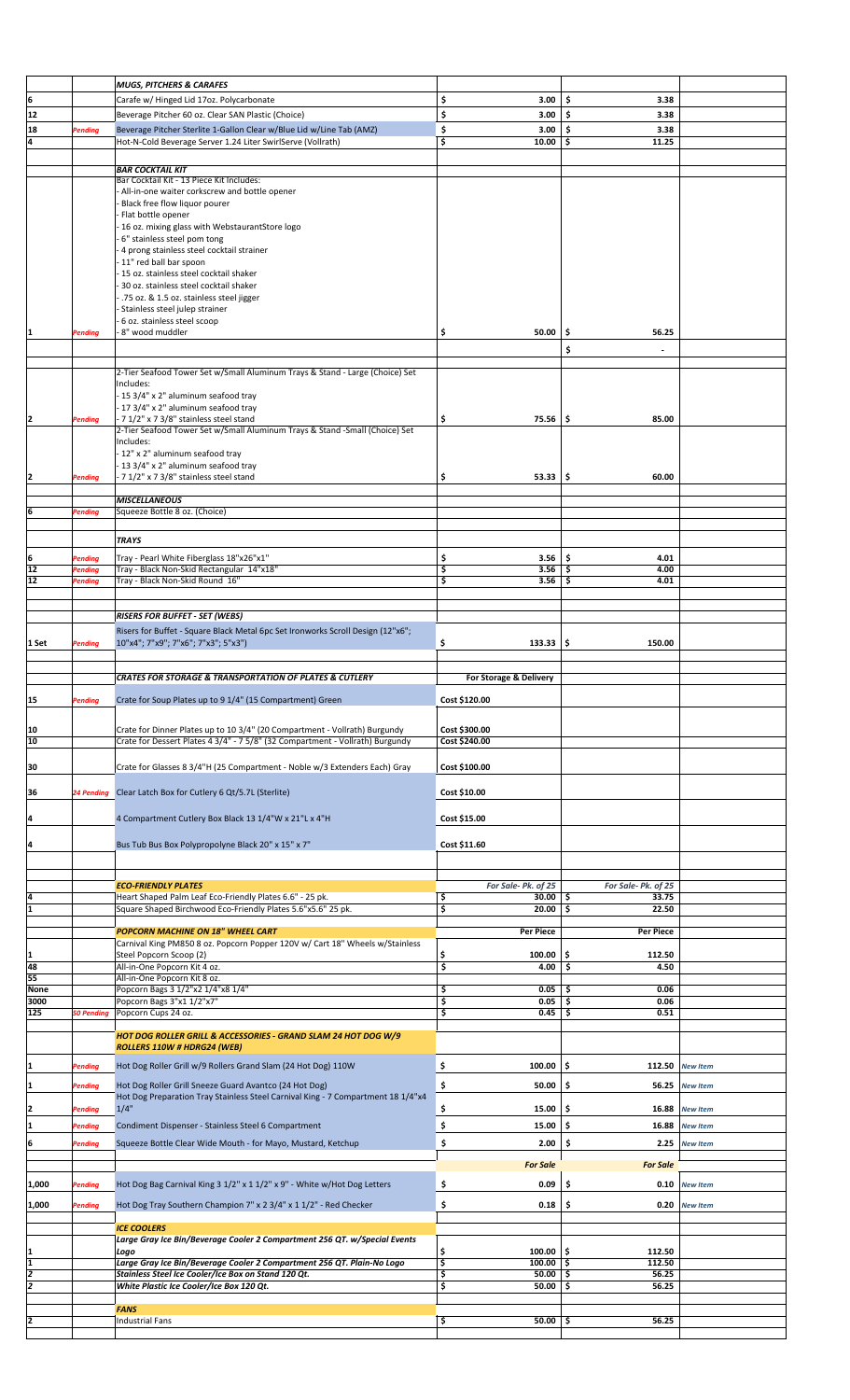|          | <b>FLAG POLE 6.5'H</b>                                                                                                 |                            |                          |                 |  |
|----------|------------------------------------------------------------------------------------------------------------------------|----------------------------|--------------------------|-----------------|--|
| I2       | Flag Pole 6.5'H                                                                                                        | \$<br>75.00                | -\$                      | 84.38 New Item  |  |
|          |                                                                                                                        |                            |                          |                 |  |
|          | <b>PODIUM/LECTERN (WEBRANT)</b><br>Norwood Mobile Mahogany Adjustable Height Podium/Lectern<br>30"-44"H x              |                            |                          |                 |  |
| I1       | 20"W x 18 1/4"D                                                                                                        | \$<br>50.00                | \$<br>56.25              | <b>New Item</b> |  |
|          | Mahogany Floor Podium/Lectern w/Adjustable Shelf<br>45                                                                 |                            |                          |                 |  |
|          | 3/4"H x 23"W x 15"D                                                                                                    | \$<br>100.00               | \$                       | 112.50 New Item |  |
|          | <b>PROJECTOR</b>                                                                                                       |                            |                          |                 |  |
|          |                                                                                                                        |                            |                          |                 |  |
|          | Projector - Epson w/Carry Bag                                                                                          | 65.00<br>\$                | \$.<br>73.13             |                 |  |
| I1       | Projector Screen - Epson Duet 80" Dual Aspect Ratio Projection Screen                                                  | 3<br>35.00                 | 39.38<br>\$              |                 |  |
|          | RECHARGEABLE & PORTABLE WIRELESS PA SYSTEM-HISONIC-HS122BT                                                             |                            |                          |                 |  |
|          | Rechargeable & Portable Wireless PA System-Hisonic Brand HS-122BT 120V                                                 | \$<br>$75.00$ \$           |                          | 84.38 New Item  |  |
|          |                                                                                                                        |                            |                          |                 |  |
|          | <b>SOUND SYSTEM</b>                                                                                                    |                            |                          |                 |  |
|          |                                                                                                                        |                            |                          |                 |  |
| 2        | Microphone - Wired                                                                                                     | \$<br>20.00                | \$.<br>22.50             |                 |  |
| I2       | Microphone - Wireless                                                                                                  | \$<br>50.00                | Ŝ.<br>56.25              |                 |  |
| I1       | Lapel Microphone                                                                                                       | \$<br>50.00                | \$.<br>56.25             |                 |  |
|          |                                                                                                                        |                            |                          |                 |  |
| 6        | Speaker                                                                                                                | \$<br>50.00                | \$.<br>56.25             |                 |  |
|          | PA System (includes 2 speakers + 1 complimentary wired mic)                                                            | \$<br>100.00               | \$.<br>112.50            |                 |  |
|          |                                                                                                                        |                            |                          |                 |  |
|          | Mixer Only                                                                                                             | \$<br>25.00                | \$<br>28.13              |                 |  |
|          | <b>LIGHTED DANCE FLOOR 16'x20'</b>                                                                                     |                            |                          |                 |  |
|          |                                                                                                                        |                            |                          |                 |  |
|          | Complete Lighted Programmable LED Dance Floor with 10 pcs. wood exterior<br>16'x20' & Plywood Base (10 1/2 sheets)     | \$<br>1,500.00             | \$<br>1,687.50 New Item  |                 |  |
|          | District & Caye Rentals incur a charge for set up                                                                      |                            |                          |                 |  |
|          |                                                                                                                        |                            |                          |                 |  |
|          | Lighted Programmable LED Dance Floor Only                                                                              | \$<br>1,000.00             | \$<br>1,125.00           |                 |  |
| I1       | Wooden Dance Floor Only (10 pieces platform)                                                                           | \$<br>500.00               | \$.<br>562.50            |                 |  |
|          |                                                                                                                        |                            |                          |                 |  |
|          | Lighted Set Colors LED Dance Floor White PVC with Purple, Red & Orange Lights 32                                       |                            |                          |                 |  |
| 11       | pcs 2'x2' Panels for total size of 128 Sq Ft. or                                                                       | \$<br>1,000.00             | \$.<br>1,125.00 New Item |                 |  |
|          | <b>TIKI TORCH</b>                                                                                                      |                            |                          |                 |  |
|          |                                                                                                                        |                            |                          |                 |  |
| 14       | Bamboo Tiki Torch                                                                                                      | \$<br>5.00                 | .\$<br>5.63              |                 |  |
| 10       | Metal Tiki Brand Large Flame Tiki Torch 66" w/Ground Stake & Gun Metal Finish                                          | \$<br>10.00                | 11.25<br>-\$             |                 |  |
|          | <b>PARTY ENHANCERS</b>                                                                                                 |                            |                          |                 |  |
| I1       | Chocolate Fountain 3-Tier Nostalgia 24oz. (Uses 2-12oz bags of chocolate)                                              | \$<br>$50.00$   \$         | 56.25                    |                 |  |
| 6        | Disco/Mirror Ball 8"                                                                                                   | \$<br>20.00                | \$<br>22.50              | <b>New Item</b> |  |
| I1       | Party Bubble Machine                                                                                                   | \$<br>50.00                | \$.<br>56.25             |                 |  |
|          | Bubbles for Bubble Machine 64 oz.                                                                                      | \$<br>25.00                | \$.<br>28.13             |                 |  |
|          |                                                                                                                        |                            |                          |                 |  |
| l1       | Chauvet Fog Machine 16"x6"x8" w/Controller<br>Chauvet DJ Hurricane 1000 Fog Machine w/ Wired & Wireless Remote Control | \$<br>50.00<br>\$<br>75.00 | \$<br>56.25<br>-\$       | 84.38 New Item  |  |
|          |                                                                                                                        |                            |                          |                 |  |
|          | Fog Juice 1 Gallon                                                                                                     | \$<br>120.00               | \$<br>135.00             |                 |  |
|          | Fog Juice 1 Quart                                                                                                      | \$<br>35.00                | \$<br>39.38              |                 |  |
|          | Fog Juice 1 Pint                                                                                                       | \$<br>10.00                | \$.<br>11.25             |                 |  |
| 14       |                                                                                                                        | \$<br>75.00                | \$.<br>84.38             |                 |  |
|          | Color Changing LED Light Waterproof Elllipsis Ball 14"                                                                 |                            |                          |                 |  |
| İ2       | Color Changing LED Light Waterproof Cube 18"x16.5"x16.5"                                                               | \$<br>100.00               | \$<br>112.50             |                 |  |
| 12       | Color Changing LED Light Waterproof Macau Barrel Stool                                                                 | \$<br>125.00               | \$<br>140.63             |                 |  |
| I1       | Chauvet Lighting FunFetti Shot Professional Confetti Launcher w/Carrying Bag                                           | \$<br>$125.00$ \$          | 140.63                   | <b>New Item</b> |  |
| 10       | Colored Funfetti Refill for Confetti Launcher                                                                          | \$<br>75.00                | \$.<br>84.38             |                 |  |
| l2       | FRU UV Reactive Funfetti Refill for Confetti Launcher                                                                  | \$<br>105.00               | \$<br>118.13             |                 |  |
|          |                                                                                                                        |                            |                          |                 |  |
|          | <b>Huge Lot of Assorted Decorations (White)</b>                                                                        |                            |                          |                 |  |
|          | <b>Huge Lot of Assorted Decorations (Ivory)</b><br>Satin Edge Organza Ribbon 7/8" Lot                                  |                            |                          |                 |  |
|          | Organza Ribbon 1 1/2" Lot                                                                                              |                            |                          |                 |  |
|          |                                                                                                                        |                            |                          |                 |  |
|          | <b>Diamond Roll</b>                                                                                                    | \$<br>$58.00$   \$         | 65.25                    |                 |  |
| I1<br>l2 | <b>Pearl Roll</b>                                                                                                      | \$<br>$117.00$ \$<br>24.00 | 131.63<br>27.00          |                 |  |
|          | <b>Natural Burlap Roll</b>                                                                                             | \$                         | -\$                      |                 |  |
|          |                                                                                                                        |                            |                          |                 |  |
|          | <b>TENTS &amp; TENT ACCESSORIES</b>                                                                                    |                            |                          |                 |  |
|          |                                                                                                                        |                            |                          |                 |  |
|          | <b>TENTS</b>                                                                                                           |                            |                          |                 |  |
|          |                                                                                                                        |                            |                          |                 |  |
|          | Pop-Up (Gigatent) Tent WHITE 10' x 10' (Can seat 10 persons with 1 -6' Round or 16                                     |                            |                          |                 |  |
| lз       | persons with 2 -6' Rectangular tables)                                                                                 | \$<br>75.00                | \$<br>84.38              |                 |  |
|          |                                                                                                                        |                            |                          |                 |  |
|          | Pop-Up (Innovations) Tent WHITE 10'x10' (Can seat 10 persons with 1-6' Round or 16                                     |                            |                          |                 |  |
| ļЗ       | persons with 2-6' Rectangular Tables) 2 extra canopies available.                                                      | \$<br>75.00                | \$.<br>84.38             |                 |  |
|          |                                                                                                                        |                            |                          |                 |  |
|          | Pop-Up (Innovations) Tent BLUE 10'x10' (Can seat 10 persons with 1-6' Round or 16                                      |                            |                          |                 |  |
| 12       | persons with 2-6' Rectangular Tables)                                                                                  | \$<br>75.00                | \$<br>84.38              |                 |  |
|          |                                                                                                                        |                            |                          |                 |  |
|          | Pop-Up (Innovations) Tent RED 10'x10' (Can seat 10 persons with 1-6' Round or 16                                       |                            |                          |                 |  |
| I2       | persons with 2-6' Rectangular Tables)                                                                                  | \$<br>75.00                | \$<br>84.38              |                 |  |
|          |                                                                                                                        |                            |                          |                 |  |
|          |                                                                                                                        |                            |                          |                 |  |
| 14       | Pop-Up Tent BLUE 9.5'X14'                                                                                              | \$<br>85.00                | \$<br>95.63              |                 |  |
|          |                                                                                                                        |                            |                          |                 |  |
|          | Ez Pop-Up Wedding Party Tent White 10'x20' (Can seat 24 persons with 3 - 6'tables                                      |                            |                          |                 |  |
|          | Rectangular tables or 20 persons with 2 - 6' Round)                                                                    | \$<br>$100.00$   \$        |                          | 112.50 New Item |  |